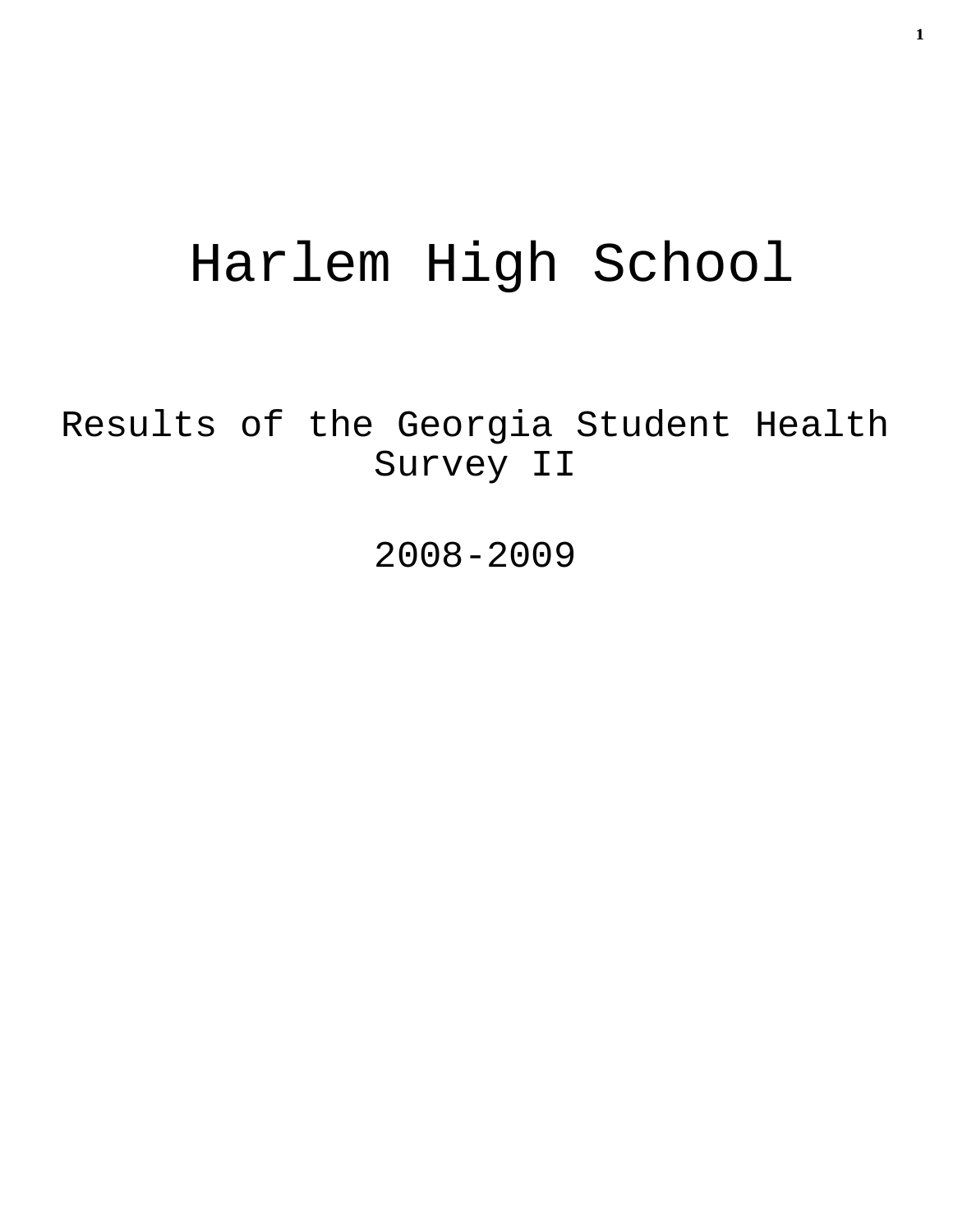# *Demographics* **2**

| Grade                    |     |  |  |  |
|--------------------------|-----|--|--|--|
| <b>Grade   Frequency</b> |     |  |  |  |
| 10                       | 313 |  |  |  |
| 12                       | 202 |  |  |  |

| Frequency      | <b>Table of Gender by Grade</b> |              |              |              |
|----------------|---------------------------------|--------------|--------------|--------------|
| <b>Col Pct</b> |                                 | Grade(Grade) |              |              |
|                | Gender(Gender)                  | 10           | 12           | <b>Total</b> |
|                | <b>Female</b>                   | 153<br>48.88 | 103<br>50.99 | 256          |
|                | <b>Male</b>                     | 160<br>51.12 | 99<br>49.01  | 259          |
|                | <b>Total</b>                    | 313          | 202          | 515          |

| Frequency<br>Col Pct |
|----------------------|
|                      |

| <b>Table of Ethnicity by Grade</b> |              |              |              |  |  |  |
|------------------------------------|--------------|--------------|--------------|--|--|--|
|                                    | Grade(Grade) |              |              |  |  |  |
| <b>Ethnicity</b> (Ethnicity)       | 10           | 12           | <b>Total</b> |  |  |  |
| <b>Black</b>                       | 104<br>33.23 | 60<br>29.70  | 164          |  |  |  |
| <b>Hispanic</b>                    | 20<br>6.39   | 15<br>7.43   | 35           |  |  |  |
| White                              | 165<br>52.72 | 108<br>53.47 | 273          |  |  |  |
| Asian                              | 2<br>0.64    | 6<br>2.97    | 8            |  |  |  |
| <b>Other</b>                       | 22<br>7.03   | 13<br>6.44   | 35           |  |  |  |
| <b>Total</b>                       | 313          | 202          | 515          |  |  |  |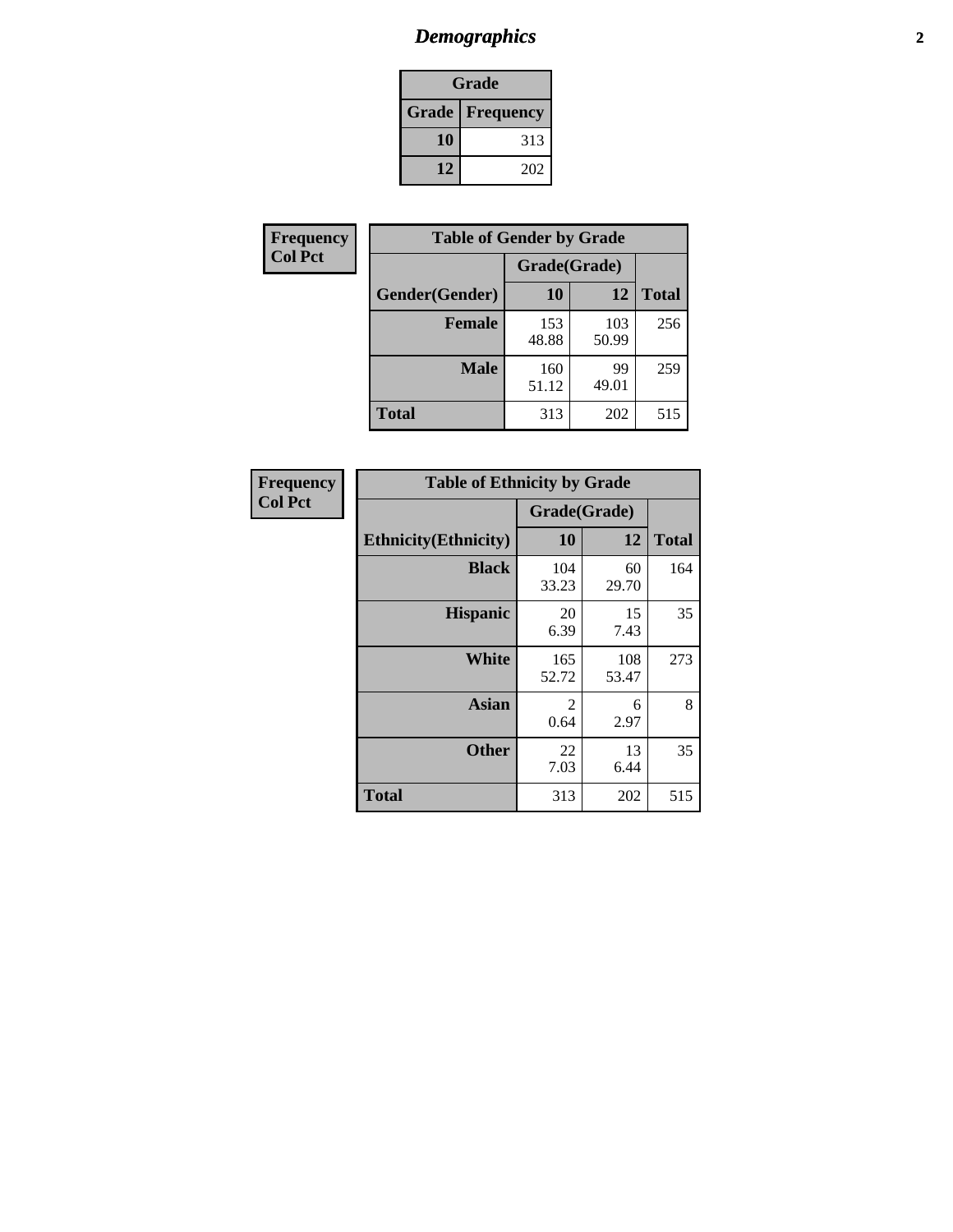#### *Title IV, Part A, Schedule A* **3** *Goal 1: Ensure that all schools are drug-free Baseline Data: Year 2008-2009 Prevalence of Drug Use*

| Frequency<br><b>Col Pct</b> | <b>Table of AlcoholAlt by Grade</b> |              |              |              |  |  |
|-----------------------------|-------------------------------------|--------------|--------------|--------------|--|--|
|                             | AlcoholAlt(Alcohol                  | Grade(Grade) |              |              |  |  |
|                             | use, past 30 days)                  | <b>10</b>    | 12           | <b>Total</b> |  |  |
|                             | Yes                                 | 72<br>23.00  | 59<br>29.21  | 131          |  |  |
|                             | N <sub>0</sub>                      | 241<br>77.00 | 143<br>70.79 | 384          |  |  |
|                             | Total                               | 313          | 202          | 515          |  |  |

| <b>Frequency</b> | <b>Table of TobaccoAny by Grade</b> |              |              |              |  |
|------------------|-------------------------------------|--------------|--------------|--------------|--|
| <b>Col Pct</b>   | TobaccoAny(Tobacco                  | Grade(Grade) |              |              |  |
|                  | use, past 30 days)                  | 10           | 12           | <b>Total</b> |  |
|                  | Yes                                 | 59<br>18.85  | 51<br>25.25  | 110          |  |
|                  | N <sub>0</sub>                      | 254<br>81.15 | 151<br>74.75 | 405          |  |
|                  | Total                               | 313          | 202          | 515          |  |

| Frequency<br><b>Col Pct</b> | <b>Table of MarijuanaAlt by Grade</b> |              |              |              |  |
|-----------------------------|---------------------------------------|--------------|--------------|--------------|--|
|                             | MarijuanaAlt(Marijuana                | Grade(Grade) |              |              |  |
|                             | use, past 30 days)                    | 10           | 12           | <b>Total</b> |  |
|                             | <b>Yes</b>                            | 50<br>15.97  | 35<br>17.33  | 85           |  |
|                             | N <sub>0</sub>                        | 263<br>84.03 | 167<br>82.67 | 430          |  |
|                             | <b>Total</b>                          | 313          | 202          | 515          |  |

| <b>Frequency</b> | <b>Table of OtherDrugAny by Grade</b>                  |              |              |              |  |
|------------------|--------------------------------------------------------|--------------|--------------|--------------|--|
| <b>Col Pct</b>   | <b>OtherDrugAny(Other</b><br>Grade(Grade)<br>drug use, |              |              |              |  |
|                  | past 30 days)                                          | 10           | 12           | <b>Total</b> |  |
|                  | <b>Yes</b>                                             | 24<br>7.67   | 20<br>9.90   | 44           |  |
|                  | N <sub>0</sub>                                         | 289<br>92.33 | 182<br>90.10 | 471          |  |
|                  | <b>Total</b>                                           | 313          | 202          | 515          |  |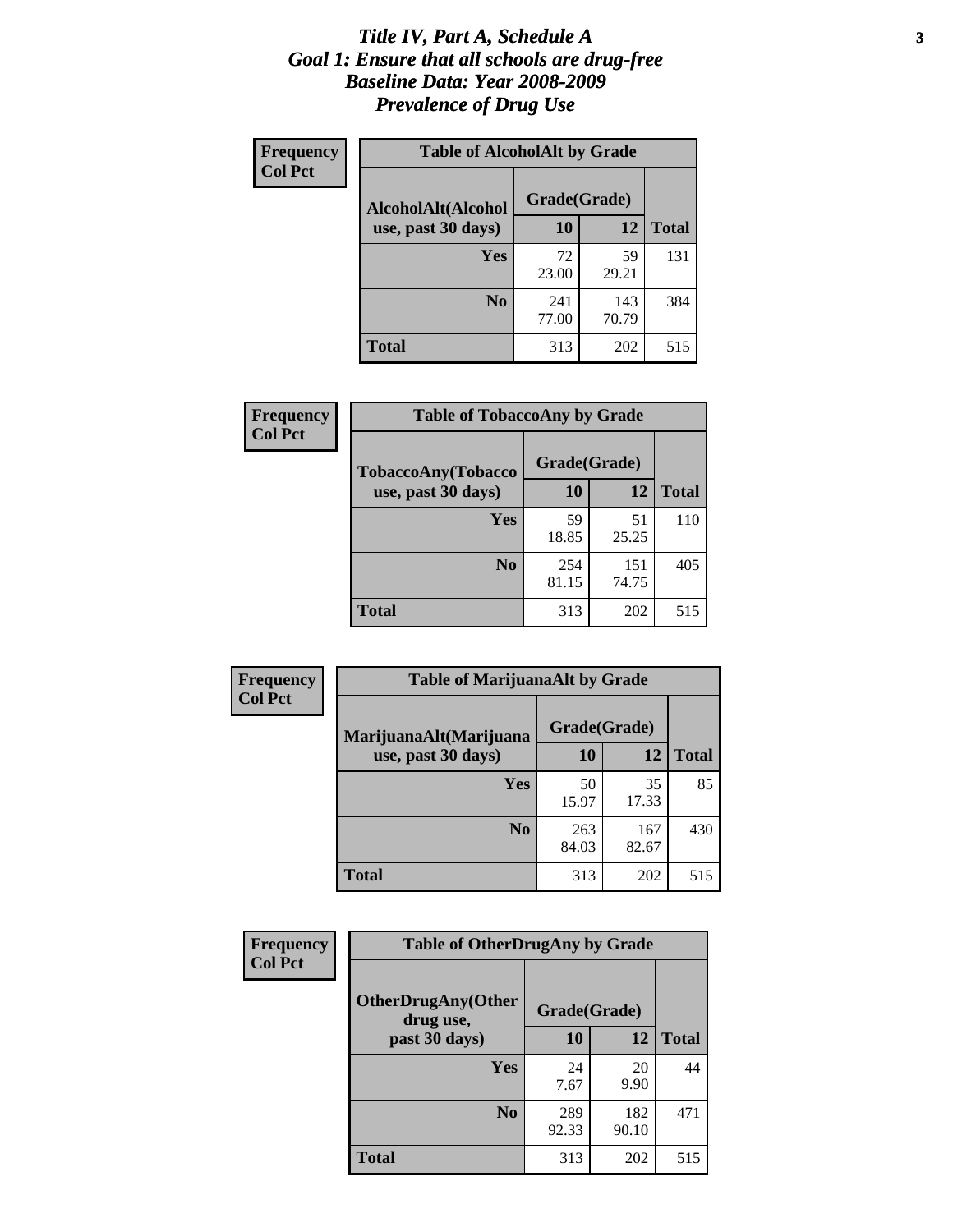#### *Average Age of Onset of Use* **4** *Results for "Average Age of Onset of Use" questions exclude students who said they did not use that substance*

| <b>Variable</b>    | Label                                                              | <b>Mean</b> |
|--------------------|--------------------------------------------------------------------|-------------|
| Alcoholinit2       | I started using alcohol when I was                                 | 13.34       |
| Cigarettesinit2    | I started smoking tobacco when I was                               | 13.51       |
| Smokelessinit2     | I started chewing tobacco when I was                               | 13.48       |
| Marijuanainit2     | I started using marijuana when I was                               | 13.73       |
| Cocaineinit2       | I started using cocaine when I was                                 | 12.13       |
| Inhalantsinit2     | I started using inhalants when I was                               | 12.00       |
| Steroidsinit2      | I started using steroids when I was                                | 8.75        |
| Ecstasyinit2       | I started using ecstasy when I was                                 | 12.16       |
| Methinit2          | I started using methamphetamines when I was                        | 9.40        |
| Hallucinogensinit2 | I started using hallucinogens when I was                           | 11.20       |
| Prescriptioninit2  | I started using prescription drugs not prescribed to me when I was | 13.55       |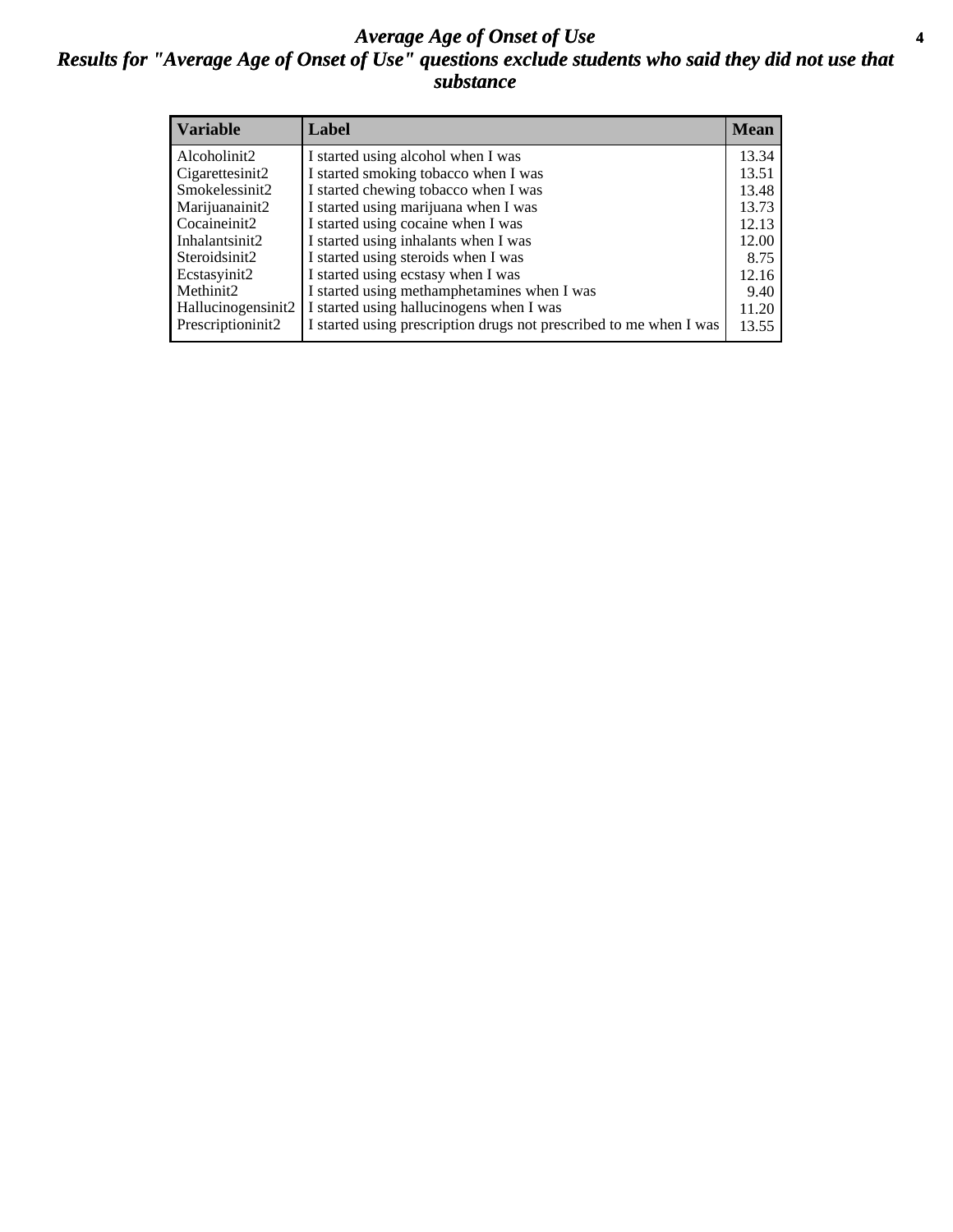# *Perception of Health Risk* **5**

| Frequency      | <b>Table of Alcoholharmdich by Grade</b> |              |              |              |  |
|----------------|------------------------------------------|--------------|--------------|--------------|--|
| <b>Col Pct</b> | Alcoholharmdich(I<br>think alcohol is    | Grade(Grade) |              |              |  |
|                | harmful)                                 | 10           | 12           | <b>Total</b> |  |
|                | Yes                                      | 254<br>81.15 | 166<br>82.18 | 420          |  |
|                | N <sub>0</sub>                           | 59<br>18.85  | 36<br>17.82  | 95           |  |
|                | <b>Total</b>                             | 313          | 202          | 515          |  |

| Frequency      | <b>Table of Tobaccoharmdich by Grade</b>          |              |              |              |  |
|----------------|---------------------------------------------------|--------------|--------------|--------------|--|
| <b>Col Pct</b> | Tobaccoharmdich(I<br>think tobacco is<br>harmful) | Grade(Grade) |              |              |  |
|                |                                                   | 10           | 12           | <b>Total</b> |  |
|                | <b>Yes</b>                                        | 295<br>94.25 | 194<br>96.04 | 489          |  |
|                | N <sub>0</sub>                                    | 18<br>5.75   | 8<br>3.96    | 26           |  |
|                | Total                                             | 313          | 202          | 515          |  |

| Frequency      | <b>Table of Marijuanaharmdich by Grade</b>                |              |              |              |  |  |
|----------------|-----------------------------------------------------------|--------------|--------------|--------------|--|--|
| <b>Col Pct</b> | Marijuanaharmdich(I<br>Grade(Grade)<br>think marijuana is |              |              |              |  |  |
|                | harmful)                                                  | <b>10</b>    | 12           | <b>Total</b> |  |  |
|                | Yes                                                       | 229<br>73.16 | 158<br>78.22 | 387          |  |  |
|                | N <sub>0</sub>                                            | 84<br>26.84  | 44<br>21.78  | 128          |  |  |
|                | <b>Total</b>                                              | 313          | 202          | 515          |  |  |

| <b>Frequency</b> | <b>Table of Otherdrugharmdich by Grade</b>                   |              |              |              |  |  |  |  |
|------------------|--------------------------------------------------------------|--------------|--------------|--------------|--|--|--|--|
| <b>Col Pct</b>   | Otherdrugharmdich(I<br>Grade(Grade)<br>think other drugs are |              |              |              |  |  |  |  |
|                  | harmful)                                                     | <b>10</b>    | 12           | <b>Total</b> |  |  |  |  |
|                  | <b>Yes</b>                                                   | 302<br>96.49 | 196<br>97.03 | 498          |  |  |  |  |
|                  | N <sub>0</sub>                                               | 11<br>3.51   | 6<br>2.97    | 17           |  |  |  |  |
|                  | <b>Total</b>                                                 | 313          | 202          | 515          |  |  |  |  |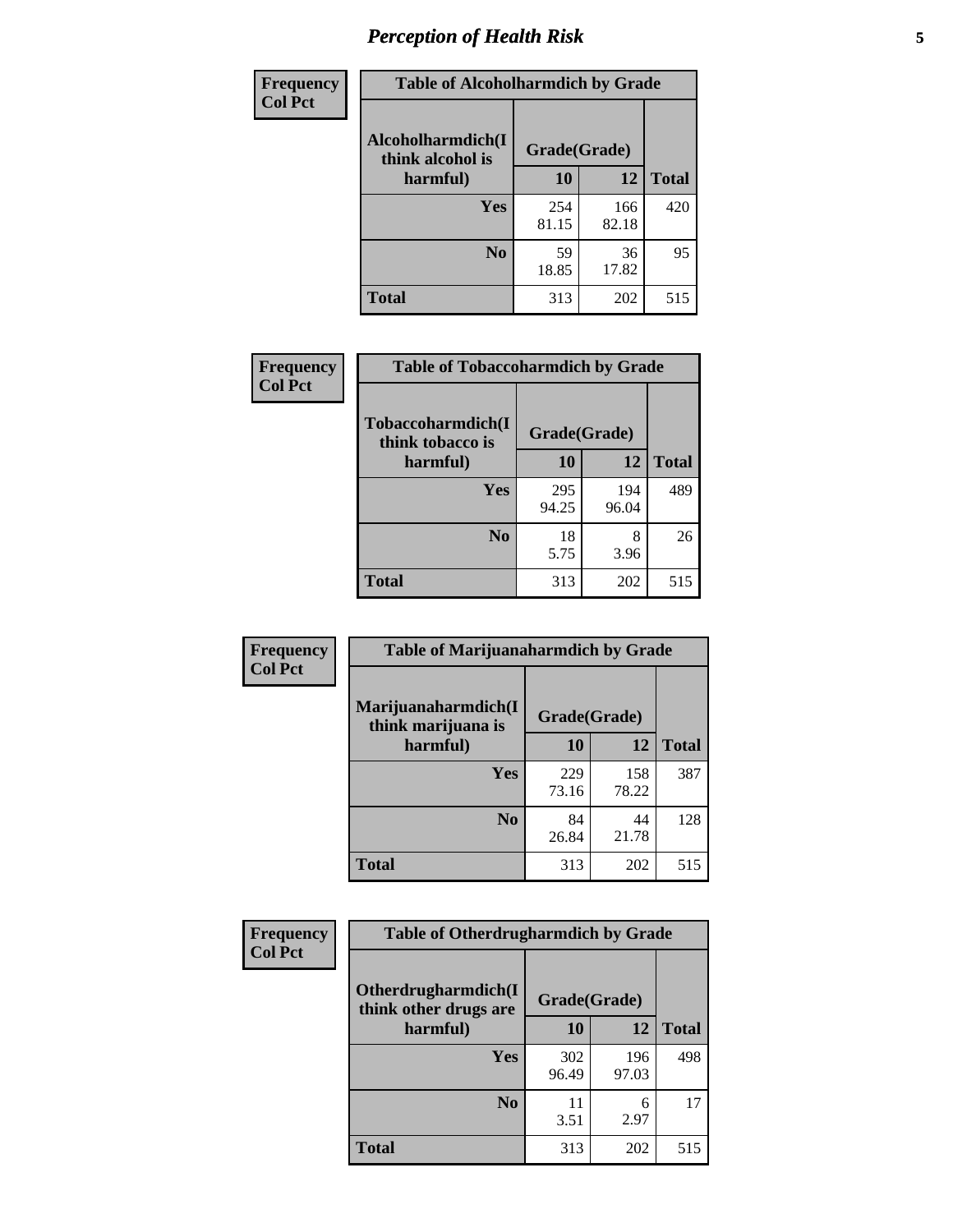# *Social Disapproval* **6**

| Frequency      | <b>Table of Alcoholpeerdich by Grade</b>                    |              |              |     |
|----------------|-------------------------------------------------------------|--------------|--------------|-----|
| <b>Col Pct</b> | Alcoholpeerdich(My<br>friends would<br>disapprove if I used | Grade(Grade) |              |     |
|                | alcohol)                                                    | 10           | <b>Total</b> |     |
|                | Yes                                                         | 153<br>48.88 | 79<br>39.11  | 232 |
|                | No                                                          | 160<br>51.12 | 123<br>60.89 | 283 |
|                | Total                                                       | 313          | 202          | 515 |

| <b>Frequency</b> |
|------------------|
| <b>Col Pct</b>   |

| <b>Table of Tobaccopeerdich by Grade</b>                    |              |              |              |  |  |  |  |
|-------------------------------------------------------------|--------------|--------------|--------------|--|--|--|--|
| Tobaccopeerdich(My<br>friends would<br>disapprove if I used | Grade(Grade) |              |              |  |  |  |  |
| tobacco)                                                    | 10           | 12           | <b>Total</b> |  |  |  |  |
| Yes                                                         | 177<br>56.55 | 107<br>52.97 | 284          |  |  |  |  |
| N <sub>0</sub>                                              | 136<br>43.45 | 95<br>47.03  | 231          |  |  |  |  |
| <b>Total</b>                                                | 313          | 202          | 515          |  |  |  |  |

| <b>Frequency</b> | <b>Table of Marijuanapeerdich by Grade</b>                    |              |              |              |  |  |  |  |
|------------------|---------------------------------------------------------------|--------------|--------------|--------------|--|--|--|--|
| <b>Col Pct</b>   | Marijuanapeerdich(My<br>friends would<br>disapprove if I used | Grade(Grade) |              |              |  |  |  |  |
|                  | marijuana)                                                    | 10           | 12           | <b>Total</b> |  |  |  |  |
|                  | <b>Yes</b>                                                    | 180<br>57.51 | 119<br>58.91 | 299          |  |  |  |  |
|                  | N <sub>0</sub>                                                | 133<br>42.49 | 83<br>41.09  | 216          |  |  |  |  |
|                  | <b>Total</b>                                                  | 313          | 202          | 515          |  |  |  |  |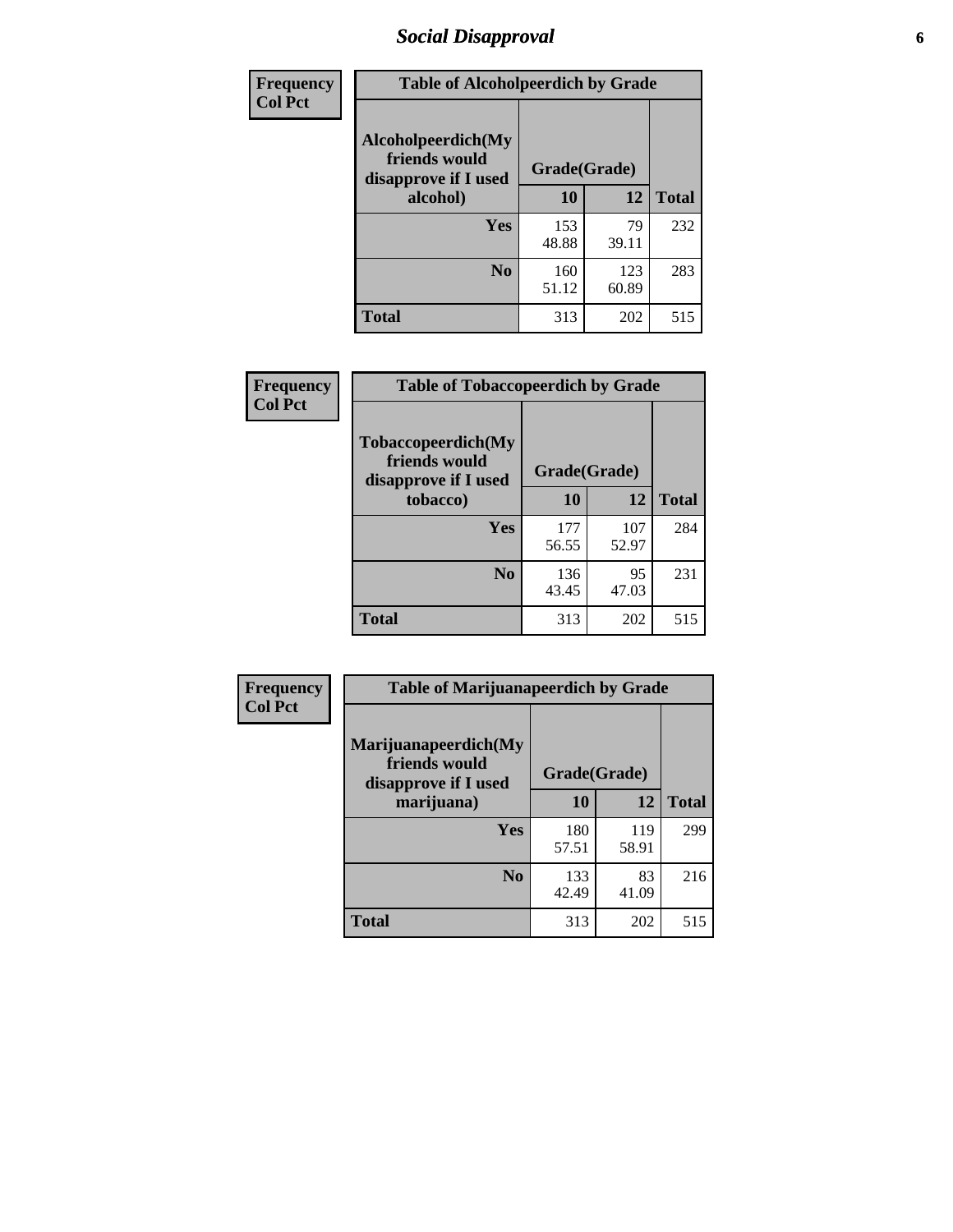# *Social Disapproval* **7**

| Frequency      | <b>Table of Otherdrugpeerdich by Grade</b>                    |              |              |              |  |  |  |  |
|----------------|---------------------------------------------------------------|--------------|--------------|--------------|--|--|--|--|
| <b>Col Pct</b> | Otherdrugpeerdich(My<br>friends would<br>disapprove if I used | Grade(Grade) |              |              |  |  |  |  |
|                | other drugs)                                                  | 10           | 12           | <b>Total</b> |  |  |  |  |
|                | Yes                                                           | 231<br>73.80 | 158<br>78.22 | 389          |  |  |  |  |
|                | N <sub>0</sub>                                                | 82<br>26.20  | 44<br>21.78  | 126          |  |  |  |  |
|                | <b>Total</b>                                                  | 313          | 202          | 515          |  |  |  |  |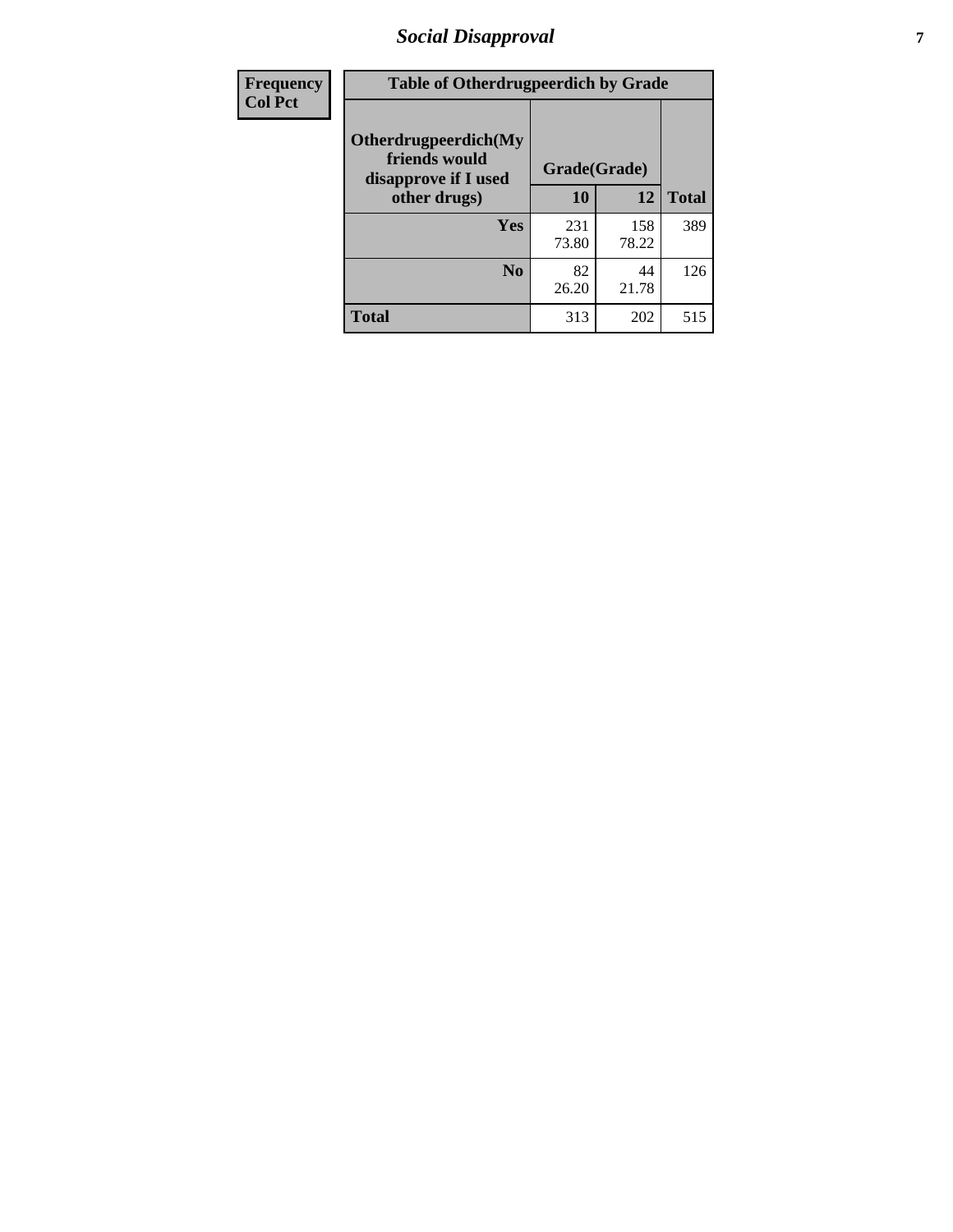### Title IV, Part A, Schedule A **8** *Goal 2: To help ensure that all schools are safe and disciplined Baseline Data: Year 2008-2009 Student Involvement in Gang Activity*

| Frequency      | <b>Table of Gangself by Grade</b>                                                                 |                    |              |              |  |  |
|----------------|---------------------------------------------------------------------------------------------------|--------------------|--------------|--------------|--|--|
| <b>Col Pct</b> | Gangself(I<br>have<br>participated<br>in illegal<br>gang<br>activities in<br>the past 30<br>days) | Grade(Grade)<br>10 | 12           | <b>Total</b> |  |  |
|                | Yes                                                                                               | 28<br>8.95         | 8<br>3.96    | 36           |  |  |
|                | N <sub>0</sub>                                                                                    | 285<br>91.05       | 194<br>96.04 | 479          |  |  |
|                | Total                                                                                             | 313                | 202          | 515          |  |  |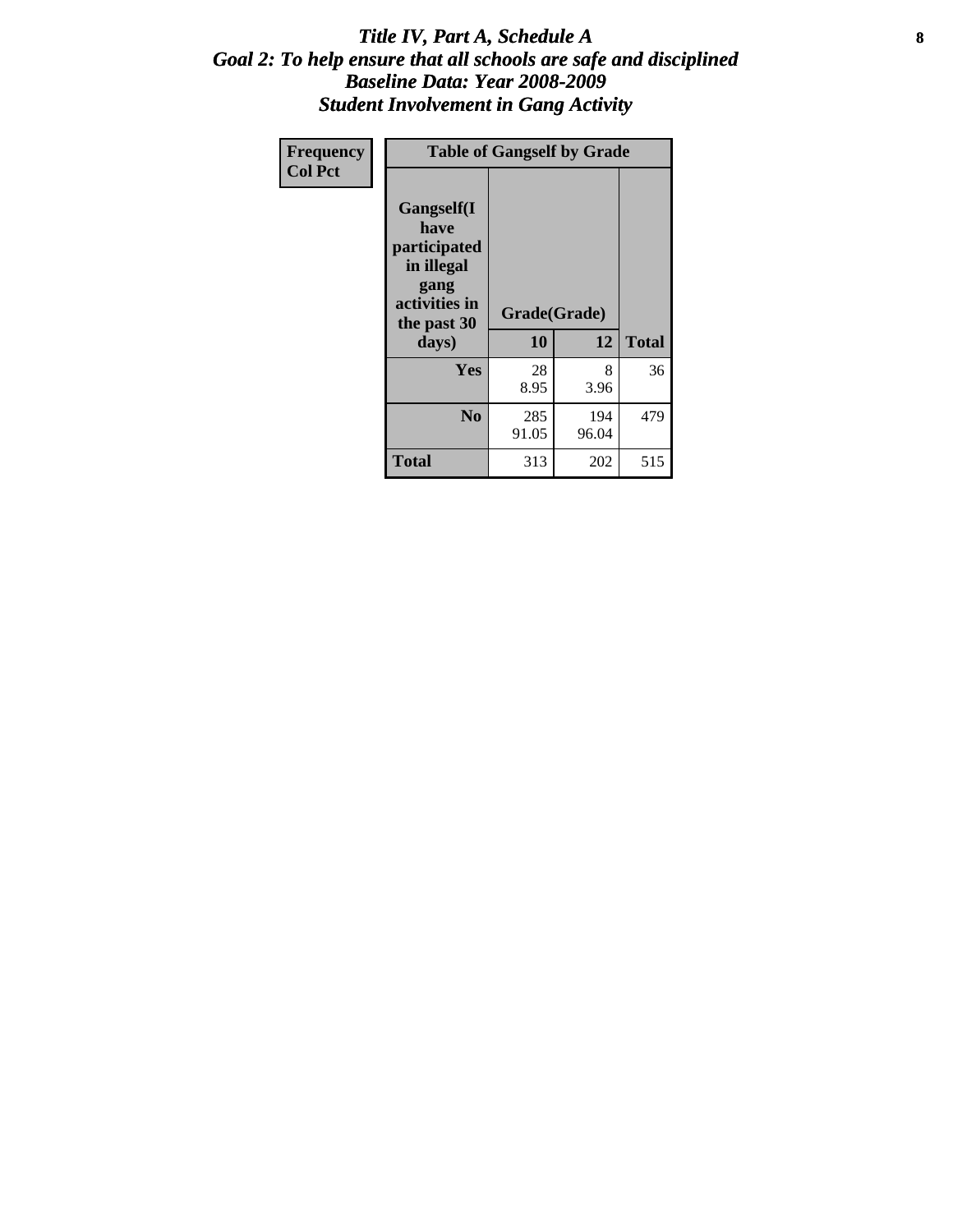# *Student Perception of School Safety* **9**

| <b>Frequency</b><br>Row Pct |
|-----------------------------|
|                             |

| <b>Table of Grade by Safeschool</b> |                                                                                                                                   |                                                        |             |             |     |  |  |  |
|-------------------------------------|-----------------------------------------------------------------------------------------------------------------------------------|--------------------------------------------------------|-------------|-------------|-----|--|--|--|
|                                     |                                                                                                                                   | Safeschool (School is a place at which I feel<br>safe) |             |             |     |  |  |  |
| Grade(Grade)                        | <b>Somewhat   Somewhat</b><br><b>Strongly</b><br><b>Strongly</b><br><b>Disagree</b><br>Agree<br>Disagree<br><b>Total</b><br>Agree |                                                        |             |             |     |  |  |  |
| 10                                  | 48<br>15.34                                                                                                                       | 152<br>48.56                                           | 72<br>23.00 | 41<br>13.10 | 313 |  |  |  |
| 12                                  | 45<br>22.28                                                                                                                       | 109<br>53.96                                           | 31<br>15.35 | 17<br>8.42  | 202 |  |  |  |
| <b>Total</b>                        | 93                                                                                                                                | 261                                                    | 103         | 58          | 515 |  |  |  |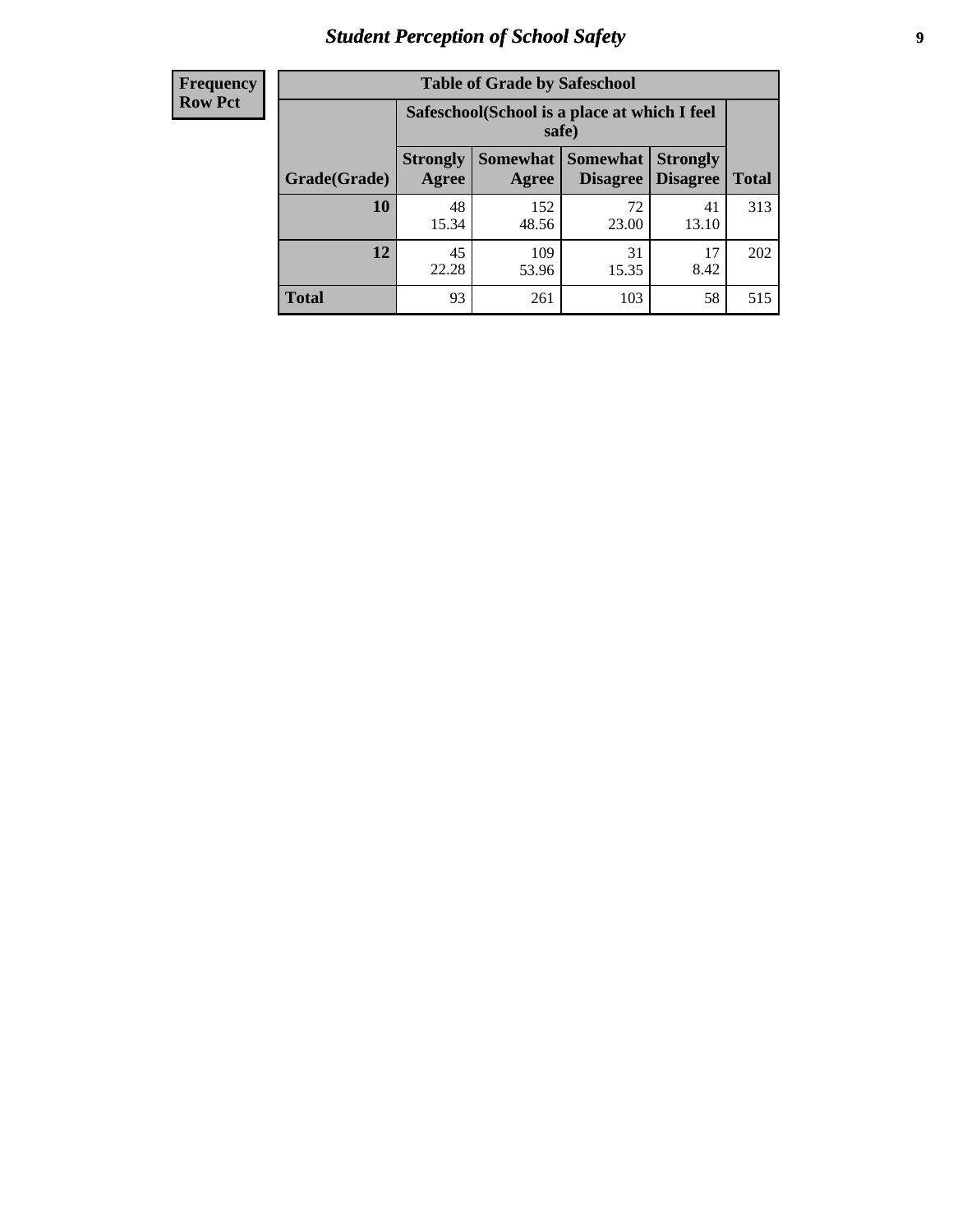### *Students Who Have Been Bullied* **10**

| <b>Frequency</b> |
|------------------|
| Row Pct          |

| <b>Table of Grade by Bullied</b> |                             |                                                                               |                              |                          |                        |                               |                          |              |
|----------------------------------|-----------------------------|-------------------------------------------------------------------------------|------------------------------|--------------------------|------------------------|-------------------------------|--------------------------|--------------|
|                                  |                             | <b>Bullied</b> (I have been bullied by other<br>students in the past 30 days) |                              |                          |                        |                               |                          |              |
| Grade(Grade)                     | $\mathbf{0}$<br><b>Days</b> | 1 or<br>2<br>days                                                             | 3 <sub>to</sub><br>5<br>days | <b>6 to</b><br>9<br>days | 10<br>to<br>19<br>days | <b>20</b><br>to<br>29<br>days | <b>All</b><br>30<br>days | <b>Total</b> |
| 10                               | 269<br>85.94                | 14<br>4.47                                                                    | 5<br>1.60                    | 4<br>1.28                | 9<br>2.88              | 5<br>1.60                     | 2.24                     | 313          |
| 12                               | 183<br>90.59                | 5<br>2.48                                                                     | 2<br>0.99                    | $\Omega$<br>0.00         | 6<br>2.97              | $\Omega$<br>0.00              | 6<br>2.97                | 202          |
| <b>Total</b>                     | 452                         | 19                                                                            | 7                            | 4                        | 15                     | 5                             | 13                       | 515          |

 $\blacksquare$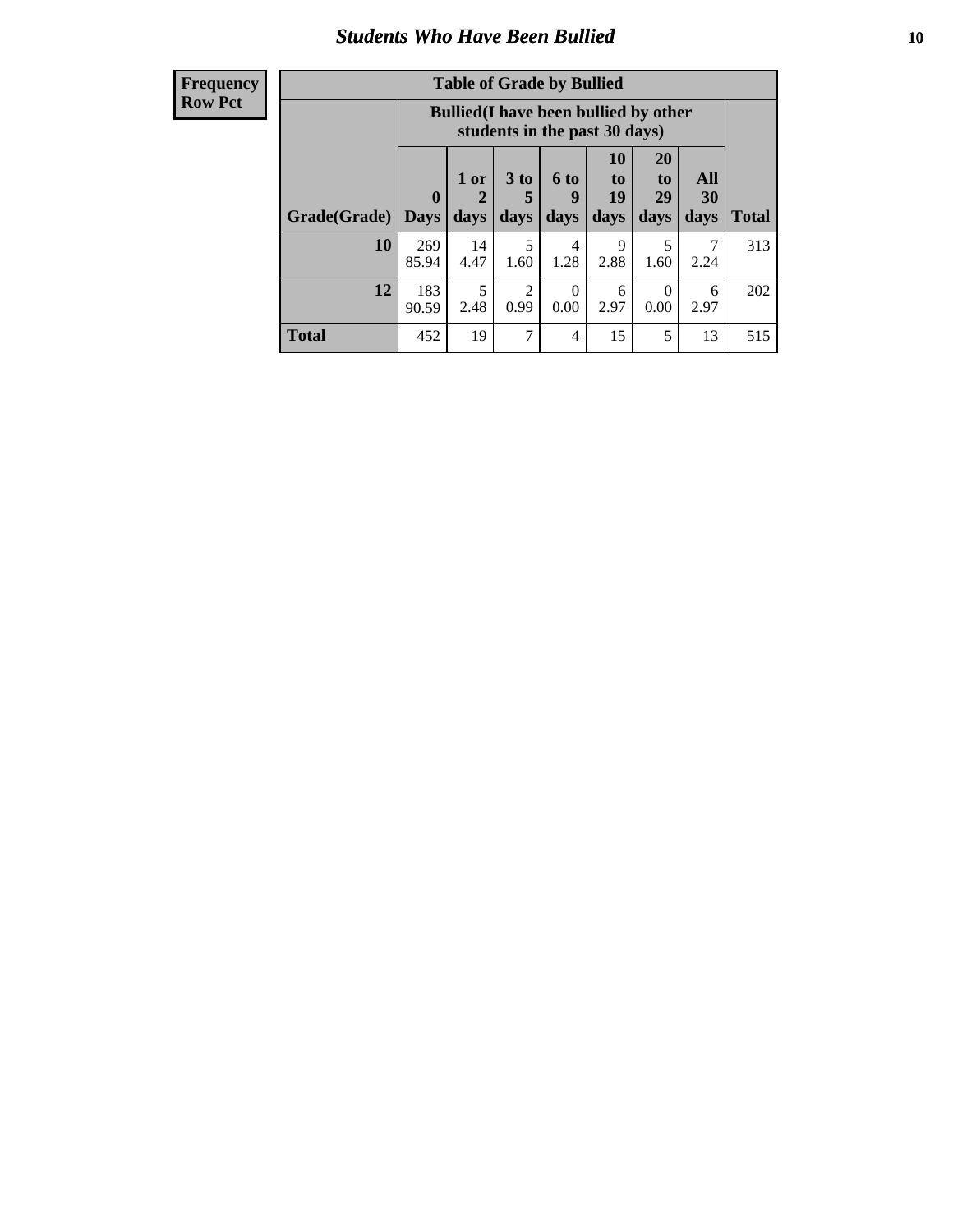### *School Climate* **11**

| Frequency      | <b>Table of SchoolClimate1 by Grade</b> |                    |              |              |  |  |  |
|----------------|-----------------------------------------|--------------------|--------------|--------------|--|--|--|
| <b>Col Pct</b> | SchoolClimate1(I<br>like school)        | Grade(Grade)<br>10 | 12           | <b>Total</b> |  |  |  |
|                | <b>Strongly Agree</b>                   | 38<br>12.14        | 29<br>14.36  | 67           |  |  |  |
|                | <b>Somewhat Agree</b>                   | 206<br>65.81       | 124<br>61.39 | 330          |  |  |  |
|                | <b>Somewhat Disagree</b>                | 42<br>13.42        | 23<br>11.39  | 65           |  |  |  |
|                | <b>Strongly Disagree</b>                | 27<br>8.63         | 26<br>12.87  | 53           |  |  |  |
|                | <b>Total</b>                            | 313                | 202          | 515          |  |  |  |

| Frequency      |  |
|----------------|--|
| <b>Col Pct</b> |  |

| <b>Table of SchoolClimate2 by Grade</b>           |                    |              |              |  |
|---------------------------------------------------|--------------------|--------------|--------------|--|
| SchoolClimate2(I<br>feel successful at<br>school) | Grade(Grade)<br>10 | 12           | <b>Total</b> |  |
| <b>Strongly Agree</b>                             | 70<br>22.36        | 52<br>25.74  | 122          |  |
| <b>Somewhat Agree</b>                             | 171<br>54.63       | 120<br>59.41 | 291          |  |
| <b>Somewhat Disagree</b>                          | 60<br>19.17        | 19<br>9.41   | 79           |  |
| <b>Strongly Disagree</b>                          | 12<br>3.83         | 11<br>5.45   | 23           |  |
| <b>Total</b>                                      | 313                | 202          | 515          |  |

| Frequency      | <b>Table of SchoolClimate3 by Grade</b>                               |                    |              |              |
|----------------|-----------------------------------------------------------------------|--------------------|--------------|--------------|
| <b>Col Pct</b> | SchoolClimate3(My<br>school has high<br>standards for<br>achievement) | Grade(Grade)<br>10 | 12           | <b>Total</b> |
|                | <b>Strongly Agree</b>                                                 | 50<br>15.97        | 30<br>14.85  | 80           |
|                | <b>Somewhat Agree</b>                                                 | 160<br>51.12       | 115<br>56.93 | 275          |
|                | <b>Somewhat Disagree</b>                                              | 80<br>25.56        | 45<br>22.28  | 125          |
|                | <b>Strongly Disagree</b>                                              | 23<br>7.35         | 12<br>5.94   | 35           |
|                | Total                                                                 | 313                | 202          | 515          |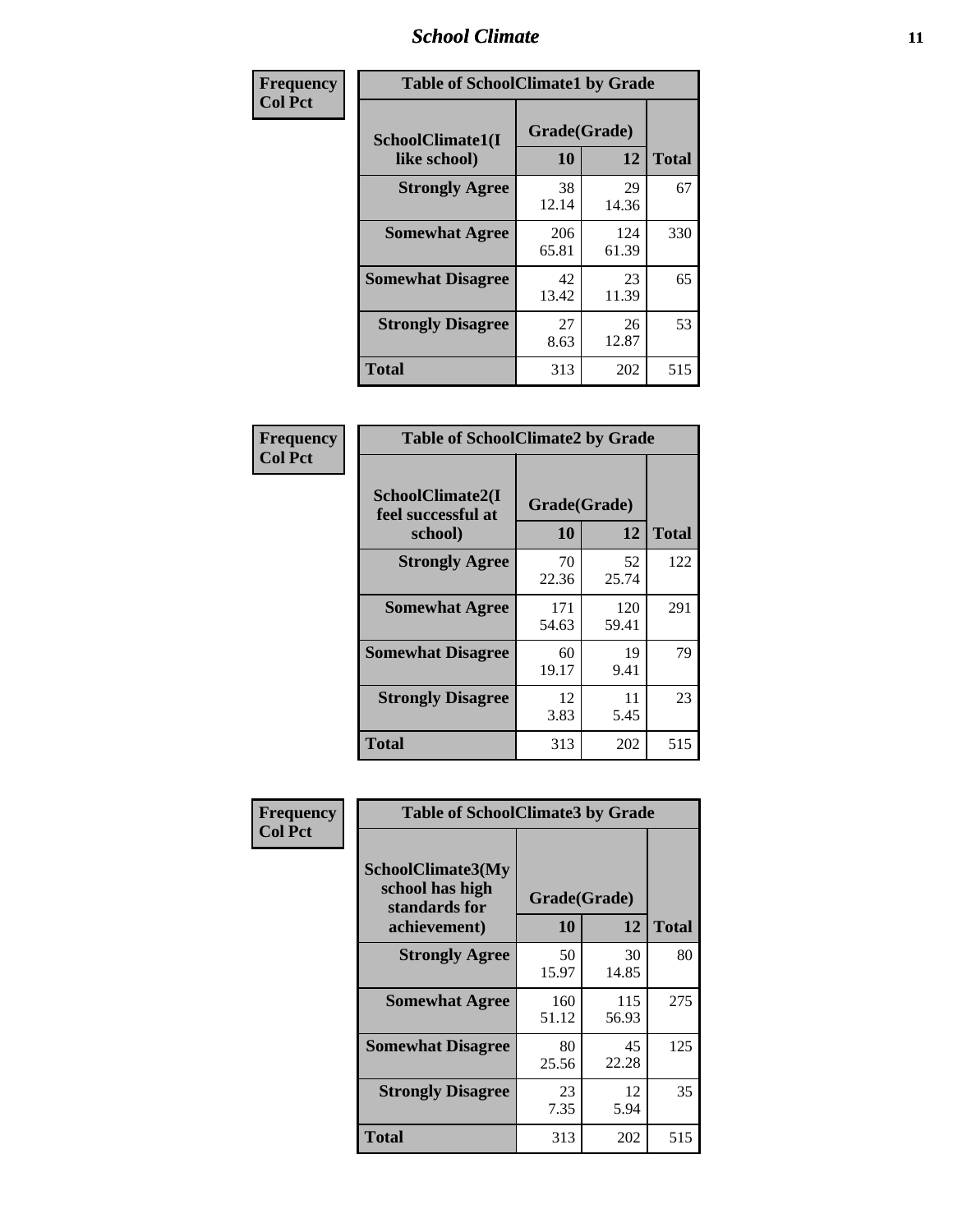### *School Climate* **12**

| Frequency      | <b>Table of SchoolClimate4 by Grade</b>                              |                    |              |              |
|----------------|----------------------------------------------------------------------|--------------------|--------------|--------------|
| <b>Col Pct</b> | <b>SchoolClimate4(My</b><br>school sets clear<br>rules for behavior) | Grade(Grade)<br>10 | 12           | <b>Total</b> |
|                | <b>Strongly Agree</b>                                                | 130<br>41.53       | 100<br>49.50 | 230          |
|                | <b>Somewhat Agree</b>                                                | 120<br>38.34       | 74<br>36.63  | 194          |
|                | <b>Somewhat Disagree</b>                                             | 46<br>14.70        | 16<br>7.92   | 62           |
|                | <b>Strongly Disagree</b>                                             | 17<br>5.43         | 12<br>5.94   | 29           |
|                | <b>Total</b>                                                         | 313                | 202          | 515          |

| <b>Table of SchoolClimate5 by Grade</b>                              |              |                    |              |  |
|----------------------------------------------------------------------|--------------|--------------------|--------------|--|
| SchoolClimate5(I<br>know what to do in<br>an emergency at<br>school) | 10           | Grade(Grade)<br>12 | <b>Total</b> |  |
| <b>Strongly Agree</b>                                                | 165          | 125                | 290          |  |
|                                                                      | 52.72        | 61.88              |              |  |
| <b>Somewhat Agree</b>                                                | 104<br>33.23 | 58<br>28.71        | 162          |  |
| <b>Somewhat Disagree</b>                                             | 28<br>8.95   | 14<br>6.93         | 42           |  |
| <b>Strongly Disagree</b>                                             | 16<br>5.11   | 5<br>2.48          | 21           |  |
| Total                                                                | 313          | 202                | 515          |  |

| Frequency      | <b>Table of SchoolClimate6 by Grade</b>                  |                    |             |              |  |  |
|----------------|----------------------------------------------------------|--------------------|-------------|--------------|--|--|
| <b>Col Pct</b> | <b>SchoolClimate6(Teachers</b><br>treat me with respect) | Grade(Grade)<br>10 | 12          | <b>Total</b> |  |  |
|                | <b>Strongly Agree</b>                                    | 106<br>33.87       | 59<br>29.21 | 165          |  |  |
|                | <b>Somewhat Agree</b>                                    | 128<br>40.89       | 83<br>41.09 | 211          |  |  |
|                | <b>Somewhat Disagree</b>                                 | 55<br>17.57        | 43<br>21.29 | 98           |  |  |
|                | <b>Strongly Disagree</b>                                 | 24<br>7.67         | 17<br>8.42  | 41           |  |  |
|                | <b>Total</b>                                             | 313                | 202         | 515          |  |  |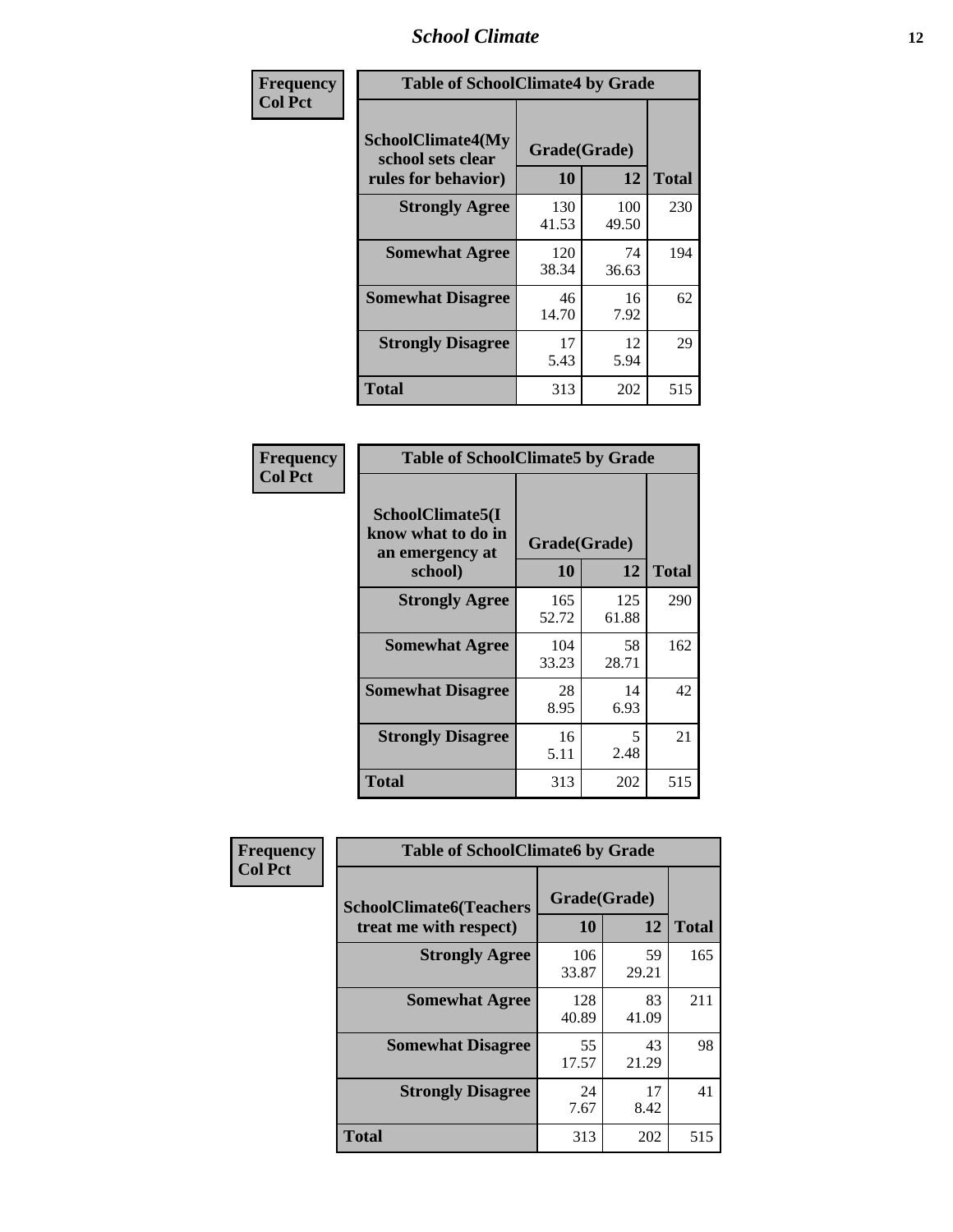### *School Climate* **13**

| Frequency      | <b>Table of SchoolClimate7 by Grade</b>                                       |                           |              |              |
|----------------|-------------------------------------------------------------------------------|---------------------------|--------------|--------------|
| <b>Col Pct</b> | <b>SchoolClimate7(Behaviors</b><br>in my class allow the<br>teacher to teach) | Grade(Grade)<br><b>10</b> | 12           | <b>Total</b> |
|                | <b>Strongly Agree</b>                                                         | 46<br>14.70               | 45<br>22.28  | 91           |
|                | <b>Somewhat Agree</b>                                                         | 161<br>51.44              | 107<br>52.97 | 268          |
|                | <b>Somewhat Disagree</b>                                                      | 79<br>25.24               | 39<br>19.31  | 118          |
|                | <b>Strongly Disagree</b>                                                      | 27<br>8.63                | 11<br>5.45   | 38           |
|                | <b>Total</b>                                                                  | 313                       | 202          | 515          |

| Frequency      | <b>Table of SchoolClimate8 by Grade</b>                                              |                    |             |              |  |
|----------------|--------------------------------------------------------------------------------------|--------------------|-------------|--------------|--|
| <b>Col Pct</b> | <b>SchoolClimate8(Students</b><br>are frequently<br>recognized for good<br>behavior) | Grade(Grade)<br>10 | 12          | <b>Total</b> |  |
|                | <b>Strongly Agree</b>                                                                | 36<br>11.50        | 14<br>6.93  | 50           |  |
|                | <b>Somewhat Agree</b>                                                                | 104<br>33.23       | 70<br>34.65 | 174          |  |
|                | <b>Somewhat Disagree</b>                                                             | 108<br>34.50       | 67<br>33.17 | 175          |  |
|                | <b>Strongly Disagree</b>                                                             | 65<br>20.77        | 51<br>25.25 | 116          |  |
|                | <b>Total</b>                                                                         | 313                | 202         | 515          |  |

| Frequency      | <b>Table of SchoolClimate9 by Grade</b>                                           |                    |              |              |  |
|----------------|-----------------------------------------------------------------------------------|--------------------|--------------|--------------|--|
| <b>Col Pct</b> | SchoolClimate9(School<br>counselor would be<br>helpful if I needed<br>assistance) | Grade(Grade)<br>10 | 12           | <b>Total</b> |  |
|                | <b>Strongly Agree</b>                                                             | 129<br>41.21       | 139<br>68.81 | 268          |  |
|                | <b>Somewhat Agree</b>                                                             | 115<br>36.74       | 49<br>24.26  | 164          |  |
|                | <b>Somewhat Disagree</b>                                                          | 44<br>14.06        | 8<br>3.96    | 52           |  |
|                | <b>Strongly Disagree</b>                                                          | 25<br>7.99         | 6<br>2.97    | 31           |  |
|                | Total                                                                             | 313                | 202          | 515          |  |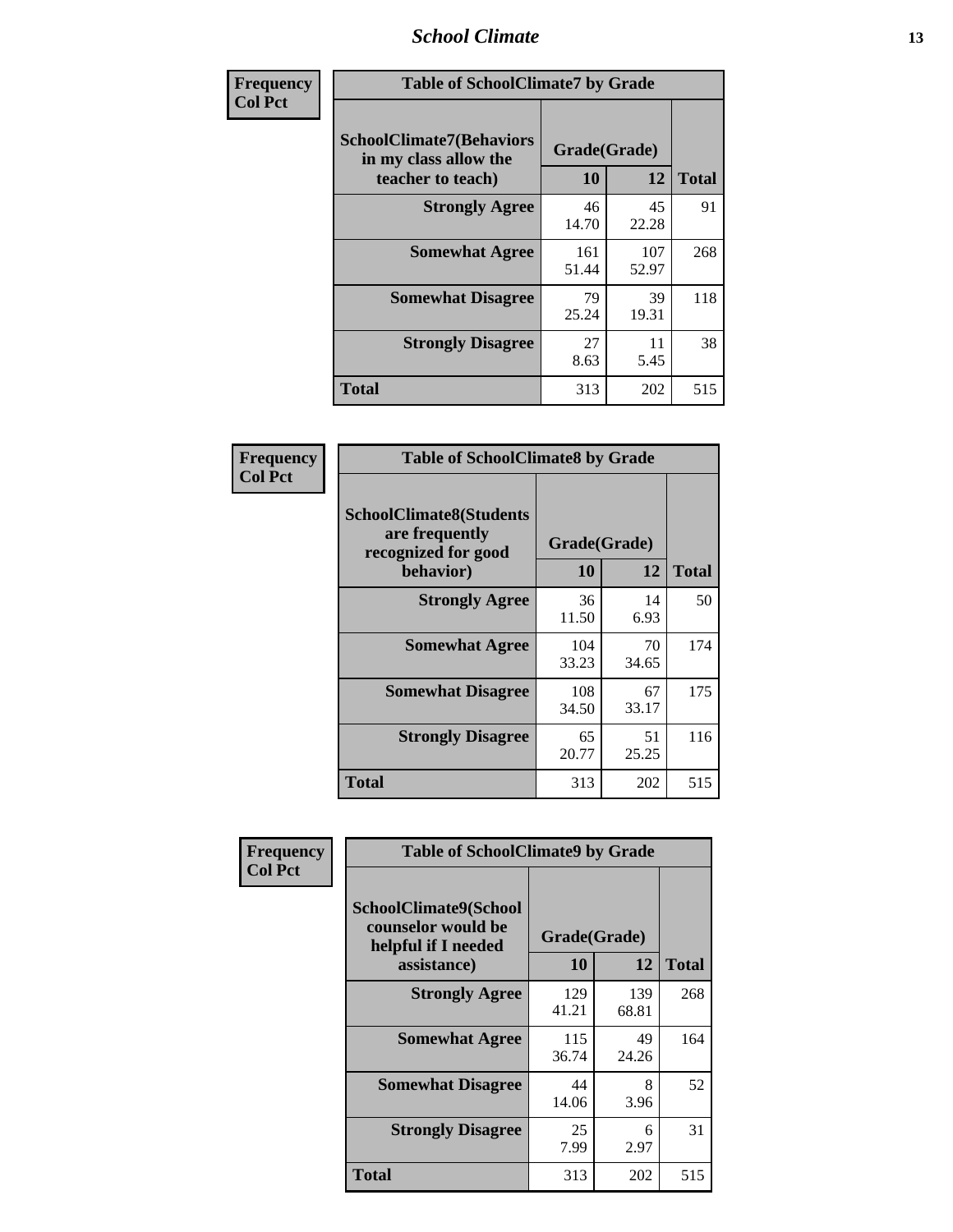### *Reasons for Dropping Out* **14**

| Frequency      | <b>Table of Dropoutreason by Grade</b>                                   |                    |              |              |
|----------------|--------------------------------------------------------------------------|--------------------|--------------|--------------|
| <b>Col Pct</b> | Dropoutreason(If<br>I dropped out the<br>reason would<br>most likely be) | Grade(Grade)<br>10 | 12           | <b>Total</b> |
|                | Won't Drop out                                                           | 177<br>56.55       | 104<br>51.49 | 281          |
|                | <b>Bored</b>                                                             | 59<br>18.85        | 30<br>14.85  | 89           |
|                | <b>Family Reasons</b>                                                    | 18<br>5.75         | 14<br>6.93   | 32           |
|                | <b>Being Bullied</b>                                                     | 6<br>1.92          | 0.50         | 7            |
|                | <b>Other</b>                                                             | 53<br>16.93        | 53<br>26.24  | 106          |
|                | <b>Total</b>                                                             | 313                | 202          | 515          |

| Frequency      | <b>Table of Dropout by Grade</b>                                       |                    |              |     |  |
|----------------|------------------------------------------------------------------------|--------------------|--------------|-----|--|
| <b>Col Pct</b> | Dropout(I<br>have<br>thought<br>about<br>dropping<br>out of<br>school) | Grade(Grade)<br>10 | <b>Total</b> |     |  |
|                | Yes                                                                    | 100<br>31.95       | 90<br>44.55  | 190 |  |
|                | N <sub>0</sub>                                                         | 213<br>68.05       | 112<br>55.45 | 325 |  |
|                | <b>Total</b>                                                           | 313                | 202          | 515 |  |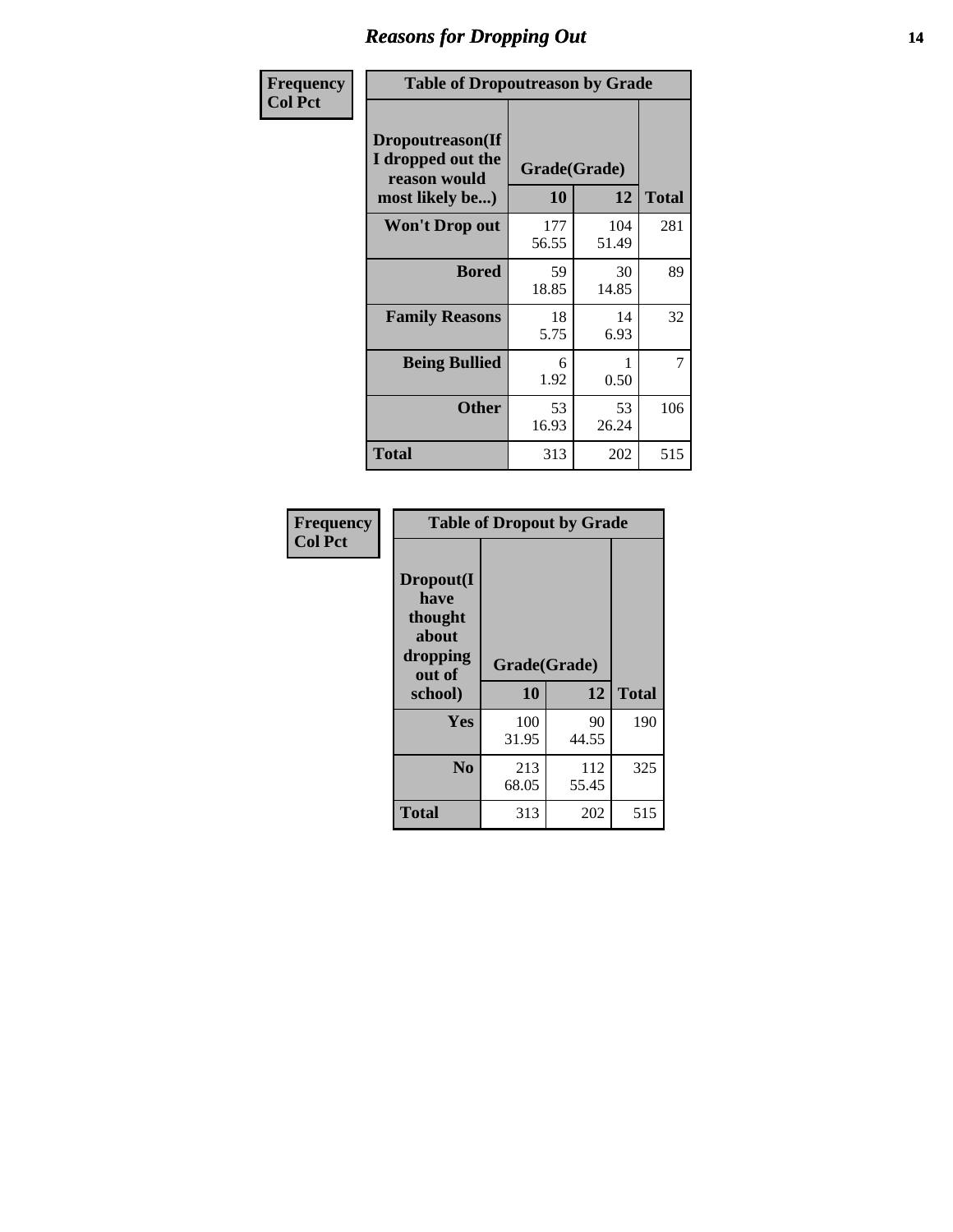*School Safety* **15**

| Frequency      | <b>Table of Gangself by Grade</b>                                                                 |                    |              |              |  |
|----------------|---------------------------------------------------------------------------------------------------|--------------------|--------------|--------------|--|
| <b>Col Pct</b> | Gangself(I<br>have<br>participated<br>in illegal<br>gang<br>activities in<br>the past 30<br>days) | Grade(Grade)<br>10 | 12           | <b>Total</b> |  |
|                | Yes                                                                                               | 28<br>8.95         | 8<br>3.96    | 36           |  |
|                | N <sub>0</sub>                                                                                    | 285<br>91.05       | 194<br>96.04 | 479          |  |
|                | <b>Total</b>                                                                                      | 313                | 202          | 515          |  |

| Frequency<br><b>Col Pct</b> | <b>Table of Gangpeers by Grade</b>                                                                                     |                    |              |              |  |  |  |  |  |
|-----------------------------|------------------------------------------------------------------------------------------------------------------------|--------------------|--------------|--------------|--|--|--|--|--|
|                             | Gangpeers(I<br>have friends<br>who have<br>participated<br>in illegal<br>gang<br>activities in<br>the past 30<br>days) | Grade(Grade)<br>10 | 12           | <b>Total</b> |  |  |  |  |  |
|                             | <b>Yes</b>                                                                                                             | 118<br>37.70       | 53<br>26.24  | 171          |  |  |  |  |  |
|                             | N <sub>0</sub>                                                                                                         | 195<br>62.30       | 149<br>73.76 | 344          |  |  |  |  |  |
|                             | <b>Total</b>                                                                                                           | 313                | 202          | 515          |  |  |  |  |  |

| Frequency      | <b>Table of Pickedon by Grade</b>                                  |              |             |              |
|----------------|--------------------------------------------------------------------|--------------|-------------|--------------|
| <b>Col Pct</b> | <b>Pickedon(I have</b><br>been picked on or<br>teased at school in | Grade(Grade) |             |              |
|                | the past 30 days)                                                  | 10           | 12          | <b>Total</b> |
|                | <b>Strongly Agree</b>                                              | 39<br>12.46  | 16<br>7.92  | 55           |
|                | <b>Somewhat Agree</b>                                              | 66<br>21.09  | 35<br>17.33 | 101          |
|                | <b>Somewhat Disagree</b>                                           | 57<br>18.21  | 31<br>15.35 | 88           |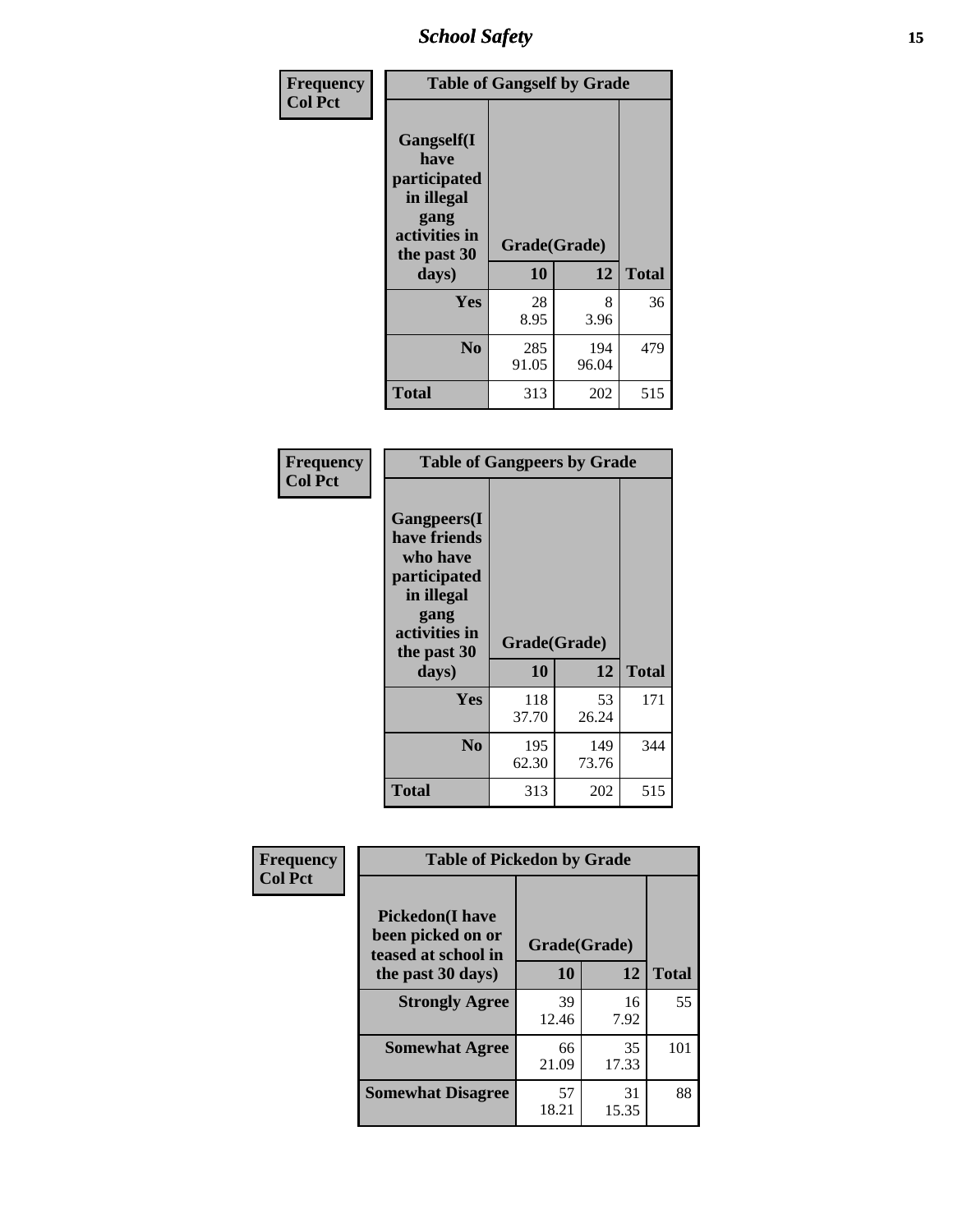# *School Safety* **16**

| <b>Frequency</b> | <b>Table of Pickedon by Grade</b>                                                       |                    |              |              |
|------------------|-----------------------------------------------------------------------------------------|--------------------|--------------|--------------|
| <b>Col Pct</b>   | <b>Pickedon(I have</b><br>been picked on or<br>teased at school in<br>the past 30 days) | Grade(Grade)<br>10 | 12           | <b>Total</b> |
|                  | <b>Strongly Disagree</b>                                                                | 151<br>48.24       | 120<br>59.41 | 271          |
|                  | Total                                                                                   | 313                | 202          | 515          |

| <b>Frequency</b> | <b>Table of Safeschool by Grade</b>        |              |              |              |  |  |  |  |  |  |
|------------------|--------------------------------------------|--------------|--------------|--------------|--|--|--|--|--|--|
| <b>Col Pct</b>   | Safeschool(School<br>is a place at which I | Grade(Grade) |              |              |  |  |  |  |  |  |
|                  | feel safe)                                 | 10           | 12           | <b>Total</b> |  |  |  |  |  |  |
|                  | <b>Strongly Agree</b>                      | 48<br>15.34  | 45<br>22.28  | 93           |  |  |  |  |  |  |
|                  | <b>Somewhat Agree</b>                      | 152<br>48.56 | 109<br>53.96 | 261          |  |  |  |  |  |  |
|                  | <b>Somewhat Disagree</b>                   | 72<br>23.00  | 31<br>15.35  | 103          |  |  |  |  |  |  |
|                  | <b>Strongly Disagree</b>                   | 41<br>13.10  | 17<br>8.42   | 58           |  |  |  |  |  |  |
|                  | <b>Total</b>                               | 313          | 202          | 515          |  |  |  |  |  |  |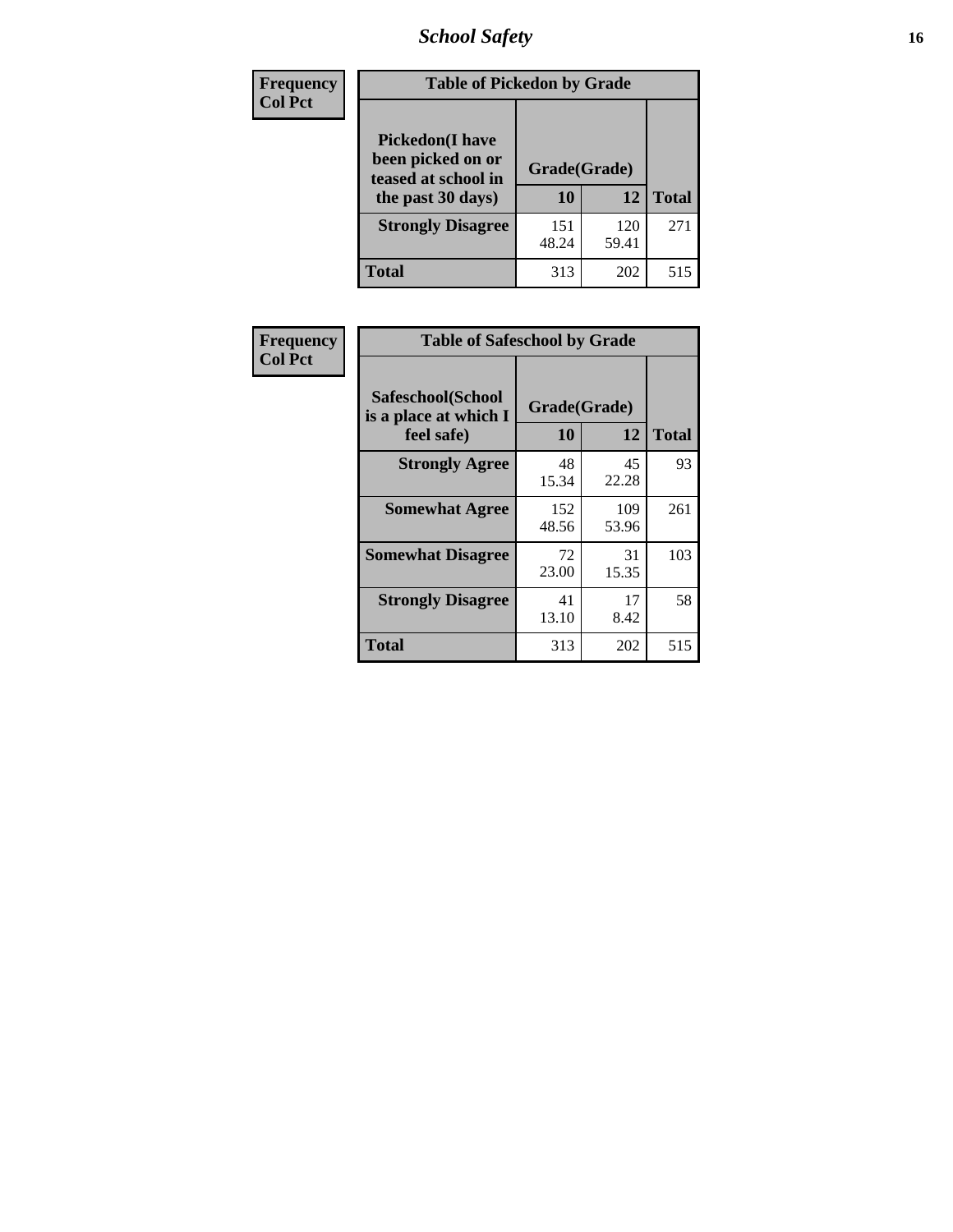*School Safety* **17**

| Frequency      |
|----------------|
| <b>Row Pct</b> |

| <b>Table of Grade by Bullied</b> |              |                                                                               |                      |                  |                |                  |           |              |  |  |  |  |
|----------------------------------|--------------|-------------------------------------------------------------------------------|----------------------|------------------|----------------|------------------|-----------|--------------|--|--|--|--|
|                                  |              | <b>Bullied</b> (I have been bullied by other<br>students in the past 30 days) |                      |                  |                |                  |           |              |  |  |  |  |
|                                  | $\bf{0}$     | $1$ or                                                                        | 3 <sub>to</sub><br>5 | <b>6 to</b><br>q | 10<br>to<br>19 | 20<br>to<br>29   | All<br>30 |              |  |  |  |  |
| Grade(Grade)                     | <b>Days</b>  | days                                                                          | days                 | days             | days           | days             | days      | <b>Total</b> |  |  |  |  |
| 10                               | 269<br>85.94 | 14<br>4.47                                                                    | 5<br>1.60            | 4<br>1.28        | 9<br>2.88      | 5<br>1.60        | 2.24      | 313          |  |  |  |  |
| 12                               | 183<br>90.59 | 5<br>2.48                                                                     | 2<br>0.99            | 0<br>0.00        | 6<br>2.97      | $\Omega$<br>0.00 | 6<br>2.97 | 202          |  |  |  |  |
| Total                            | 452          | 19                                                                            | 7                    | $\overline{4}$   | 15             | 5                | 13        | 515          |  |  |  |  |

| Frequency      |              |                             |                                                                         |                         |                   | <b>Table of Grade by Bulliedothers</b> |                               |                   |              |  |  |
|----------------|--------------|-----------------------------|-------------------------------------------------------------------------|-------------------------|-------------------|----------------------------------------|-------------------------------|-------------------|--------------|--|--|
| <b>Row Pct</b> |              |                             | <b>Bulliedothers</b> (I bullied others in the past<br>$30 \text{ days}$ |                         |                   |                                        |                               |                   |              |  |  |
|                | Grade(Grade) | $\mathbf{0}$<br><b>Days</b> | 1 or<br>days                                                            | 3 <sub>to</sub><br>days | 6 to<br>9<br>days | 10<br>to<br>19<br>days                 | <b>20</b><br>to<br>29<br>days | All<br>30<br>days | <b>Total</b> |  |  |
|                | 10           | 272<br>86.90                | 18<br>5.75                                                              | 5<br>1.60               | 5<br>1.60         | 4<br>1.28                              | 0.32                          | 8<br>2.56         | 313          |  |  |
|                | 12           | 181<br>89.60                | 6<br>2.97                                                               | 0.50                    | $\Omega$<br>0.00  | 2<br>0.99                              | 4<br>1.98                     | 8<br>3.96         | 202          |  |  |
|                | <b>Total</b> | 453                         | 24                                                                      | 6                       | 5                 | 6                                      | 5                             | 16                | 515          |  |  |

| Frequency      |                     |                                     |                                     | <b>Table of Grade by Weaponschool</b> |           |                  |                       |           |              |
|----------------|---------------------|-------------------------------------|-------------------------------------|---------------------------------------|-----------|------------------|-----------------------|-----------|--------------|
| <b>Row Pct</b> |                     | Weaponschool (I brought a weapon to |                                     |                                       |           |                  |                       |           |              |
|                |                     | $\mathbf{0}$                        | $1$ or                              | 3 <sub>to</sub>                       | 6 to<br>9 | 10<br>to<br>19   | <b>20</b><br>to<br>29 | All<br>30 |              |
|                | Grade(Grade)   Days |                                     | days                                | days                                  | days      | days             | days                  | days      | <b>Total</b> |
|                | 10                  | 308<br>98.40                        | $\Omega$<br>0.00                    | 0<br>0.00                             | 0.32      | $\Omega$<br>0.00 | 3<br>0.96             | 0.32      | 313          |
|                | 12                  | 193<br>95.54                        | $\mathcal{D}_{\mathcal{L}}$<br>0.99 | 0.50                                  | 0<br>0.00 | 0.50             | 0.50                  | 4<br>1.98 | 202          |
|                | <b>Total</b>        | 501                                 | $\mathfrak{D}$                      |                                       |           |                  | 4                     | 5         | 515          |

ï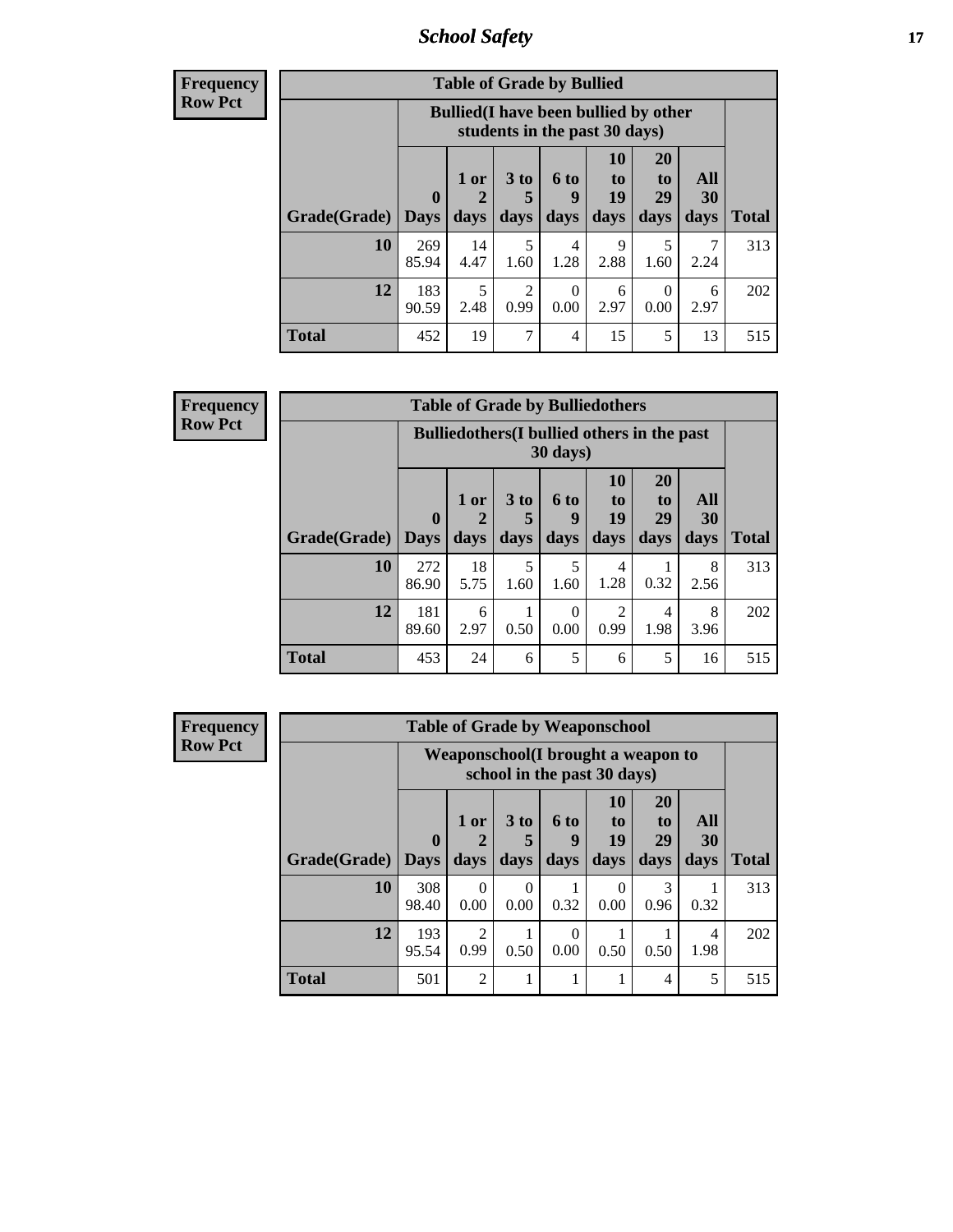*School Safety* **18**

| <b>Frequency</b> | <b>Table of Grade by Absentunsafe</b> |                                                                           |                                     |                         |                              |                                           |                   |              |  |  |
|------------------|---------------------------------------|---------------------------------------------------------------------------|-------------------------------------|-------------------------|------------------------------|-------------------------------------------|-------------------|--------------|--|--|
| <b>Row Pct</b>   |                                       | Absentunsafe(I have missed school<br>because I felt unsafe in the past 30 |                                     |                         |                              |                                           |                   |              |  |  |
|                  | Grade(Grade)                          | $\mathbf{0}$<br><b>Days</b>                                               | 1 or<br>$\mathbf 2$<br>days         | 3 <sub>to</sub><br>days | 6 <sub>to</sub><br>9<br>days | <b>20</b><br>t <sub>0</sub><br>29<br>days | All<br>30<br>days | <b>Total</b> |  |  |
|                  | 10                                    | 302<br>96.49                                                              | 5<br>1.60                           | ∩<br>0.00               | $\mathcal{D}$<br>0.64        | 0.64                                      | 2<br>0.64         | 313          |  |  |
|                  | 12                                    | 194<br>96.04                                                              | $\mathcal{D}_{\mathcal{A}}$<br>0.99 | 0.50                    | $\mathcal{D}$<br>0.99        | $\Omega$<br>0.00                          | 3<br>1.49         | 202          |  |  |
|                  | <b>Total</b>                          | 496                                                                       | 7                                   |                         | 4                            | 2                                         | 5                 | 515          |  |  |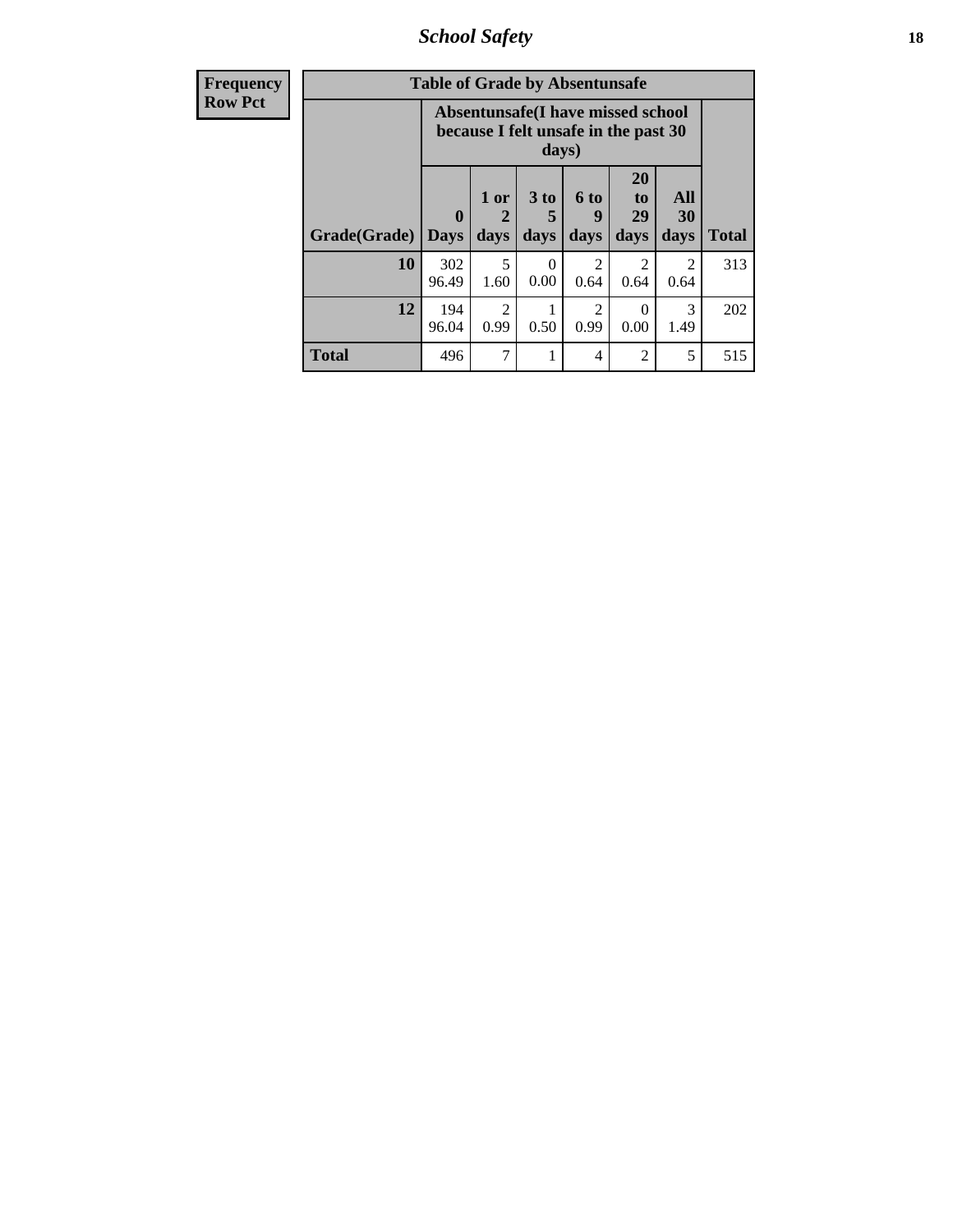# *Drug Use During Last 30 Days* **19**

#### **Frequency Row Pct**

| <b>Table of Grade by Alcohol</b> |                                 |                 |                 |                 |                                    |                   |              |              |  |  |  |  |
|----------------------------------|---------------------------------|-----------------|-----------------|-----------------|------------------------------------|-------------------|--------------|--------------|--|--|--|--|
|                                  |                                 |                 |                 |                 | Alcohol(Alcohol use, past 30 days) |                   |              |              |  |  |  |  |
| Grade(Grade)                     | <b>Did</b><br>not<br><b>use</b> | $1 - 2$<br>days | $3 - 5$<br>days | $6 - 9$<br>days | $10-19$<br>days                    | $20 - 29$<br>days | Every<br>day | <b>Total</b> |  |  |  |  |
| 10                               | 241<br>77.00                    | 19<br>6.07      | 16<br>5.11      | 7<br>2.24       | 11<br>3.51                         | 12<br>3.83        | 7<br>2.24    | 313          |  |  |  |  |
| 12                               | 143<br>70.79                    | 15<br>7.43      | 12<br>5.94      | 11<br>5.45      | 6<br>2.97                          | 5<br>2.48         | 10<br>4.95   | 202          |  |  |  |  |
| <b>Total</b>                     | 384                             | 34              | 28              | 18              | 17                                 | 17                | 17           | 515          |  |  |  |  |

#### **Frequency Row Pct**

| <b>Table of Grade by Cigarettes</b> |                                 |                                                          |                 |               |                 |                   |                     |              |  |  |  |  |
|-------------------------------------|---------------------------------|----------------------------------------------------------|-----------------|---------------|-----------------|-------------------|---------------------|--------------|--|--|--|--|
|                                     |                                 | <b>Cigarettes</b> (Smoking tobacco use,<br>past 30 days) |                 |               |                 |                   |                     |              |  |  |  |  |
| Grade(Grade)                        | <b>Did</b><br>not<br><b>use</b> | $1 - 2$<br>days                                          | $3 - 5$<br>days | $6-9$<br>days | $10-19$<br>days | $20 - 29$<br>days | <b>Every</b><br>day | <b>Total</b> |  |  |  |  |
| 10                                  | 265<br>84.66                    | 14<br>4.47                                               | 4<br>1.28       | 5<br>1.60     | 3<br>0.96       | 12<br>3.83        | 10<br>3.19          | 313          |  |  |  |  |
| 12                                  | 155<br>76.73                    | 15<br>7.43                                               | 6<br>2.97       | 3<br>1.49     | 0.50            | 9<br>4.46         | 13<br>6.44          | 202          |  |  |  |  |
| <b>Total</b>                        | 420                             | 29                                                       | 10              | 8             | 4               | 21                | 23                  | 515          |  |  |  |  |

**Frequency Row Pct**

| <b>Table of Grade by Smokeless</b> |                                 |                                                        |                        |                        |                 |                 |              |              |  |  |  |  |
|------------------------------------|---------------------------------|--------------------------------------------------------|------------------------|------------------------|-----------------|-----------------|--------------|--------------|--|--|--|--|
|                                    |                                 | <b>Smokeless</b> (Chewing tobaccouse,<br>past 30 days) |                        |                        |                 |                 |              |              |  |  |  |  |
| Grade(Grade)                       | <b>Did</b><br>not<br><b>use</b> | $1 - 2$<br>days                                        | $3 - 5$<br>days        | $6-9$<br>days          | $10-19$<br>days | $20-29$<br>days | Every<br>day | <b>Total</b> |  |  |  |  |
| 10                                 | 288<br>92.01                    | 2.24                                                   | $\overline{c}$<br>0.64 | $\overline{2}$<br>0.64 | 4<br>1.28       | 3<br>0.96       | 2.24         | 313          |  |  |  |  |
| 12                                 | 185<br>91.58                    | 4<br>1.98                                              | 0.50                   | 0.50                   | 2<br>0.99       | 0.50            | 8<br>3.96    | 202          |  |  |  |  |
| <b>Total</b>                       | 473                             | 11                                                     | 3                      | 3                      | 6               | 4               | 15           | 515          |  |  |  |  |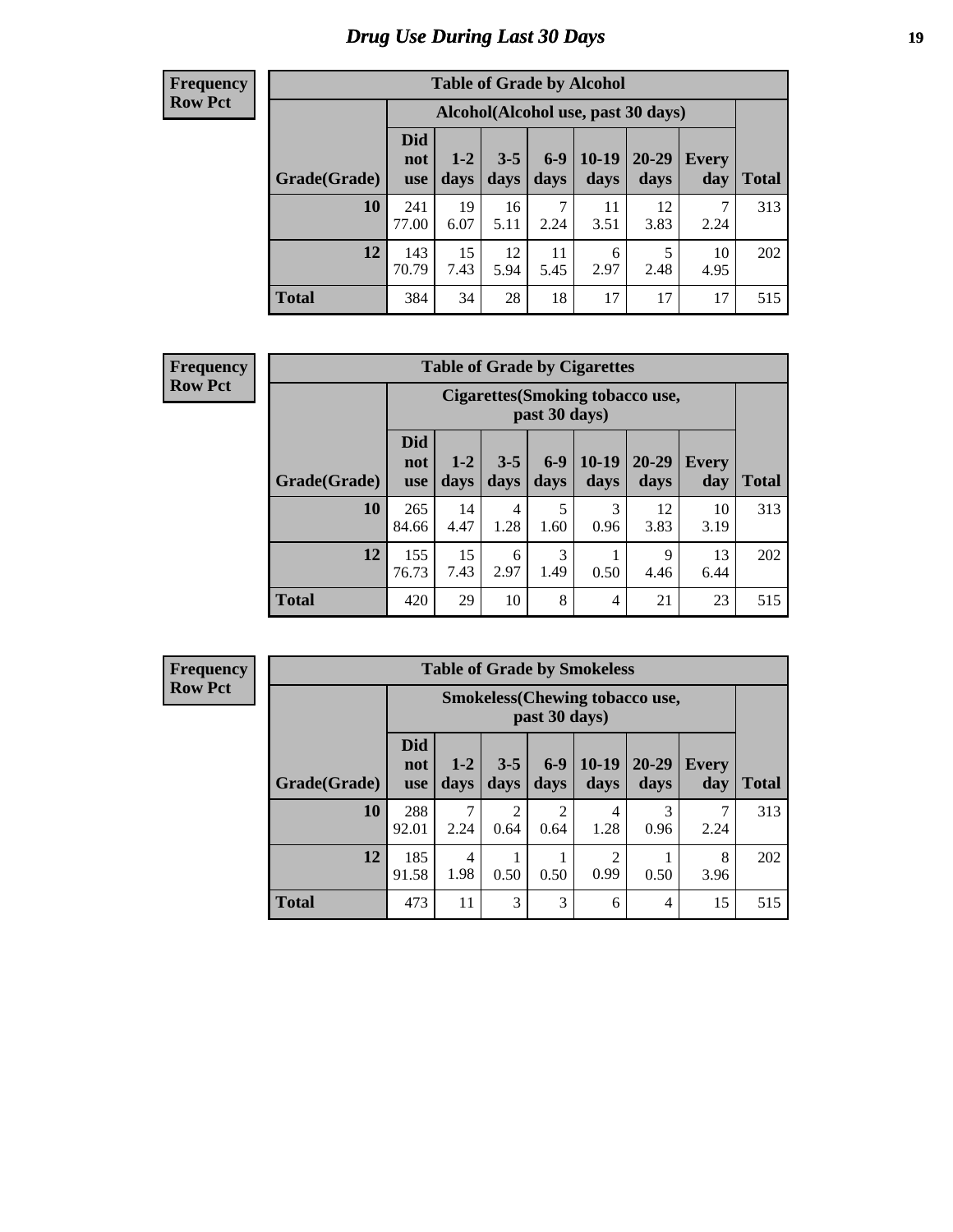#### **Frequency Row Pct**

| <b>Table of Grade by Marijuana</b>                                                                                                                                         |              |                                         |           |           |           |           |           |     |  |  |  |
|----------------------------------------------------------------------------------------------------------------------------------------------------------------------------|--------------|-----------------------------------------|-----------|-----------|-----------|-----------|-----------|-----|--|--|--|
|                                                                                                                                                                            |              | Marijuana (Marijuana use, past 30 days) |           |           |           |           |           |     |  |  |  |
| <b>Did</b><br>$10-19$<br>$6-9$<br>20-29<br>$3 - 5$<br>$1 - 2$<br>Every<br>not<br>Grade(Grade)<br><b>Total</b><br>days<br>days<br>days<br>days<br>days<br>day<br><b>use</b> |              |                                         |           |           |           |           |           |     |  |  |  |
| 10                                                                                                                                                                         | 263<br>84.03 | 16<br>5.11                              | 6<br>1.92 | 5<br>1.60 | 2.24      | 2.24      | 9<br>2.88 | 313 |  |  |  |
| 12                                                                                                                                                                         | 167<br>82.67 | 8<br>3.96                               | 4<br>1.98 | 3<br>1.49 | 4<br>1.98 | 8<br>3.96 | 8<br>3.96 | 202 |  |  |  |
| <b>Total</b>                                                                                                                                                               | 430          | 24                                      | 10        | 8         | 11        | 15        | 17        | 515 |  |  |  |

| <b>Frequency</b> | <b>Table of Grade by Cocaine</b><br>Cocaine (Cocaine use, past 30 days) |                                 |                  |                 |                        |                        |                     |              |
|------------------|-------------------------------------------------------------------------|---------------------------------|------------------|-----------------|------------------------|------------------------|---------------------|--------------|
| <b>Row Pct</b>   |                                                                         |                                 |                  |                 |                        |                        |                     |              |
|                  | Grade(Grade)                                                            | <b>Did</b><br>not<br><b>use</b> | $1-2$<br>days    | $3 - 5$<br>days | days                   | $6-9$   10-19<br>days  | <b>Every</b><br>day | <b>Total</b> |
|                  | 10                                                                      | 307<br>98.08                    | $\Omega$<br>0.00 | 4<br>1.28       | $\Omega$<br>0.00       | 0.32                   | 0.32                | 313          |
|                  | 12                                                                      | 193<br>95.54                    | 3<br>1.49        | 0<br>0.00       | $\overline{2}$<br>0.99 | $\overline{2}$<br>0.99 | 2<br>0.99           | 202          |
|                  | <b>Total</b>                                                            | 500                             | 3                | $\overline{4}$  | 2                      | 3                      | 3                   | 515          |

**Frequency Row Pct**

| <b>Table of Grade by Inhalants</b>                                                                                                                         |              |                                        |           |                        |                |           |                  |       |  |  |
|------------------------------------------------------------------------------------------------------------------------------------------------------------|--------------|----------------------------------------|-----------|------------------------|----------------|-----------|------------------|-------|--|--|
|                                                                                                                                                            |              | Inhalants (Inhalant use, past 30 days) |           |                        |                |           |                  |       |  |  |
| <b>Did</b><br>$10-19$<br>$6-9$<br>20-29<br>$3 - 5$<br>$1 - 2$<br>Every<br>not<br>Grade(Grade)<br>days<br>days<br>days<br>day<br>days<br>days<br><b>use</b> |              |                                        |           |                        |                |           |                  | Total |  |  |
| 10                                                                                                                                                         | 307<br>98.08 | $\overline{2}$<br>0.64                 | 0.32      | 0.00                   | 2<br>0.64      | 0.32      | $\theta$<br>0.00 | 313   |  |  |
| 12                                                                                                                                                         | 197<br>97.52 | 0.50                                   | 0<br>0.00 | $\overline{2}$<br>0.99 | 0<br>0.00      | 0<br>0.00 | 2<br>0.99        | 202   |  |  |
| <b>Total</b>                                                                                                                                               | 504          | 3                                      |           | $\overline{2}$         | $\overline{2}$ |           | 2                | 515   |  |  |

| <b>Frequency</b> | <b>Table of Grade by Steroids</b> |                                 |                           |                                         |                        |              |  |
|------------------|-----------------------------------|---------------------------------|---------------------------|-----------------------------------------|------------------------|--------------|--|
| <b>Row Pct</b>   |                                   |                                 |                           | Steroids (Steroid use,<br>past 30 days) |                        |              |  |
|                  | Grade(Grade)                      | <b>Did</b><br>not<br><b>use</b> | $3 - 5$<br>days           | $10-19$<br>days                         | Every<br>day           | <b>Total</b> |  |
|                  | 10                                | 309<br>98.72                    | 0.32                      | $\mathcal{D}_{\mathcal{A}}$<br>0.64     | 0.32                   | 313          |  |
|                  | 12                                | 200<br>99.01                    | $\mathbf{\Omega}$<br>0.00 | $\Omega$<br>0.00                        | $\mathfrak{D}$<br>0.99 | 202          |  |
|                  | <b>Total</b>                      | 509                             |                           | $\mathfrak{D}$                          | 3                      | 515          |  |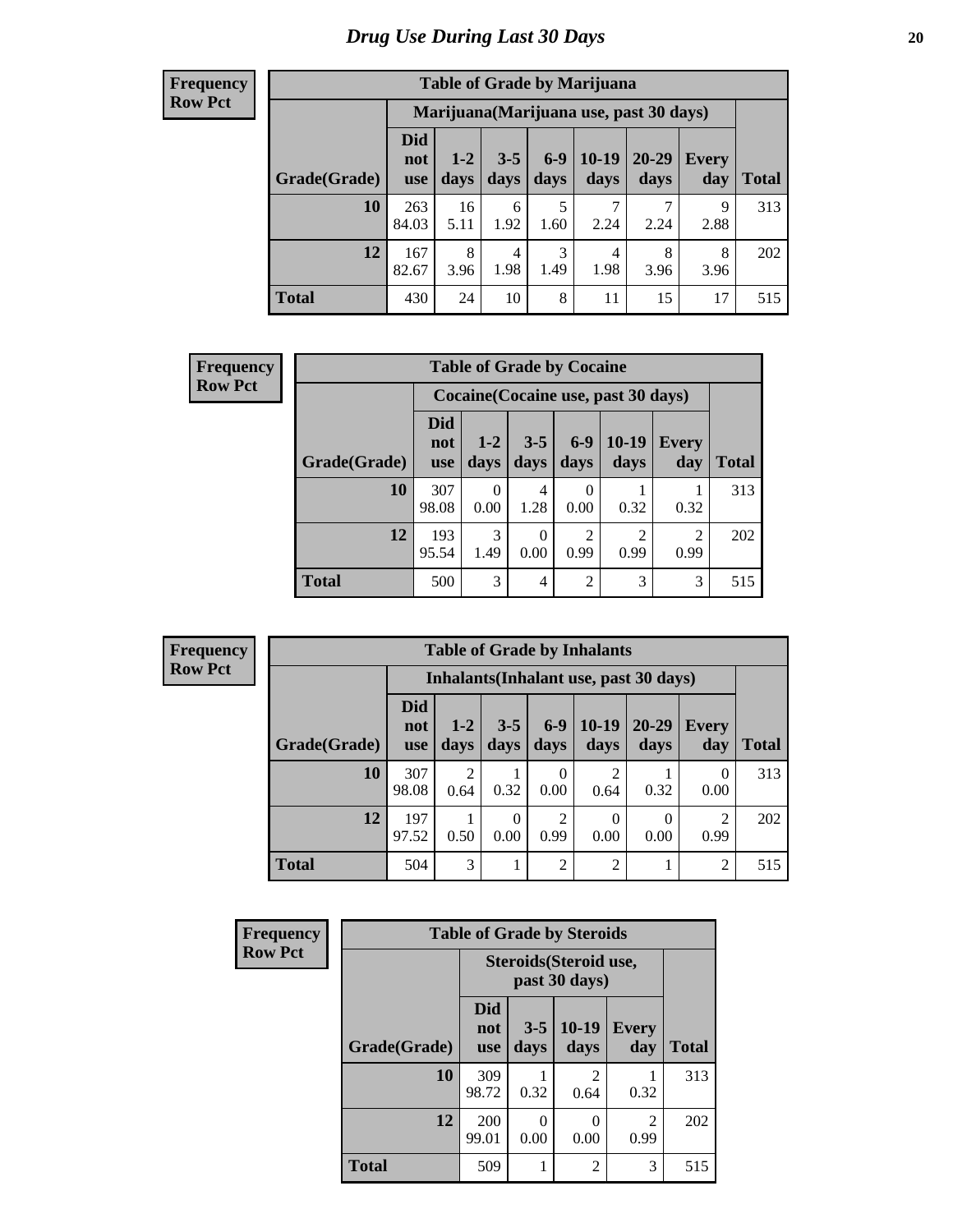**Frequency Row Pct**

| <b>Table of Grade by Ecstasy</b> |              |                                                                                                                                                      |           |      |           |                |     |  |  |  |
|----------------------------------|--------------|------------------------------------------------------------------------------------------------------------------------------------------------------|-----------|------|-----------|----------------|-----|--|--|--|
|                                  |              | Ecstasy (Ecstasy use, past 30 days)<br>$6 - 9$<br>$10-19$<br>$3 - 5$<br>$1 - 2$<br>Every<br>not<br>days<br>days<br>days<br>day<br>days<br><b>use</b> |           |      |           |                |     |  |  |  |
| Grade(Grade)                     | Did          |                                                                                                                                                      |           |      |           |                |     |  |  |  |
| 10                               | 309<br>98.72 | 0<br>0.00                                                                                                                                            | 0.32      | 0.32 | 2<br>0.64 | 0<br>0.00      | 313 |  |  |  |
| 12                               | 195<br>96.53 | 3<br>1.49                                                                                                                                            | 2<br>0.99 | 0.00 | 0.00      | 2<br>0.99      | 202 |  |  |  |
| <b>Total</b>                     | 504          | 3                                                                                                                                                    | 3         |      | 2         | $\overline{c}$ | 515 |  |  |  |

| Frequency      | <b>Table of Grade by Meth</b> |                                 |                                            |                        |                     |              |  |  |  |
|----------------|-------------------------------|---------------------------------|--------------------------------------------|------------------------|---------------------|--------------|--|--|--|
| <b>Row Pct</b> |                               |                                 | Meth(Methamphetamine use,<br>past 30 days) |                        |                     |              |  |  |  |
|                | Grade(Grade)                  | <b>Did</b><br>not<br><b>use</b> | $1-2$<br>days                              | 20-29<br>days          | <b>Every</b><br>day | <b>Total</b> |  |  |  |
|                | 10                            | 310<br>99.04                    | 0.32                                       | $\mathfrak{D}$<br>0.64 | 0<br>0.00           | 313          |  |  |  |
|                | 12                            | 199<br>98.51                    | 0.50                                       | 0<br>0.00              | 2<br>0.99           | 202          |  |  |  |
|                | <b>Total</b>                  | 509                             | $\overline{2}$                             | $\overline{2}$         | $\overline{c}$      | 515          |  |  |  |

| Frequency      | <b>Table of Grade by Hallucinogens</b> |                                 |                |                 |                |                 |                                  |                     |              |
|----------------|----------------------------------------|---------------------------------|----------------|-----------------|----------------|-----------------|----------------------------------|---------------------|--------------|
| <b>Row Pct</b> |                                        |                                 |                |                 | past 30 days)  |                 | Hallucinogens (Hallucinogen use, |                     |              |
|                | Grade(Grade)                           | <b>Did</b><br>not<br><b>use</b> | $1-2$<br>days  | $3 - 5$<br>days | $6-9$<br>days  | $10-19$<br>days | $20 - 29$<br>days                | <b>Every</b><br>day | <b>Total</b> |
|                | 10                                     | 308<br>98.40                    | 0.32           | 0.32            | 0.32           | 0<br>0.00       | $\mathfrak{D}$<br>0.64           | $\Omega$<br>0.00    | 313          |
|                | 12                                     | 197<br>97.52                    | 0.50           | 0<br>0.00       | 0.50           | 0.50            | $\Omega$<br>0.00                 | 2<br>0.99           | 202          |
|                | <b>Total</b>                           | 505                             | $\overline{2}$ | T               | $\overline{2}$ |                 | 2                                | $\overline{2}$      | 515          |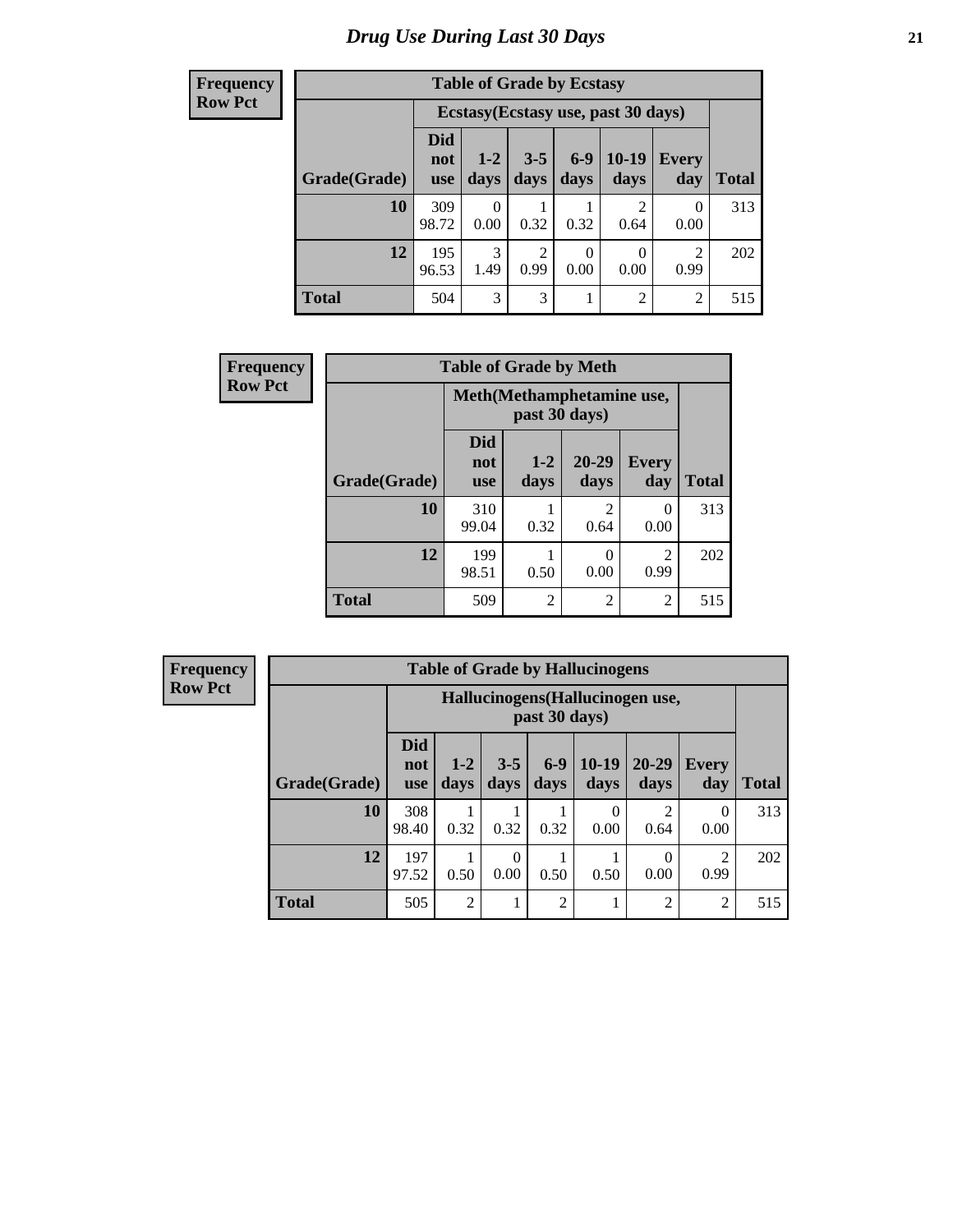| <b>Frequency</b> |
|------------------|
| <b>Row Pct</b>   |

| <b>Table of Grade by Prescription</b> |                          |                                                                                                                           |           |           |           |                       |                        |     |  |  |  |
|---------------------------------------|--------------------------|---------------------------------------------------------------------------------------------------------------------------|-----------|-----------|-----------|-----------------------|------------------------|-----|--|--|--|
|                                       |                          | <b>Prescription</b> (Prescription drugs not<br>prescribed to me, past 30 days)                                            |           |           |           |                       |                        |     |  |  |  |
| Grade(Grade)                          | Did<br>not<br><b>use</b> | $6 - 9$<br>$10-19$<br>$3 - 5$<br>20-29<br>$1 - 2$<br>Every<br>days<br>days<br><b>Total</b><br>days<br>days<br>day<br>days |           |           |           |                       |                        |     |  |  |  |
| 10                                    | 295<br>94.25             | 6<br>1.92                                                                                                                 | 4<br>1.28 | 0<br>0.00 | 4<br>1.28 | $\mathcal{D}$<br>0.64 | $\mathfrak{D}$<br>0.64 | 313 |  |  |  |
| 12                                    | 185<br>91.58             | 3<br>1.49                                                                                                                 | 3<br>1.49 | 0.50      | 3<br>1.49 | 4<br>1.98             | 3<br>1.49              | 202 |  |  |  |
| <b>Total</b>                          | 480                      | 9                                                                                                                         | 7         |           | 7         | 6                     | 5                      | 515 |  |  |  |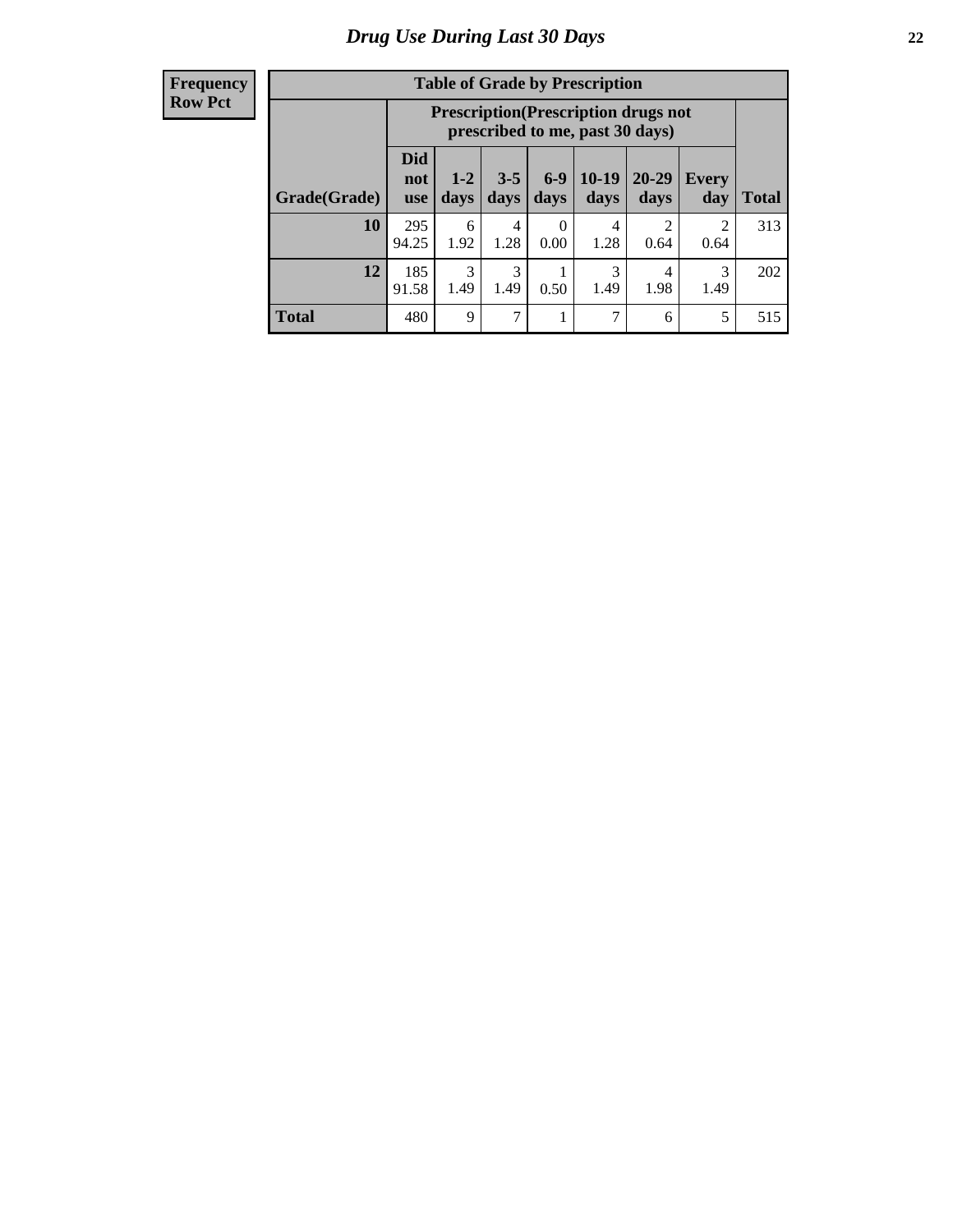| Frequency      | <b>Table of Alcoholease by Grade</b>              |                    |             |              |  |  |  |
|----------------|---------------------------------------------------|--------------------|-------------|--------------|--|--|--|
| <b>Col Pct</b> | <b>Alcoholease</b> (It is<br>easy to get alcohol) | Grade(Grade)<br>10 | 12          | <b>Total</b> |  |  |  |
|                | <b>Strongly Agree</b>                             | 110<br>35.14       | 76<br>37.62 | 186          |  |  |  |
|                | <b>Somewhat Agree</b>                             | 91<br>29.07        | 82<br>40.59 | 173          |  |  |  |
|                | <b>Somewhat Disagree</b>                          | 43<br>13.74        | 22<br>10.89 | 65           |  |  |  |
|                | <b>Strongly Disagree</b>                          | 69<br>22.04        | 22<br>10.89 | 91           |  |  |  |
|                | <b>Total</b>                                      | 313                | 202         | 515          |  |  |  |

| <b>Frequency</b> |  |
|------------------|--|
| <b>Col Pct</b>   |  |

| <b>Table of Cigarettesease by Grade</b>                 |                    |              |              |  |  |  |  |
|---------------------------------------------------------|--------------------|--------------|--------------|--|--|--|--|
| Cigarettesease(It is<br>easy to get smoking<br>tobacco) | Grade(Grade)<br>10 | 12           | <b>Total</b> |  |  |  |  |
| <b>Strongly Agree</b>                                   | 123<br>39.30       | 110<br>54.46 | 233          |  |  |  |  |
| <b>Somewhat Agree</b>                                   | 80<br>25.56        | 60<br>29.70  | 140          |  |  |  |  |
| <b>Somewhat Disagree</b>                                | 42<br>13.42        | 10<br>4.95   | 52           |  |  |  |  |
| <b>Strongly Disagree</b>                                | 68<br>21.73        | 22<br>10.89  | 90           |  |  |  |  |
| <b>Total</b>                                            | 313                | 202          | 515          |  |  |  |  |

| Frequency      | <b>Table of Smokelessease by Grade</b>                         |                    |                    |     |  |  |  |  |  |  |
|----------------|----------------------------------------------------------------|--------------------|--------------------|-----|--|--|--|--|--|--|
| <b>Col Pct</b> | <b>Smokelessease</b> (It is<br>easy to get chewing<br>tobacco) | Grade(Grade)<br>10 | <b>Total</b>       |     |  |  |  |  |  |  |
|                | <b>Strongly Agree</b>                                          | 120<br>38.34       | 12<br>110<br>54.46 | 230 |  |  |  |  |  |  |
|                | <b>Somewhat Agree</b>                                          | 70<br>22.36        | 49<br>24.26        | 119 |  |  |  |  |  |  |
|                | <b>Somewhat Disagree</b>                                       | 38<br>12.14        | 13<br>6.44         | 51  |  |  |  |  |  |  |
|                | <b>Strongly Disagree</b>                                       | 85<br>27.16        | 30<br>14.85        | 115 |  |  |  |  |  |  |
|                | <b>Total</b>                                                   | 313                | 202                | 515 |  |  |  |  |  |  |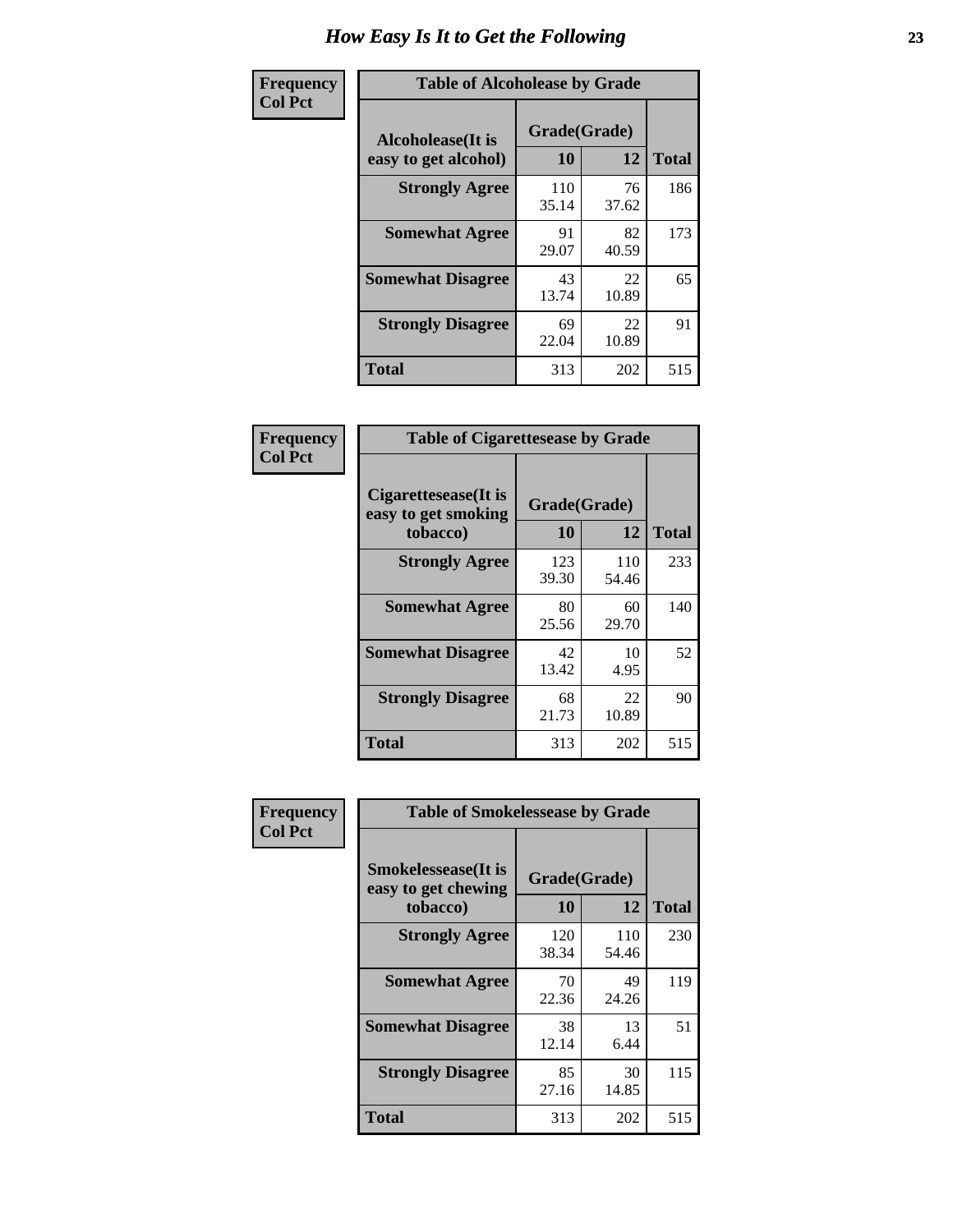| Frequency      | <b>Table of Marijuanaease by Grade</b>           |                    |              |     |  |  |  |  |  |
|----------------|--------------------------------------------------|--------------------|--------------|-----|--|--|--|--|--|
| <b>Col Pct</b> | Marijuanaease(It is<br>easy to get<br>marijuana) | Grade(Grade)<br>10 | <b>Total</b> |     |  |  |  |  |  |
|                | <b>Strongly Agree</b>                            | 105<br>33.55       | 73<br>36.14  | 178 |  |  |  |  |  |
|                | <b>Somewhat Agree</b>                            | 73<br>23.32        | 75<br>37.13  | 148 |  |  |  |  |  |
|                | <b>Somewhat Disagree</b>                         | 47<br>15.02        | 22<br>10.89  | 69  |  |  |  |  |  |
|                | <b>Strongly Disagree</b>                         | 88<br>28.12        | 32<br>15.84  | 120 |  |  |  |  |  |
|                | <b>Total</b>                                     | 313                | 202          | 515 |  |  |  |  |  |

| <b>Table of Cocaineease by Grade</b>              |                    |              |     |  |  |  |  |  |  |  |
|---------------------------------------------------|--------------------|--------------|-----|--|--|--|--|--|--|--|
| <b>Cocaineease</b> (It is<br>easy to get cocaine) | Grade(Grade)<br>10 | <b>Total</b> |     |  |  |  |  |  |  |  |
| <b>Strongly Agree</b>                             | 31<br>9.90         | 24<br>11.88  | 55  |  |  |  |  |  |  |  |
| <b>Somewhat Agree</b>                             | 55<br>17.57        | 40<br>19.80  | 95  |  |  |  |  |  |  |  |
| <b>Somewhat Disagree</b>                          | 70<br>22.36        | 61<br>30.20  | 131 |  |  |  |  |  |  |  |
| <b>Strongly Disagree</b>                          | 157<br>50.16       | 77<br>38.12  | 234 |  |  |  |  |  |  |  |
| <b>Total</b>                                      | 313                | 202          | 515 |  |  |  |  |  |  |  |

| Frequency      | <b>Table of Inhalantsease by Grade</b>           |                    |             |              |  |  |  |  |  |  |
|----------------|--------------------------------------------------|--------------------|-------------|--------------|--|--|--|--|--|--|
| <b>Col Pct</b> | Inhalantsease(It is<br>easy to get<br>inhalants) | Grade(Grade)<br>10 | 12          | <b>Total</b> |  |  |  |  |  |  |
|                | <b>Strongly Agree</b>                            | 102<br>32.59       | 65<br>32.18 | 167          |  |  |  |  |  |  |
|                | <b>Somewhat Agree</b>                            | 58<br>18.53        | 58<br>28.71 | 116          |  |  |  |  |  |  |
|                | <b>Somewhat Disagree</b>                         | 40<br>12.78        | 28<br>13.86 | 68           |  |  |  |  |  |  |
|                | <b>Strongly Disagree</b>                         | 113<br>36.10       | 51<br>25.25 | 164          |  |  |  |  |  |  |
|                | <b>Total</b>                                     | 313                | 202         | 515          |  |  |  |  |  |  |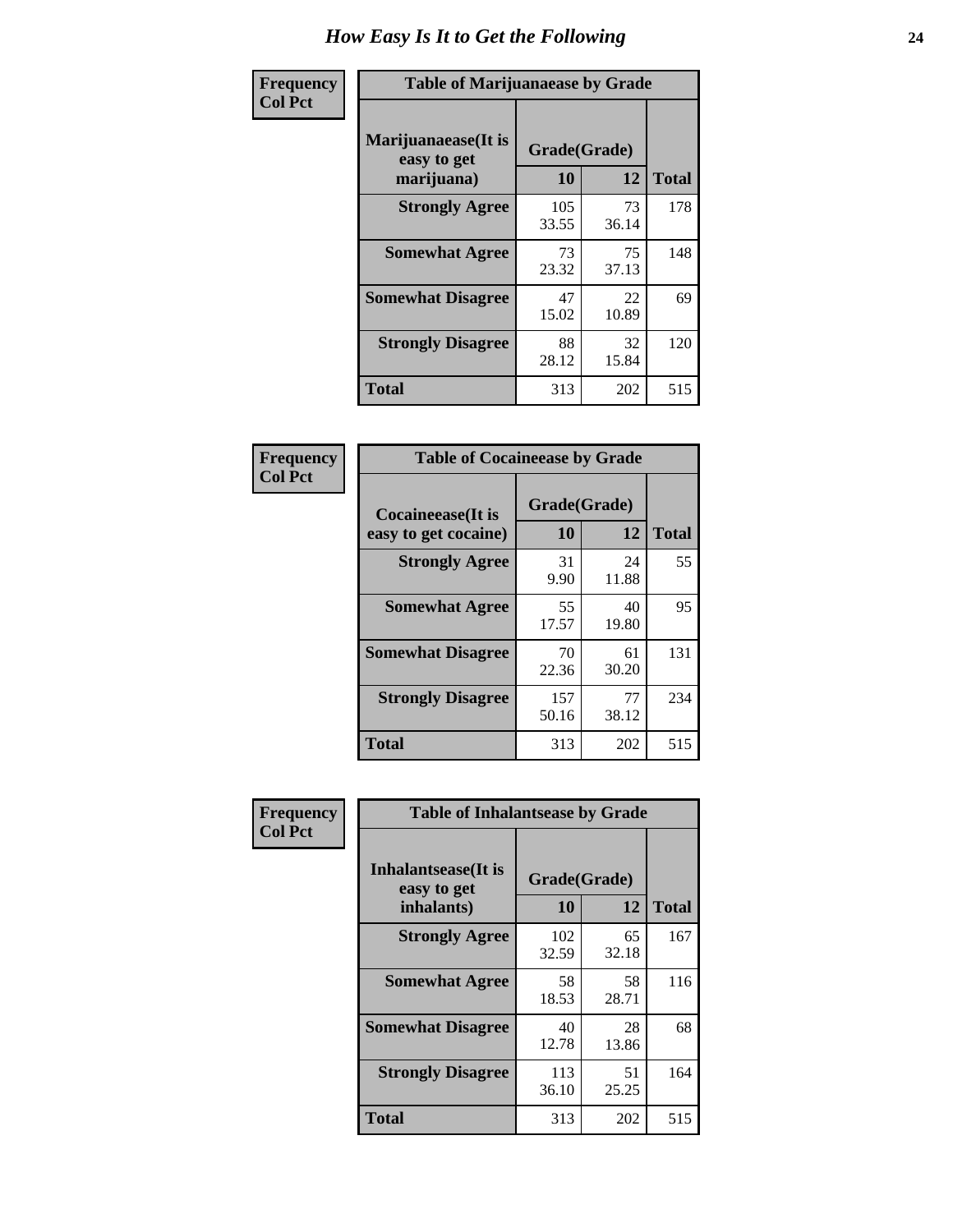| Frequency      | <b>Table of Steroidsease by Grade</b>               |              |                    |     |  |  |  |  |  |  |
|----------------|-----------------------------------------------------|--------------|--------------------|-----|--|--|--|--|--|--|
| <b>Col Pct</b> | <b>Steroidsease</b> (It is<br>easy to get steroids) | 10           | Grade(Grade)<br>12 |     |  |  |  |  |  |  |
|                | <b>Strongly Agree</b>                               | 34<br>10.86  | 23<br>11.39        | 57  |  |  |  |  |  |  |
|                | <b>Somewhat Agree</b>                               | 51<br>16.29  | 51<br>25.25        | 102 |  |  |  |  |  |  |
|                | <b>Somewhat Disagree</b>                            | 75<br>23.96  | 60<br>29.70        | 135 |  |  |  |  |  |  |
|                | <b>Strongly Disagree</b>                            | 153<br>48.88 | 68<br>33.66        | 221 |  |  |  |  |  |  |
|                | <b>Total</b>                                        | 313          | 202                | 515 |  |  |  |  |  |  |

| Frequency      | <b>Table of Ecstasyease by Grade</b>              |                    |              |     |  |  |  |  |  |  |
|----------------|---------------------------------------------------|--------------------|--------------|-----|--|--|--|--|--|--|
| <b>Col Pct</b> | <b>Ecstasyease</b> (It is<br>easy to get ecstasy) | Grade(Grade)<br>10 | <b>Total</b> |     |  |  |  |  |  |  |
|                | <b>Strongly Agree</b>                             | 26<br>8.31         | 24<br>11.88  | 50  |  |  |  |  |  |  |
|                | <b>Somewhat Agree</b>                             | 54<br>17.25        | 41<br>20.30  | 95  |  |  |  |  |  |  |
|                | <b>Somewhat Disagree</b>                          | 62<br>19.81        | 55<br>27.23  | 117 |  |  |  |  |  |  |
|                | <b>Strongly Disagree</b>                          | 171<br>54.63       | 82<br>40.59  | 253 |  |  |  |  |  |  |
|                | <b>Total</b>                                      | 313                | 202          | 515 |  |  |  |  |  |  |

| Frequency      | <b>Table of Methease by Grade</b>                          |                    |              |     |  |  |  |  |  |
|----------------|------------------------------------------------------------|--------------------|--------------|-----|--|--|--|--|--|
| <b>Col Pct</b> | <b>Methease</b> (It is easy<br>to get<br>methamphetamines) | Grade(Grade)<br>10 | <b>Total</b> |     |  |  |  |  |  |
|                | <b>Strongly Agree</b>                                      | 25<br>7.99         | 23<br>11.39  | 48  |  |  |  |  |  |
|                | <b>Somewhat Agree</b>                                      | 40<br>12.78        | 33<br>16.34  | 73  |  |  |  |  |  |
|                | <b>Somewhat Disagree</b>                                   | 71<br>22.68        | 53<br>26.24  | 124 |  |  |  |  |  |
|                | <b>Strongly Disagree</b>                                   | 177<br>56.55       | 93<br>46.04  | 270 |  |  |  |  |  |
|                | <b>Total</b>                                               | 313                | 202          | 515 |  |  |  |  |  |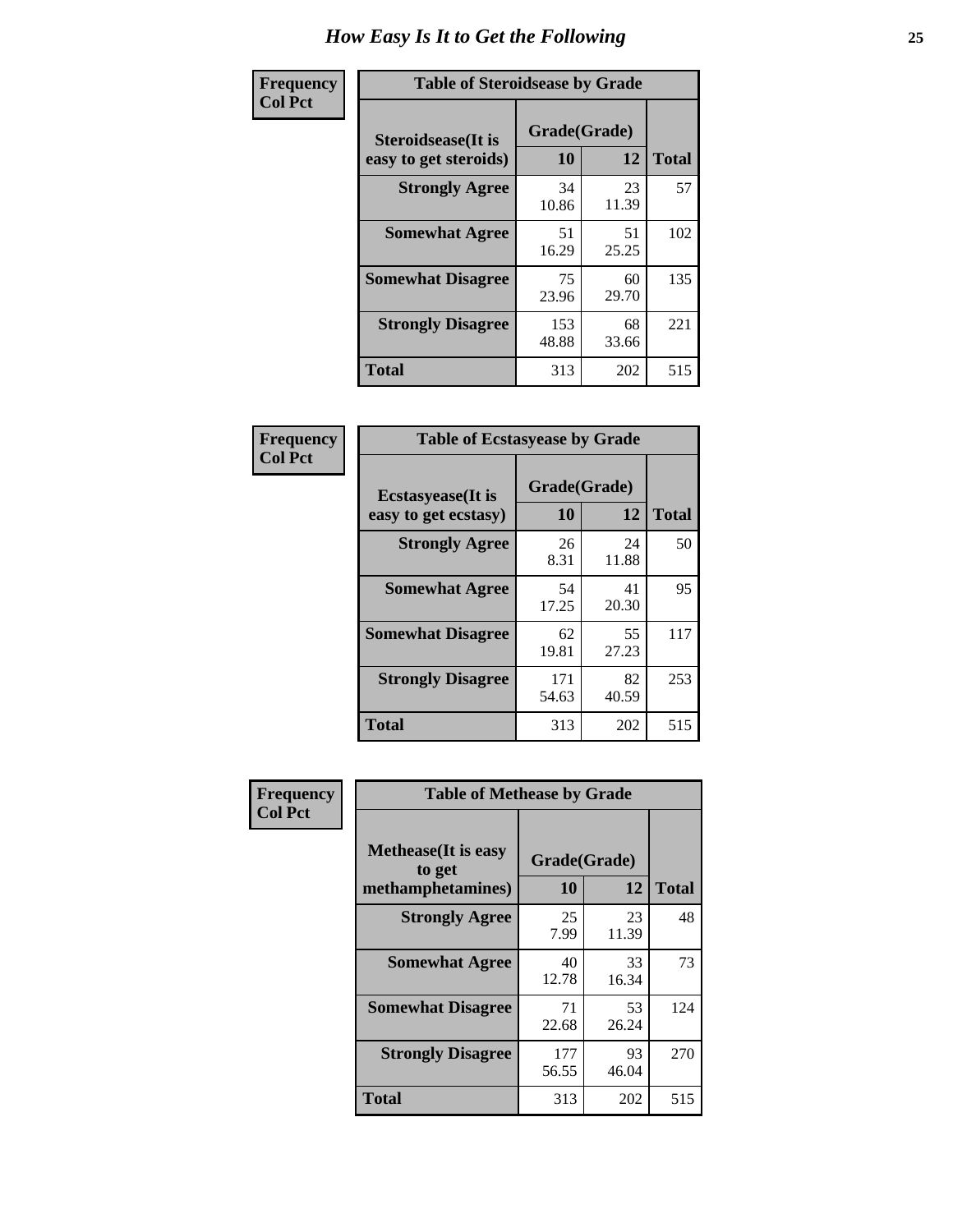| <b>Frequency</b> | <b>Table of Hallucinogensease by Grade</b>               |                    |             |              |  |  |  |  |  |  |
|------------------|----------------------------------------------------------|--------------------|-------------|--------------|--|--|--|--|--|--|
| <b>Col Pct</b>   | Hallucinogensease(It<br>is easy to get<br>hallucinogens) | Grade(Grade)<br>10 | 12          | <b>Total</b> |  |  |  |  |  |  |
|                  | <b>Strongly Agree</b>                                    | 30<br>9.58         | 18<br>8.91  | 48           |  |  |  |  |  |  |
|                  | <b>Somewhat Agree</b>                                    | 40<br>12.78        | 41<br>20.30 | 81           |  |  |  |  |  |  |
|                  | <b>Somewhat Disagree</b>                                 | 68<br>21.73        | 48<br>23.76 | 116          |  |  |  |  |  |  |
|                  | <b>Strongly Disagree</b>                                 | 175<br>55.91       | 95<br>47.03 | 270          |  |  |  |  |  |  |
|                  | <b>Total</b>                                             | 313                | 202         | 515          |  |  |  |  |  |  |

| Frequency<br>Col Pct |
|----------------------|
|                      |

| <b>Table of Prescriptionease by Grade</b>                                                |              |             |              |  |  |  |  |  |  |  |
|------------------------------------------------------------------------------------------|--------------|-------------|--------------|--|--|--|--|--|--|--|
| <b>Prescriptionease</b> (It<br>is easy to get<br>prescription drugs<br>not prescribed to | Grade(Grade) |             |              |  |  |  |  |  |  |  |
| me)                                                                                      | 10           | 12          | <b>Total</b> |  |  |  |  |  |  |  |
| <b>Strongly Agree</b>                                                                    | 119<br>38.02 | 92<br>45.54 | 211          |  |  |  |  |  |  |  |
| <b>Somewhat Agree</b>                                                                    | 65<br>20.77  | 53<br>26.24 | 118          |  |  |  |  |  |  |  |
| <b>Somewhat Disagree</b>                                                                 | 26<br>8.31   | 23<br>11.39 | 49           |  |  |  |  |  |  |  |
| <b>Strongly Disagree</b>                                                                 | 103<br>32.91 | 34<br>16.83 | 137          |  |  |  |  |  |  |  |
| <b>Total</b>                                                                             | 313          | 202         | 515          |  |  |  |  |  |  |  |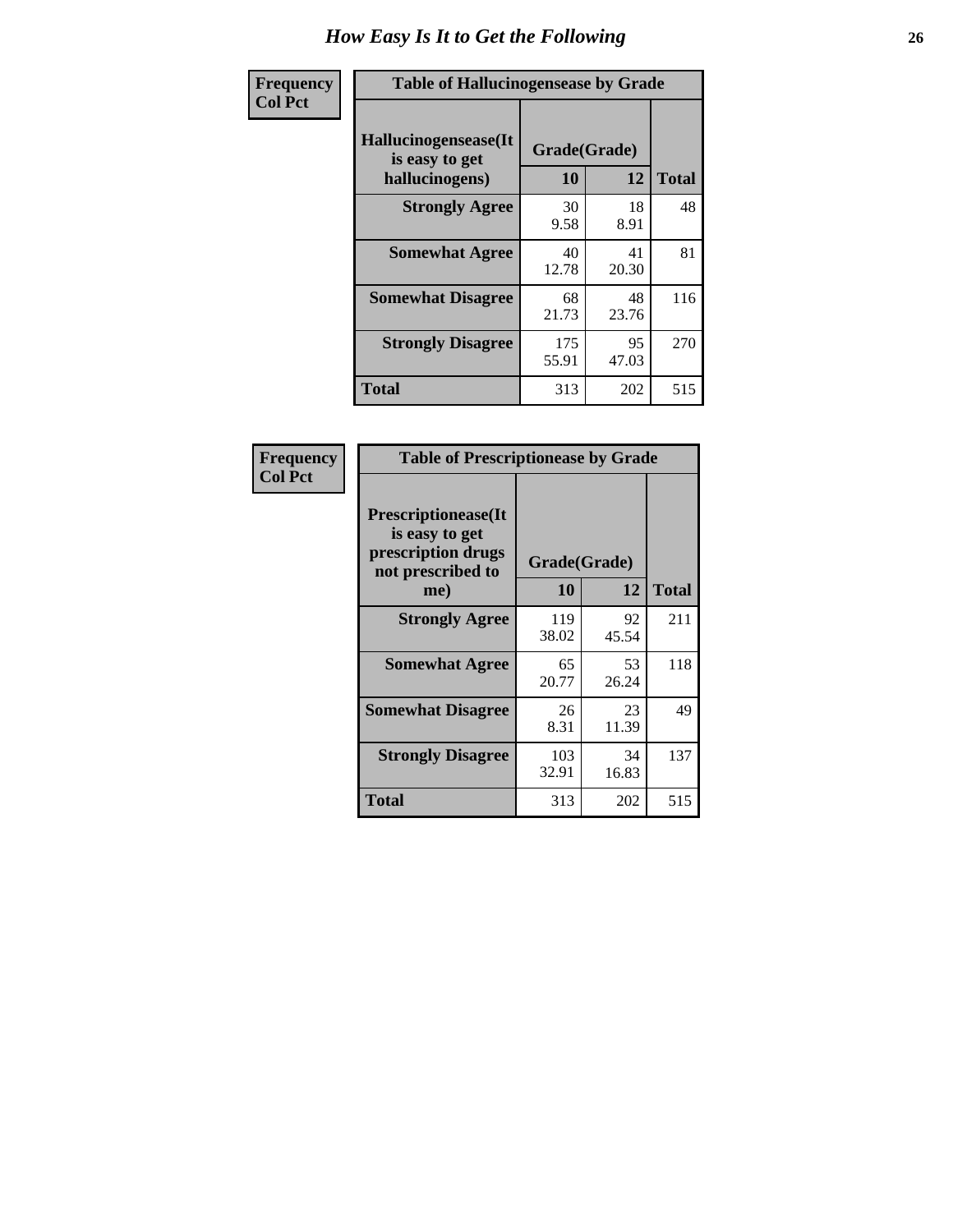*Age at Onset of Use* **27** *Results for "Age at Onset of Use" questions exclude students who said they did not use that substance*

| Frequency      | <b>Table of Grade by Alcoholinit</b> |                 |                                                  |           |           |             |                           |             |             |             |                  |                       |              |
|----------------|--------------------------------------|-----------------|--------------------------------------------------|-----------|-----------|-------------|---------------------------|-------------|-------------|-------------|------------------|-----------------------|--------------|
| <b>Row Pct</b> |                                      |                 | Alcoholinit (I started using alcohol when I was) |           |           |             |                           |             |             |             |                  |                       |              |
|                | Grade(Grade)                         | 8 or<br>younger | 9                                                | 10        | 11        | 12          | 13                        | 14          | 15          | <b>16</b>   | 17               | <b>18 or</b><br>older | <b>Total</b> |
|                | 10                                   | 18<br>14.29     | 3.97                                             | 3<br>2.38 | 4<br>3.17 | 14<br>11.11 | 26<br>20.63               | 28<br>22.22 | 25<br>19.84 | 3<br>2.38   | $\theta$<br>0.00 | $\theta$<br>0.00      | 126          |
|                | 12                                   | 5<br>5.05       | 1.01                                             | 5.05      | 3<br>3.03 | 10<br>10.10 | 9<br>9.09                 | 7<br>7.07   | 17<br>17.17 | 21<br>21.21 | 18<br>18.18      | 3<br>3.03             | 99           |
|                | <b>Total</b>                         | 23              | 6                                                | 8         | 7         | 24          | 35                        | 35          | 42          | 24          | 18               | 3                     | 225          |
|                |                                      |                 |                                                  |           |           |             | Frequency Missing $= 290$ |             |             |             |                  |                       |              |

| <b>Frequency</b> | <b>Table of Grade by Cigarettesinit</b> |                        |                                                      |                  |           |            |                                |             |             |             |             |                       |              |
|------------------|-----------------------------------------|------------------------|------------------------------------------------------|------------------|-----------|------------|--------------------------------|-------------|-------------|-------------|-------------|-----------------------|--------------|
| <b>Row Pct</b>   |                                         |                        | Cigarettesinit(I started smoking tobacco when I was) |                  |           |            |                                |             |             |             |             |                       |              |
|                  | Grade(Grade)                            | <b>8 or</b><br>younger | 9                                                    | 10               | 11        | 12         | 13                             | 14          | 15          | 16          | 17          | <b>18 or</b><br>older | <b>Total</b> |
|                  | 10                                      | 9.21                   | 4<br>5.26                                            | 8<br>10.53       | 4<br>5.26 | 8<br>10.53 | 8<br>10.53                     | 19<br>25.00 | 10<br>13.16 | 6<br>7.89   | 1.32        | 1.32                  | 76           |
|                  | 12                                      | 8.06                   | 1.61                                                 | $\Omega$<br>0.00 | 3.23      | 4<br>6.45  | 8<br>12.90                     | 8.06        | 8<br>12.90  | 11<br>17.74 | 12<br>19.35 | 6<br>9.68             | 62           |
|                  | <b>Total</b>                            | 12                     | 5                                                    | 8                | 6         | 12         | 16                             | 24          | 18          | 17          | 13          |                       | 138          |
|                  |                                         |                        |                                                      |                  |           |            | <b>Frequency Missing = 377</b> |             |             |             |             |                       |              |

| <b>Frequency</b> |                        |                                                     |                  |                          |                      |                           | <b>Table of Grade by Smokelessinit</b> |             |           |           |              |  |
|------------------|------------------------|-----------------------------------------------------|------------------|--------------------------|----------------------|---------------------------|----------------------------------------|-------------|-----------|-----------|--------------|--|
| <b>Row Pct</b>   |                        | Smokelessinit(I started chewing tobacco when I was) |                  |                          |                      |                           |                                        |             |           |           |              |  |
|                  | Grade(Grade)   younger | 8 or                                                | 9                | 11                       | <b>12</b>            | 13                        | <b>14</b>                              | 15          | 16        | 17        | <b>Total</b> |  |
|                  | 10                     | $\overline{2}$<br>4.88                              | $\left($<br>0.00 | 2.44                     | 3<br>7.32            | 10<br>24.39               | 12<br>29.27                            | 10<br>24.39 | 2<br>4.88 | 2.44      | 41           |  |
|                  | 12                     | 3<br>14.29                                          | 9.52             | $\boldsymbol{0}$<br>0.00 | $\Omega$<br>$0.00\,$ | 4<br>19.05                | 4<br>19.05                             | 4<br>19.05  | ∍<br>9.52 | ↑<br>9.52 | 21           |  |
|                  | <b>Total</b>           | 5                                                   | $\mathfrak{D}$   |                          | 3                    | 14                        | 16                                     | 14          | 4         | 3         | 62           |  |
|                  |                        |                                                     |                  |                          |                      | Frequency Missing $= 453$ |                                        |             |           |           |              |  |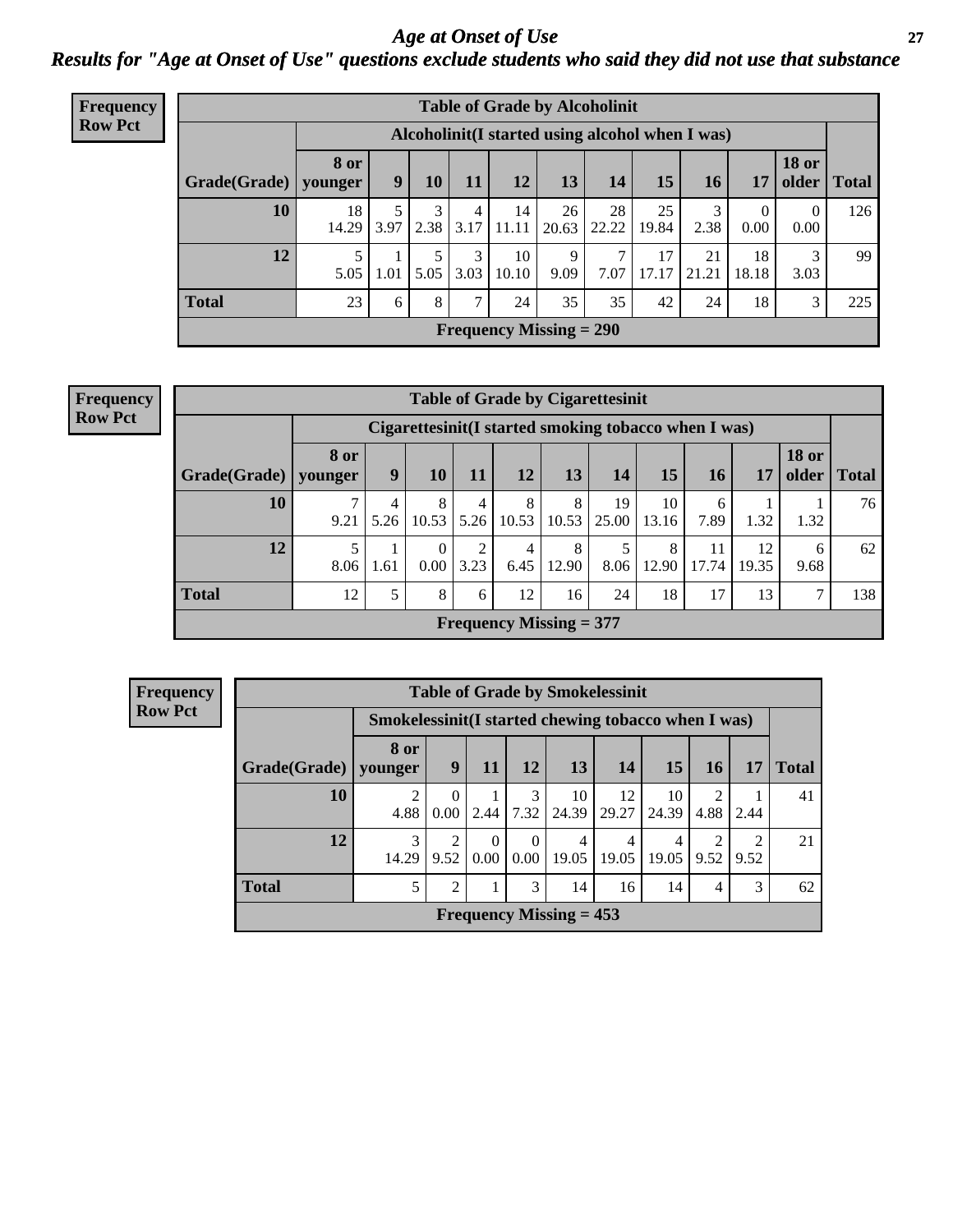#### *Age at Onset of Use* **28**

*Results for "Age at Onset of Use" questions exclude students who said they did not use that substance*

| <b>Frequency</b> |              | <b>Table of Grade by Marijuanainit</b> |                                                      |      |           |                      |                                |             |             |            |            |                       |              |
|------------------|--------------|----------------------------------------|------------------------------------------------------|------|-----------|----------------------|--------------------------------|-------------|-------------|------------|------------|-----------------------|--------------|
| <b>Row Pct</b>   |              |                                        | Marijuanainit (I started using marijuana when I was) |      |           |                      |                                |             |             |            |            |                       |              |
|                  | Grade(Grade) | <b>8 or</b><br>younger                 | 9                                                    | 10   | <b>11</b> | 12                   | 13                             | 14          | 15          | <b>16</b>  | 17         | <b>18 or</b><br>older | <b>Total</b> |
|                  | 10           | 6.58                                   | 0.00                                                 | 2.63 | 6.58      | $\mathbf Q$<br>11.84 | 12<br>15.79                    | 13<br>17.11 | 24<br>31.58 | 6.58       | 1.32       | $\theta$<br>0.00      | 76           |
|                  | 12           | $\overline{2}$<br>4.00                 | 4.00                                                 | 2.00 | 2.00      | 4<br>8.00            | 7<br>14.00                     | 10.00       | 12<br>24.00 | ⇁<br>14.00 | 6<br>12.00 | 3<br>6.00             | 50           |
|                  | <b>Total</b> | 7                                      | 2                                                    | 3    | 6         | 13                   | 19                             | 18          | 36          | 12         | 7          | 3                     | 126          |
|                  |              |                                        |                                                      |      |           |                      | <b>Frequency Missing = 389</b> |             |             |            |            |                       |              |

**Frequency Row Pct**

|                           | <b>Table of Grade by Cocaineinit</b> |                                                    |                      |                |                  |                |            |                  |                |                       |              |  |  |
|---------------------------|--------------------------------------|----------------------------------------------------|----------------------|----------------|------------------|----------------|------------|------------------|----------------|-----------------------|--------------|--|--|
|                           |                                      | Cocaine in it (I started using cocaine when I was) |                      |                |                  |                |            |                  |                |                       |              |  |  |
| Grade(Grade)   younger    | <b>8 or</b>                          | 9                                                  | 10                   | 11             | 13               | 14             | <b>15</b>  | <b>16</b>        | 17             | <b>18 or</b><br>older | <b>Total</b> |  |  |
| 10                        | 38.46                                | $\theta$<br>0.00                                   | 7.69                 | 7.69           | 7.69             | 3<br>23.08     | 2<br>15.38 | $\theta$<br>0.00 | 0<br>0.00      | 0.00                  | 13           |  |  |
| 12                        | 2<br>20.00                           | 10.00                                              | $\mathbf{0}$<br>0.00 | 10.00          | $\theta$<br>0.00 | 10.00          | 10.00      | 10.00            | ↑<br>20.00     | 10.00                 | 10           |  |  |
| <b>Total</b>              | ┑                                    |                                                    |                      | $\overline{2}$ | 1                | $\overline{4}$ | 3          |                  | $\overline{2}$ |                       | 23           |  |  |
| Frequency Missing $= 492$ |                                      |                                                    |                      |                |                  |                |            |                  |                |                       |              |  |  |

| <b>Frequency</b> | <b>Table of Grade by Inhalantsinit</b> |                                               |                  |                         |                           |           |                         |                         |              |
|------------------|----------------------------------------|-----------------------------------------------|------------------|-------------------------|---------------------------|-----------|-------------------------|-------------------------|--------------|
| <b>Row Pct</b>   |                                        | Inhalantsinit (I started using inhalants when |                  |                         | I was)                    |           |                         |                         |              |
|                  | Grade(Grade)                           | 8 or<br>vounger                               | 9                | 11                      | 14                        | 15        | <b>16</b>               | 17                      | <b>Total</b> |
|                  | 10                                     | 5<br>33.33                                    | 6.67             | $\overline{c}$<br>13.33 | 4<br>26.67                | 6.67      | $\mathfrak{D}$<br>13.33 | 0<br>0.00               | 15           |
|                  | 12                                     | $\overline{2}$<br>33.33                       | $\Omega$<br>0.00 | 0<br>0.00               | $\mathfrak{D}$<br>33.33   | 0<br>0.00 | $\Omega$<br>0.00        | $\mathfrak{D}$<br>33.33 | 6            |
|                  | <b>Total</b>                           | 7                                             |                  | $\overline{c}$          | 6                         |           | 2                       | 2                       | 21           |
|                  |                                        |                                               |                  |                         | Frequency Missing $= 494$ |           |                         |                         |              |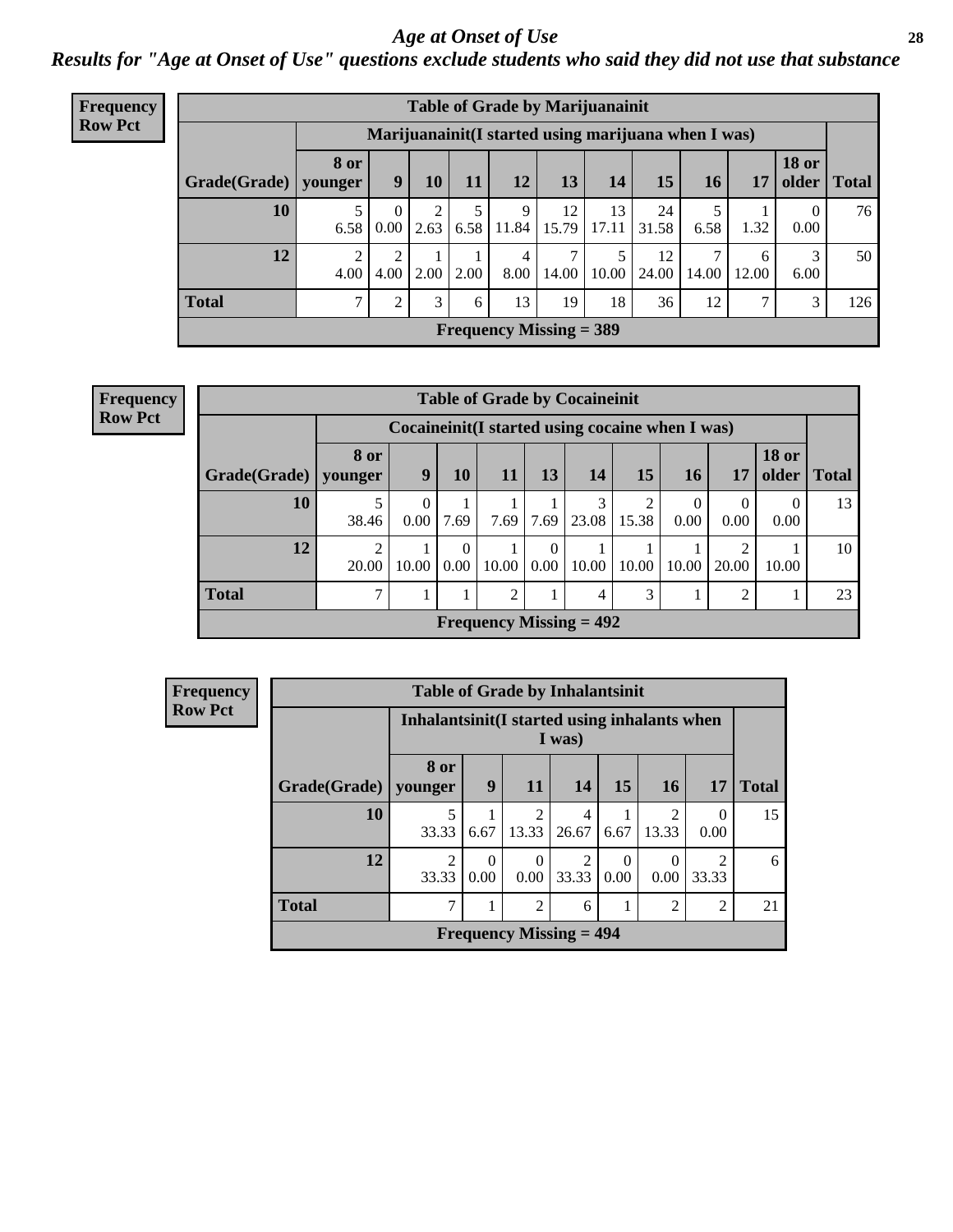#### *Age at Onset of Use* **29**

*Results for "Age at Onset of Use" questions exclude students who said they did not use that substance*

| Frequency      | <b>Table of Grade by Steroidsinit</b> |                                                            |       |              |
|----------------|---------------------------------------|------------------------------------------------------------|-------|--------------|
| <b>Row Pct</b> |                                       | Steroidsinit(I<br>started using<br>steroids when I<br>was) |       |              |
|                | Grade(Grade)                          | 8 or<br>younger                                            | 14    | <b>Total</b> |
|                | 10                                    | 5<br>100.00                                                | 0.00  | 5            |
|                | 12                                    | $\mathfrak{D}$<br>66.67                                    | 33.33 | 3            |
|                | <b>Total</b>                          |                                                            | 8     |              |
|                |                                       | Frequency Missing $= 507$                                  |       |              |

| <b>Frequency</b> |
|------------------|
| <b>Row Pct</b>   |

| <b>Table of Grade by Ecstasyinit</b> |            |                                                  |                  |                  |           |            |                |      |                       |              |  |
|--------------------------------------|------------|--------------------------------------------------|------------------|------------------|-----------|------------|----------------|------|-----------------------|--------------|--|
|                                      |            | Ecstasyinit (I started using ecstasy when I was) |                  |                  |           |            |                |      |                       |              |  |
| Grade(Grade)   younger               | 8 or       | 9                                                | <b>12</b>        | 13               | 14        | 15         | 16             | 17   | <b>18 or</b><br>older | <b>Total</b> |  |
| 10                                   | 50.00      | 0.00                                             | 10.00            | 10.00            | 0<br>0.00 | ◠<br>20.00 | 10.00          | 0.00 | $\Omega$<br>0.00      | 10           |  |
| 12                                   | ↑<br>22.22 | 11.11                                            | $\Omega$<br>0.00 | $\Omega$<br>0.00 | 11.11     | 22.22      | 11 11          |      |                       | 9            |  |
| <b>Total</b>                         | ┑          |                                                  |                  |                  |           | 4          | $\mathfrak{D}$ |      |                       | 19           |  |
| <b>Frequency Missing = 496</b>       |            |                                                  |                  |                  |           |            |                |      |                       |              |  |

| Frequency      | <b>Table of Grade by Methinit</b> |                                                                     |           |           |              |  |  |  |  |  |  |
|----------------|-----------------------------------|---------------------------------------------------------------------|-----------|-----------|--------------|--|--|--|--|--|--|
| <b>Row Pct</b> |                                   | <b>Methinit</b> (I started using<br>methamphetamines<br>when I was) |           |           |              |  |  |  |  |  |  |
|                | Grade(Grade)                      | 8 or<br>vounger                                                     | 14        | <b>16</b> | <b>Total</b> |  |  |  |  |  |  |
|                | 10                                | 5<br>83.33                                                          | 0<br>0.00 | 16.67     | 6            |  |  |  |  |  |  |
|                | 12                                | 3<br>75.00                                                          | 25.00     | 0<br>0.00 | 4            |  |  |  |  |  |  |
|                | <b>Total</b>                      | 8                                                                   |           |           | 10           |  |  |  |  |  |  |
|                |                                   | Frequency Missing $= 505$                                           |           |           |              |  |  |  |  |  |  |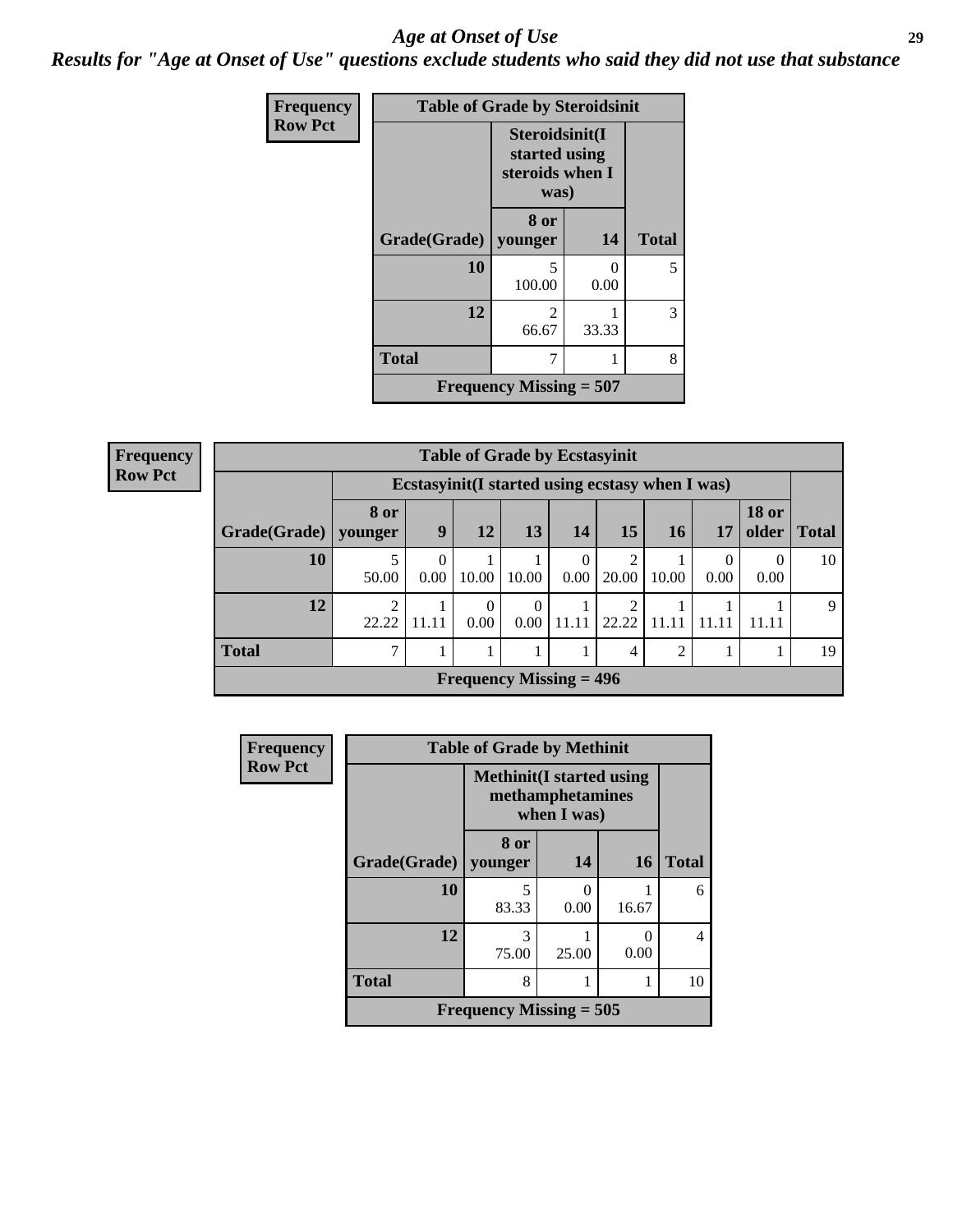#### Age at Onset of Use **30**

### *Results for "Age at Onset of Use" questions exclude students who said they did not use that substance*

| Frequency      |                        | <b>Table of Grade by Hallucinogensinit</b>       |                  |                           |             |                  |                         |                          |              |
|----------------|------------------------|--------------------------------------------------|------------------|---------------------------|-------------|------------------|-------------------------|--------------------------|--------------|
| <b>Row Pct</b> |                        | Hallucinogensinit (I started using hallucinogens |                  |                           | when I was) |                  |                         |                          |              |
|                | Grade(Grade)   younger | 8 or                                             | 11               | 12                        | 13          | 14               | 15                      | 17                       | <b>Total</b> |
|                | 10                     | 5<br>62.50                                       | $\Omega$<br>0.00 | 12.50                     | 0<br>0.00   | $\Omega$<br>0.00 | $\mathfrak{D}$<br>25.00 | $\left( \right)$<br>0.00 | 8            |
|                | 12                     | $\mathfrak{D}$<br>28.57                          | 14.29            | $\Omega$<br>0.00          | 14.29       | 14.29            | 14.29                   | 14.29                    | ℸ            |
|                | <b>Total</b>           | ⇁                                                |                  |                           |             |                  | 3                       |                          | 15           |
|                |                        |                                                  |                  | Frequency Missing $= 500$ |             |                  |                         |                          |              |

| <b>Frequency</b> |
|------------------|
| <b>Row Pct</b>   |

|                                | <b>Table of Grade by Prescriptioninit</b> |                                                                                         |                  |            |            |       |                        |                      |            |                       |              |  |  |
|--------------------------------|-------------------------------------------|-----------------------------------------------------------------------------------------|------------------|------------|------------|-------|------------------------|----------------------|------------|-----------------------|--------------|--|--|
|                                |                                           | Prescriptioninit(I started using prescription drugs not prescribed<br>to me when I was) |                  |            |            |       |                        |                      |            |                       |              |  |  |
| Grade(Grade)                   | 8 or<br>younger                           | <b>10</b>                                                                               | -11              | 12         | 13         | 14    | 15                     | <b>16</b>            | 17         | <b>18 or</b><br>older | <b>Total</b> |  |  |
| 10                             | 4<br>17.39                                | $\Omega$<br>0.00                                                                        | 4.35             | 4<br>17.39 | 5<br>21.74 | 13.04 | 21.74                  | $\mathbf{0}$<br>0.00 | 4.35       | $\theta$<br>0.00      | 23           |  |  |
| 12                             | 2<br>8.33                                 | 4.17                                                                                    | $\Omega$<br>0.00 | 2<br>8.33  | 3<br>12.50 | 4.17  | $\mathfrak{D}$<br>8.33 | 8<br>33.33           | 4<br>16.67 | 4.17                  | 24           |  |  |
| <b>Total</b>                   | 6                                         | 1.                                                                                      |                  | 6          | 8          | 4     | 7                      | 8                    | 5          |                       | 47           |  |  |
| <b>Frequency Missing = 468</b> |                                           |                                                                                         |                  |            |            |       |                        |                      |            |                       |              |  |  |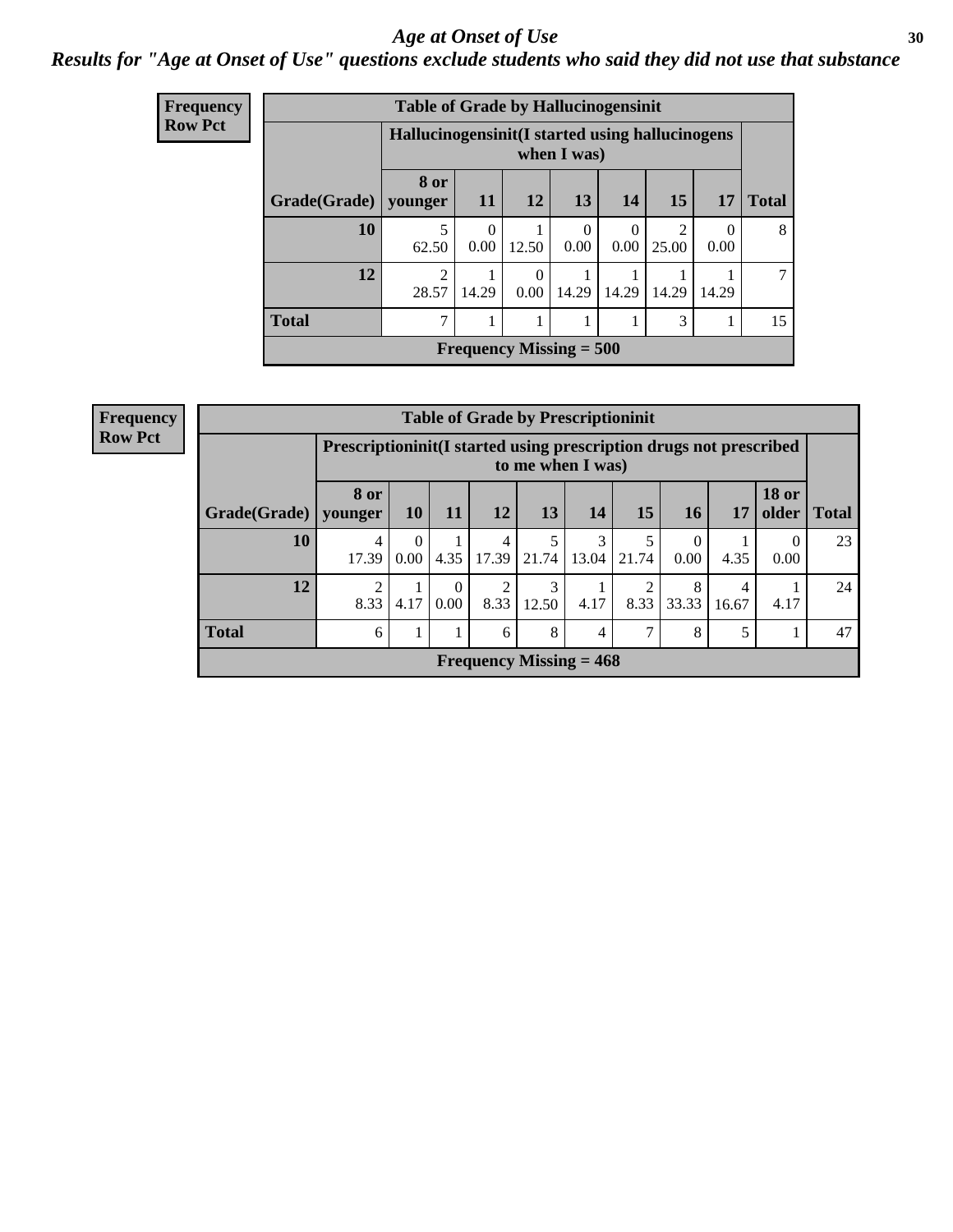| Frequency      | <b>Table of Alcoholharm by Grade</b>          |                    |             |              |  |  |  |  |  |  |  |  |
|----------------|-----------------------------------------------|--------------------|-------------|--------------|--|--|--|--|--|--|--|--|
| <b>Col Pct</b> | Alcoholharm(I<br>think alcohol is<br>harmful) | Grade(Grade)<br>10 | 12          | <b>Total</b> |  |  |  |  |  |  |  |  |
|                | <b>Strongly Agree</b>                         | 143<br>45.69       | 98<br>48.51 | 241          |  |  |  |  |  |  |  |  |
|                | <b>Somewhat Agree</b>                         | 111<br>35.46       | 68<br>33.66 | 179          |  |  |  |  |  |  |  |  |
|                | <b>Somewhat Disagree</b>                      | 40<br>12.78        | 26<br>12.87 | 66           |  |  |  |  |  |  |  |  |
|                | <b>Strongly Disagree</b>                      | 19<br>6.07         | 10<br>4.95  | 29           |  |  |  |  |  |  |  |  |
|                | <b>Total</b>                                  | 313                | 202         | 515          |  |  |  |  |  |  |  |  |

| <b>Table of Cigarettesharm by Grade</b>                  |                    |                        |              |  |  |
|----------------------------------------------------------|--------------------|------------------------|--------------|--|--|
| Cigarettesharm(I<br>think smoking<br>tobacco is harmful) | Grade(Grade)<br>10 | 12                     | <b>Total</b> |  |  |
| <b>Strongly Agree</b>                                    | 242<br>77.32       | 155<br>76.73           | 397          |  |  |
| <b>Somewhat Agree</b>                                    | 50<br>15.97        | 38<br>18.81            | 88           |  |  |
| <b>Somewhat Disagree</b>                                 | 12<br>3.83         | $\mathfrak{D}$<br>0.99 | 14           |  |  |
| <b>Strongly Disagree</b>                                 | 9<br>2.88          | 7<br>3.47              | 16           |  |  |
| <b>Total</b>                                             | 313                | 202                    | 515          |  |  |

| Frequency      | <b>Table of Smokelessharm by Grade</b>                  |                    |              |              |
|----------------|---------------------------------------------------------|--------------------|--------------|--------------|
| <b>Col Pct</b> | Smokelessharm(I<br>think chewing<br>tobacco is harmful) | Grade(Grade)<br>10 | 12           | <b>Total</b> |
|                | <b>Strongly Agree</b>                                   | 235<br>75.08       | 159<br>78.71 | 394          |
|                | <b>Somewhat Agree</b>                                   | 49<br>15.65        | 28<br>13.86  | 77           |
|                | <b>Somewhat Disagree</b>                                | 18<br>5.75         | 6<br>2.97    | 24           |
|                | <b>Strongly Disagree</b>                                | 11<br>3.51         | 9<br>4.46    | 20           |
|                | <b>Total</b>                                            | 313                | 202          | 515          |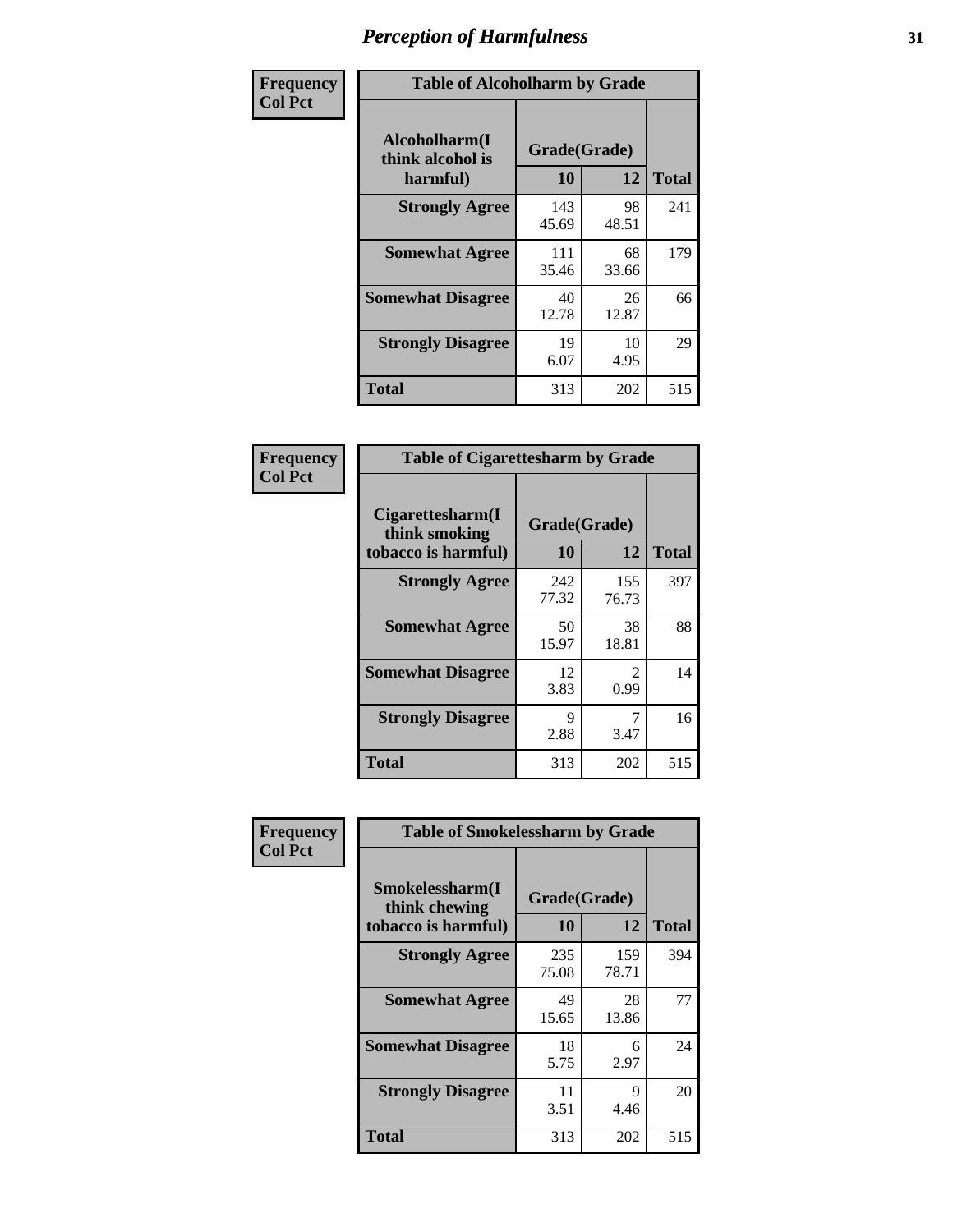| Frequency      | <b>Table of Marijuanaharm by Grade</b>            |                    |              |              |
|----------------|---------------------------------------------------|--------------------|--------------|--------------|
| <b>Col Pct</b> | Marijuanaharm(I<br>think marijuana is<br>harmful) | Grade(Grade)<br>10 | 12           | <b>Total</b> |
|                | <b>Strongly Agree</b>                             | 200<br>63.90       | 124<br>61.39 | 324          |
|                | <b>Somewhat Agree</b>                             | 29<br>9.27         | 34<br>16.83  | 63           |
|                | <b>Somewhat Disagree</b>                          | 35<br>11.18        | 17<br>8.42   | 52           |
|                | <b>Strongly Disagree</b>                          | 49<br>15.65        | 27<br>13.37  | 76           |
|                | <b>Total</b>                                      | 313                | 202          | 515          |

| <b>Table of Cocaineharm by Grade</b>          |                    |                        |              |  |  |
|-----------------------------------------------|--------------------|------------------------|--------------|--|--|
| Cocaineharm(I<br>think cocaine is<br>harmful) | Grade(Grade)<br>10 | 12                     | <b>Total</b> |  |  |
| <b>Strongly Agree</b>                         | 288<br>92.01       | 185<br>91.58           | 473          |  |  |
| <b>Somewhat Agree</b>                         | 11<br>3.51         | 9<br>4.46              | 20           |  |  |
| <b>Somewhat Disagree</b>                      | 3<br>0.96          | $\mathfrak{D}$<br>0.99 | 5            |  |  |
| <b>Strongly Disagree</b>                      | 11<br>3.51         | 6<br>2.97              | 17           |  |  |
| Total                                         | 313                | 202                    | 515          |  |  |

| Frequency      | <b>Table of Inhalantsharm by Grade</b>             |                    |                                     |              |
|----------------|----------------------------------------------------|--------------------|-------------------------------------|--------------|
| <b>Col Pct</b> | Inhalantsharm(I<br>think inhalants are<br>harmful) | Grade(Grade)<br>10 | 12                                  | <b>Total</b> |
|                | <b>Strongly Agree</b>                              | 283<br>90.42       | 177<br>87.62                        | 460          |
|                | <b>Somewhat Agree</b>                              | 17<br>5.43         | 17<br>8.42                          | 34           |
|                | <b>Somewhat Disagree</b>                           | 3<br>0.96          | $\mathcal{D}_{\mathcal{L}}$<br>0.99 | 5            |
|                | <b>Strongly Disagree</b>                           | 10<br>3.19         | 6<br>2.97                           | 16           |
|                | <b>Total</b>                                       | 313                | 202                                 | 515          |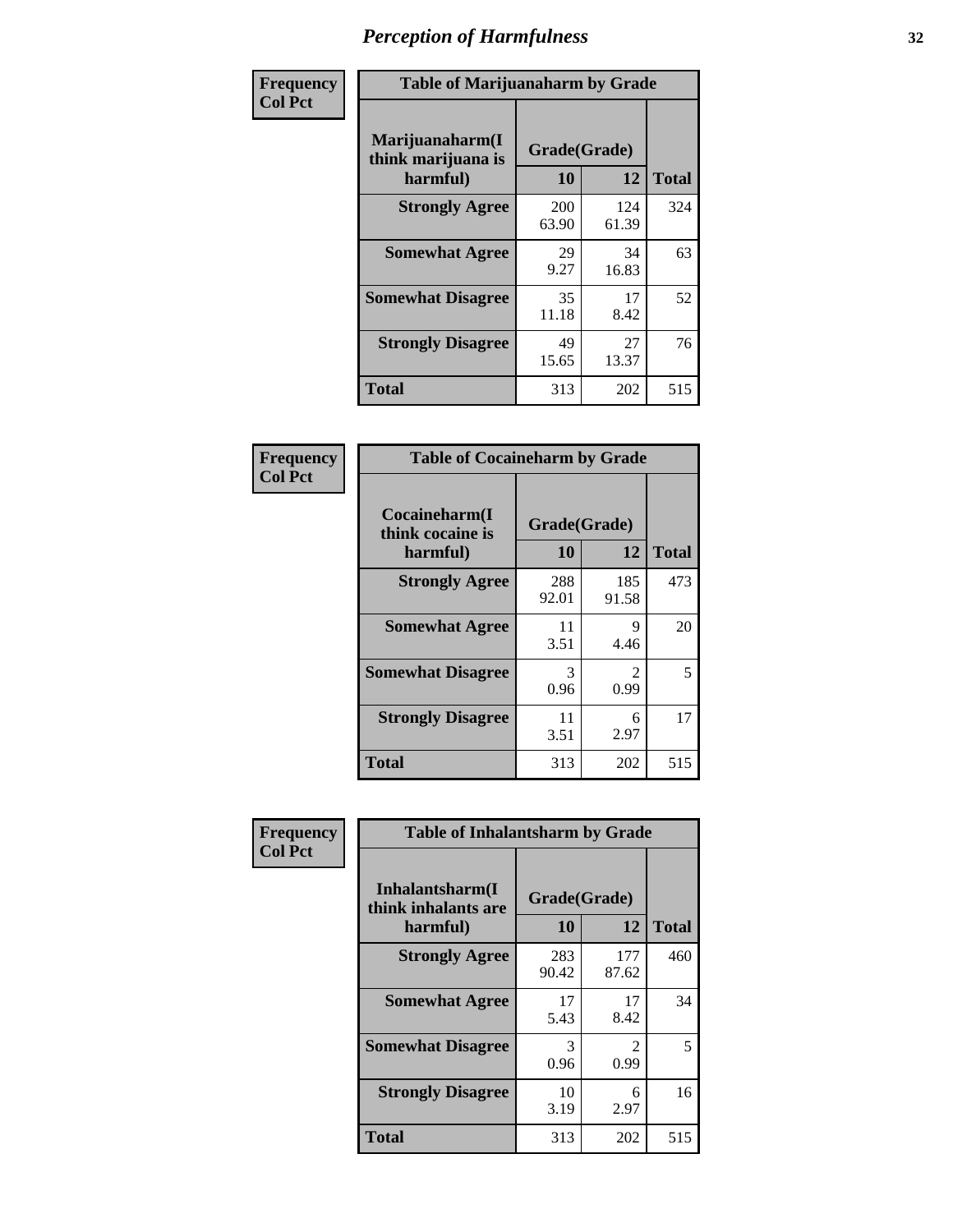| Frequency      | <b>Table of Steroidsharm by Grade</b>            |                    |              |              |
|----------------|--------------------------------------------------|--------------------|--------------|--------------|
| <b>Col Pct</b> | Steroidsharm(I<br>think steroids are<br>harmful) | Grade(Grade)<br>10 | 12           | <b>Total</b> |
|                | <b>Strongly Agree</b>                            | 264<br>84.35       | 175<br>86.63 | 439          |
|                | <b>Somewhat Agree</b>                            | 30<br>9.58         | 18<br>8.91   | 48           |
|                | <b>Somewhat Disagree</b>                         | 6<br>1.92          | 3<br>1.49    | 9            |
|                | <b>Strongly Disagree</b>                         | 13<br>4.15         | 6<br>2.97    | 19           |
|                | <b>Total</b>                                     | 313                | 202          | 515          |

| <b>Table of Ecstasyharm by Grade</b>          |              |              |     |  |  |
|-----------------------------------------------|--------------|--------------|-----|--|--|
| Ecstasyharm(I<br>think ecstasy is<br>harmful) | <b>Total</b> |              |     |  |  |
| <b>Strongly Agree</b>                         | 285<br>91.05 | 177<br>87.62 | 462 |  |  |
| <b>Somewhat Agree</b>                         | 15<br>4.79   | 13<br>6.44   | 28  |  |  |
| <b>Somewhat Disagree</b>                      | 2<br>0.64    | 6<br>2.97    | 8   |  |  |
| <b>Strongly Disagree</b>                      | 11<br>3.51   | 6<br>2.97    | 17  |  |  |
| <b>Total</b>                                  | 313          | 202          | 515 |  |  |

| Frequency      | <b>Table of Methharm by Grade</b>                           |                    |              |              |
|----------------|-------------------------------------------------------------|--------------------|--------------|--------------|
| <b>Col Pct</b> | <b>Methharm(I think</b><br>methamphetamines<br>are harmful) | Grade(Grade)<br>10 | 12           | <b>Total</b> |
|                | <b>Strongly Agree</b>                                       | 294<br>93.93       | 188<br>93.07 | 482          |
|                | <b>Somewhat Agree</b>                                       | 8<br>2.56          | 5<br>2.48    | 13           |
|                | <b>Somewhat Disagree</b>                                    | 0.32               | 3<br>1.49    | 4            |
|                | <b>Strongly Disagree</b>                                    | 10<br>3.19         | 6<br>2.97    | 16           |
|                | <b>Total</b>                                                | 313                | 202          | 515          |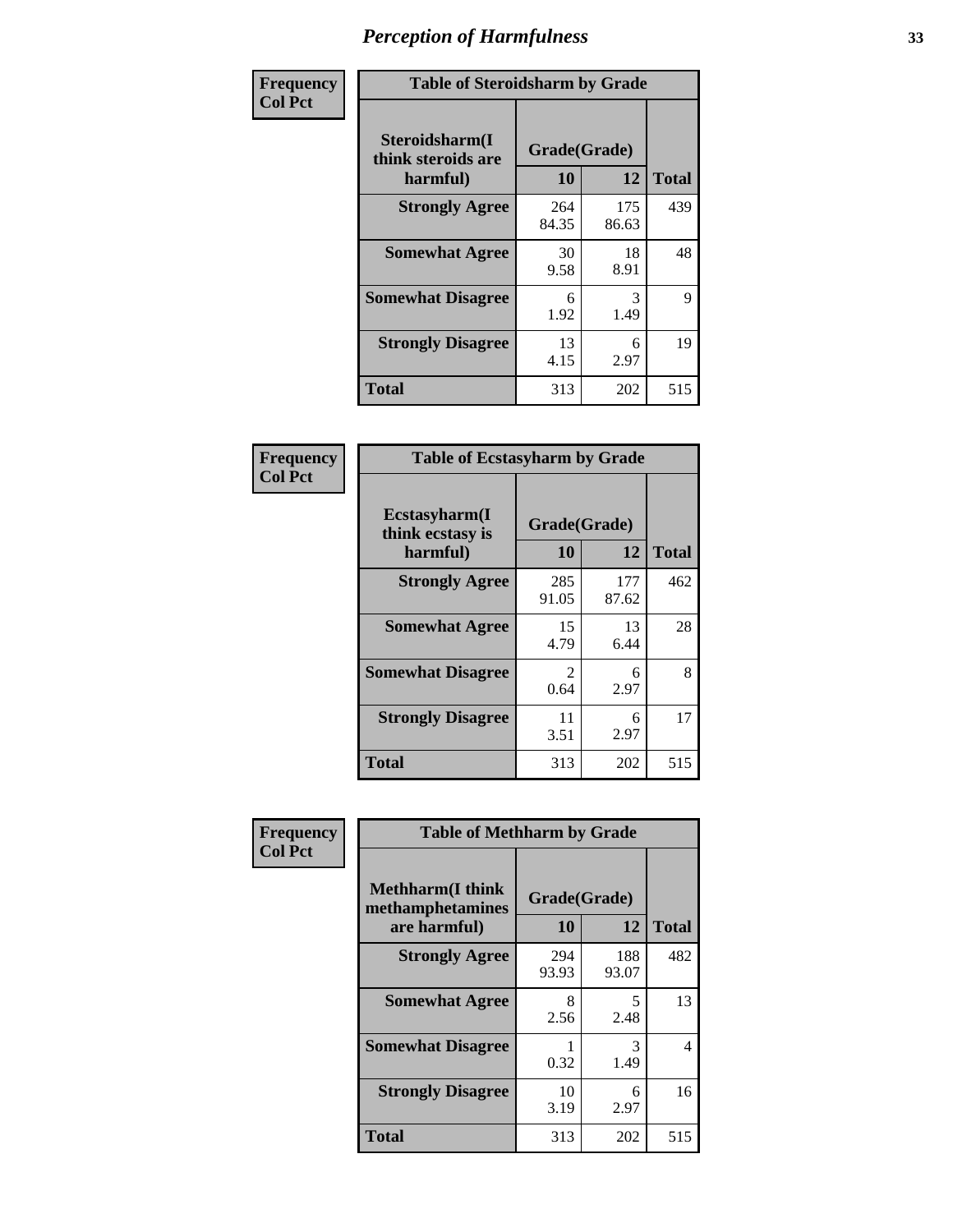| Frequency      | <b>Table of Hallucinogensharm by Grade</b>                 |                       |              |                |
|----------------|------------------------------------------------------------|-----------------------|--------------|----------------|
| <b>Col Pct</b> | Hallucinogensharm(I<br>think hallucinogens<br>are harmful) | Grade(Grade)<br>10    | 12           | <b>Total</b>   |
|                | <b>Strongly Agree</b>                                      | 286<br>91.37          | 178<br>88.12 | 464            |
|                | <b>Somewhat Agree</b>                                      | 14<br>4.47            | 10<br>4.95   | 24             |
|                | <b>Somewhat Disagree</b>                                   | $\mathcal{R}$<br>0.96 | 4<br>1.98    | $\overline{7}$ |
|                | <b>Strongly Disagree</b>                                   | 10<br>3.19            | 10<br>4.95   | 20             |
|                | <b>Total</b>                                               | 313                   | 202          | 515            |

| <b>Table of Prescriptionharm by Grade</b>                                 |              |              |              |  |
|---------------------------------------------------------------------------|--------------|--------------|--------------|--|
| Prescriptionharm(I<br>think prescription<br>drugs not<br>prescribed to me | Grade(Grade) |              |              |  |
| are harmful)                                                              | 10           | 12           | <b>Total</b> |  |
| <b>Strongly Agree</b>                                                     | 227<br>72.52 | 136<br>67.33 | 363          |  |
| <b>Somewhat Agree</b>                                                     | 52<br>16.61  | 38<br>18.81  | 90           |  |
| <b>Somewhat Disagree</b>                                                  | 18<br>5.75   | 20<br>9.90   | 38           |  |
| <b>Strongly Disagree</b>                                                  | 16<br>5.11   | 8<br>3.96    | 24           |  |
| Total                                                                     | 313          | 202          | 515          |  |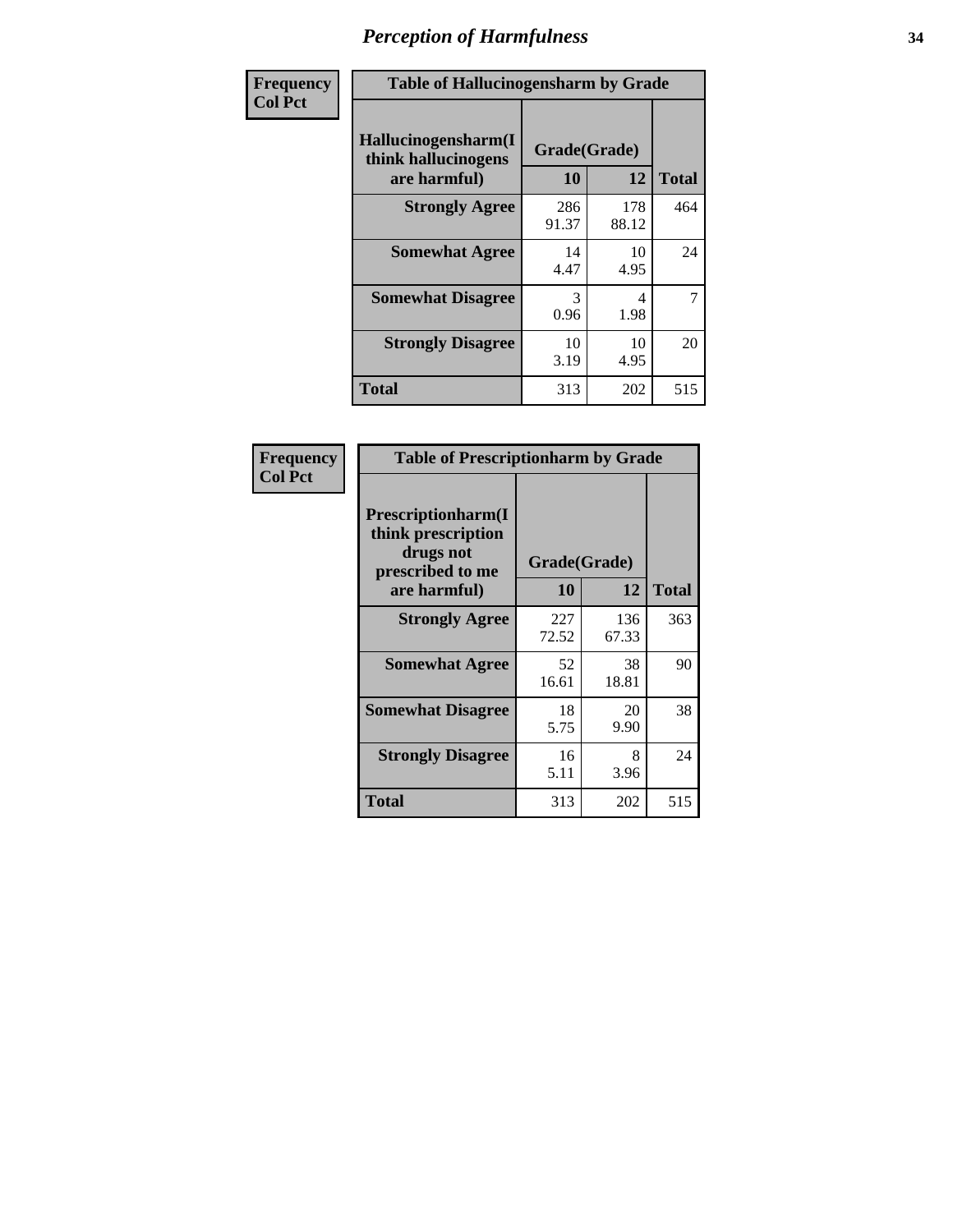# *Disapproval by Adults* **35**

| Frequency      | <b>Table of Alcoholadult by Grade</b>                                 |                    |              |              |
|----------------|-----------------------------------------------------------------------|--------------------|--------------|--------------|
| <b>Col Pct</b> | <b>Alcoholadult</b> (Adults<br>would disapprove if<br>I used alcohol) | Grade(Grade)<br>10 | 12           | <b>Total</b> |
|                | <b>Strongly Agree</b>                                                 | 180<br>57.51       | 110<br>54.46 | 290          |
|                | <b>Somewhat Agree</b>                                                 | 69<br>22.04        | 49<br>24.26  | 118          |
|                | <b>Somewhat Disagree</b>                                              | 40<br>12.78        | 32<br>15.84  | 72           |
|                | <b>Strongly Disagree</b>                                              | 24<br>7.67         | 11<br>5.45   | 35           |
|                | <b>Total</b>                                                          | 313                | 202          | 515          |

| <b>Table of Tobaccoadult by Grade</b>                                 |                    |              |              |  |  |
|-----------------------------------------------------------------------|--------------------|--------------|--------------|--|--|
| <b>Tobaccoadult</b> (Adults<br>would disapprove if<br>I used tobacco) | Grade(Grade)<br>10 | 12           | <b>Total</b> |  |  |
| <b>Strongly Agree</b>                                                 | 226<br>72.20       | 135<br>66.83 | 361          |  |  |
| <b>Somewhat Agree</b>                                                 | 35<br>11.18        | 27<br>13.37  | 62           |  |  |
| <b>Somewhat Disagree</b>                                              | 26<br>8.31         | 25<br>12.38  | 51           |  |  |
| <b>Strongly Disagree</b>                                              | 26<br>8.31         | 15<br>7.43   | 41           |  |  |
| <b>Total</b>                                                          | 313                | 202          | 515          |  |  |

| Frequency<br><b>Col Pct</b> | <b>Table of Marijuanaadult by Grade</b>                           |                    |              |              |  |
|-----------------------------|-------------------------------------------------------------------|--------------------|--------------|--------------|--|
|                             | Marijuanaadult(Adults<br>would disapprove if I<br>used marijuana) | Grade(Grade)<br>10 | 12           | <b>Total</b> |  |
|                             | <b>Strongly Agree</b>                                             | 250<br>79.87       | 169<br>83.66 | 419          |  |
|                             | <b>Somewhat Agree</b>                                             | 22<br>7.03         | 13<br>6.44   | 35           |  |
|                             | <b>Somewhat Disagree</b>                                          | 17<br>5.43         | 7<br>3.47    | 24           |  |
|                             | <b>Strongly Disagree</b>                                          | 24<br>7.67         | 13<br>6.44   | 37           |  |
|                             | <b>Total</b>                                                      | 313                | 202          | 515          |  |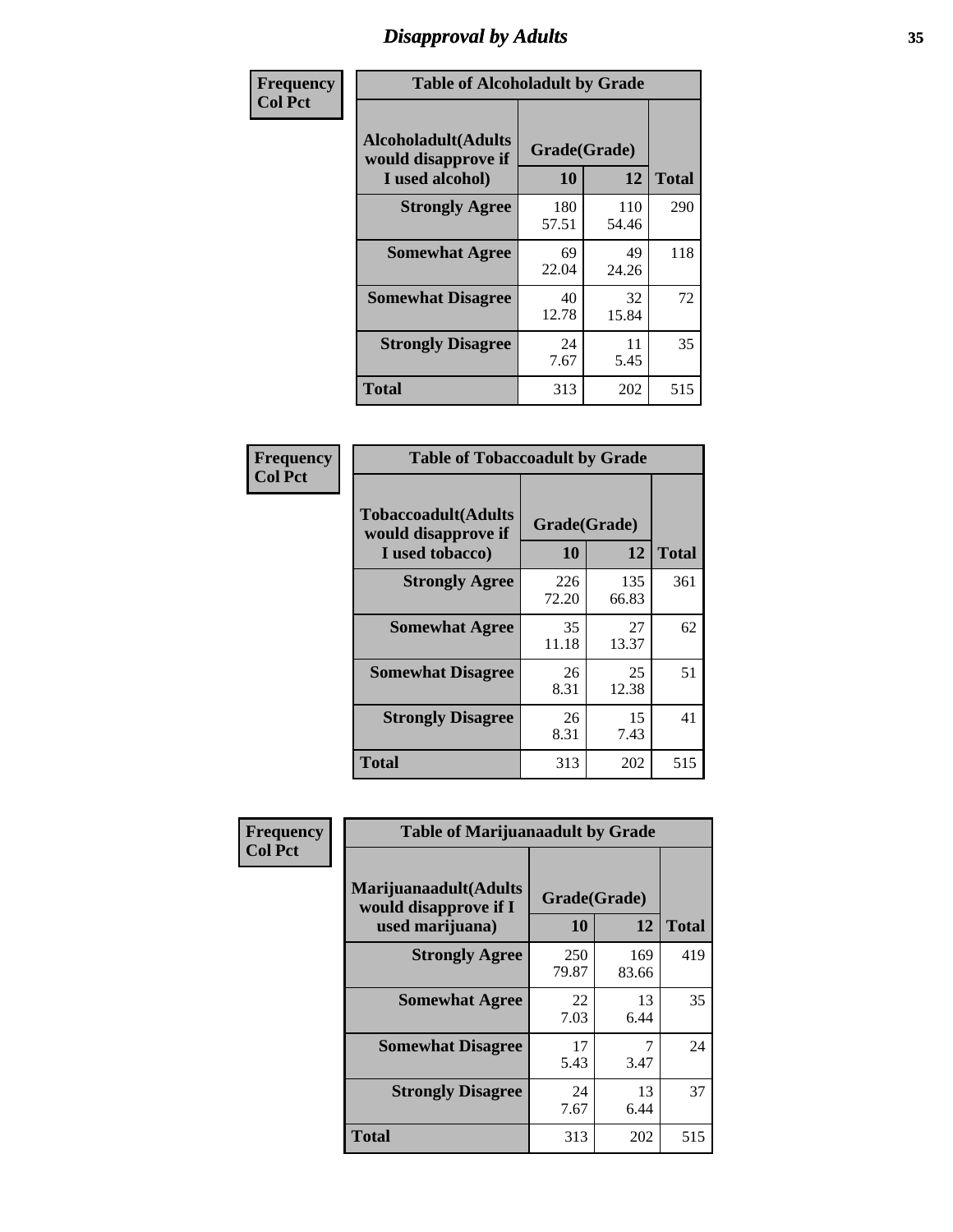# *Disapproval by Adults* **36**

| <b>Frequency</b> | <b>Table of Otherdrugadult by Grade</b>                                     |                    |                  |              |  |
|------------------|-----------------------------------------------------------------------------|--------------------|------------------|--------------|--|
| <b>Col Pct</b>   | <b>Otherdrugadult</b> (Adults<br>would disapprove if I<br>used other drugs) | Grade(Grade)<br>10 | 12               | <b>Total</b> |  |
|                  | <b>Strongly Agree</b>                                                       | 278<br>88.82       | 186<br>92.08     | 464          |  |
|                  | <b>Somewhat Agree</b>                                                       | 4<br>1.28          | 3.47             | 11           |  |
|                  | <b>Somewhat Disagree</b>                                                    | 6<br>1.92          | $\Omega$<br>0.00 | 6            |  |
|                  | <b>Strongly Disagree</b>                                                    | 25<br>7.99         | 9<br>4.46        | 34           |  |
|                  | <b>Total</b>                                                                | 313                | 202              | 515          |  |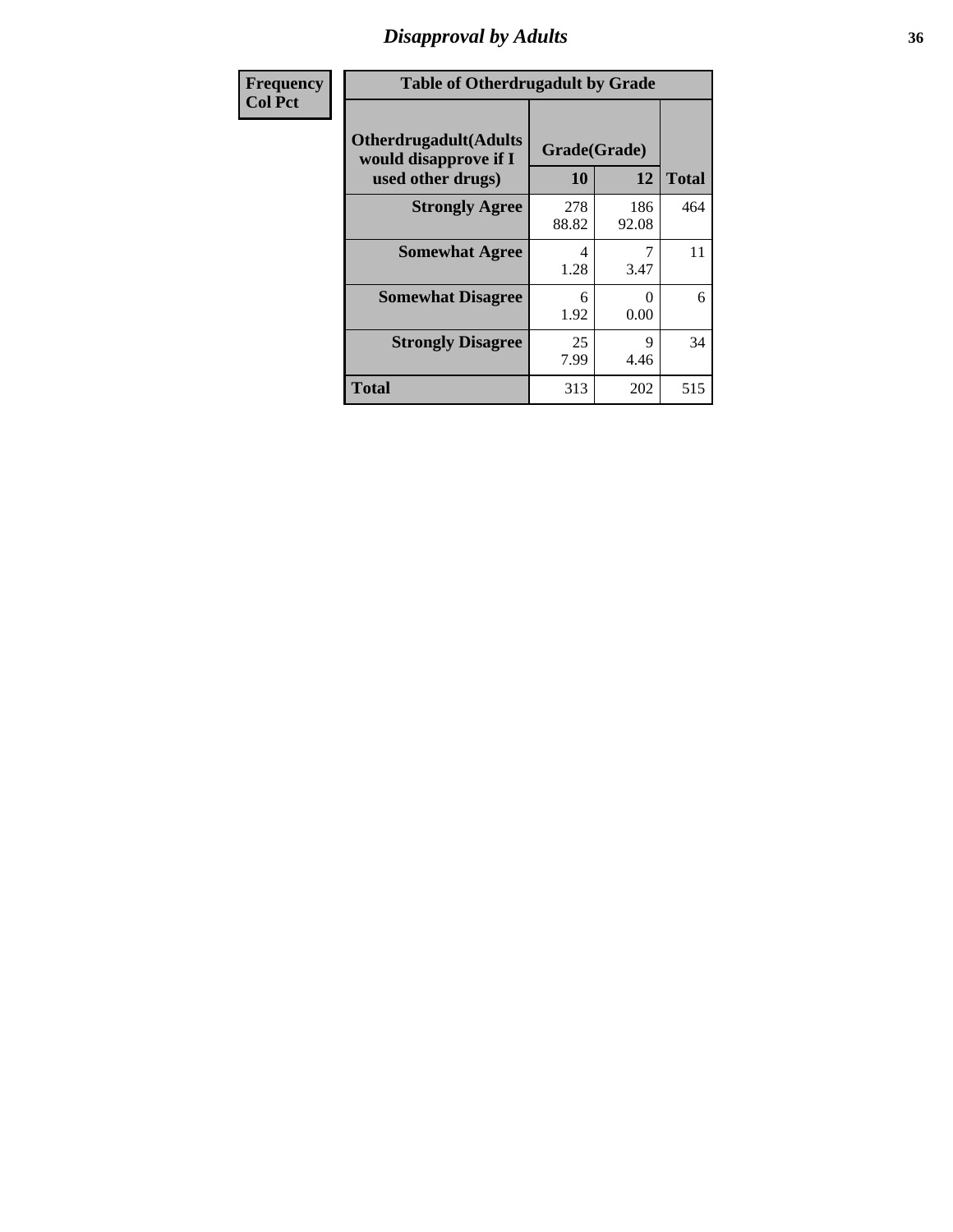# *Disapproval by Peers* **37**

| Frequency      | <b>Table of Alcoholpeer by Grade</b>                    |              |             |              |  |
|----------------|---------------------------------------------------------|--------------|-------------|--------------|--|
| <b>Col Pct</b> | Alcoholpeer(My<br>friends would<br>disapprove if I used | Grade(Grade) |             |              |  |
|                | alcohol)                                                | 10           | 12          | <b>Total</b> |  |
|                | <b>Strongly Agree</b>                                   | 78<br>24.92  | 41<br>20.30 | 119          |  |
|                | <b>Somewhat Agree</b>                                   | 75<br>23.96  | 38<br>18.81 | 113          |  |
|                | <b>Somewhat Disagree</b>                                | 87<br>27.80  | 72<br>35.64 | 159          |  |
|                | <b>Strongly Disagree</b>                                | 73<br>23.32  | 51<br>25.25 | 124          |  |
|                | Total                                                   | 313          | 202         | 515          |  |

| Frequency      | <b>Table of Tobaccopeer by Grade</b>                                |                    |             |              |
|----------------|---------------------------------------------------------------------|--------------------|-------------|--------------|
| <b>Col Pct</b> | Tobaccopeer(My<br>friends would<br>disapprove if I used<br>tobacco) | Grade(Grade)<br>10 | 12          | <b>Total</b> |
|                | <b>Strongly Agree</b>                                               | 106<br>33.87       | 76<br>37.62 | 182          |
|                | <b>Somewhat Agree</b>                                               | 71<br>22.68        | 31<br>15.35 | 102          |
|                | <b>Somewhat Disagree</b>                                            | 71<br>22.68        | 49<br>24.26 | 120          |
|                | <b>Strongly Disagree</b>                                            | 65<br>20.77        | 46<br>22.77 | 111          |
|                | Total                                                               | 313                | 202         | 515          |

| Frequency      | <b>Table of Marijuanapeer by Grade</b>                    |              |             |              |
|----------------|-----------------------------------------------------------|--------------|-------------|--------------|
| <b>Col Pct</b> | Marijuanapeer(My<br>friends would<br>disapprove if I used | Grade(Grade) |             |              |
|                | marijuana)                                                | 10           | 12          | <b>Total</b> |
|                | <b>Strongly Agree</b>                                     | 124<br>39.62 | 94<br>46.53 | 218          |
|                | <b>Somewhat Agree</b>                                     | 56<br>17.89  | 25<br>12.38 | 81           |
|                | <b>Somewhat Disagree</b>                                  | 58<br>18.53  | 39<br>19.31 | 97           |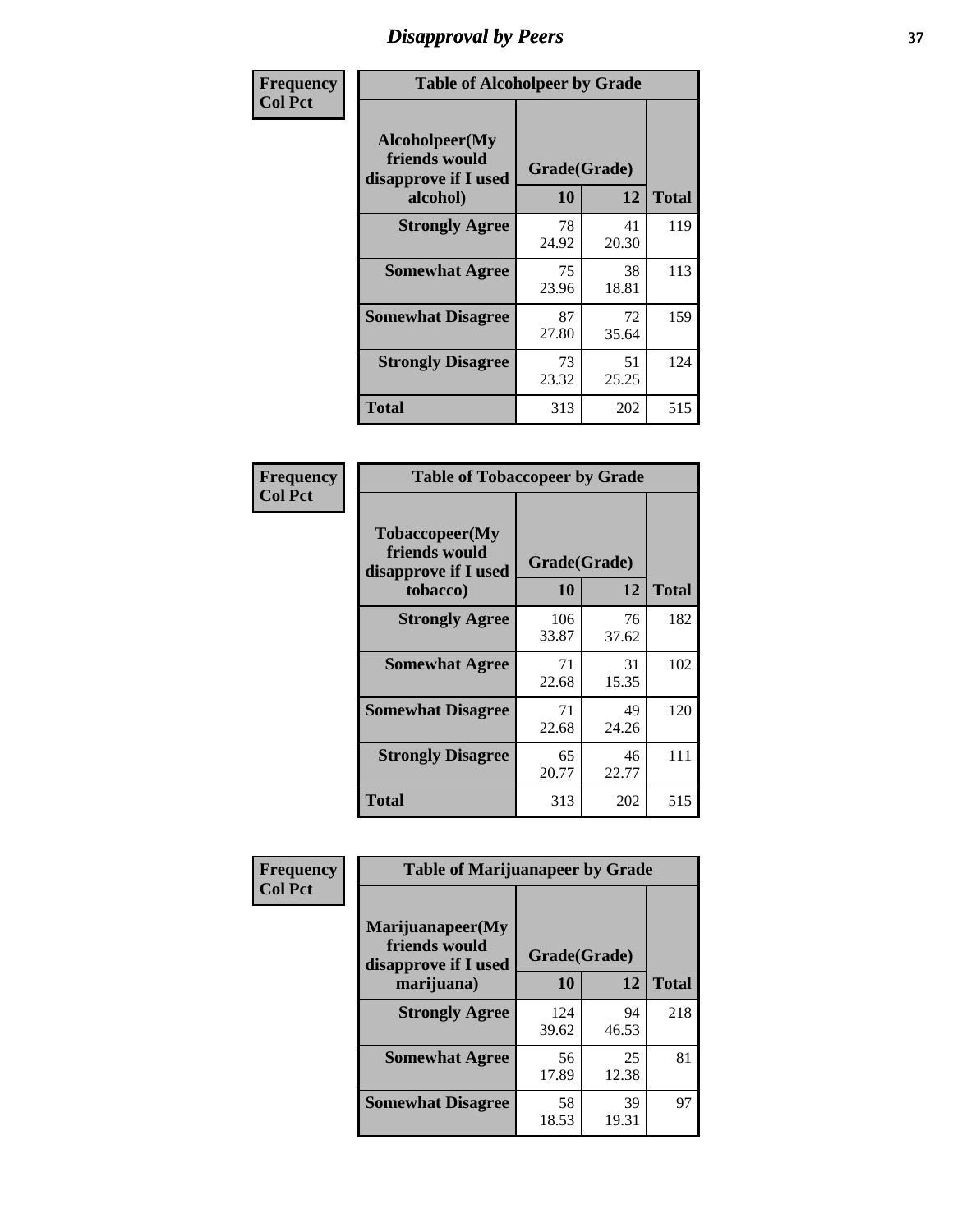# *Disapproval by Peers* **38**

| <b>Frequency</b> | <b>Table of Marijuanapeer by Grade</b>                                  |                    |             |              |  |
|------------------|-------------------------------------------------------------------------|--------------------|-------------|--------------|--|
| <b>Col Pct</b>   | Marijuanapeer(My<br>friends would<br>disapprove if I used<br>marijuana) | Grade(Grade)<br>10 | 12          | <b>Total</b> |  |
|                  | <b>Strongly Disagree</b>                                                | 75<br>23.96        | 44<br>21.78 | 119          |  |
|                  | <b>Total</b>                                                            | 313                | 202         | 515          |  |

| <b>Frequency</b> | <b>Table of Otherdrugpeer by Grade</b>                                    |                           |             |              |
|------------------|---------------------------------------------------------------------------|---------------------------|-------------|--------------|
| <b>Col Pct</b>   | Otherdrugpeer(My<br>friends would<br>disapprove if I used<br>other drugs) | Grade(Grade)<br><b>10</b> | 12          | <b>Total</b> |
|                  | <b>Strongly Agree</b>                                                     | 173                       | 127         | 300          |
|                  |                                                                           | 55.27                     | 62.87       |              |
|                  | <b>Somewhat Agree</b>                                                     | 58<br>18.53               | 31<br>15.35 | 89           |
|                  | <b>Somewhat Disagree</b>                                                  | 48<br>15.34               | 17<br>8.42  | 65           |
|                  | <b>Strongly Disagree</b>                                                  | 34<br>10.86               | 27<br>13.37 | 61           |
|                  | <b>Total</b>                                                              | 313                       | 202         | 515          |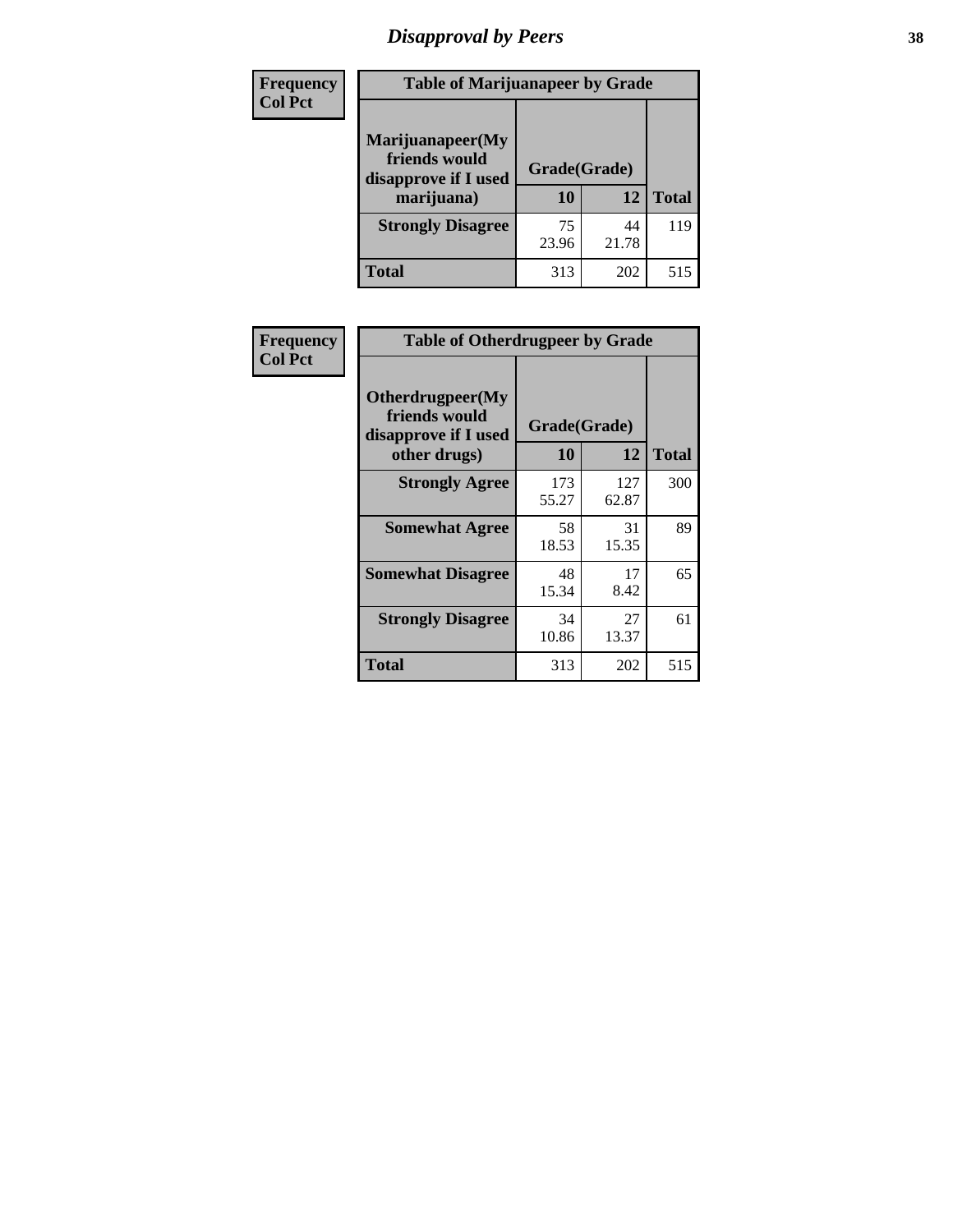| Frequency      | <b>Table of Alcohollocation1 by Grade</b> |              |              |              |
|----------------|-------------------------------------------|--------------|--------------|--------------|
| <b>Col Pct</b> | <b>Alcohollocation1(Places</b>            | Grade(Grade) |              |              |
|                | <b>Friends Use Alcohol)</b>               | 10           | 12           | <b>Total</b> |
|                |                                           | 189<br>60.38 | 128<br>63.37 | 317          |
|                | Do Not Use                                | 124<br>39.62 | 74<br>36.63  | 198          |
|                | <b>Total</b>                              | 313          | 202          | 515          |

| Frequency      | <b>Table of Alcohollocation2 by Grade</b>                     |                    |              |              |
|----------------|---------------------------------------------------------------|--------------------|--------------|--------------|
| <b>Col Pct</b> | <b>Alcohollocation2(Places</b><br><b>Friends Use Alcohol)</b> | Grade(Grade)<br>10 | 12           | <b>Total</b> |
|                |                                                               | 170<br>54.31       | 102<br>50.50 | 272          |
|                | Home                                                          | 143<br>45.69       | 100<br>49.50 | 243          |
|                | <b>Total</b>                                                  | 313                | 202          | 515          |

| Frequency      | <b>Table of Alcohollocation3 by Grade</b> |              |              |              |
|----------------|-------------------------------------------|--------------|--------------|--------------|
| <b>Col Pct</b> | <b>Alcohollocation3(Places</b>            | Grade(Grade) |              |              |
|                | <b>Friends Use Alcohol)</b>               | 10           | 12           | <b>Total</b> |
|                |                                           | 298<br>95.21 | 194<br>96.04 | 492          |
|                | <b>School</b>                             | 15<br>4.79   | 8<br>3.96    | 23           |
|                | <b>Total</b>                              | 313          | 202          | 515          |

| <b>Frequency</b> | <b>Table of Alcohollocation4 by Grade</b> |              |              |              |
|------------------|-------------------------------------------|--------------|--------------|--------------|
| <b>Col Pct</b>   | <b>Alcohollocation4(Places</b>            | Grade(Grade) |              |              |
|                  | <b>Friends Use Alcohol)</b>               | 10           | 12           | <b>Total</b> |
|                  |                                           | 287<br>91.69 | 176<br>87.13 | 463          |
|                  | Car                                       | 26<br>8.31   | 26<br>12.87  | 52           |
|                  | <b>Total</b>                              | 313          | 202          | 515          |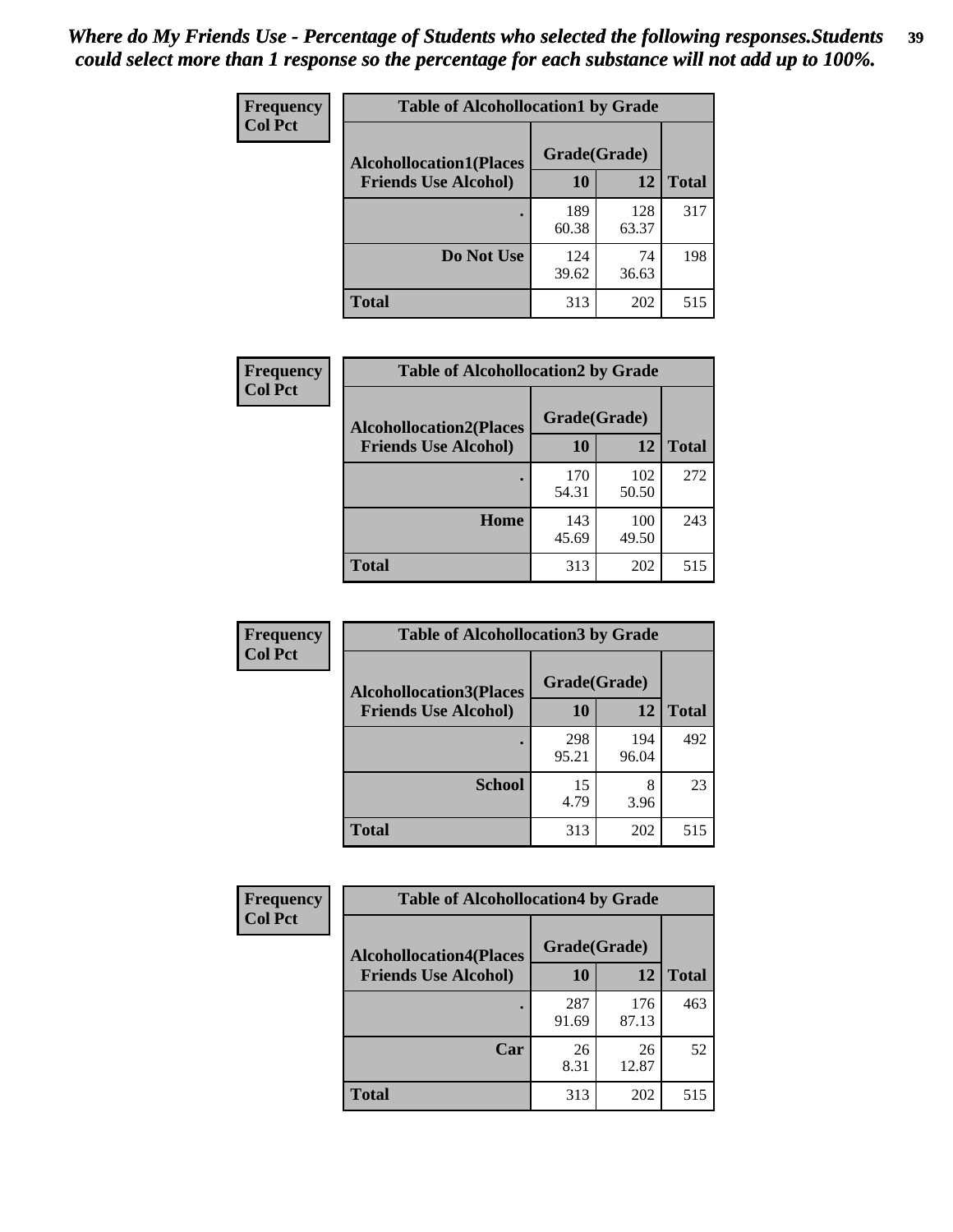| Frequency<br><b>Col Pct</b> | <b>Table of Alcohollocation5 by Grade</b><br>Grade(Grade)<br><b>Alcohollocation5(Places</b> |              |              |              |
|-----------------------------|---------------------------------------------------------------------------------------------|--------------|--------------|--------------|
|                             |                                                                                             |              |              |              |
|                             | <b>Friends Use Alcohol)</b>                                                                 | 10           | 12           | <b>Total</b> |
|                             |                                                                                             | 176<br>56.23 | 101<br>50.00 | 277          |
|                             | <b>Friend's House</b>                                                                       | 137<br>43.77 | 101<br>50.00 | 238          |
|                             | <b>Total</b>                                                                                | 313          | 202          | 515          |

| <b>Frequency</b> | <b>Table of Alcohollocation6 by Grade</b> |              |              |              |
|------------------|-------------------------------------------|--------------|--------------|--------------|
| <b>Col Pct</b>   | <b>Alcohollocation6(Places</b>            | Grade(Grade) |              |              |
|                  | <b>Friends Use Alcohol)</b>               | 10           | 12           | <b>Total</b> |
|                  |                                           | 223<br>71.25 | 130<br>64.36 | 353          |
|                  | <b>Other</b>                              | 90<br>28.75  | 72<br>35.64  | 162          |
|                  | <b>Total</b>                              | 313          | 202          | 515          |

| Frequency      | <b>Table of Tobaccolocation1 by Grade</b>                     |                    |              |              |
|----------------|---------------------------------------------------------------|--------------------|--------------|--------------|
| <b>Col Pct</b> | <b>Tobaccolocation1(Places</b><br><b>Friends Use Tobacco)</b> | Grade(Grade)<br>10 | 12           | <b>Total</b> |
|                |                                                               | 157<br>50.16       | 109<br>53.96 | 266          |
|                | <b>Do Not Use</b>                                             | 156<br>49.84       | 93<br>46.04  | 249          |
|                | <b>Total</b>                                                  | 313                | 202          | 515          |

| <b>Frequency</b> | <b>Table of Tobaccolocation2 by Grade</b> |              |              |              |  |  |
|------------------|-------------------------------------------|--------------|--------------|--------------|--|--|
| <b>Col Pct</b>   | <b>Tobaccolocation2(Places</b>            | Grade(Grade) |              |              |  |  |
|                  | <b>Friends Use Tobacco)</b>               | 10           | 12           | <b>Total</b> |  |  |
|                  |                                           | 186<br>59.42 | 105<br>51.98 | 291          |  |  |
|                  | Home                                      | 127<br>40.58 | 97<br>48.02  | 224          |  |  |
|                  | <b>Total</b>                              | 313          | 202          | 515          |  |  |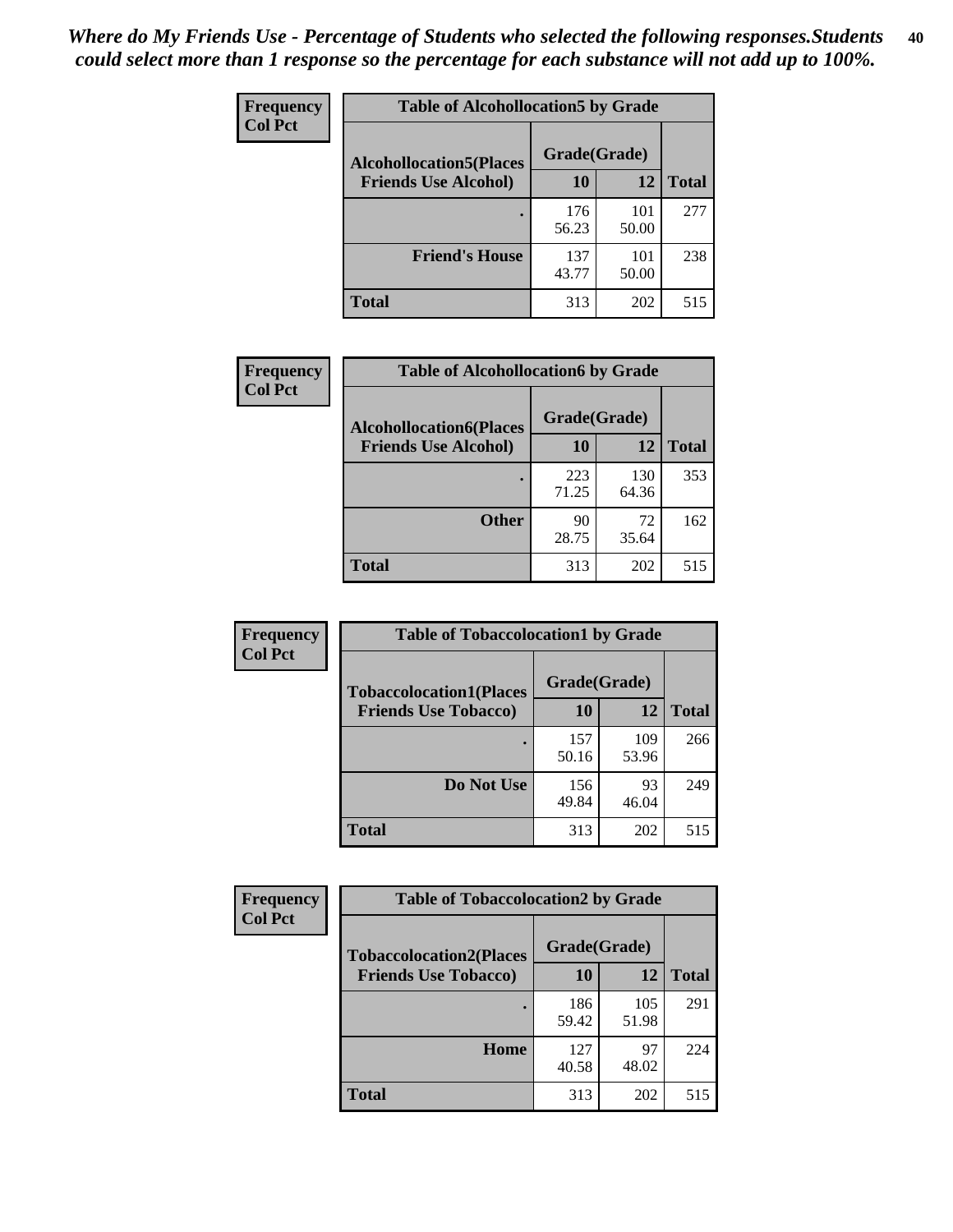| Frequency      | <b>Table of Tobaccolocation 3 by Grade</b> |              |              |              |  |
|----------------|--------------------------------------------|--------------|--------------|--------------|--|
| <b>Col Pct</b> | <b>Tobaccolocation3(Places</b>             | Grade(Grade) |              |              |  |
|                | <b>Friends Use Tobacco)</b>                | 10           | 12           | <b>Total</b> |  |
|                |                                            | 244<br>77.96 | 158<br>78.22 | 402          |  |
|                | <b>School</b>                              | 69<br>22.04  | 44<br>21.78  | 113          |  |
|                | <b>Total</b>                               | 313          | 202          | 515          |  |

| <b>Frequency</b> | <b>Table of Tobaccolocation4 by Grade</b> |              |              |              |
|------------------|-------------------------------------------|--------------|--------------|--------------|
| <b>Col Pct</b>   | <b>Tobaccolocation4(Places</b>            | Grade(Grade) |              |              |
|                  | <b>Friends Use Tobacco)</b>               | 10           | 12           | <b>Total</b> |
|                  |                                           | 222<br>70.93 | 113<br>55.94 | 335          |
|                  | Car                                       | 91<br>29.07  | 89<br>44.06  | 180          |
|                  | <b>Total</b>                              | 313          | 202          | 515          |

| Frequency      | <b>Table of Tobaccolocation5 by Grade</b> |              |              |              |
|----------------|-------------------------------------------|--------------|--------------|--------------|
| <b>Col Pct</b> | <b>Tobaccolocation5(Places</b>            | Grade(Grade) |              |              |
|                | <b>Friends Use Tobacco)</b>               | 10           | 12           | <b>Total</b> |
|                |                                           | 194<br>61.98 | 109<br>53.96 | 303          |
|                | <b>Friend's House</b>                     | 119<br>38.02 | 93<br>46.04  | 212          |
|                | <b>Total</b>                              | 313          | 202          | 515          |

| <b>Frequency</b> | <b>Table of Tobaccolocation6 by Grade</b> |              |              |              |  |
|------------------|-------------------------------------------|--------------|--------------|--------------|--|
| <b>Col Pct</b>   | <b>Tobaccolocation6(Places</b>            | Grade(Grade) |              |              |  |
|                  | <b>Friends Use Tobacco)</b>               | <b>10</b>    | 12           | <b>Total</b> |  |
|                  |                                           | 228<br>72.84 | 122<br>60.40 | 350          |  |
|                  | <b>Other</b>                              | 85<br>27.16  | 80<br>39.60  | 165          |  |
|                  | <b>Total</b>                              | 313          | 202          | 515          |  |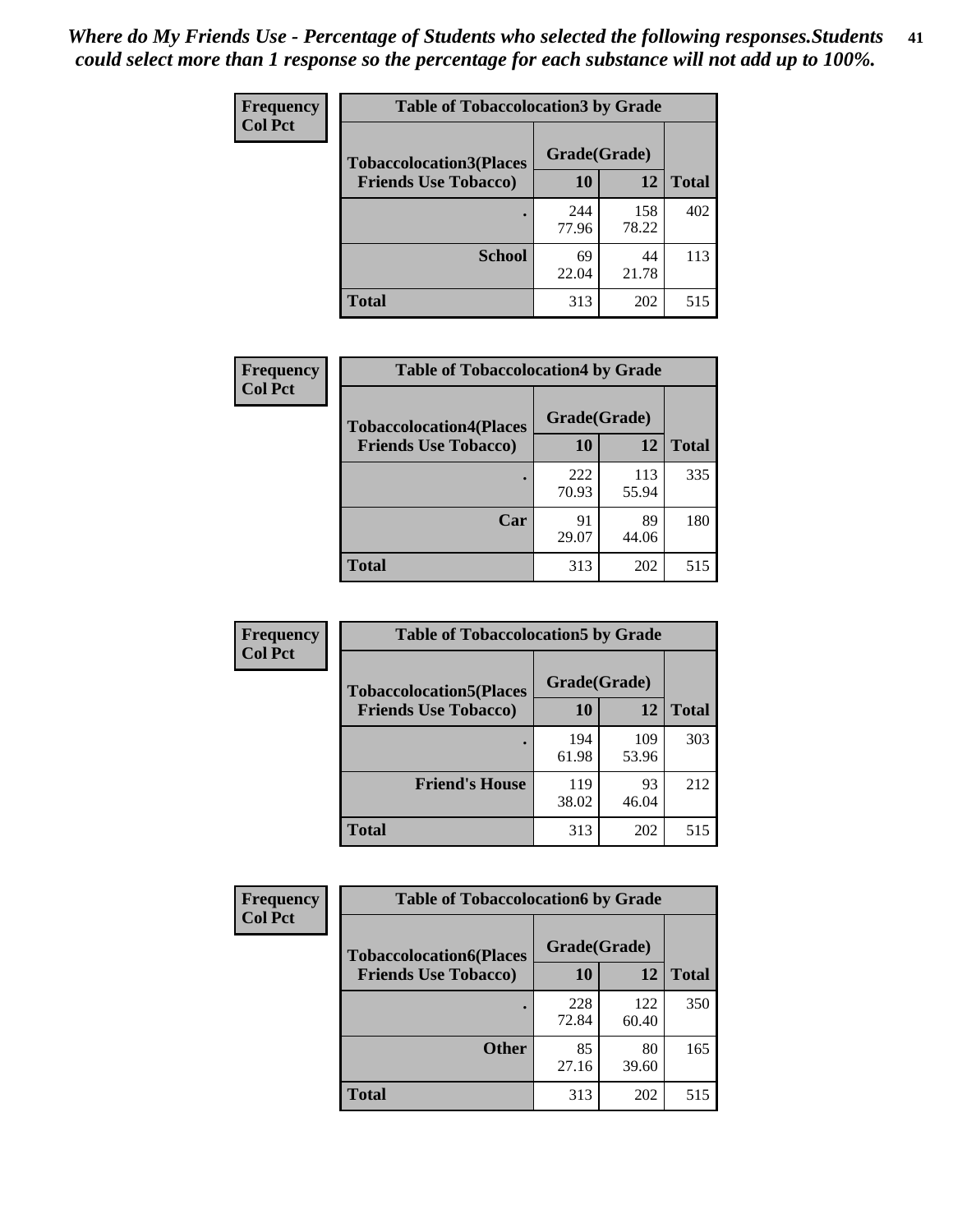| <b>Frequency</b> | <b>Table of Marijuanalocation1 by Grade</b> |              |              |              |
|------------------|---------------------------------------------|--------------|--------------|--------------|
| <b>Col Pct</b>   | <b>Marijuanalocation1(Places</b>            | Grade(Grade) |              |              |
|                  | <b>Friends Use Marijuana</b> )              | 10           | 12           | <b>Total</b> |
|                  |                                             | 144<br>46.01 | 99<br>49.01  | 243          |
|                  | Do Not Use                                  | 169<br>53.99 | 103<br>50.99 | 272          |
|                  | Total                                       | 313          | 202          | 515          |

| <b>Frequency</b> | <b>Table of Marijuanalocation2 by Grade</b>                        |                    |              |              |
|------------------|--------------------------------------------------------------------|--------------------|--------------|--------------|
| <b>Col Pct</b>   | <b>Marijuanalocation2(Places</b><br><b>Friends Use Marijuana</b> ) | Grade(Grade)<br>10 | 12           | <b>Total</b> |
|                  |                                                                    | 201<br>64.22       | 121<br>59.90 | 322          |
|                  | Home                                                               | 112<br>35.78       | 81<br>40.10  | 193          |
|                  | <b>Total</b>                                                       | 313                | 202          | 515          |

| <b>Frequency</b><br><b>Col Pct</b> | <b>Table of Marijuanalocation3 by Grade</b> |              |              |              |
|------------------------------------|---------------------------------------------|--------------|--------------|--------------|
|                                    | <b>Marijuanalocation3</b> (Places           | Grade(Grade) |              |              |
|                                    | <b>Friends Use Marijuana</b> )              | <b>10</b>    | 12           | <b>Total</b> |
|                                    |                                             | 291<br>92.97 | 187<br>92.57 | 478          |
|                                    | <b>School</b>                               | 22<br>7.03   | 15<br>7.43   | 37           |
|                                    | <b>Total</b>                                | 313          | 202          | 515          |

| <b>Frequency</b> | <b>Table of Marijuanalocation4 by Grade</b> |              |              |              |  |
|------------------|---------------------------------------------|--------------|--------------|--------------|--|
| <b>Col Pct</b>   | <b>Marijuanalocation4(Places</b>            | Grade(Grade) |              |              |  |
|                  | <b>Friends Use Marijuana</b> )              | <b>10</b>    | 12           | <b>Total</b> |  |
|                  |                                             | 247<br>78.91 | 135<br>66.83 | 382          |  |
|                  | Car                                         | 66<br>21.09  | 67<br>33.17  | 133          |  |
|                  | <b>Total</b>                                | 313          | 202          | 515          |  |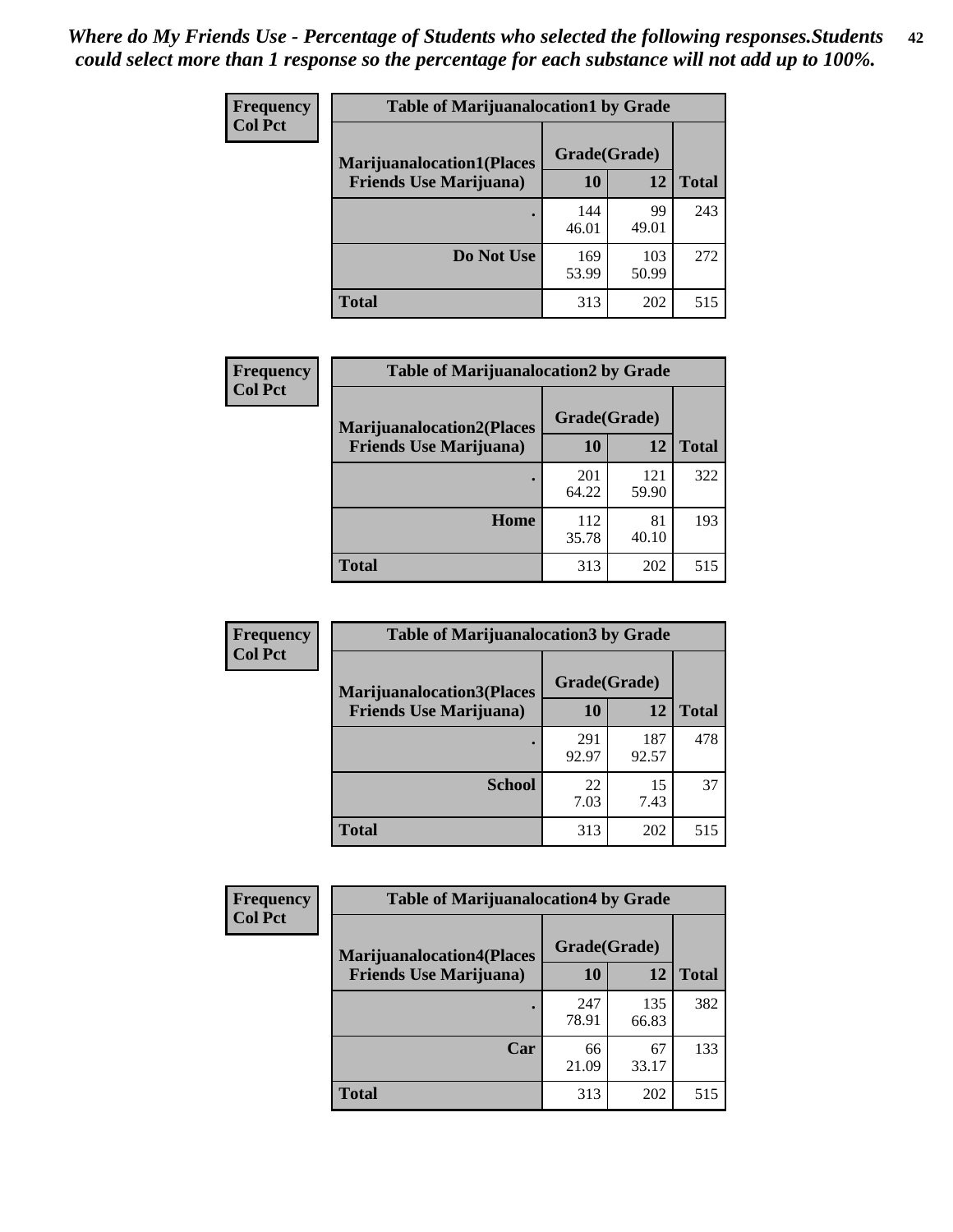| <b>Frequency</b> | <b>Table of Marijuanalocation5 by Grade</b> |              |              |              |
|------------------|---------------------------------------------|--------------|--------------|--------------|
| <b>Col Pct</b>   | <b>Marijuanalocation5</b> (Places           | Grade(Grade) |              |              |
|                  | <b>Friends Use Marijuana</b> )              | 10           | 12           | <b>Total</b> |
|                  |                                             | 193<br>61.66 | 113<br>55.94 | 306          |
|                  | <b>Friend's House</b>                       | 120<br>38.34 | 89<br>44.06  | 209          |
|                  | <b>Total</b>                                | 313          | 202          | 515          |

| <b>Frequency</b> | <b>Table of Marijuanalocation6 by Grade</b>                        |                    |              |              |
|------------------|--------------------------------------------------------------------|--------------------|--------------|--------------|
| <b>Col Pct</b>   | <b>Marijuanalocation6(Places</b><br><b>Friends Use Marijuana</b> ) | Grade(Grade)<br>10 | 12           | <b>Total</b> |
|                  |                                                                    | 234<br>74.76       | 128<br>63.37 | 362          |
|                  | <b>Other</b>                                                       | 79<br>25.24        | 74<br>36.63  | 153          |
|                  | <b>Total</b>                                                       | 313                | 202          | 515          |

| <b>Frequency</b> | <b>Table of Otherdruglocation1 by Grade</b>                          |              |              |              |
|------------------|----------------------------------------------------------------------|--------------|--------------|--------------|
| <b>Col Pct</b>   | <b>Otherdruglocation1(Places</b><br><b>Friends Use Other Illegal</b> | Grade(Grade) |              |              |
|                  | Drugs)                                                               | 10           | 12           | <b>Total</b> |
|                  |                                                                      | 77<br>24.60  | 51<br>25.25  | 128          |
|                  | Do Not Use                                                           | 236<br>75.40 | 151<br>74.75 | 387          |
|                  | <b>Total</b>                                                         | 313          | 202          | 515          |

| <b>Frequency</b> | <b>Table of Otherdruglocation2 by Grade</b>                           |              |              |              |
|------------------|-----------------------------------------------------------------------|--------------|--------------|--------------|
| <b>Col Pct</b>   | <b>Otherdruglocation2(Places)</b><br><b>Friends Use Other Illegal</b> | Grade(Grade) |              |              |
|                  | Drugs)                                                                | 10           | 12           | <b>Total</b> |
|                  |                                                                       | 264<br>84.35 | 166<br>82.18 | 430          |
|                  | Home                                                                  | 49<br>15.65  | 36<br>17.82  | 85           |
|                  | <b>Total</b>                                                          | 313          | 202          | 515          |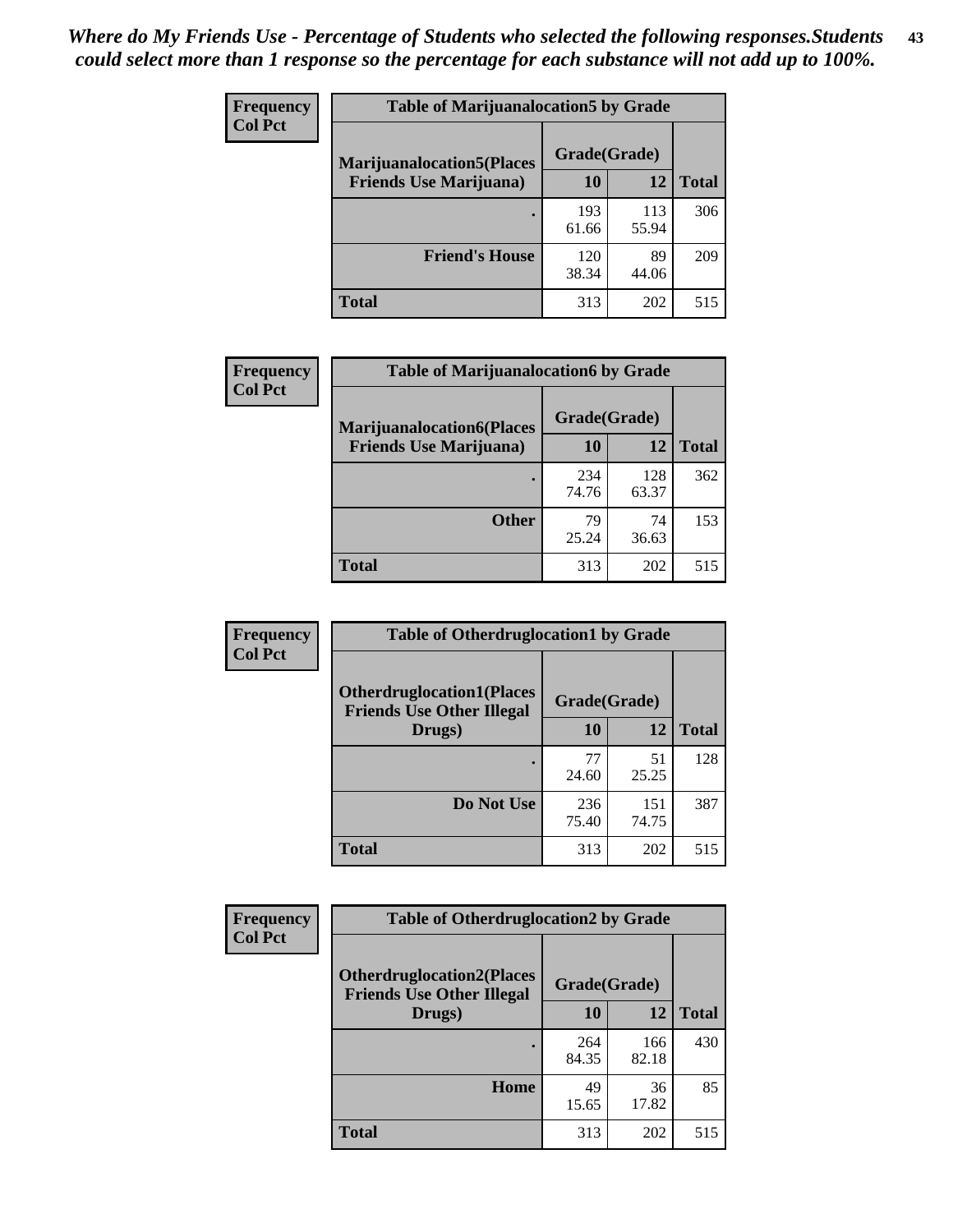| <b>Frequency</b> | <b>Table of Otherdruglocation 3 by Grade</b>                          |              |              |              |
|------------------|-----------------------------------------------------------------------|--------------|--------------|--------------|
| <b>Col Pct</b>   | <b>Otherdruglocation3(Places)</b><br><b>Friends Use Other Illegal</b> | Grade(Grade) |              |              |
|                  | Drugs)                                                                | 10           | 12           | <b>Total</b> |
|                  |                                                                       | 294<br>93.93 | 189<br>93.56 | 483          |
|                  | <b>School</b>                                                         | 19<br>6.07   | 13<br>6.44   | 32           |
|                  | <b>Total</b>                                                          | 313          | 202          | 515          |

| Frequency      | <b>Table of Otherdruglocation4 by Grade</b>                          |              |              |              |
|----------------|----------------------------------------------------------------------|--------------|--------------|--------------|
| <b>Col Pct</b> | <b>Otherdruglocation4(Places</b><br><b>Friends Use Other Illegal</b> | Grade(Grade) |              |              |
|                | Drugs)                                                               | 10           | 12           | <b>Total</b> |
|                |                                                                      | 287<br>91.69 | 180<br>89.11 | 467          |
|                | Car                                                                  | 26<br>8.31   | 22<br>10.89  | 48           |
|                | <b>Total</b>                                                         | 313          | 202          | 515          |

| Frequency      | <b>Table of Otherdruglocation5 by Grade</b>                          |              |              |              |
|----------------|----------------------------------------------------------------------|--------------|--------------|--------------|
| <b>Col Pct</b> | <b>Otherdruglocation5(Places</b><br><b>Friends Use Other Illegal</b> | Grade(Grade) |              |              |
|                | Drugs)                                                               | 10           | 12           | <b>Total</b> |
|                |                                                                      | 261<br>83.39 | 164<br>81.19 | 425          |
|                | <b>Friend's House</b>                                                | 52<br>16.61  | 38<br>18.81  | 90           |
|                | <b>Total</b>                                                         | 313          | 202          | 515          |

| Frequency      | <b>Table of Otherdruglocation6 by Grade</b>                           |              |              |              |
|----------------|-----------------------------------------------------------------------|--------------|--------------|--------------|
| <b>Col Pct</b> | <b>Otherdruglocation6(Places)</b><br><b>Friends Use Other Illegal</b> | Grade(Grade) |              |              |
|                | Drugs)                                                                | 10           | 12           | <b>Total</b> |
|                |                                                                       | 265<br>84.66 | 169<br>83.66 | 434          |
|                | <b>Other</b>                                                          | 48<br>15.34  | 33<br>16.34  | 81           |
|                | <b>Total</b>                                                          | 313          | 202          | 515          |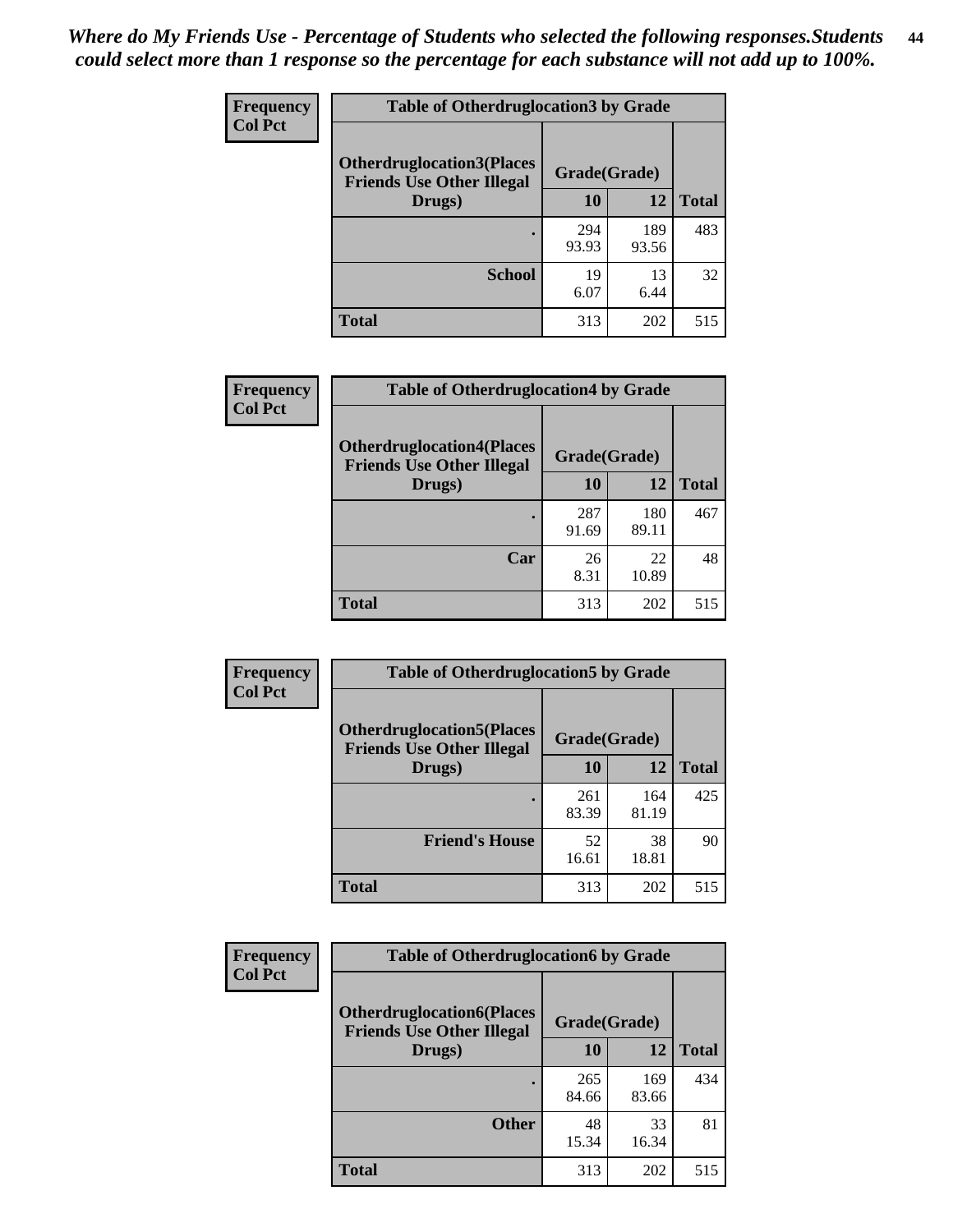| Frequency      | <b>Table of Alcoholtime1 by Grade</b>           |              |              |              |
|----------------|-------------------------------------------------|--------------|--------------|--------------|
| <b>Col Pct</b> | <b>Alcoholtime1(Times</b><br><b>Friends Use</b> | Grade(Grade) |              |              |
|                | Alcohol)                                        | 10           | 12           | <b>Total</b> |
|                |                                                 | 196<br>62.62 | 129<br>63.86 | 325          |
|                | Do Not Use                                      | 117<br>37.38 | 73<br>36.14  | 190          |
|                | <b>Total</b>                                    | 313          | 202          | 515          |

| Frequency      | <b>Table of Alcoholtime2 by Grade</b>           |              |              |              |
|----------------|-------------------------------------------------|--------------|--------------|--------------|
| <b>Col Pct</b> | <b>Alcoholtime2(Times</b><br><b>Friends Use</b> | Grade(Grade) |              |              |
|                | Alcohol)                                        | 10           | 12           | <b>Total</b> |
|                |                                                 | 295<br>94.25 | 190<br>94.06 | 485          |
|                | <b>On Way to School</b>                         | 18<br>5.75   | 12<br>5.94   | 30           |
|                | <b>Total</b>                                    | 313          | 202          | 515          |

| Frequency      | <b>Table of Alcoholtime3 by Grade</b>           |              |              |              |
|----------------|-------------------------------------------------|--------------|--------------|--------------|
| <b>Col Pct</b> | <b>Alcoholtime3(Times</b><br><b>Friends Use</b> | Grade(Grade) |              |              |
|                | Alcohol)                                        | 10           | 12           | <b>Total</b> |
|                |                                                 | 301<br>96.17 | 196<br>97.03 | 497          |
|                | <b>During School</b>                            | 12<br>3.83   | 6<br>2.97    | 18           |
|                | <b>Total</b>                                    | 313          | 202          | 515          |

| <b>Frequency</b> | <b>Table of Alcoholtime4 by Grade</b> |              |              |              |
|------------------|---------------------------------------|--------------|--------------|--------------|
| <b>Col Pct</b>   | <b>Alcoholtime4(Times</b>             | Grade(Grade) |              |              |
|                  | <b>Friends Use Alcohol)</b>           | 10           | 12           | <b>Total</b> |
|                  |                                       | 290<br>92.65 | 194<br>96.04 | 484          |
|                  | <b>On Way Home From School</b>        | 23<br>7.35   | 8<br>3.96    | 31           |
|                  | <b>Total</b>                          | 313          | 202          | 515          |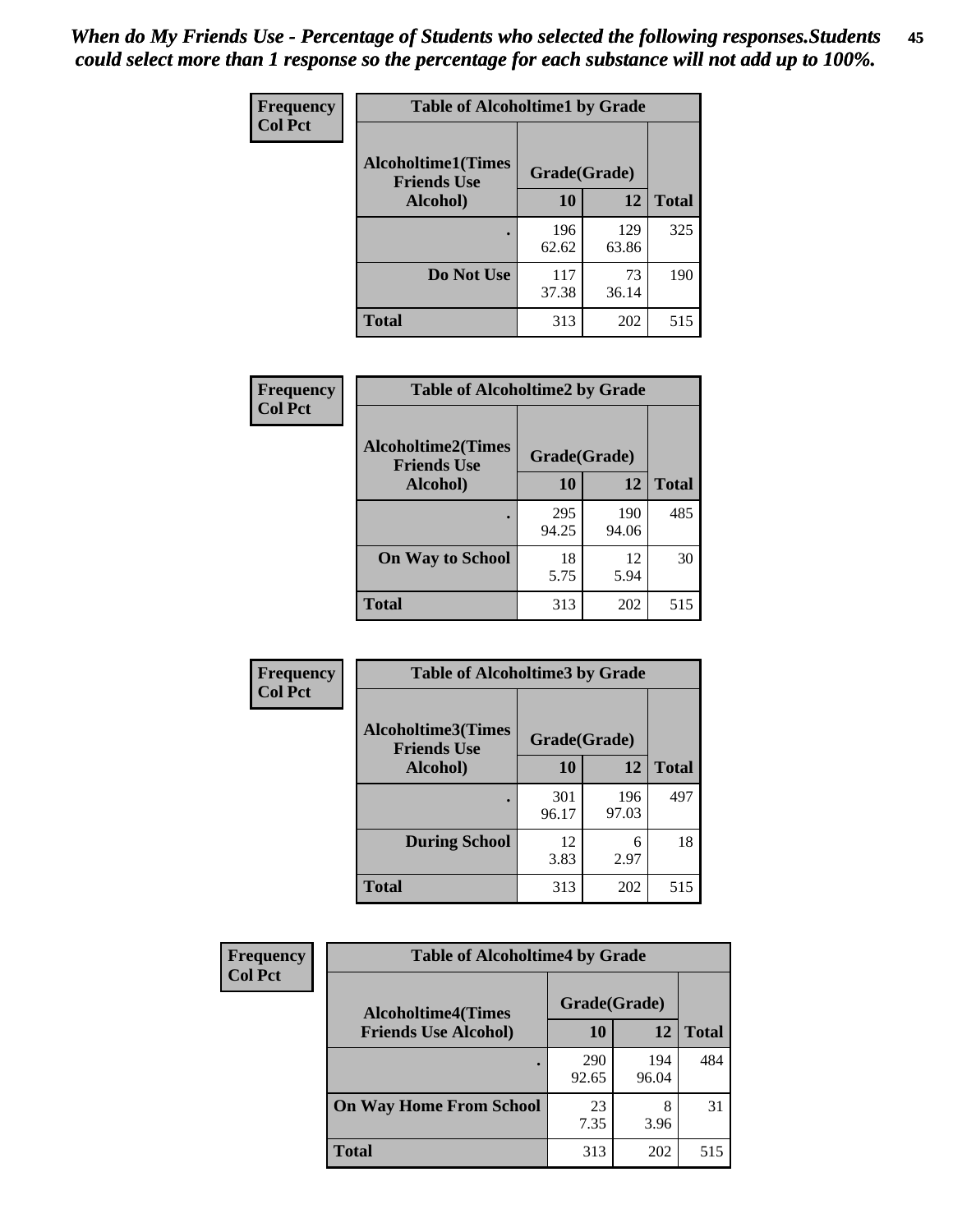*When do My Friends Use - Percentage of Students who selected the following responses.Students could select more than 1 response so the percentage for each substance will not add up to 100%.* **46**

| Frequency      | <b>Table of Alcoholtime5 by Grade</b>            |              |              |              |
|----------------|--------------------------------------------------|--------------|--------------|--------------|
| <b>Col Pct</b> | <b>Alcoholtime5</b> (Times<br><b>Friends Use</b> | Grade(Grade) |              |              |
|                | Alcohol)                                         | 10           | 12           | <b>Total</b> |
|                |                                                  | 241<br>77.00 | 166<br>82.18 | 407          |
|                | Weeknights                                       | 72<br>23.00  | 36<br>17.82  | 108          |
|                | <b>Total</b>                                     | 313          | 202          | 515          |

| Frequency      | <b>Table of Alcoholtime6 by Grade</b>           |              |              |              |
|----------------|-------------------------------------------------|--------------|--------------|--------------|
| <b>Col Pct</b> | <b>Alcoholtime6(Times</b><br><b>Friends Use</b> | Grade(Grade) |              |              |
|                | Alcohol)                                        | 10           | 12           | <b>Total</b> |
|                |                                                 | 111<br>35.46 | 62<br>30.69  | 173          |
|                | Weekends                                        | 202<br>64.54 | 140<br>69.31 | 342          |
|                | <b>Total</b>                                    | 313          | 202          | 515          |

| Frequency      | <b>Table of Tobaccotime1 by Grade</b>           |              |              |              |
|----------------|-------------------------------------------------|--------------|--------------|--------------|
| <b>Col Pct</b> | <b>Tobaccotime1(Times</b><br><b>Friends Use</b> | Grade(Grade) |              |              |
|                | <b>Tobacco</b> )                                | 10           | 12           | <b>Total</b> |
|                | ٠                                               | 172<br>54.95 | 110<br>54.46 | 282          |
|                | Do Not Use                                      | 141<br>45.05 | 92<br>45.54  | 233          |
|                | <b>Total</b>                                    | 313          | 202          | 515          |

| <b>Frequency</b> |                                                 | <b>Table of Tobaccotime2 by Grade</b> |              |              |  |  |
|------------------|-------------------------------------------------|---------------------------------------|--------------|--------------|--|--|
| <b>Col Pct</b>   | <b>Tobaccotime2(Times</b><br><b>Friends Use</b> | Grade(Grade)                          |              |              |  |  |
|                  | <b>Tobacco</b> )                                | 10                                    | 12           | <b>Total</b> |  |  |
|                  |                                                 | 215<br>68.69                          | 121<br>59.90 | 336          |  |  |
|                  | <b>On Way to School</b>                         | 98<br>31.31                           | 81<br>40.10  | 179          |  |  |
|                  | Total                                           | 313                                   | 202          | 515          |  |  |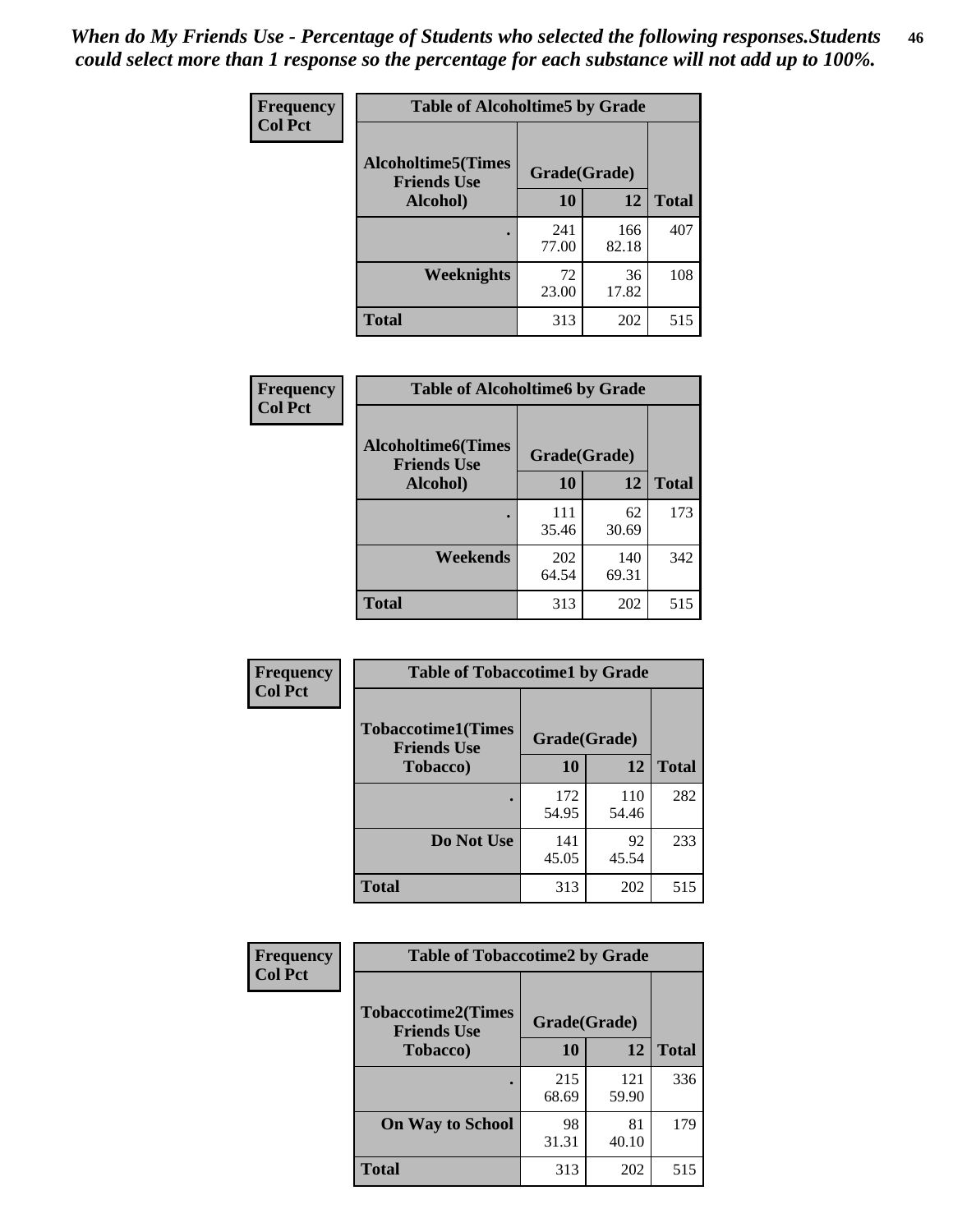*When do My Friends Use - Percentage of Students who selected the following responses.Students could select more than 1 response so the percentage for each substance will not add up to 100%.* **47**

| <b>Frequency</b> | <b>Table of Tobaccotime3 by Grade</b>           |              |              |              |  |
|------------------|-------------------------------------------------|--------------|--------------|--------------|--|
| <b>Col Pct</b>   | <b>Tobaccotime3(Times</b><br><b>Friends Use</b> | Grade(Grade) |              |              |  |
|                  | <b>Tobacco</b> )                                | 10           | 12           | <b>Total</b> |  |
|                  |                                                 | 238<br>76.04 | 163<br>80.69 | 401          |  |
|                  | <b>During School</b>                            | 75<br>23.96  | 39<br>19.31  | 114          |  |
|                  | <b>Total</b>                                    | 313          | 202          | 515          |  |

| Frequency<br><b>Col Pct</b> | <b>Table of Tobaccotime4 by Grade</b> |              |              |              |
|-----------------------------|---------------------------------------|--------------|--------------|--------------|
|                             | <b>Tobaccotime4(Times</b>             | Grade(Grade) |              |              |
|                             | <b>Friends Use Tobacco)</b>           | 10           | 12           | <b>Total</b> |
|                             |                                       | 290<br>92.65 | 194<br>96.04 | 484          |
|                             | <b>On Way Home From School</b>        | 23<br>7.35   | 8<br>3.96    | 31           |
|                             | <b>Total</b>                          | 313          | 202          | 515          |

| <b>Frequency</b> | <b>Table of Tobaccotime5 by Grade</b>            |              |              |              |
|------------------|--------------------------------------------------|--------------|--------------|--------------|
| <b>Col Pct</b>   | <b>Tobaccotime5</b> (Times<br><b>Friends Use</b> | Grade(Grade) |              |              |
|                  | <b>Tobacco</b> )                                 | 10           | 12           | <b>Total</b> |
|                  |                                                  | 176<br>56.23 | 104<br>51.49 | 280          |
|                  | Weeknights                                       | 137<br>43.77 | 98<br>48.51  | 235          |
|                  | <b>Total</b>                                     | 313          | 202          | 515          |

| Frequency<br><b>Col Pct</b> | <b>Table of Tobaccotime6 by Grade</b>                           |              |              |              |  |
|-----------------------------|-----------------------------------------------------------------|--------------|--------------|--------------|--|
|                             | <b>Tobaccotime6(Times</b><br>Grade(Grade)<br><b>Friends Use</b> |              |              |              |  |
|                             | <b>Tobacco</b> )                                                | 10           | 12           | <b>Total</b> |  |
|                             |                                                                 | 153<br>48.88 | 94<br>46.53  | 247          |  |
|                             | Weekends                                                        | 160<br>51.12 | 108<br>53.47 | 268          |  |
|                             | <b>Total</b>                                                    | 313          | 202          | 515          |  |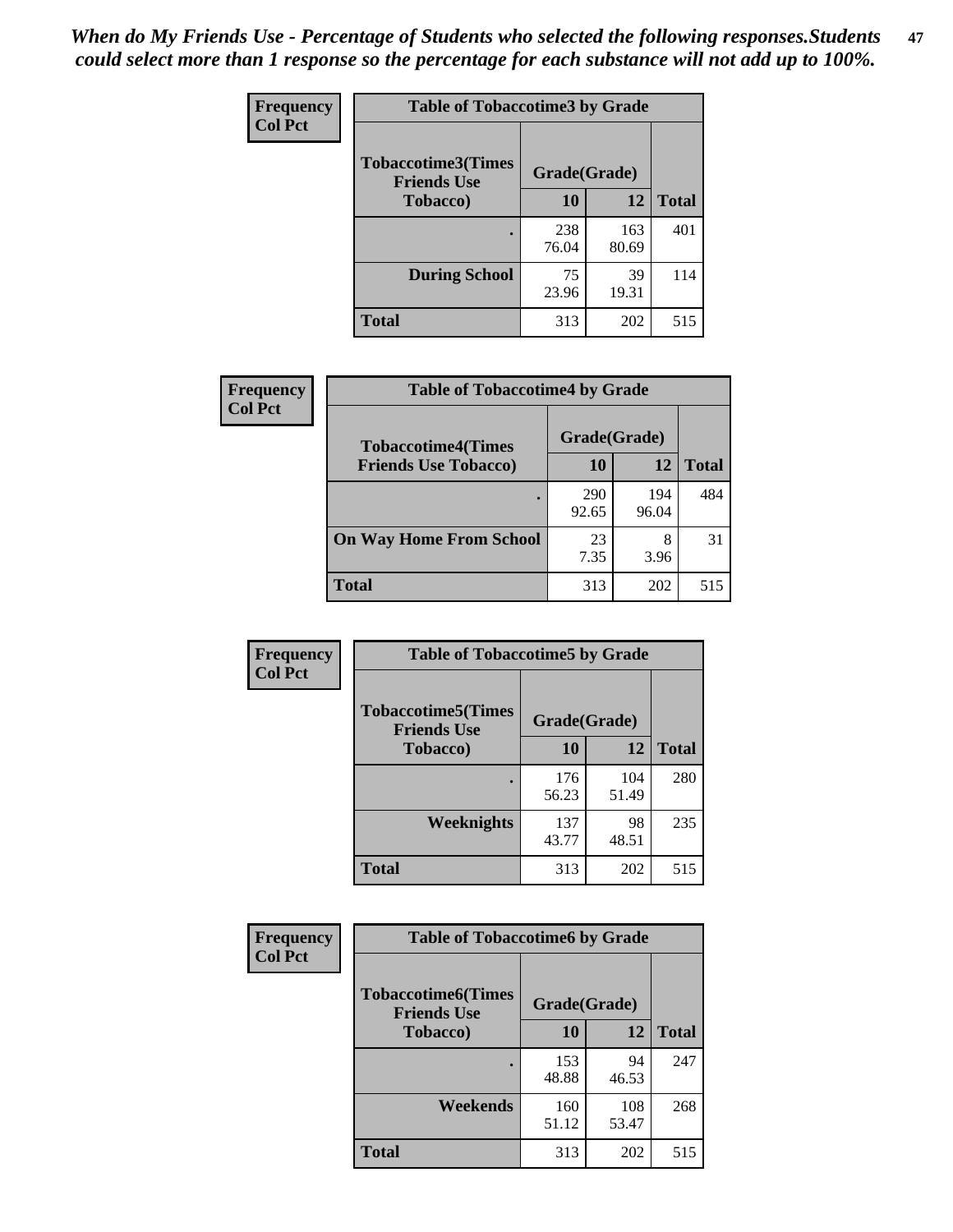| Frequency      | <b>Table of Marijuanatime1 by Grade</b>           |              |              |              |
|----------------|---------------------------------------------------|--------------|--------------|--------------|
| <b>Col Pct</b> | <b>Marijuanatime1(Times</b><br><b>Friends Use</b> | Grade(Grade) |              |              |
|                | Marijuana)                                        | 10           | 12           | <b>Total</b> |
|                |                                                   | 151<br>48.24 | 96<br>47.52  | 247          |
|                | Do Not Use                                        | 162<br>51.76 | 106<br>52.48 | 268          |
|                | <b>Total</b>                                      | 313          | 202          | 515          |

| Frequency      | <b>Table of Marijuanatime2 by Grade</b>    |              |              |              |
|----------------|--------------------------------------------|--------------|--------------|--------------|
| <b>Col Pct</b> | Marijuanatime2(Times<br><b>Friends Use</b> | Grade(Grade) |              |              |
|                | Marijuana)                                 | 10           | 12           | <b>Total</b> |
|                | ٠                                          | 252<br>80.51 | 159<br>78.71 | 411          |
|                | <b>On Way to School</b>                    | 61<br>19.49  | 43<br>21.29  | 104          |
|                | <b>Total</b>                               | 313          | 202          | 515          |

| Frequency<br><b>Col Pct</b> | <b>Table of Marijuanatime3 by Grade</b>    |              |              |              |  |
|-----------------------------|--------------------------------------------|--------------|--------------|--------------|--|
|                             | Marijuanatime3(Times<br><b>Friends Use</b> | Grade(Grade) |              |              |  |
|                             | Marijuana)                                 | 10           | 12           | <b>Total</b> |  |
|                             |                                            | 290<br>92.65 | 190<br>94.06 | 480          |  |
|                             | <b>During School</b>                       | 23<br>7.35   | 12<br>5.94   | 35           |  |
|                             | <b>Total</b>                               | 313          | 202          | 515          |  |

| <b>Frequency</b> | <b>Table of Marijuanatime4 by Grade</b> |              |              |              |
|------------------|-----------------------------------------|--------------|--------------|--------------|
| <b>Col Pct</b>   | <b>Marijuanatime4(Times</b>             | Grade(Grade) |              |              |
|                  | <b>Friends Use Marijuana</b> )          | 10           | 12           | <b>Total</b> |
|                  |                                         | 252<br>80.51 | 159<br>78.71 | 411          |
|                  | <b>On Way Home From School</b>          | 61<br>19.49  | 43<br>21.29  | 104          |
|                  | <b>Total</b>                            | 313          | 202          | 515          |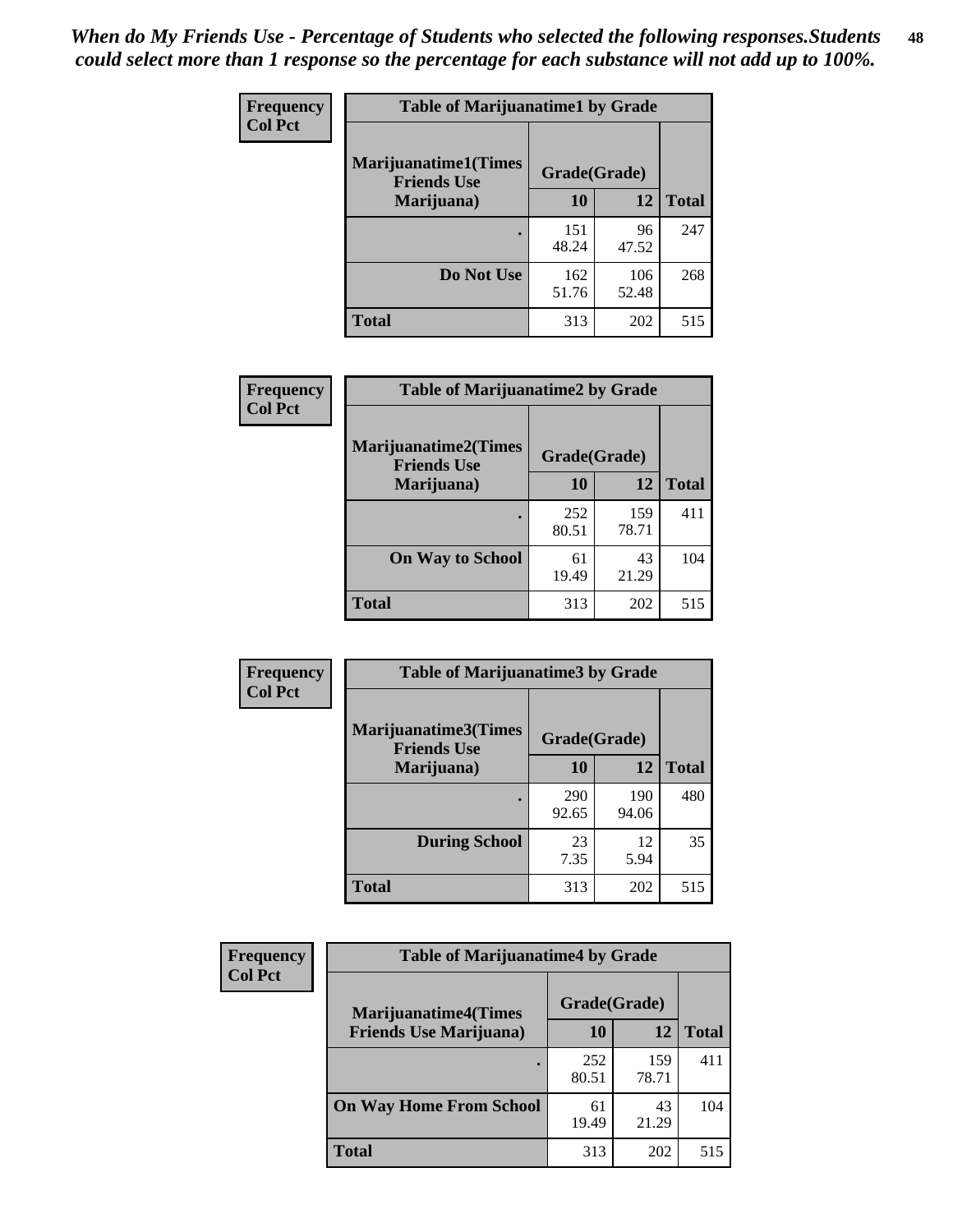| Frequency      | <b>Table of Marijuanatime5 by Grade</b>            |              |              |              |  |
|----------------|----------------------------------------------------|--------------|--------------|--------------|--|
| <b>Col Pct</b> | <b>Marijuanatime5</b> (Times<br><b>Friends Use</b> | Grade(Grade) |              |              |  |
|                | Marijuana)                                         | 10           | <b>12</b>    | <b>Total</b> |  |
|                |                                                    | 203<br>64.86 | 124<br>61.39 | 327          |  |
|                | Weeknights                                         | 110<br>35.14 | 78<br>38.61  | 188          |  |
|                | <b>Total</b>                                       | 313          | 202          | 515          |  |

| Frequency      | <b>Table of Marijuanatime6 by Grade</b>            |              |              |              |  |
|----------------|----------------------------------------------------|--------------|--------------|--------------|--|
| <b>Col Pct</b> | <b>Marijuanatime6</b> (Times<br><b>Friends Use</b> | Grade(Grade) |              |              |  |
|                | Marijuana)                                         | 10           | 12           | <b>Total</b> |  |
|                |                                                    | 161<br>51.44 | 99<br>49.01  | 260          |  |
|                | Weekends                                           | 152<br>48.56 | 103<br>50.99 | 255          |  |
|                | <b>Total</b>                                       | 313          | 202          | 515          |  |

| <b>Frequency</b> | <b>Table of Otherdrugtime1 by Grade</b>                 |              |              |              |  |
|------------------|---------------------------------------------------------|--------------|--------------|--------------|--|
| <b>Col Pct</b>   | <b>Otherdrugtime1(Times</b><br><b>Friends Use Other</b> | Grade(Grade) |              |              |  |
|                  | <b>Illegal Drugs</b> )                                  | 10           | 12           | <b>Total</b> |  |
|                  |                                                         | 70<br>22.36  | 43<br>21.29  | 113          |  |
|                  | Do Not Use                                              | 243<br>77.64 | 159<br>78.71 | 402          |  |
|                  | <b>Total</b>                                            | 313          | 202          | 515          |  |

| Frequency      | <b>Table of Otherdrugtime2 by Grade</b>                 |              |              |              |  |  |  |
|----------------|---------------------------------------------------------|--------------|--------------|--------------|--|--|--|
| <b>Col Pct</b> | <b>Otherdrugtime2(Times</b><br><b>Friends Use Other</b> | Grade(Grade) |              |              |  |  |  |
|                | <b>Illegal Drugs</b> )                                  | 10           | 12           | <b>Total</b> |  |  |  |
|                |                                                         | 290<br>92.65 | 186<br>92.08 | 476          |  |  |  |
|                | <b>On Way to School</b>                                 | 23<br>7.35   | 16<br>7.92   | 39           |  |  |  |
|                | Total                                                   | 313          | 202          | 515          |  |  |  |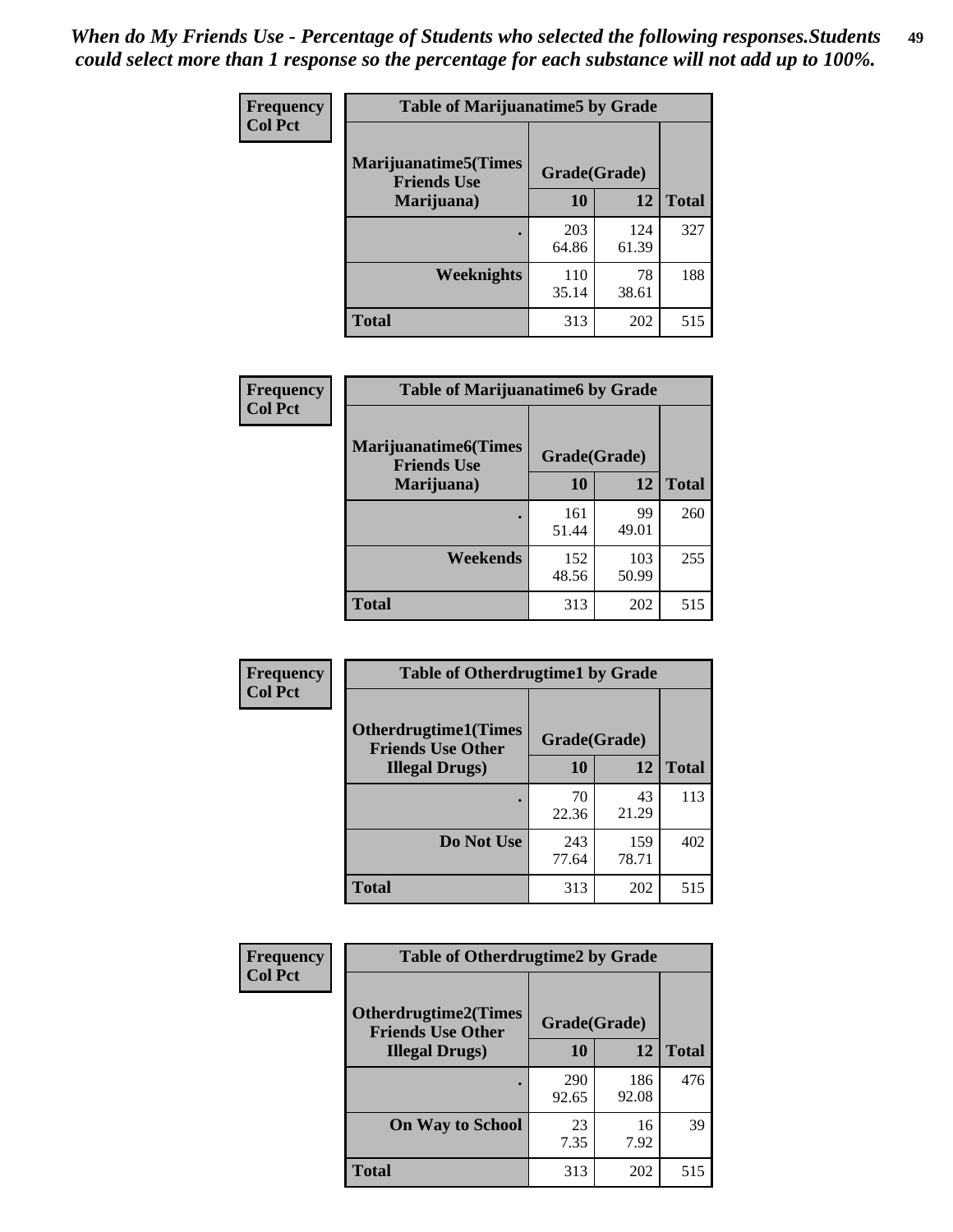| <b>Frequency</b> | <b>Table of Otherdrugtime3 by Grade</b>                 |              |              |              |  |  |  |
|------------------|---------------------------------------------------------|--------------|--------------|--------------|--|--|--|
| <b>Col Pct</b>   | <b>Otherdrugtime3(Times</b><br><b>Friends Use Other</b> | Grade(Grade) |              |              |  |  |  |
|                  | <b>Illegal Drugs</b> )                                  | 10           | 12           | <b>Total</b> |  |  |  |
|                  |                                                         | 294<br>93.93 | 192<br>95.05 | 486          |  |  |  |
|                  | <b>During School</b>                                    | 19<br>6.07   | 10<br>4.95   | 29           |  |  |  |
|                  | Total                                                   | 313          | 202          | 515          |  |  |  |

| Frequency      | <b>Table of Otherdrugtime4 by Grade</b>                         |              |              |              |  |  |  |
|----------------|-----------------------------------------------------------------|--------------|--------------|--------------|--|--|--|
| <b>Col Pct</b> | <b>Otherdrugtime4(Times</b><br><b>Friends Use Other Illegal</b> | Grade(Grade) |              |              |  |  |  |
|                | Drugs)                                                          | 10           | 12           | <b>Total</b> |  |  |  |
|                | ٠                                                               | 287<br>91.69 | 187<br>92.57 | 474          |  |  |  |
|                | <b>On Way Home From School</b>                                  | 26<br>8.31   | 15<br>7.43   | 41           |  |  |  |
|                | Total                                                           | 313          | 202          | 515          |  |  |  |

| Frequency      | <b>Table of Otherdrugtime5 by Grade</b>                  |              |              |              |  |  |  |
|----------------|----------------------------------------------------------|--------------|--------------|--------------|--|--|--|
| <b>Col Pct</b> | <b>Otherdrugtime5</b> (Times<br><b>Friends Use Other</b> | Grade(Grade) |              |              |  |  |  |
|                | <b>Illegal Drugs</b> )                                   | 10           | 12           | <b>Total</b> |  |  |  |
|                |                                                          | 267<br>85.30 | 171<br>84.65 | 438          |  |  |  |
|                | Weeknights                                               | 46<br>14.70  | 31<br>15.35  | 77           |  |  |  |
|                | Total                                                    | 313          | 202          | 515          |  |  |  |

| Frequency<br><b>Col Pct</b> | <b>Table of Otherdrugtime6 by Grade</b>                 |              |              |              |  |  |  |
|-----------------------------|---------------------------------------------------------|--------------|--------------|--------------|--|--|--|
|                             | <b>Otherdrugtime6(Times</b><br><b>Friends Use Other</b> | Grade(Grade) |              |              |  |  |  |
|                             | <b>Illegal Drugs</b> )                                  | 10           | 12           | <b>Total</b> |  |  |  |
|                             |                                                         | 243<br>77.64 | 156<br>77.23 | 399          |  |  |  |
|                             | Weekends                                                | 70<br>22.36  | 46<br>22.77  | 116          |  |  |  |
|                             | Total                                                   | 313          | 202          | 515          |  |  |  |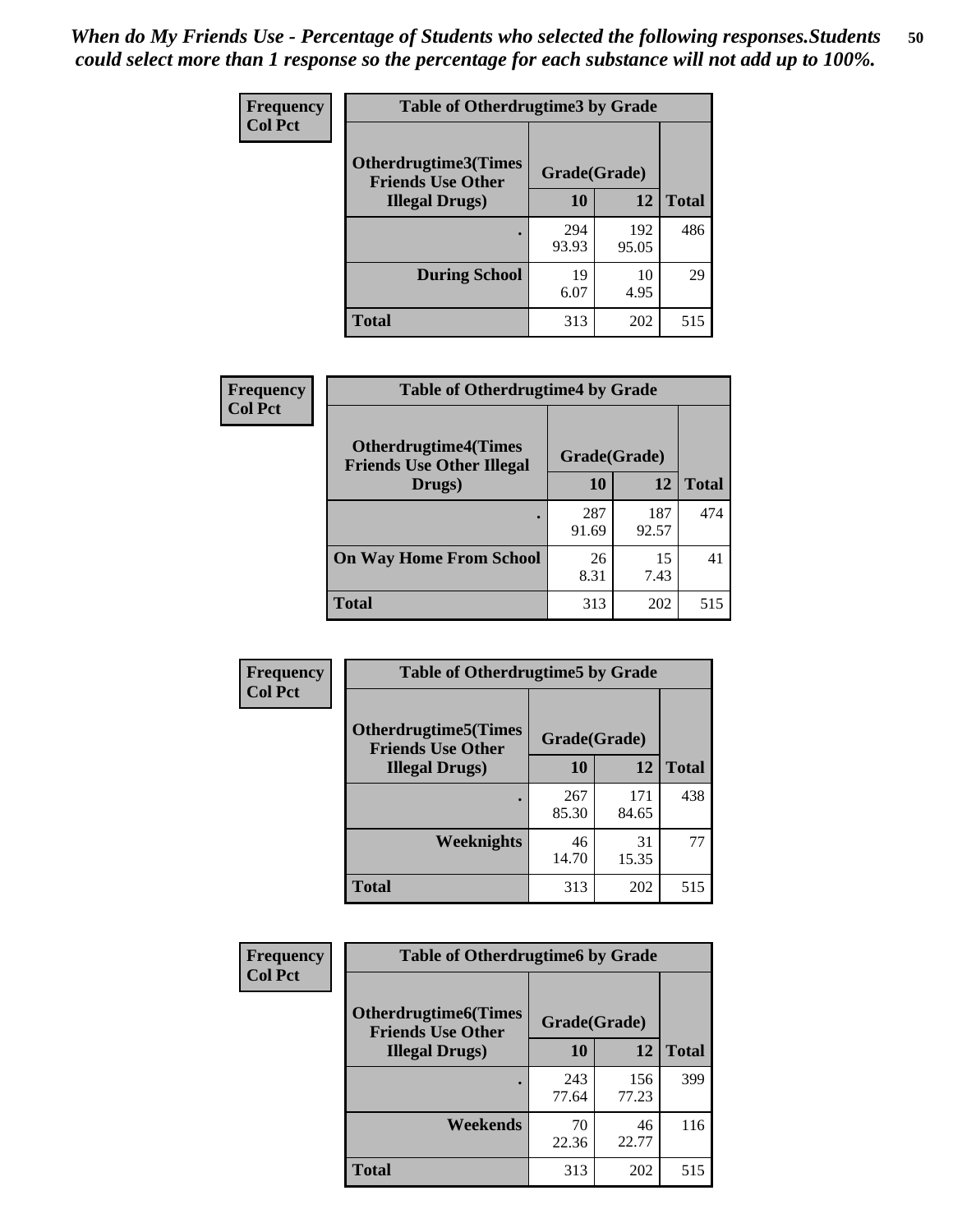| Frequency      | <b>Table of Educationalcohol by Grade</b>                                                                  |              |              |              |  |  |
|----------------|------------------------------------------------------------------------------------------------------------|--------------|--------------|--------------|--|--|
| <b>Col Pct</b> | Educationalcohol(I<br>have been taught<br>about alcohol,<br>tobacco,<br>and other drugs<br>within the last | Grade(Grade) |              |              |  |  |
|                | year at school)                                                                                            | 10           | 12           | <b>Total</b> |  |  |
|                | Yes                                                                                                        | 273<br>87.22 | 107<br>52.97 | 380          |  |  |
|                | N <sub>0</sub>                                                                                             | 40<br>12.78  | 95<br>47.03  | 135          |  |  |
|                | <b>Total</b>                                                                                               | 313          | 202          | 515          |  |  |

| Frequency      | <b>Table of Eversmoked by Grade</b> |              |              |              |  |  |
|----------------|-------------------------------------|--------------|--------------|--------------|--|--|
| <b>Col Pct</b> | Eversmoked(I<br>have smoked         | Grade(Grade) |              |              |  |  |
|                | a cigarette)                        | 10           | 12           | <b>Total</b> |  |  |
|                | Yes                                 | 129<br>41.21 | 85<br>42.08  | 214          |  |  |
|                | N <sub>0</sub>                      | 184<br>58.79 | 117<br>57.92 | 301          |  |  |
|                | <b>Total</b>                        | 313          | 202          | 515          |  |  |

| Frequency      | <b>Table of Drovedrinking by Grade</b>                                                         |              |              |              |  |  |
|----------------|------------------------------------------------------------------------------------------------|--------------|--------------|--------------|--|--|
| <b>Col Pct</b> | Drovedrinking(In<br>the past 30 days I<br>have driven a car<br>or other vehicle<br>while I was | Grade(Grade) |              |              |  |  |
|                | drinking alcohol)                                                                              | 10           | 12           | <b>Total</b> |  |  |
|                | Yes                                                                                            | 2.24         | 12<br>5.94   | 19           |  |  |
|                | N <sub>0</sub>                                                                                 | 306<br>97.76 | 190<br>94.06 | 496          |  |  |
|                | <b>Total</b>                                                                                   | 313          | 202          | 515          |  |  |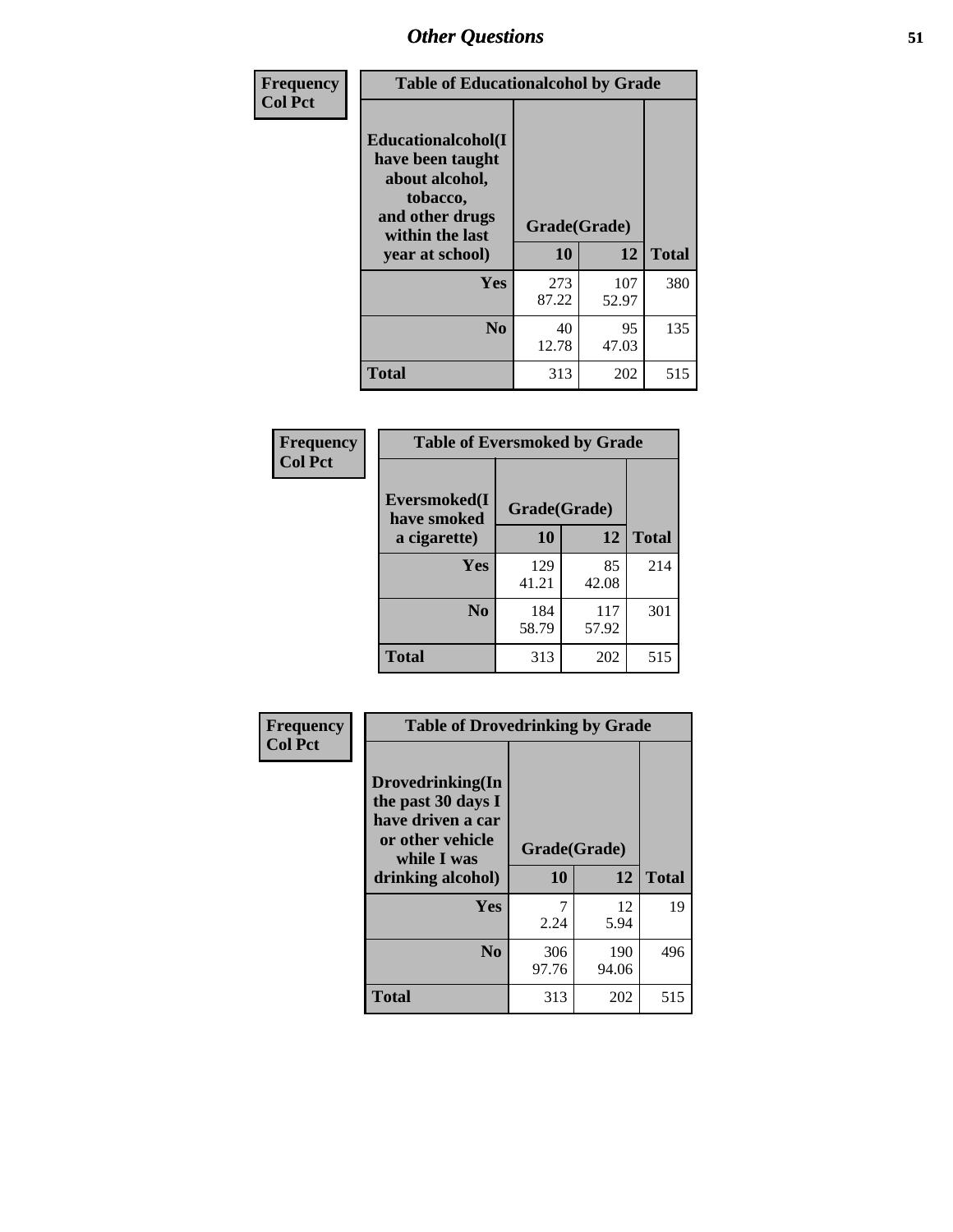| Frequency<br><b>Col Pct</b> | <b>Table of Rodedrinking by Grade</b>                                                                      |              |              |              |  |
|-----------------------------|------------------------------------------------------------------------------------------------------------|--------------|--------------|--------------|--|
|                             | Rodedrinking(In<br>the past 30 days<br>I have ridden in<br>a car with a<br>driver who had<br>been drinking | Grade(Grade) |              |              |  |
|                             | alcohol)                                                                                                   | 10           | 12           | <b>Total</b> |  |
|                             | <b>Yes</b>                                                                                                 | 43<br>13.74  | 35<br>17.33  | 78           |  |
|                             | N <sub>0</sub>                                                                                             | 270<br>86.26 | 167<br>82.67 | 437          |  |
|                             | <b>Total</b>                                                                                               | 313          | 202          | 515          |  |

#### **Frequency Col Pct**

| <b>Table of Drugsschool by Grade</b>                                                                                      |              |              |              |  |  |  |
|---------------------------------------------------------------------------------------------------------------------------|--------------|--------------|--------------|--|--|--|
| <b>Drugsschool</b> (During<br>the past 12 months,<br>I have been offered,<br>sold,<br>or given illegal<br>drugs on school | Grade(Grade) |              |              |  |  |  |
| property)                                                                                                                 | 10           | 12           | <b>Total</b> |  |  |  |
| Yes                                                                                                                       | 69<br>22.04  | 40<br>19.80  | 109          |  |  |  |
| N <sub>0</sub>                                                                                                            | 244<br>77.96 | 162<br>80.20 | 406          |  |  |  |
| <b>Total</b>                                                                                                              | 313          | 202          | 515          |  |  |  |

| Frequency      | <b>Table of Helpbullied by Grade</b>                                                         |              |              |              |  |  |  |
|----------------|----------------------------------------------------------------------------------------------|--------------|--------------|--------------|--|--|--|
| <b>Col Pct</b> | Helpbullied(I<br>would help<br>Grade(Grade)<br>someone who was<br>10<br>12<br>being bullied) |              |              |              |  |  |  |
|                |                                                                                              |              |              | <b>Total</b> |  |  |  |
|                | <b>Strongly Agree</b>                                                                        | 144<br>46.01 | 110<br>54.46 | 254          |  |  |  |
|                | <b>Somewhat Agree</b>                                                                        | 137<br>43.77 | 82<br>40.59  | 219          |  |  |  |
|                | <b>Somewhat Disagree</b>                                                                     | 19<br>6.07   | 7<br>3.47    | 26           |  |  |  |
|                | <b>Strongly Disagree</b>                                                                     | 13<br>4.15   | 3<br>1.49    | 16           |  |  |  |
|                | <b>Total</b>                                                                                 | 313          | 202          | 515          |  |  |  |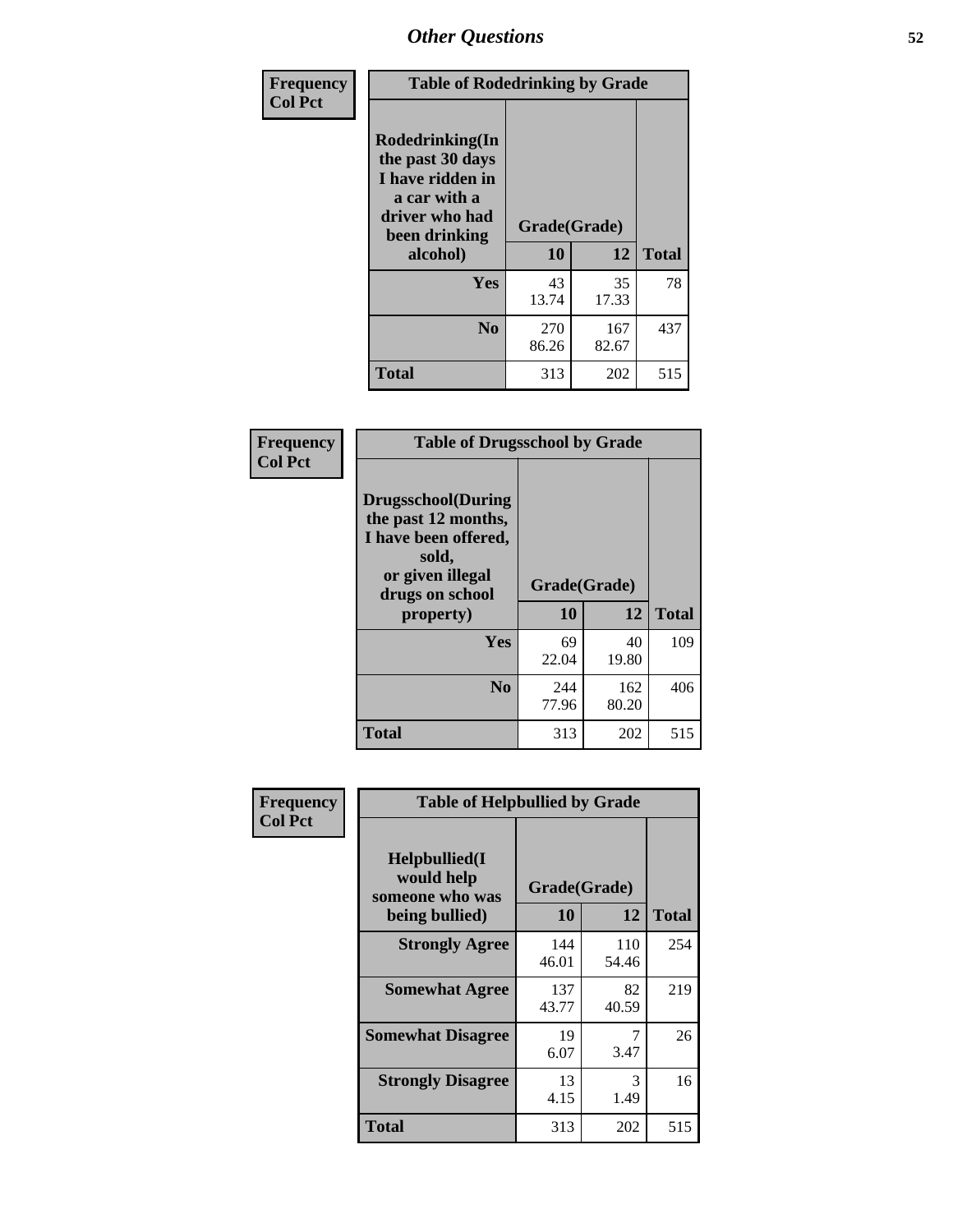6 2.97

10 4.95

**Total** 442 17 19 6 17 6 8 515

3 1.49

4 1.98

3 1.49

| <b>Frequency</b> | <b>Table of Grade by Bingedrinking</b> |                                                                                                         |            |                      |                  |                |                       |                  |
|------------------|----------------------------------------|---------------------------------------------------------------------------------------------------------|------------|----------------------|------------------|----------------|-----------------------|------------------|
| <b>Row Pct</b>   |                                        | Bingedrinking(I have drunk five or more<br>drinks of alcohol at one sitting during the<br>last 30 days) |            |                      |                  |                |                       |                  |
|                  |                                        | $\bf{0}$                                                                                                | 1 or<br>2  | 3 <sub>to</sub><br>5 | <b>6 to</b><br>9 | 10<br>to<br>19 | <b>20</b><br>to<br>29 | All<br><b>30</b> |
|                  | Grade(Grade)                           | <b>Days</b>                                                                                             | days       | days                 | days             | days           | days                  | days             |
|                  | 10                                     | 270<br>86.26                                                                                            | 11<br>3.51 | 9<br>2.88            | 3<br>0.96        | 13<br>4.15     | 0.96                  | 4<br>1.28        |

**12** 172 85.15 **Total**

313

202

4 1.98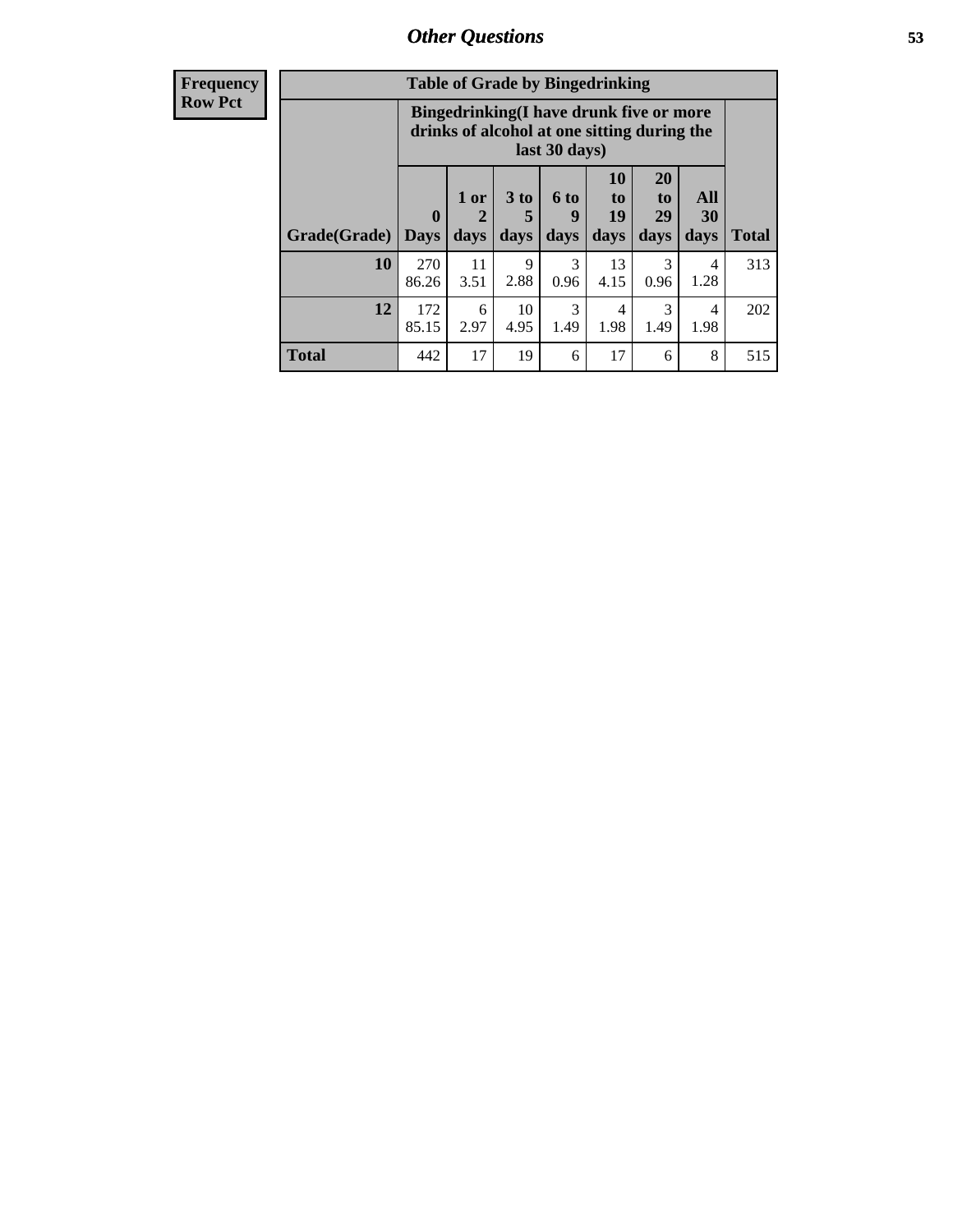## *Nutrition* **54**

| <b>Frequency</b><br>Row Pct |
|-----------------------------|
|                             |

| <b>Table of Grade by Dairy</b> |                          |                                                                 |                                    |                                    |              |
|--------------------------------|--------------------------|-----------------------------------------------------------------|------------------------------------|------------------------------------|--------------|
|                                |                          | Dairy (I eat at least 3 servings of dairy<br>products each day) |                                    |                                    |              |
| Grade(Grade)                   | <b>Strongly</b><br>Agree | <b>Somewhat</b><br>Agree                                        | <b>Somewhat</b><br><b>Disagree</b> | <b>Strongly</b><br><b>Disagree</b> | <b>Total</b> |
| 10                             | 86<br>27.48              | 131<br>41.85                                                    | 57<br>18.21                        | 39<br>12.46                        | 313          |
| 12                             | 42<br>20.79              | 87<br>43.07                                                     | 44<br>21.78                        | 29<br>14.36                        | 202          |
| <b>Total</b>                   | 128                      | 218                                                             | 101                                | 68                                 | 515          |

| <b>Frequency</b> |  |
|------------------|--|
| <b>Row Pct</b>   |  |

| <b>Table of Grade by Fruitveg</b> |                          |                                                                          |                               |                                    |              |
|-----------------------------------|--------------------------|--------------------------------------------------------------------------|-------------------------------|------------------------------------|--------------|
|                                   |                          | Fruitveg(I eat at least 5 servings of fruits<br>and vegetables each day) |                               |                                    |              |
| Grade(Grade)                      | <b>Strongly</b><br>Agree | Agree                                                                    | Somewhat Somewhat<br>Disagree | <b>Strongly</b><br><b>Disagree</b> | <b>Total</b> |
| 10                                | 35<br>11.18              | 95<br>30.35                                                              | 101<br>32.27                  | 82<br>26.20                        | 313          |
| 12                                | 17<br>8.42               | 60<br>29.70                                                              | 78<br>38.61                   | 47<br>23.27                        | 202          |
| <b>Total</b>                      | 52                       | 155                                                                      | 179                           | 129                                | 515          |

| <b>Frequency</b> |              | <b>Table of Grade by Cafeteriahealthy</b> |                                                                       |                 |                                    |              |
|------------------|--------------|-------------------------------------------|-----------------------------------------------------------------------|-----------------|------------------------------------|--------------|
| <b>Row Pct</b>   |              |                                           | Cafeteriahealthy (School meals in my<br>school cafeteria are healthy) |                 |                                    |              |
|                  | Grade(Grade) | <b>Strongly</b><br>Agree                  | Somewhat Somewhat<br>Agree                                            | <b>Disagree</b> | <b>Strongly</b><br><b>Disagree</b> | <b>Total</b> |
|                  | 10           | 13<br>4.15                                | 65<br>20.77                                                           | 83<br>26.52     | 152<br>48.56                       | 313          |
|                  | 12           | 6<br>2.97                                 | 35<br>17.33                                                           | 51<br>25.25     | 110<br>54.46                       | 202          |
|                  | <b>Total</b> | 19                                        | 100                                                                   | 134             | 262                                | 515          |

| <b>Frequency</b> |
|------------------|
| <b>Row Pct</b>   |

| <b>Table of Grade by Cafeterianutrition</b> |                                                                                           |              |                                        |                                    |              |
|---------------------------------------------|-------------------------------------------------------------------------------------------|--------------|----------------------------------------|------------------------------------|--------------|
|                                             | <b>Cafeterianutrition</b> (Facts about nutrition<br>are available in my school cafeteria) |              |                                        |                                    |              |
| Grade(Grade)                                | <b>Strongly</b><br>Agree                                                                  | Agree        | Somewhat   Somewhat<br><b>Disagree</b> | <b>Strongly</b><br><b>Disagree</b> | <b>Total</b> |
| 10                                          | 34<br>10.86                                                                               | 102<br>32.59 | 91<br>29.07                            | 86<br>27.48                        | 313          |
| 12                                          | 21<br>10.40                                                                               | 61<br>30.20  | 67<br>33.17                            | 53<br>26.24                        | 202          |
| <b>Total</b>                                | 55                                                                                        | 163          | 158                                    | 139                                | 515          |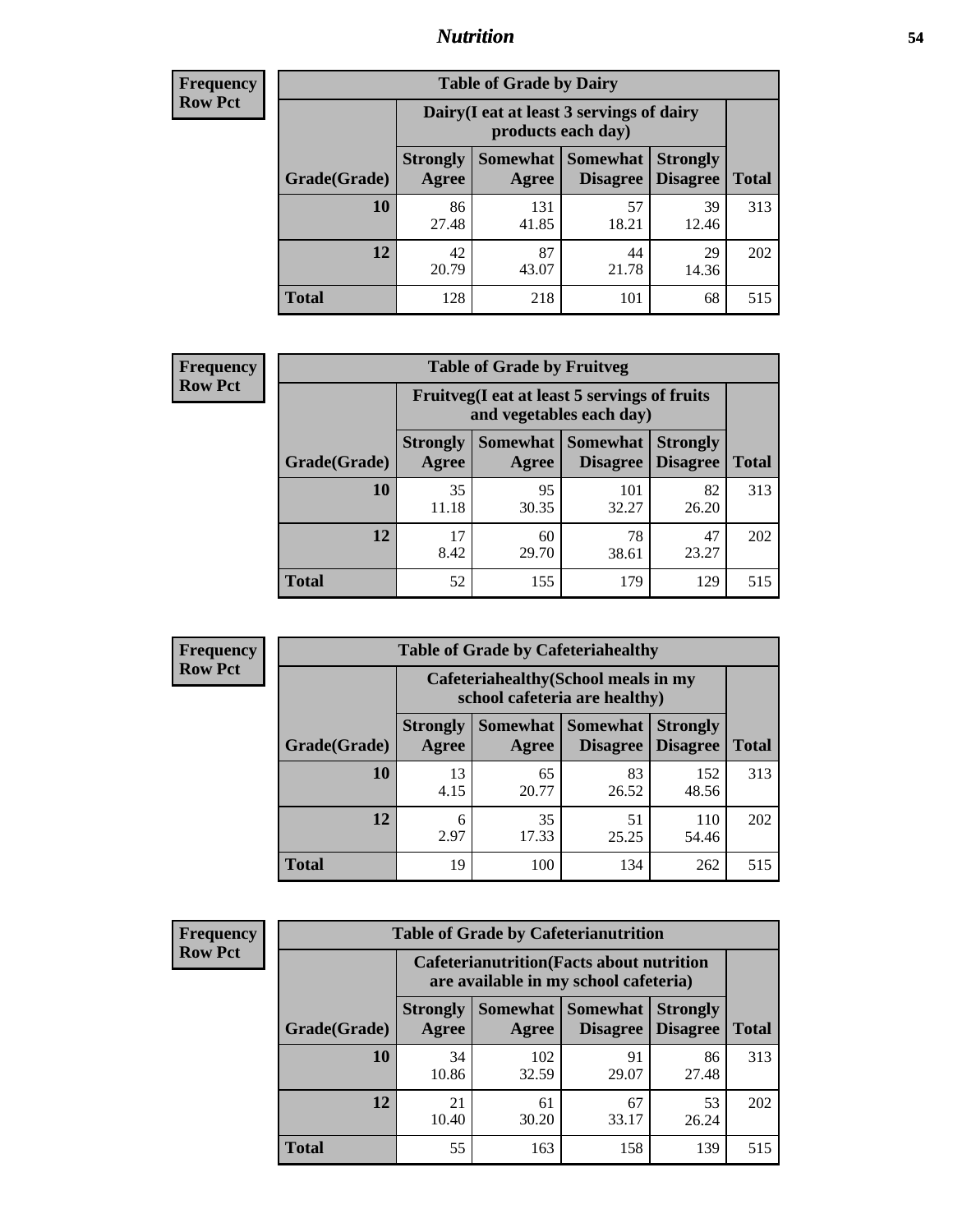## *Nutrition* **55**

| Frequency |
|-----------|
| Row Pct   |

| <b>Table of Grade by Schoollunch</b> |                          |                                                                 |                             |                                    |              |
|--------------------------------------|--------------------------|-----------------------------------------------------------------|-----------------------------|------------------------------------|--------------|
|                                      |                          | Schoollunch(I eat school lunch three or<br>more times per week) |                             |                                    |              |
| Grade(Grade)                         | <b>Strongly</b><br>Agree | Somewhat  <br>Agree                                             | <b>Somewhat</b><br>Disagree | <b>Strongly</b><br><b>Disagree</b> | <b>Total</b> |
| 10                                   | 151<br>48.24             | 43<br>13.74                                                     | 24<br>7.67                  | 95<br>30.35                        | 313          |
| 12                                   | 72<br>35.64              | 31<br>15.35                                                     | 19<br>9.41                  | 80<br>39.60                        | 202          |
| <b>Total</b>                         | 223                      | 74                                                              | 43                          | 175                                | 515          |

| <b>Frequency</b> |  |
|------------------|--|
| <b>Row Pct</b>   |  |

| <b>Table of Grade by Foodchoices</b> |                                                                     |              |                                   |                                    |              |
|--------------------------------------|---------------------------------------------------------------------|--------------|-----------------------------------|------------------------------------|--------------|
|                                      | Foodchoices (I make healthy food choices in<br>my school cafeteria) |              |                                   |                                    |              |
| Grade(Grade)                         | <b>Strongly</b><br>Agree                                            | Agree        | Somewhat   Somewhat  <br>Disagree | <b>Strongly</b><br><b>Disagree</b> | <b>Total</b> |
| 10                                   | 38<br>12.14                                                         | 105<br>33.55 | 66<br>21.09                       | 104<br>33.23                       | 313          |
| 12                                   | 22<br>10.89                                                         | 65<br>32.18  | 40<br>19.80                       | 75<br>37.13                        | 202          |
| <b>Total</b>                         | 60                                                                  | 170          | 106                               | 179                                | 515          |

| Frequency |
|-----------|
| Row Pct   |

Е

| $\overline{I}$ | <b>Table of Grade by Wholewheat</b> |                          |                                                                                                                    |                                        |                                    |              |  |
|----------------|-------------------------------------|--------------------------|--------------------------------------------------------------------------------------------------------------------|----------------------------------------|------------------------------------|--------------|--|
|                |                                     |                          | <b>Wholewheat</b> (There are whole wheat and<br>multigrain breads and cereals available in<br>my school cafeteria) |                                        |                                    |              |  |
|                | Grade(Grade)                        | <b>Strongly</b><br>Agree | Agree                                                                                                              | Somewhat   Somewhat<br><b>Disagree</b> | <b>Strongly</b><br><b>Disagree</b> | <b>Total</b> |  |
|                | 10                                  | 32<br>10.22              | 103<br>32.91                                                                                                       | 67<br>21.41                            | 111<br>35.46                       | 313          |  |
|                | 12                                  | 24<br>11.88              | 46<br>22.77                                                                                                        | 61<br>30.20                            | 71<br>35.15                        | 202          |  |
|                | <b>Total</b>                        | 56                       | 149                                                                                                                | 128                                    | 182                                | 515          |  |

۳,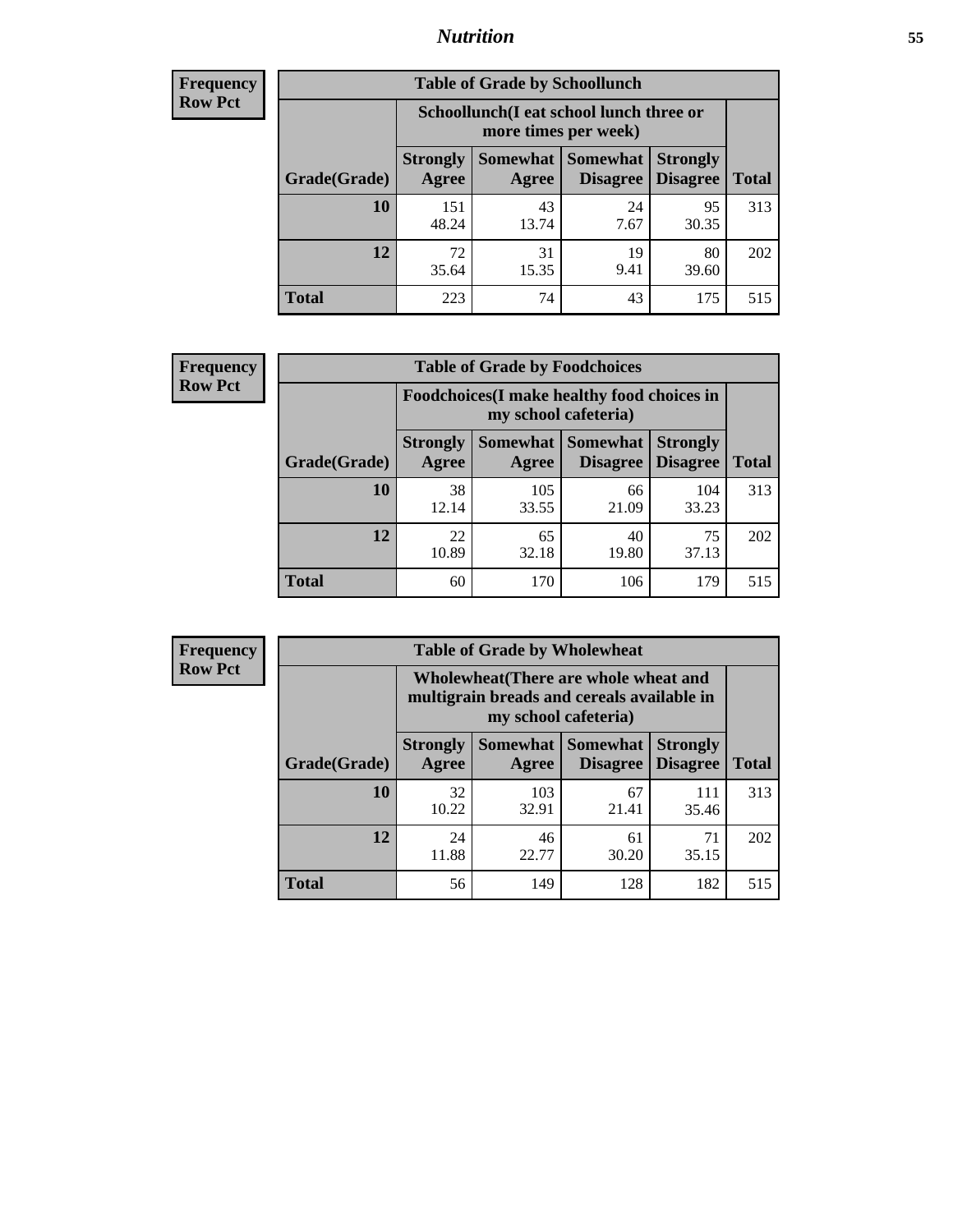## *Nutrition* **56**

**Frequency Row Pct**

| <b>Table of Grade by Healthyvending</b> |                                                                                                                                               |                          |                                    |                                    |              |  |
|-----------------------------------------|-----------------------------------------------------------------------------------------------------------------------------------------------|--------------------------|------------------------------------|------------------------------------|--------------|--|
|                                         | Healthyvending (If only healthy snacks and<br>beverages were available in the vending<br>machines during the school day,<br>I would buy them) |                          |                                    |                                    |              |  |
| Grade(Grade)                            | <b>Strongly</b><br>Agree                                                                                                                      | <b>Somewhat</b><br>Agree | <b>Somewhat</b><br><b>Disagree</b> | <b>Strongly</b><br><b>Disagree</b> | <b>Total</b> |  |
| 10                                      | 88<br>28.12                                                                                                                                   | 83<br>26.52              | 59<br>18.85                        | 83<br>26.52                        | 313          |  |
| 12                                      | 77<br>38.12                                                                                                                                   | 57<br>28.22              | 25<br>12.38                        | 43<br>21.29                        | 202          |  |
| <b>Total</b>                            | 165                                                                                                                                           | 140                      | 84                                 | 126                                | 515          |  |

**Frequency Row Pct**

| <b>Table of Grade by Schoolbreakfast</b> |                                                                                                                                         |             |             |             |              |  |
|------------------------------------------|-----------------------------------------------------------------------------------------------------------------------------------------|-------------|-------------|-------------|--------------|--|
|                                          | Schoolbreakfast (If breakfast were<br>available at school,<br>but outside the cafeteria,<br>I would eat breakfast at school more often) |             |             |             |              |  |
| Grade(Grade)                             | <b>Strongly</b><br>Somewhat   Somewhat<br><b>Strongly</b><br><b>Disagree</b><br>Agree<br><b>Disagree</b><br>Agree                       |             |             |             | <b>Total</b> |  |
| 10                                       | 106<br>33.87                                                                                                                            | 95<br>30.35 | 42<br>13.42 | 70<br>22.36 | 313          |  |
| 12                                       | 85<br>42.08                                                                                                                             | 63<br>31.19 | 28<br>13.86 | 26<br>12.87 | 202          |  |
| <b>Total</b>                             | 191                                                                                                                                     | 158         | 70          | 96          | 515          |  |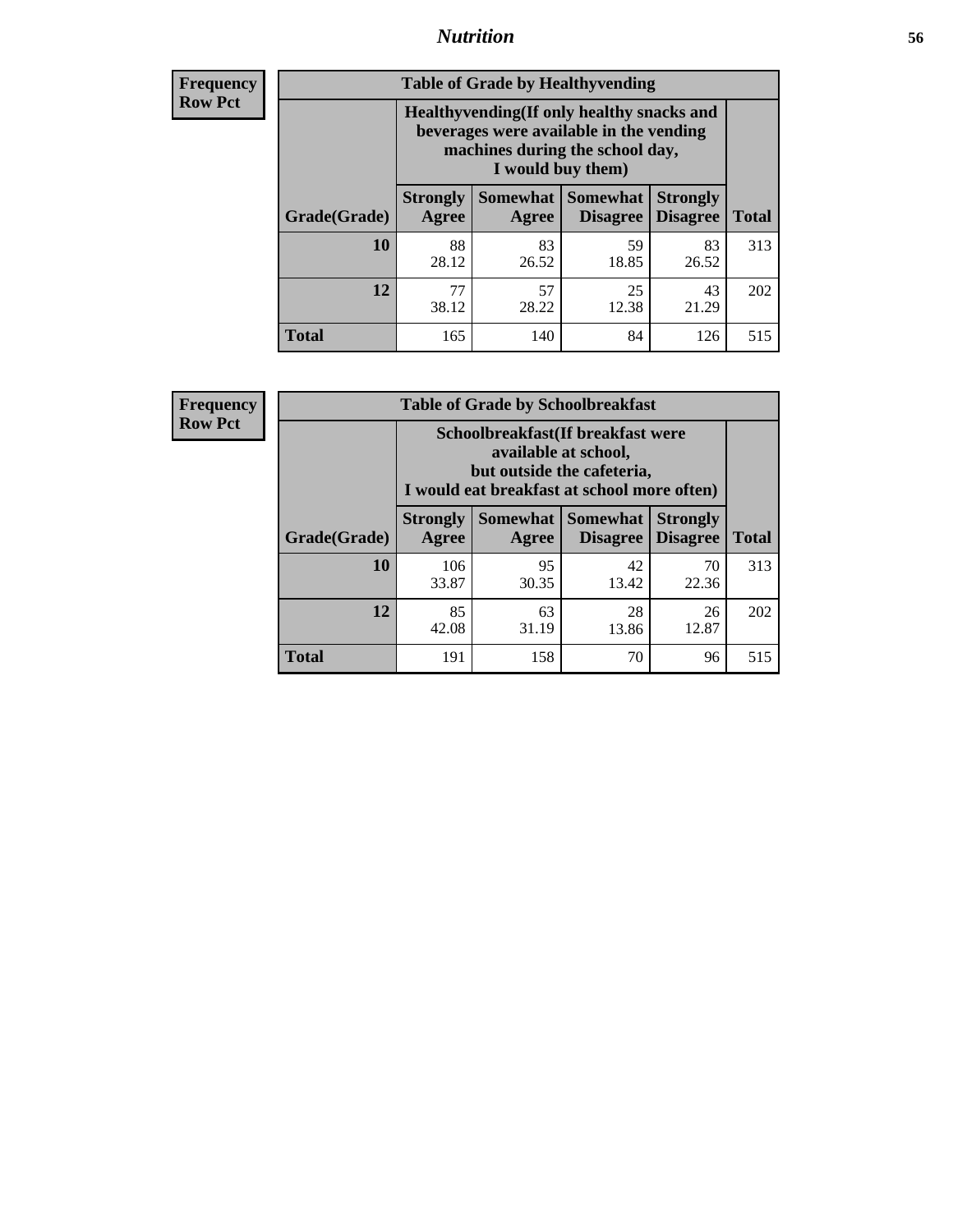| Frequency<br><b>Col Pct</b> | <b>Table of Educationaids by Grade</b>                                                                    |                    |              |              |
|-----------------------------|-----------------------------------------------------------------------------------------------------------|--------------------|--------------|--------------|
|                             | <b>Educationaids</b> (I<br>have been<br>taught about<br><b>HIV/AIDS</b> at<br>school in the<br>past year) | Grade(Grade)<br>10 | 12           | <b>Total</b> |
|                             | Yes                                                                                                       | 275<br>87.86       | 106<br>52.48 | 381          |
|                             | N <sub>0</sub>                                                                                            | 38<br>12.14        | 96<br>47.52  | 134          |
|                             | <b>Total</b>                                                                                              | 313                | 202          | 515          |

| <b>Frequency</b> | <b>Table of Educationcharacter by Grade</b>                                                             |              |              |              |
|------------------|---------------------------------------------------------------------------------------------------------|--------------|--------------|--------------|
| <b>Col Pct</b>   | Educationcharacter(I<br>have been taught<br>about character<br>education in the past<br>year at school) | Grade(Grade) |              |              |
|                  |                                                                                                         | 10           | 12           | <b>Total</b> |
|                  | <b>Yes</b>                                                                                              | 229<br>73.16 | 128<br>63.37 | 357          |
|                  | N <sub>0</sub>                                                                                          | 84<br>26.84  | 74<br>36.63  | 158          |
|                  | <b>Total</b>                                                                                            | 313          | 202          | 515          |

| Frequency      | <b>Table of Gradcoach1 by Grade</b>              |              |              |              |
|----------------|--------------------------------------------------|--------------|--------------|--------------|
| <b>Col Pct</b> | Gradcoach1(I<br>know who my<br><b>Graduation</b> | Grade(Grade) |              |              |
|                | Coach is)                                        | 10           | 12           | <b>Total</b> |
|                | Yes                                              | 97<br>30.99  | 89<br>44.06  | 186          |
|                | N <sub>0</sub>                                   | 216<br>69.01 | 113<br>55.94 | 329          |
|                | <b>Total</b>                                     | 313          | 202          | 515          |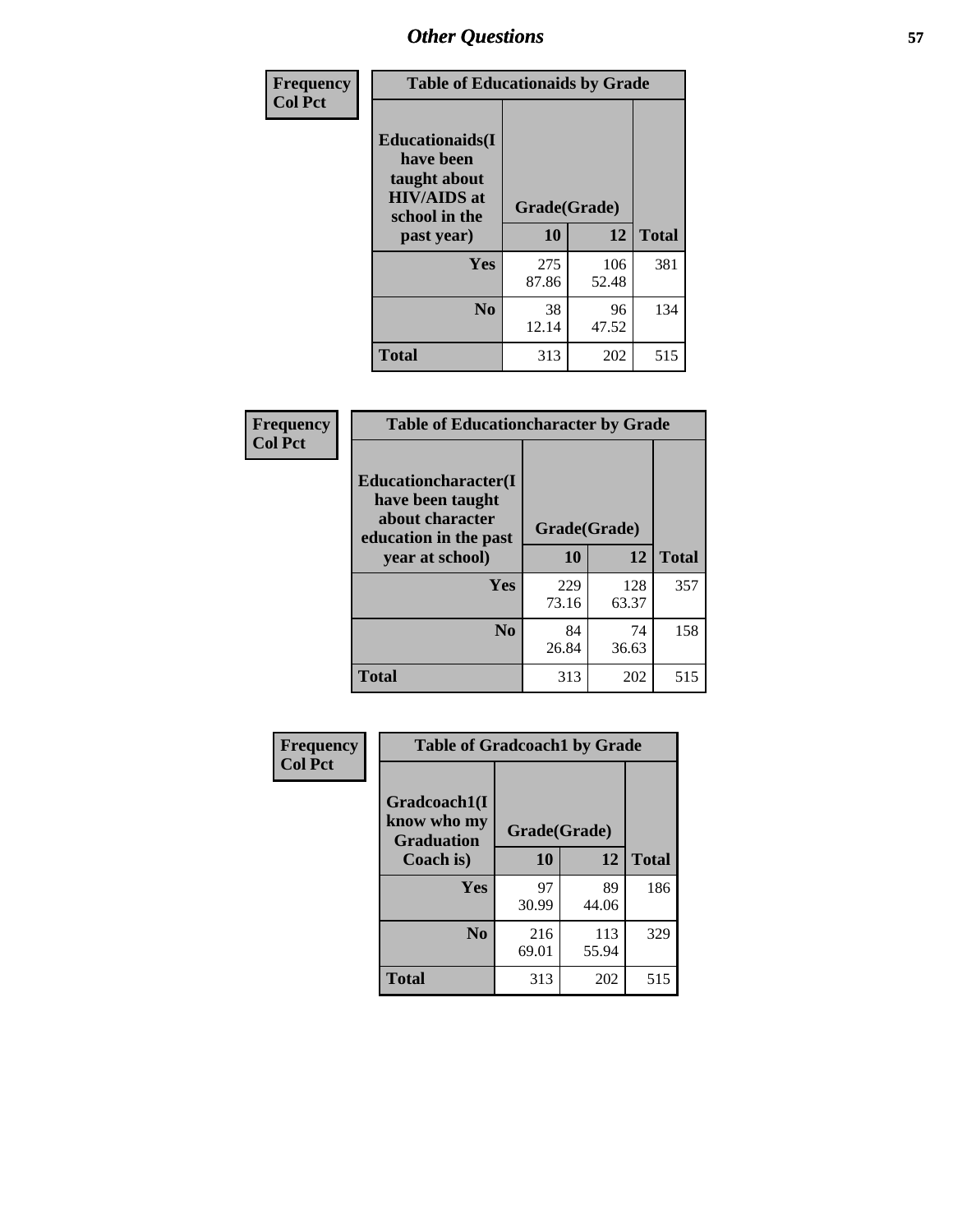| Frequency      | <b>Table of Gradcoach2 by Grade</b> |              |              |              |  |
|----------------|-------------------------------------|--------------|--------------|--------------|--|
| <b>Col Pct</b> |                                     |              |              |              |  |
|                | Gradcoach2(I<br>have                |              |              |              |  |
|                | contacted my<br><b>Graduation</b>   | Grade(Grade) |              |              |  |
|                | Coach)                              | 10           | 12           | <b>Total</b> |  |
|                | Yes                                 | 23<br>7.35   | 46<br>22.77  | 69           |  |
|                | N <sub>0</sub>                      | 290<br>92.65 | 156<br>77.23 | 446          |  |
|                | <b>Total</b>                        | 313          | 202          | 515          |  |

| <b>Frequency</b><br><b>Col Pct</b> | <b>Table of Gradcoach3 by Grade</b>                                         |              |              |              |
|------------------------------------|-----------------------------------------------------------------------------|--------------|--------------|--------------|
|                                    | Gradcoach3(I<br>have received<br>assistance<br>from my<br><b>Graduation</b> | Grade(Grade) |              |              |
|                                    | Coach)                                                                      | 10           | 12           | <b>Total</b> |
|                                    | Yes                                                                         | 20<br>6.39   | 43<br>21.29  | 63           |
|                                    | N <sub>0</sub>                                                              | 66<br>21.09  | 38<br>18.81  | 104          |
|                                    | Don't know                                                                  | 227<br>72.52 | 121<br>59.90 | 348          |
|                                    | <b>Total</b>                                                                | 313          | 202          | 515          |

| Frequency      | <b>Table of Selfharm by Grade</b>                                                                                                                                                      |                    |              |              |
|----------------|----------------------------------------------------------------------------------------------------------------------------------------------------------------------------------------|--------------------|--------------|--------------|
| <b>Col Pct</b> | <b>Selfharm</b> (During<br>the past 12<br>months,<br>I harmed myself<br>on purpose<br><b>Suicideconsider</b><br>During the past<br>12 months,<br>I seriously<br>considered<br>suicide) | Grade(Grade)<br>10 | 12           | <b>Total</b> |
|                | Yes                                                                                                                                                                                    | 45<br>14.38        | 23<br>11.39  | 68           |
|                | N <sub>0</sub>                                                                                                                                                                         | 268<br>85.62       | 179<br>88.61 | 447          |
|                | Total                                                                                                                                                                                  | 313                | 202          | 515          |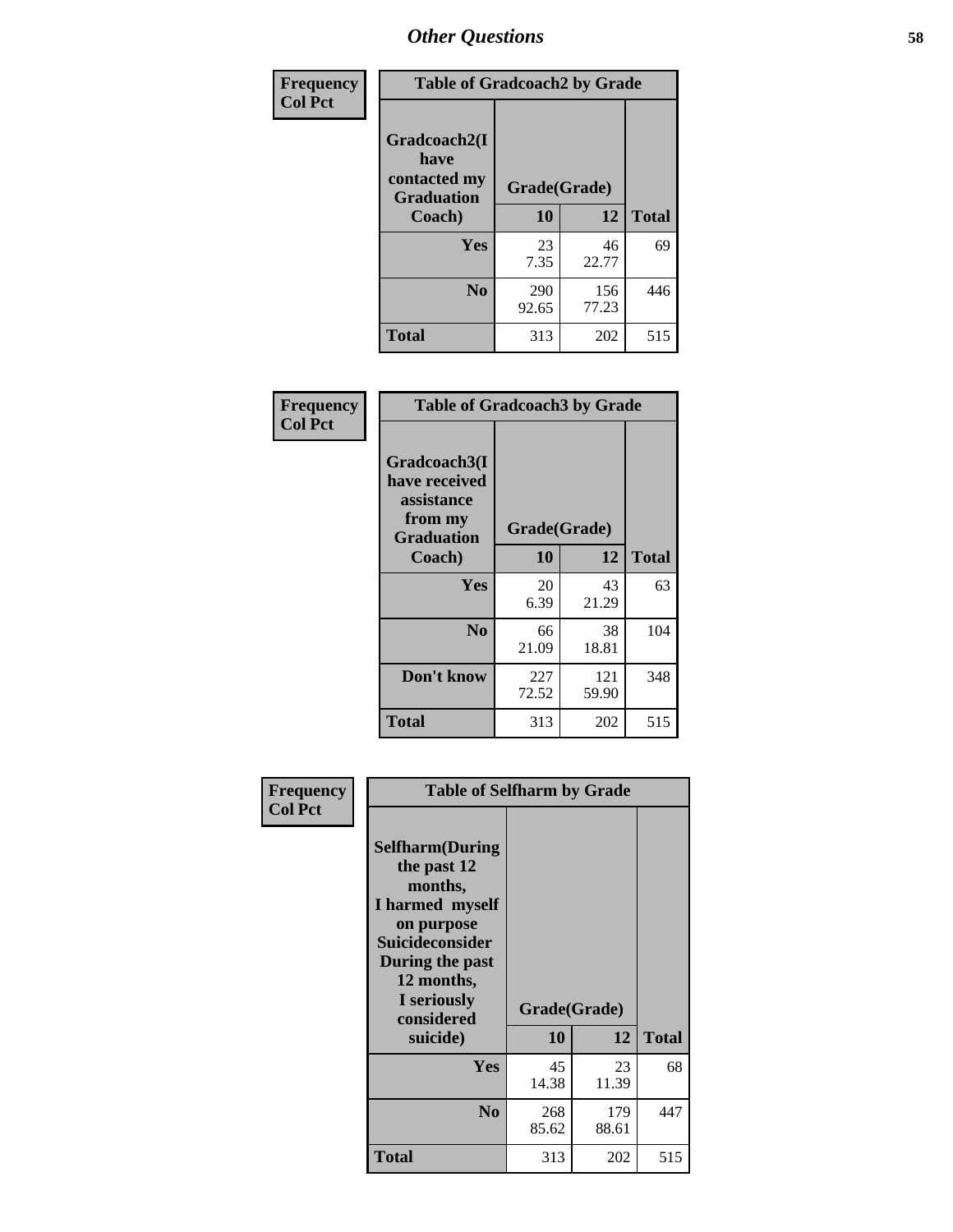| <b>Frequency</b> |                 | <b>Table of Suicideconsider by Grade</b> |              |              |
|------------------|-----------------|------------------------------------------|--------------|--------------|
| <b>Col Pct</b>   |                 | Grade(Grade)                             |              |              |
|                  | Suicideconsider | <b>10</b>                                | 12           | <b>Total</b> |
|                  | Yes             | 34<br>10.86                              | 25<br>12.38  | 59           |
|                  | N <sub>0</sub>  | 279<br>89.14                             | 177<br>87.62 | 456          |
|                  | Total           | 313                                      | 202          | 515          |

| Frequency      | <b>Table of Suicideattempt by Grade</b>              |              |              |              |
|----------------|------------------------------------------------------|--------------|--------------|--------------|
| <b>Col Pct</b> | Suicideattempt(I<br>have attempted<br>suicide in the | Grade(Grade) |              |              |
|                | last year)                                           | 10           | 12           | <b>Total</b> |
|                | Yes                                                  | 16<br>5.11   | 10<br>4.95   | 26           |
|                | $\bf No$                                             | 297<br>94.89 | 192<br>95.05 | 489          |
|                | <b>Total</b>                                         | 313          | 202          | 515          |

| Frequency      | <b>Table of Instantmessaged by Grade</b>               |              |              |              |
|----------------|--------------------------------------------------------|--------------|--------------|--------------|
| <b>Col Pct</b> | Instantmessaged(I<br>have instant<br>messaged people I | Grade(Grade) |              |              |
|                | do not even know)                                      | 10           | 12           | <b>Total</b> |
|                | Yes                                                    | 133<br>42.49 | 78<br>38.61  | 211          |
|                | N <sub>0</sub>                                         | 180<br>57.51 | 124<br>61.39 | 304          |
|                | <b>Total</b>                                           | 313          | 202          | 515          |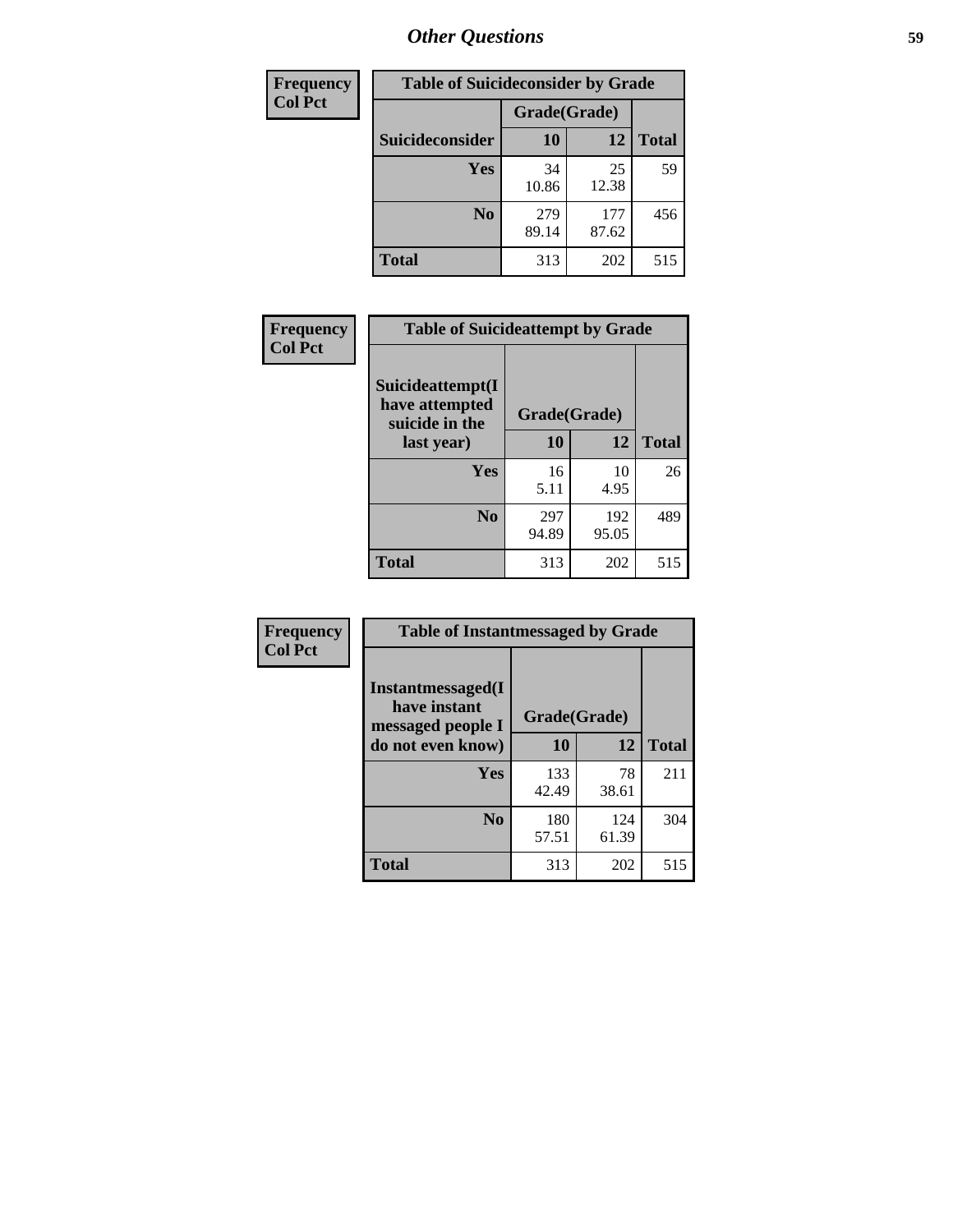| Frequency      | <b>Table of Getsalong by Grade</b>                          |              |              |              |  |  |  |
|----------------|-------------------------------------------------------------|--------------|--------------|--------------|--|--|--|
| <b>Col Pct</b> | <b>Getsalong</b> (I get<br>along with other<br>students and |              | Grade(Grade) |              |  |  |  |
|                | adults)                                                     | 10           | 12           | <b>Total</b> |  |  |  |
|                | <b>Strongly Agree</b>                                       | 149<br>47.60 | 115<br>56.93 | 264          |  |  |  |
|                | <b>Somewhat Agree</b>                                       | 138<br>44.09 | 81<br>40.10  | 219          |  |  |  |
|                | <b>Somewhat Disagree</b>                                    | 20<br>6.39   | 5<br>2.48    | 25           |  |  |  |
|                | <b>Strongly Disagree</b>                                    | 6<br>1.92    | 0.50         | 7            |  |  |  |
|                | Total                                                       | 313          | 202          | 515          |  |  |  |

| Frequency      | <b>Table of Safehome by Grade</b> |                    |              |              |
|----------------|-----------------------------------|--------------------|--------------|--------------|
| <b>Col Pct</b> | Safehome(I feel                   | Grade(Grade)<br>10 | 12           |              |
|                | safe at home)                     |                    |              | <b>Total</b> |
|                | <b>Strongly Agree</b>             | 215<br>68.69       | 141<br>69.80 | 356          |
|                | <b>Somewhat Agree</b>             | 72<br>23.00        | 43<br>21.29  | 115          |
|                | <b>Somewhat Disagree</b>          | 19<br>6.07         | 15<br>7.43   | 34           |
|                | <b>Strongly Disagree</b>          | 2.24               | 3<br>1.49    | 10           |
|                | <b>Total</b>                      | 313                | 202          | 515          |

| Frequency      |                                                                                      | <b>Table of Adulttalk by Grade</b> |              |              |
|----------------|--------------------------------------------------------------------------------------|------------------------------------|--------------|--------------|
| <b>Col Pct</b> | <b>Adulttalk</b> (I<br>know an<br>adult at<br>school that<br>I can talk<br>with if I | Grade(Grade)                       |              |              |
|                | need help)                                                                           | 10                                 | 12           | <b>Total</b> |
|                | <b>Yes</b>                                                                           | 220<br>70.29                       | 138<br>68.32 | 358          |
|                | N <sub>0</sub>                                                                       | 93<br>29.71                        | 64<br>31.68  | 157          |
|                | <b>Total</b>                                                                         | 313                                | 202          | 515          |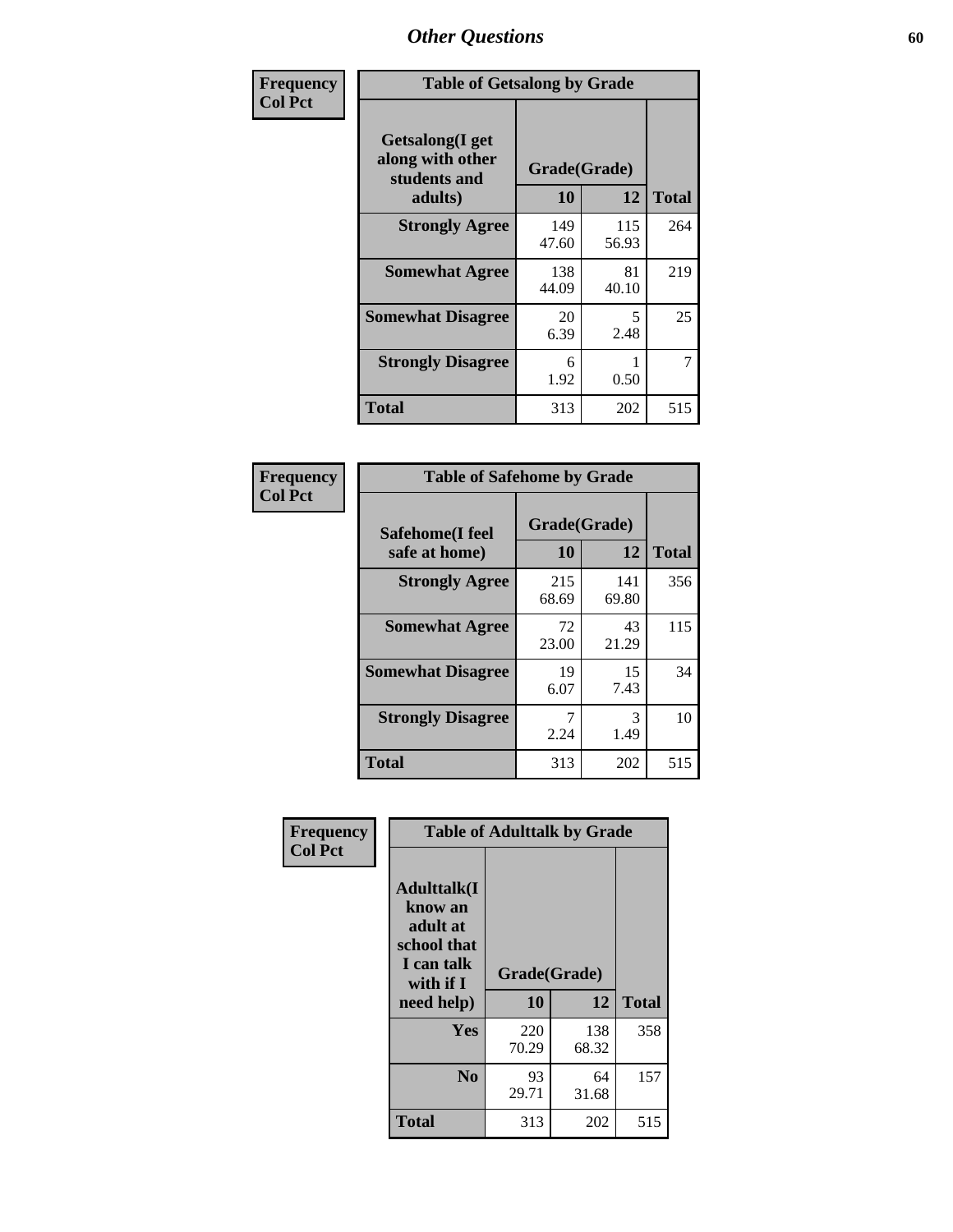**Frequency Row Pct**

| <b>Table of Grade by Tytime</b> |             |                                                                                         |             |                       |             |             |              |  |  |  |
|---------------------------------|-------------|-----------------------------------------------------------------------------------------|-------------|-----------------------|-------------|-------------|--------------|--|--|--|
|                                 |             | Tytime (On an average school day,<br>how much unsupervised time do I spend watching TV) |             |                       |             |             |              |  |  |  |
|                                 |             | <b>Less that</b>                                                                        |             | $2 - 3$               | $4 - 5$     | $6+$        |              |  |  |  |
| Grade(Grade)   None             |             | hour/day                                                                                | hour/day    | hours/day   hours/day |             | hours/day   | <b>Total</b> |  |  |  |
| 10                              | 36<br>11.50 | 54<br>17.25                                                                             | 39<br>12.46 | 91<br>29.07           | 57<br>18.21 | 36<br>11.50 | 313          |  |  |  |
| 12                              | 31<br>15.35 | 40<br>19.80                                                                             | 34<br>16.83 | 57<br>28.22           | 20<br>9.90  | 20<br>9.90  | 202          |  |  |  |
| <b>Total</b>                    | 67          | 94                                                                                      | 73          | 148                   | 77          | 56          | 515          |  |  |  |

**Frequency Row Pct**

| <b>Table of Grade by Computertime</b> |             |                                                                                                   |             |                      |                      |                   |              |  |  |  |
|---------------------------------------|-------------|---------------------------------------------------------------------------------------------------|-------------|----------------------|----------------------|-------------------|--------------|--|--|--|
|                                       |             | Computertime (On an average school day,<br>how much unsupervised time do I spend on the computer) |             |                      |                      |                   |              |  |  |  |
| Grade(Grade)                          | None        | <b>Less that</b><br>hour/day                                                                      | hour/day    | $2 - 3$<br>hours/day | $4 - 5$<br>hours/day | $6+$<br>hours/day | <b>Total</b> |  |  |  |
| 10                                    | 58<br>18.53 | 68<br>21.73                                                                                       | 52<br>16.61 | 75<br>23.96          | 26<br>8.31           | 34<br>10.86       | 313          |  |  |  |
| 12                                    | 34<br>16.83 | 39<br>34<br>56<br>24<br>15<br>19.31<br>27.72<br>11.88<br>7.43<br>16.83                            |             |                      |                      |                   |              |  |  |  |
| <b>Total</b>                          | 92          | 107                                                                                               | 86          | 131                  | 50                   | 49                | 515          |  |  |  |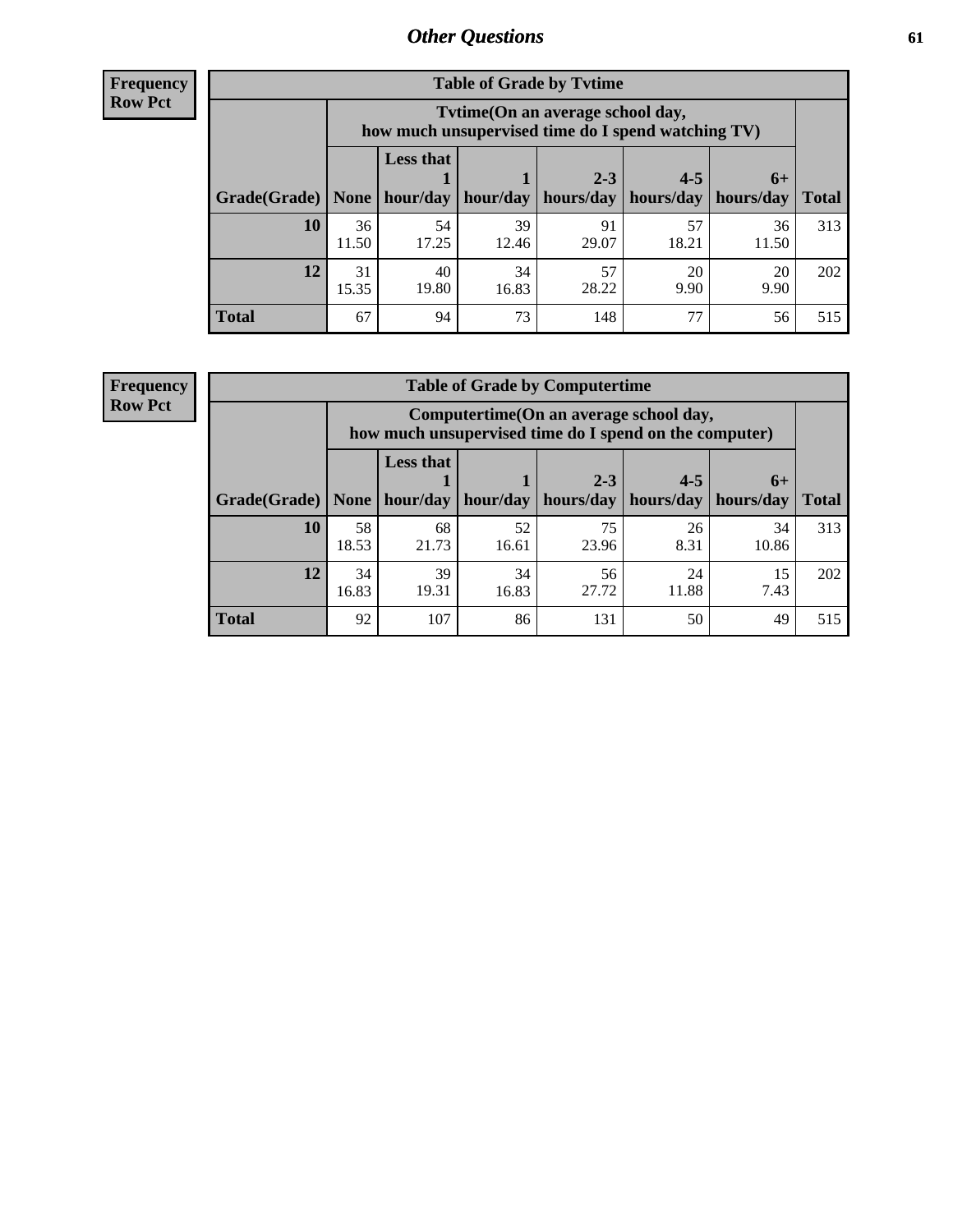#### *Questions about Driving Laws* **62** *Driving Questions were asked only of high school students.*

| <b>Frequency</b> |
|------------------|
| <b>Row Pct</b>   |

| <b>Table of Grade by License1</b> |                                     |                                                                                                                                           |                |            |               |              |  |  |  |  |
|-----------------------------------|-------------------------------------|-------------------------------------------------------------------------------------------------------------------------------------------|----------------|------------|---------------|--------------|--|--|--|--|
|                                   |                                     | License1(During the first 6 months of driving<br>with a provisional license,<br>the only passengers who can ride with the<br>driver are:) |                |            |               |              |  |  |  |  |
| Grade(Grade)                      | <b>Parent or</b><br><b>Guardian</b> | Family<br>  Members                                                                                                                       | <b>Friends</b> | Anyone     | Don't<br>Know | <b>Total</b> |  |  |  |  |
| 10                                | 80<br>25.56                         | 177<br>56.55                                                                                                                              | 7<br>2.24      | 13<br>4.15 | 36<br>11.50   | 313          |  |  |  |  |
| 12                                | 45<br>22.28                         | 2<br>140<br>2<br>13<br>0.99<br>0.99<br>6.44<br>69.31                                                                                      |                |            |               |              |  |  |  |  |
| <b>Total</b>                      | 125                                 | 317                                                                                                                                       | 9              | 15         | 49            | 515          |  |  |  |  |

| <b>Frequency</b> |              | <b>Table of Grade by License2</b> |                                                                                                          |                              |                                                      |                      |              |  |  |
|------------------|--------------|-----------------------------------|----------------------------------------------------------------------------------------------------------|------------------------------|------------------------------------------------------|----------------------|--------------|--|--|
| <b>Row Pct</b>   |              |                                   | License2(17 yr old drivers with a<br>provisional driver's license cannot<br>drive between the hours of:) |                              |                                                      |                      |              |  |  |
|                  | Grade(Grade) | <b>Midnight</b><br>to 6am         | 1am<br>t <sub>0</sub><br>5am                                                                             | 1am<br>t <sub>0</sub><br>6am | N <sub>0</sub><br>curfew<br>for $17$<br>year<br>olds | Don't<br><b>Know</b> | <b>Total</b> |  |  |
|                  | 10           | 167<br>53.35                      | 31<br>9.90                                                                                               | 17<br>5.43                   | 25<br>7.99                                           | 73<br>23.32          | 313          |  |  |
|                  | 12           | 152<br>75.25                      | 14<br>6.93                                                                                               | 10<br>4.95                   | 4<br>1.98                                            | 22<br>10.89          | 202          |  |  |
|                  | <b>Total</b> | 319                               | 45                                                                                                       | 27                           | 29                                                   | 95                   | 515          |  |  |

| Frequency      |              | <b>Table of Grade by License3</b>     |                                     |                 |            |            |               |              |  |  |
|----------------|--------------|---------------------------------------|-------------------------------------|-----------------|------------|------------|---------------|--------------|--|--|
| <b>Row Pct</b> |              | License3(For drivers under the age of | what level of alcohol is considered | 21,<br>$DUI$ ?) |            |            |               |              |  |  |
|                | Grade(Grade) | Any<br><b>Amount</b>                  | 0.02                                | $\vert$ 0.04    | 0.06       | 0.08       | Don't<br>know | <b>Total</b> |  |  |
|                | 10           | 77<br>24.60                           | 65<br>20.77                         | 29<br>9.27      | 21<br>6.71 | 28<br>8.95 | 93<br>29.71   | 313          |  |  |
|                | 12           | 59<br>29.21                           | 62<br>30.69                         | 13<br>6.44      | 11<br>5.45 | 19<br>9.41 | 38<br>18.81   | 202          |  |  |
|                | <b>Total</b> | 136                                   | 127                                 | 42              | 32         | 47         | 131           | 515          |  |  |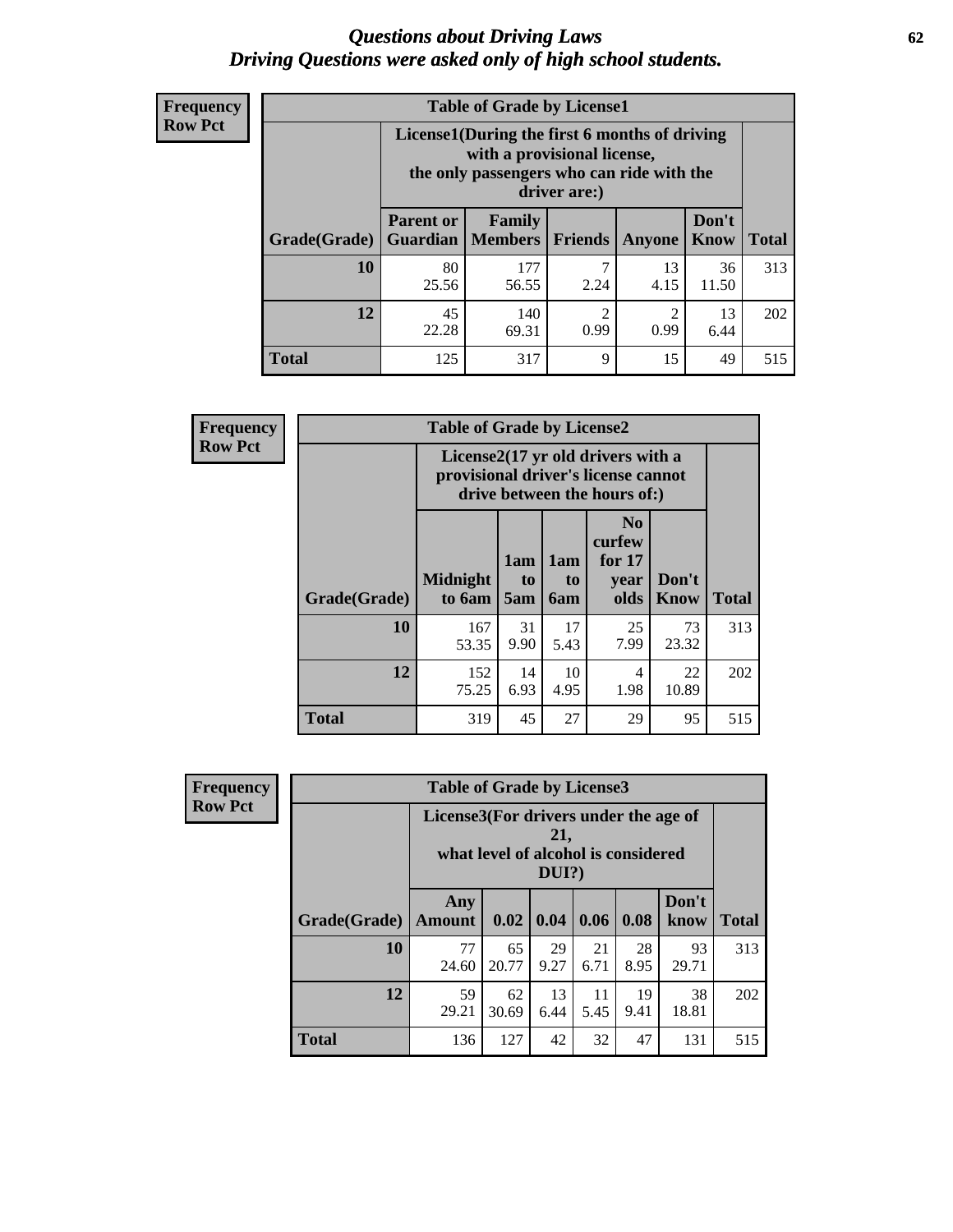#### *Questions about Driving Laws* **63** *Driving Questions were asked only of high school students.*

**Frequency Row Pct**

| <b>Table of Grade by License4</b> |             |                                                                                                                                                                                                                                                                                |            |             |            |              |     |  |  |
|-----------------------------------|-------------|--------------------------------------------------------------------------------------------------------------------------------------------------------------------------------------------------------------------------------------------------------------------------------|------------|-------------|------------|--------------|-----|--|--|
|                                   |             | License4(A driver under 21 automatically<br>loses his/her license if caught exceeding the<br>posted speet limit by:)<br>Can't<br>lose<br><b>Depends</b><br>license<br>$15+$<br>$25+$<br>$35+$<br>Don't<br>for<br>on<br><b>Total</b><br>mph<br>speeding<br>know<br>mph<br>judge |            |             |            |              |     |  |  |
| Grade(Grade)                      | mph         |                                                                                                                                                                                                                                                                                |            |             |            |              |     |  |  |
| 10                                | 55<br>17.57 | 59<br>18.85                                                                                                                                                                                                                                                                    | 30<br>9.58 | 35<br>11.18 | 27<br>8.63 | 107<br>34.19 | 313 |  |  |
| 12                                | 42<br>20.79 | 22<br>65<br>20<br>8<br>45<br>32.18<br>10.89<br>3.96<br>9.90<br>22.28                                                                                                                                                                                                           |            |             |            |              |     |  |  |
| <b>Total</b>                      | 97          | 124                                                                                                                                                                                                                                                                            | 52         | 55          | 35         | 152          | 515 |  |  |

| Frequency      | <b>Table of Grade by License5</b> |             |                                                                                                                                                             |               |       |  |  |
|----------------|-----------------------------------|-------------|-------------------------------------------------------------------------------------------------------------------------------------------------------------|---------------|-------|--|--|
| <b>Row Pct</b> |                                   |             | License5(A)<br>Georgia teenager<br>with family<br>connections or a<br>good lawyer can<br>break a teen<br>driving law and<br>keep their driver's<br>license) |               |       |  |  |
|                | Grade(Grade)                      | <b>Yes</b>  | N <sub>0</sub>                                                                                                                                              | Don't<br>know | Total |  |  |
|                | 10                                | 35<br>11.18 | 155<br>49.52                                                                                                                                                | 123<br>39.30  | 313   |  |  |
|                | 12                                | 53<br>26.24 | 105<br>51.98                                                                                                                                                | 44<br>21.78   | 202   |  |  |
|                | Total                             | 88          | 260                                                                                                                                                         | 167           | 515   |  |  |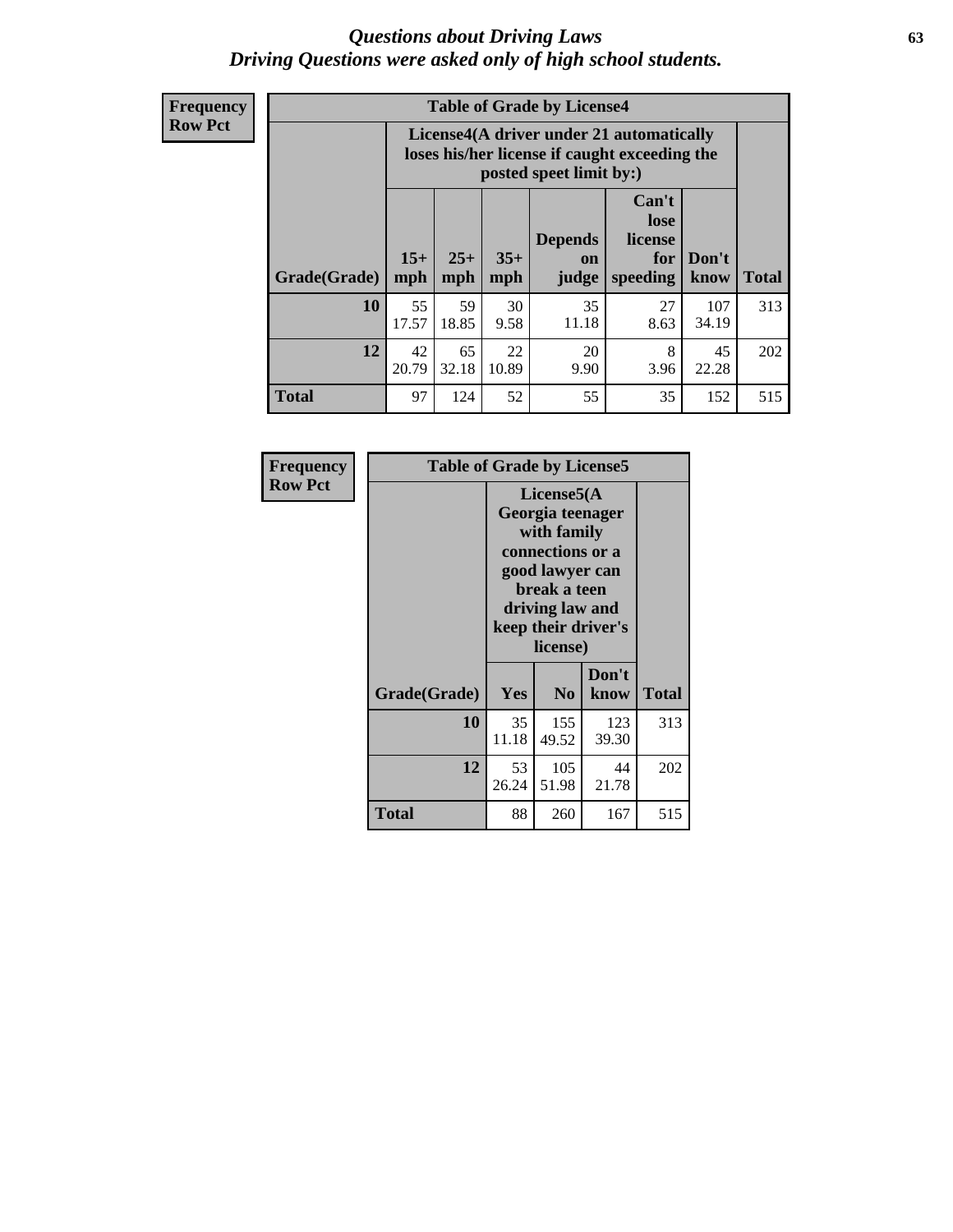### *Questions about Driving Laws* **64** *Driving Questions were asked only of high school students.*

| <b>Frequency</b> |              | <b>Table of Grade by License6</b>                                                                                                               |                |               |              |  |  |
|------------------|--------------|-------------------------------------------------------------------------------------------------------------------------------------------------|----------------|---------------|--------------|--|--|
| <b>Row Pct</b>   |              | License <sub>6</sub> (I know a<br>friend or<br>classmate that<br>broke a teen<br>driving law,<br>but was allowed to<br>keep his/her<br>license) |                |               |              |  |  |
|                  | Grade(Grade) | <b>Yes</b>                                                                                                                                      | N <sub>0</sub> | Don't<br>know | <b>Total</b> |  |  |
|                  | 10           | 75<br>23.96                                                                                                                                     | 151<br>48.24   | 87<br>27.80   | 313          |  |  |
|                  | 12           | 91<br>45.05                                                                                                                                     | 202            |               |              |  |  |
|                  | <b>Total</b> | 166                                                                                                                                             | 231            | 118           | 515          |  |  |

| Frequency      |              |                                                                             | <b>Table of Grade by License7</b>                                                             |                                                   |                        |              |  |
|----------------|--------------|-----------------------------------------------------------------------------|-----------------------------------------------------------------------------------------------|---------------------------------------------------|------------------------|--------------|--|
| <b>Row Pct</b> |              |                                                                             | License7(A student under the age of 18 cam loser<br>his/her driving privileges if he or she:) |                                                   |                        |              |  |
|                | Grade(Grade) | <b>Have</b><br>more than<br>10<br>unexcused<br>absences<br>per school<br>yr | Drop out<br>without  <br>graduating                                                           | <b>Bring</b><br>alcohol/drugs/weapon<br>to school | All of<br>the<br>above | <b>Total</b> |  |
|                | 10           | 73<br>23.32                                                                 | 16<br>5.11                                                                                    | 9<br>2.88                                         | 215<br>68.69           | 313          |  |
|                | 12           | 43<br>21.29                                                                 | 9<br>4.46                                                                                     | 0.50                                              | 149<br>73.76           | 202          |  |
|                | <b>Total</b> | 116                                                                         | 25                                                                                            | 10                                                | 364                    | 515          |  |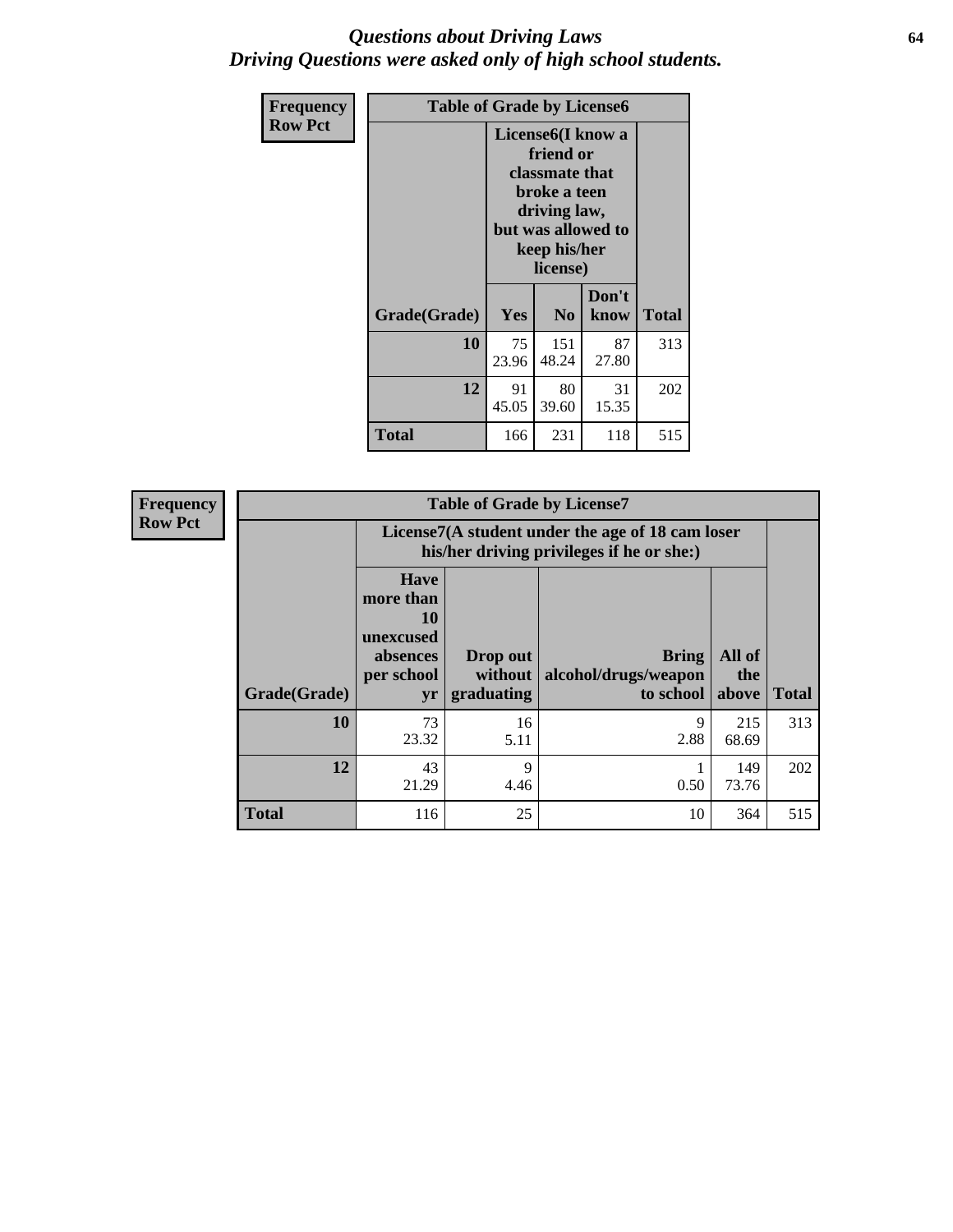# *Select Results by Gender* **65**

| Frequency      | <b>Table of SchoolClimate2 by Gender</b>          |                                 |              |              |
|----------------|---------------------------------------------------|---------------------------------|--------------|--------------|
| <b>Col Pct</b> | SchoolClimate2(I<br>feel successful at<br>school) | Gender(Gender)<br><b>Female</b> | <b>Male</b>  | <b>Total</b> |
|                | <b>Strongly Agree</b>                             | 68<br>26.56                     | 54<br>20.85  | 122          |
|                | <b>Somewhat Agree</b>                             | 148<br>57.81                    | 143<br>55.21 | 291          |
|                | <b>Somewhat Disagree</b>                          | 32<br>12.50                     | 47<br>18.15  | 79           |
|                | <b>Strongly Disagree</b>                          | 8<br>3.13                       | 15<br>5.79   | 23           |
|                | <b>Total</b>                                      | 256                             | 259          | 515          |

| Frequency      | <b>Table of SchoolClimate6 by Gender</b>                 |                          |              |              |  |
|----------------|----------------------------------------------------------|--------------------------|--------------|--------------|--|
| <b>Col Pct</b> | <b>SchoolClimate6(Teachers</b><br>treat me with respect) | Gender(Gender)<br>Female | <b>Male</b>  | <b>Total</b> |  |
|                | <b>Strongly Agree</b>                                    | 76<br>29.69              | 89<br>34.36  | 165          |  |
|                | <b>Somewhat Agree</b>                                    | 111<br>43.36             | 100<br>38.61 | 211          |  |
|                | <b>Somewhat Disagree</b>                                 | 53<br>20.70              | 45<br>17.37  | 98           |  |
|                | <b>Strongly Disagree</b>                                 | 16<br>6.25               | 25<br>9.65   | 41           |  |
|                | <b>Total</b>                                             | 256                      | 259          | 515          |  |

| <b>Frequency</b> | <b>Table of SchoolClimate8 by Gender</b>                                             |                                 |              |     |
|------------------|--------------------------------------------------------------------------------------|---------------------------------|--------------|-----|
| <b>Col Pct</b>   | <b>SchoolClimate8(Students</b><br>are frequently<br>recognized for good<br>behavior) | Gender(Gender)<br><b>Female</b> | <b>Total</b> |     |
|                  |                                                                                      |                                 | <b>Male</b>  |     |
|                  | <b>Strongly Agree</b>                                                                | 26<br>10.16                     | 24<br>9.27   | 50  |
|                  | <b>Somewhat Agree</b>                                                                | 84<br>32.81                     | 90<br>34.75  | 174 |
|                  | <b>Somewhat Disagree</b>                                                             | 91<br>35.55                     | 84<br>32.43  | 175 |
|                  | <b>Strongly Disagree</b>                                                             | 55<br>21.48                     | 61<br>23.55  | 116 |
|                  | Total                                                                                | 256                             | 259          | 515 |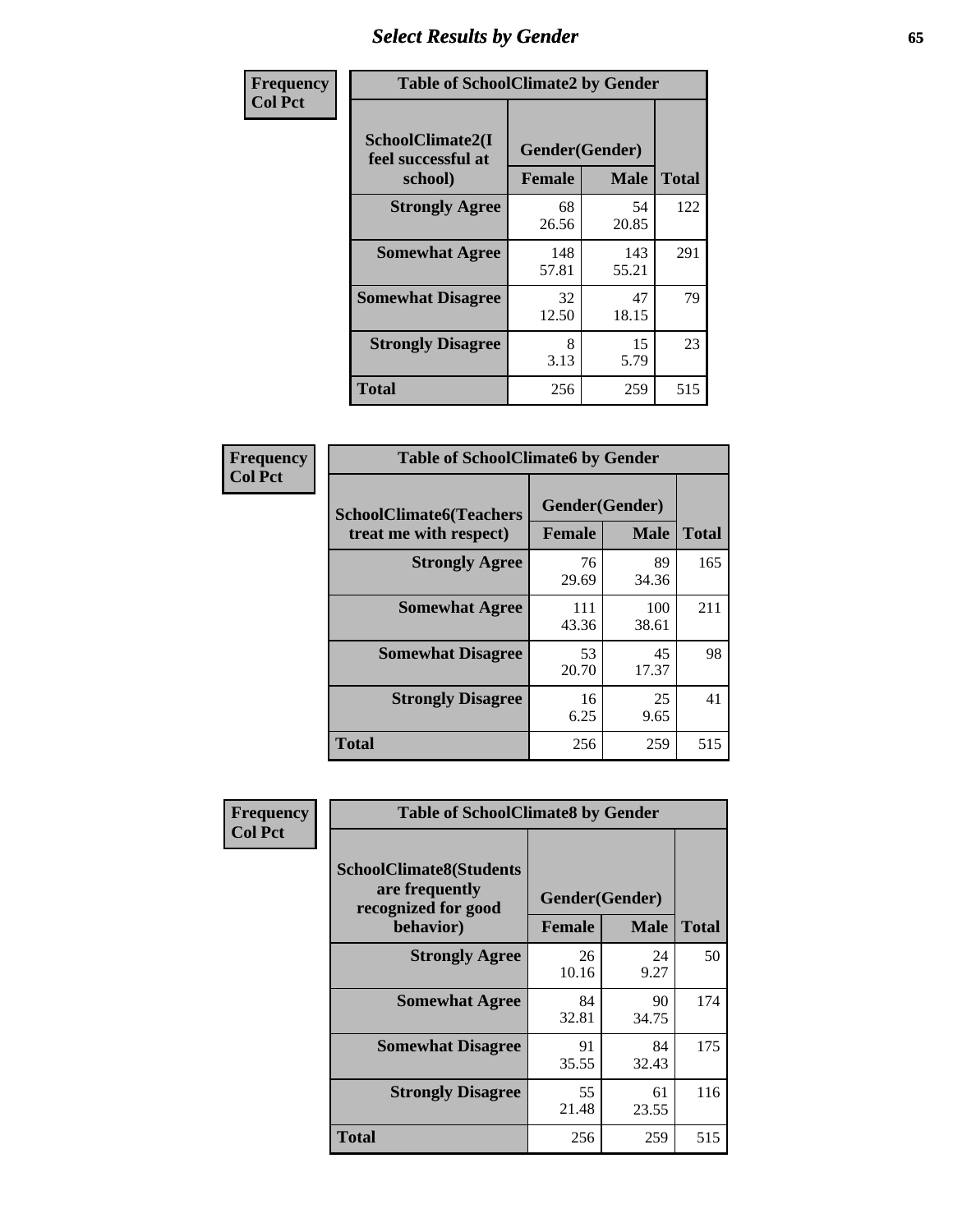# *Select Results by Gender* **66**

| <b>Frequency</b> | <b>Table of Gender by Dropout</b> |                                                                        |                |              |
|------------------|-----------------------------------|------------------------------------------------------------------------|----------------|--------------|
| <b>Row Pct</b>   |                                   | Dropout(I<br>have<br>thought<br>about<br>dropping<br>out of<br>school) |                |              |
|                  | Gender(Gender)                    | Yes                                                                    | N <sub>0</sub> | <b>Total</b> |
|                  | <b>Female</b>                     | 93<br>36.33                                                            | 163<br>63.67   | 256          |
|                  | <b>Male</b>                       | 97<br>37.45                                                            | 162<br>62.55   | 259          |
|                  | <b>Total</b>                      | 190                                                                    | 325            | 515          |

| <b>Frequency</b> | <b>Table of Gender by Dropoutreason</b> |                                                                    |              |                          |                                |              |              |
|------------------|-----------------------------------------|--------------------------------------------------------------------|--------------|--------------------------|--------------------------------|--------------|--------------|
| <b>Row Pct</b>   |                                         | Dropoutreason(If I dropped out the<br>reason would most likely be) |              |                          |                                |              |              |
|                  | <b>Gender</b> (Gender)                  | Won't<br><b>Drop</b><br>out                                        | <b>Bored</b> | Family<br><b>Reasons</b> | <b>Being</b><br><b>Bullied</b> | <b>Other</b> | <b>Total</b> |
|                  | <b>Female</b>                           | 143<br>55.86                                                       | 41<br>16.02  | 16<br>6.25               | $\mathfrak{D}$<br>0.78         | 54<br>21.09  | 256          |
|                  | <b>Male</b>                             | 138<br>53.28                                                       | 48<br>18.53  | 16<br>6.18               | 1.93                           | 52<br>20.08  | 259          |
|                  | <b>Total</b>                            | 281                                                                | 89           | 32                       | 7                              | 106          | 515          |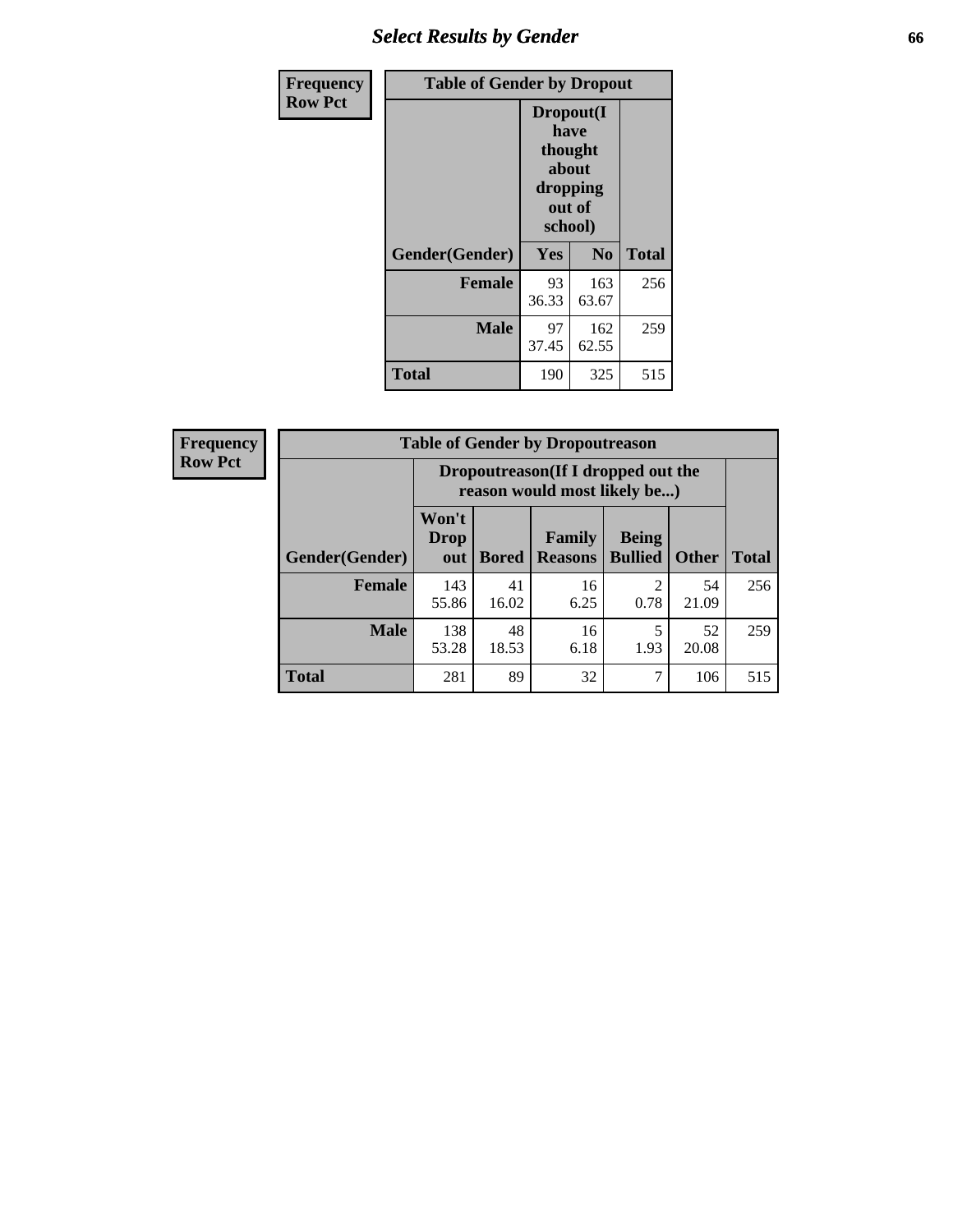*School Safety* **67**

| Frequency      | <b>Table of Gender by Bullied2</b> |                 |                |              |  |
|----------------|------------------------------------|-----------------|----------------|--------------|--|
| <b>Row Pct</b> |                                    | <b>Bullied2</b> |                |              |  |
|                | Gender(Gender)                     | Yes             | N <sub>0</sub> | <b>Total</b> |  |
|                | <b>Female</b>                      | 36<br>14.06     | 220<br>85.94   | 256          |  |
|                | <b>Male</b>                        | 27<br>10.42     | 232<br>89.58   | 259          |  |
|                | <b>Total</b>                       | 63              | 452            | 515          |  |

| Frequency      | <b>Table of Gender by Bulliedothers2</b> |                       |                |              |
|----------------|------------------------------------------|-----------------------|----------------|--------------|
| <b>Row Pct</b> |                                          | <b>Bulliedothers2</b> |                |              |
|                | Gender(Gender)                           | <b>Yes</b>            | N <sub>0</sub> | <b>Total</b> |
|                | <b>Female</b>                            | 26<br>10.16           | 230<br>89.84   | 256          |
|                | <b>Male</b>                              | 36<br>13.90           | 223<br>86.10   | 259          |
|                | <b>Total</b>                             | 62                    | 453            | 515          |

| Frequency      | <b>Table of Gender by Weaponschool2</b> |                      |                |              |
|----------------|-----------------------------------------|----------------------|----------------|--------------|
| <b>Row Pct</b> |                                         | <b>Weaponschool2</b> |                |              |
|                | Gender(Gender)                          | Yes                  | N <sub>0</sub> | <b>Total</b> |
|                | <b>Female</b>                           | 0.78                 | 254<br>99.22   | 256          |
|                | <b>Male</b>                             | 12<br>4.63           | 247<br>95.37   | 259          |
|                | <b>Total</b>                            | 14                   | 501            | 515          |

| Frequency      | <b>Table of Gender by Absentunsafe2</b> |               |                |              |
|----------------|-----------------------------------------|---------------|----------------|--------------|
| <b>Row Pct</b> |                                         | Absentunsafe2 |                |              |
|                | Gender(Gender)                          | Yes           | N <sub>0</sub> | <b>Total</b> |
|                | <b>Female</b>                           | 2.73          | 249<br>97.27   | 256          |
|                | <b>Male</b>                             | 12<br>4.63    | 247<br>95.37   | 259          |
|                | <b>Total</b>                            | 19            | 496            | 515          |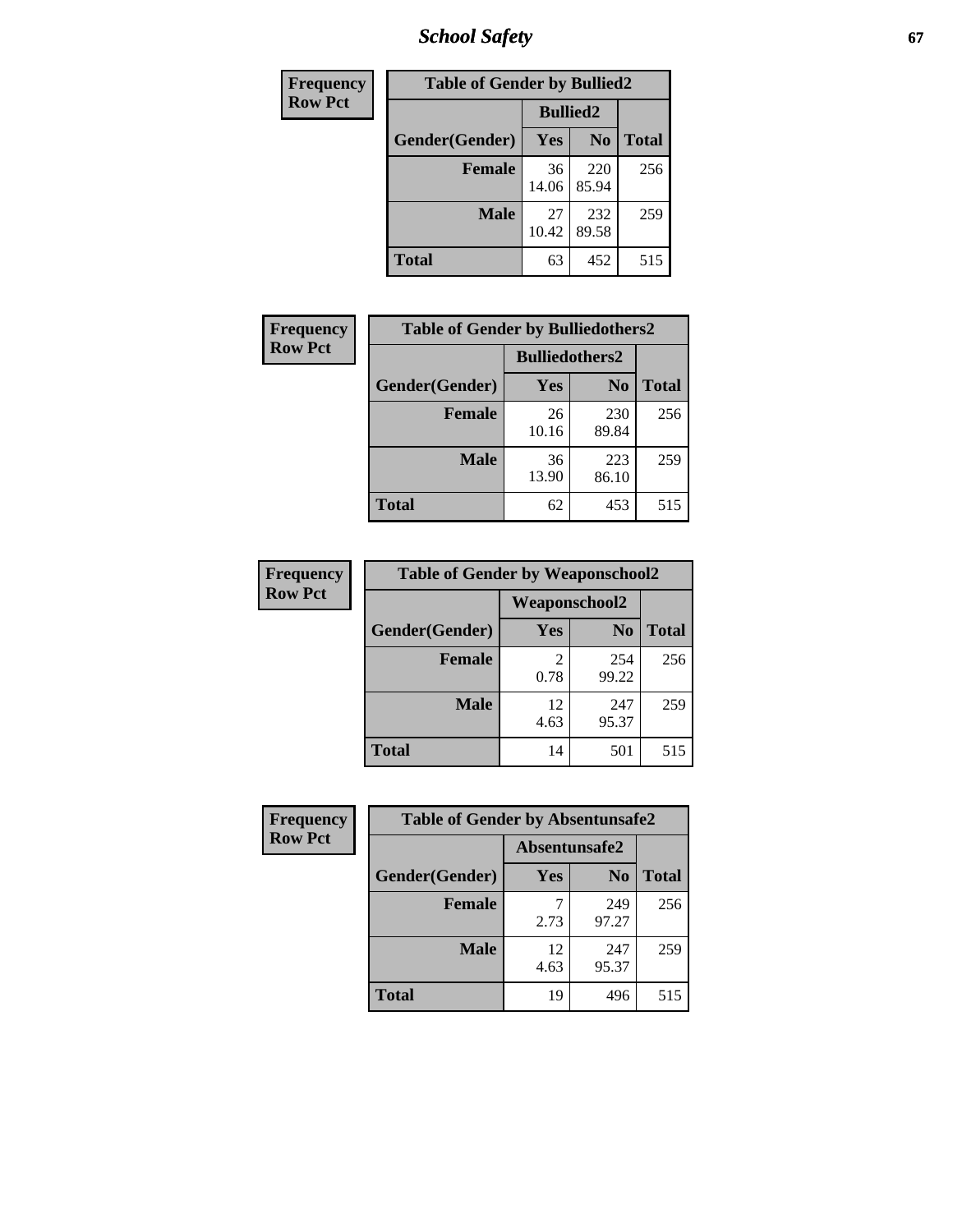*School Safety* **68**

| Frequency      | <b>Table of Gender by Gangself</b> |                                                                                                |              |              |
|----------------|------------------------------------|------------------------------------------------------------------------------------------------|--------------|--------------|
| <b>Row Pct</b> |                                    | Gangself(I<br>have<br>participated<br>in illegal gang<br>activities in<br>the past 30<br>days) |              |              |
|                | Gender(Gender)                     | Yes                                                                                            | $\bf No$     | <b>Total</b> |
|                | <b>Female</b>                      | 6<br>2.34                                                                                      | 250<br>97.66 | 256          |
|                | <b>Male</b>                        | 30<br>11.58                                                                                    | 229<br>88.42 | 259          |
|                | <b>Total</b>                       | 36                                                                                             | 479          | 515          |

| Frequency      | <b>Table of Gender by Gangpeers</b> |                                                                                                                             |                |              |
|----------------|-------------------------------------|-----------------------------------------------------------------------------------------------------------------------------|----------------|--------------|
| <b>Row Pct</b> |                                     | <b>Gangpeers</b> (I<br>have friends<br>who have<br>participated<br>in illegal gang<br>activities in<br>the past 30<br>days) |                |              |
|                | Gender(Gender)                      | <b>Yes</b>                                                                                                                  | N <sub>0</sub> | <b>Total</b> |
|                | <b>Female</b>                       | 81<br>31.64                                                                                                                 | 175<br>68.36   | 256          |
|                | <b>Male</b>                         | 90<br>34.75                                                                                                                 | 169<br>65.25   | 259          |
|                | Total                               | 171                                                                                                                         | 344            | 515          |

| <b>Frequency</b> | <b>Table of Gender by Pickedon2</b> |             |                |              |  |
|------------------|-------------------------------------|-------------|----------------|--------------|--|
| <b>Row Pct</b>   |                                     |             | Pickedon2      |              |  |
|                  | Gender(Gender)                      | Yes         | N <sub>0</sub> | <b>Total</b> |  |
|                  | <b>Female</b>                       | 75<br>29.30 | 181<br>70.70   | 256          |  |
|                  | <b>Male</b>                         | 81<br>31.27 | 178<br>68.73   | 259          |  |
|                  | <b>Total</b>                        | 359<br>156  |                | 515          |  |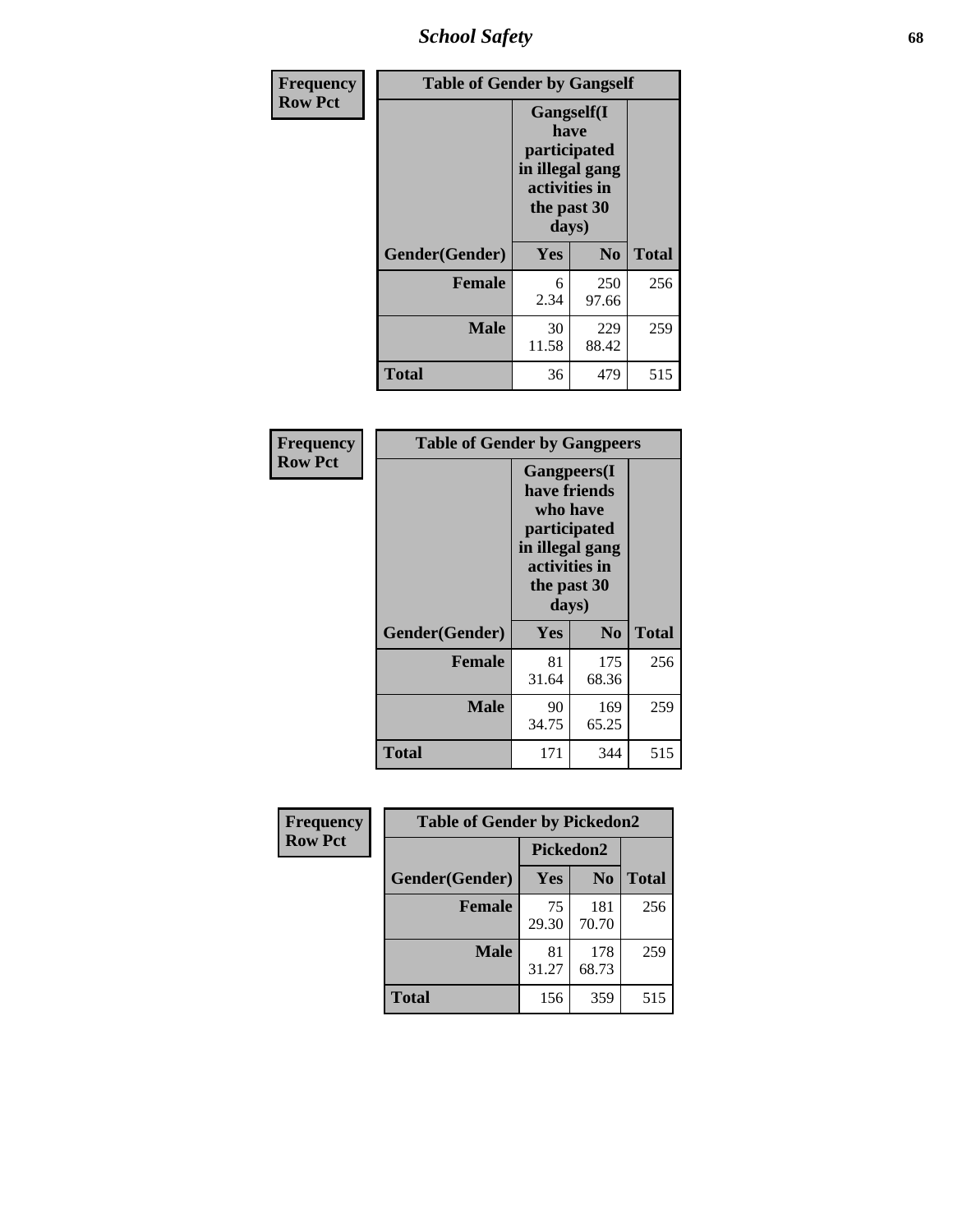*School Safety* **69**

| Frequency      | <b>Table of Gender by Safeschool2</b> |              |                |              |
|----------------|---------------------------------------|--------------|----------------|--------------|
| <b>Row Pct</b> |                                       | Safeschool2  |                |              |
|                | Gender(Gender)                        | <b>Yes</b>   | N <sub>0</sub> | <b>Total</b> |
|                | <b>Female</b>                         | 180<br>70.31 | 76<br>29.69    | 256          |
|                | <b>Male</b>                           | 174<br>67.18 | 85<br>32.82    | 259          |
|                | <b>Total</b>                          | 354          | 161            | 515          |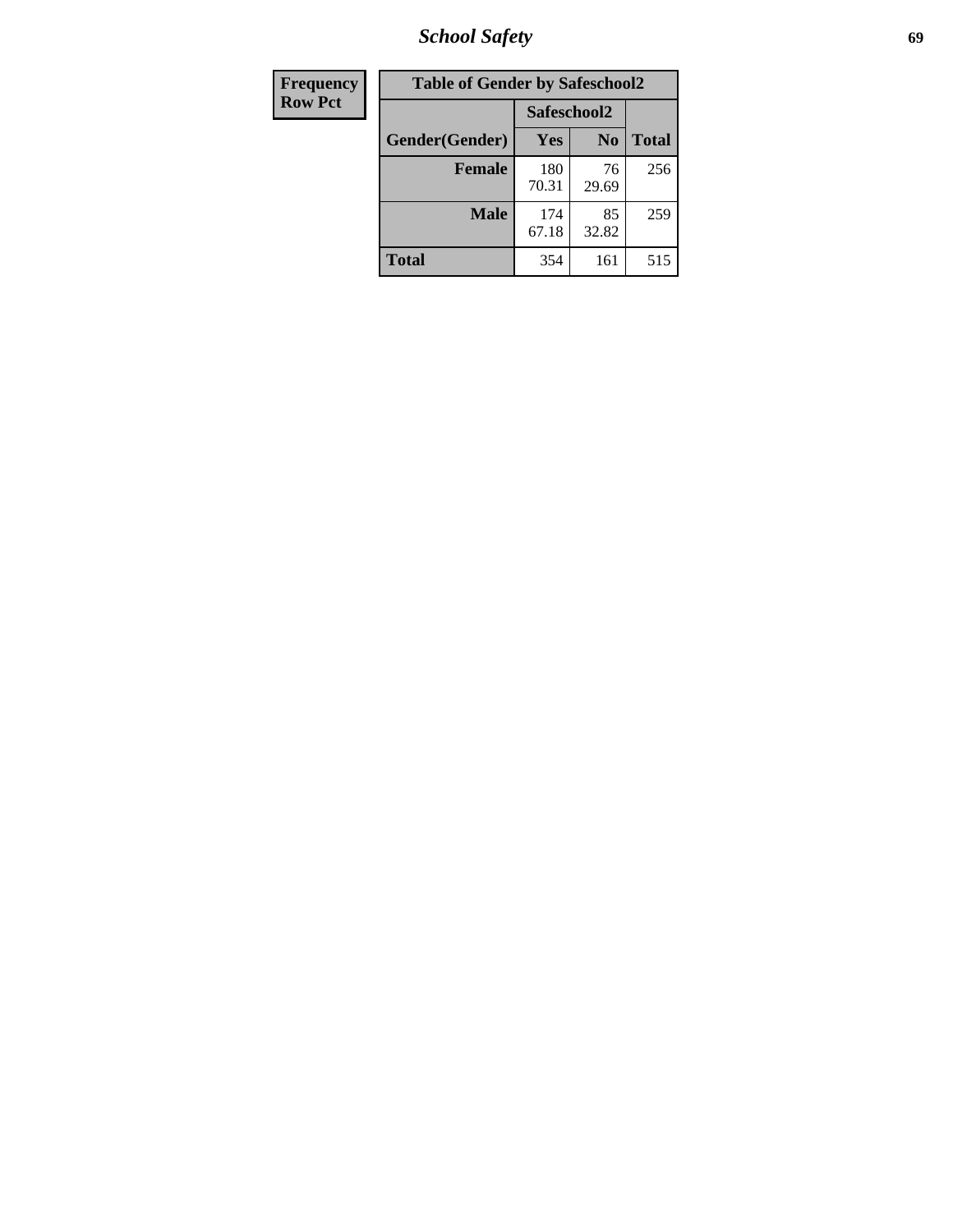# *Incidence of Drug Use* **70**

| <b>Frequency</b> | <b>Table of Gender by AlcoholAlt</b>     |             |                |              |
|------------------|------------------------------------------|-------------|----------------|--------------|
| <b>Row Pct</b>   | AlcoholAlt(Alcohol<br>use, past 30 days) |             |                |              |
|                  | Gender(Gender)                           | Yes         | N <sub>0</sub> | <b>Total</b> |
|                  | <b>Female</b>                            | 58<br>22.66 | 198<br>77.34   | 256          |
|                  | <b>Male</b>                              | 73<br>28.19 | 186<br>71.81   | 259          |
|                  | <b>Total</b>                             | 131         | 384            | 515          |

| <b>Frequency</b> | <b>Table of Gender by TobaccoAny</b> |                                          |                |              |  |
|------------------|--------------------------------------|------------------------------------------|----------------|--------------|--|
| <b>Row Pct</b>   |                                      | TobaccoAny(Tobacco<br>use, past 30 days) |                |              |  |
|                  | Gender(Gender)                       | Yes                                      | N <sub>0</sub> | <b>Total</b> |  |
|                  | <b>Female</b>                        | 37<br>14.45                              | 219<br>85.55   | 256          |  |
|                  | <b>Male</b>                          | 73<br>28.19                              | 186<br>71.81   | 259          |  |
|                  | <b>Total</b>                         | 110                                      | 405            | 515          |  |

| <b>Frequency</b> | <b>Table of Gender by MarijuanaAlt</b> |                    |                        |              |  |
|------------------|----------------------------------------|--------------------|------------------------|--------------|--|
| <b>Row Pct</b>   |                                        | use, past 30 days) | MarijuanaAlt(Marijuana |              |  |
|                  | Gender(Gender)                         | <b>Yes</b>         | N <sub>0</sub>         | <b>Total</b> |  |
|                  | Female                                 | 28<br>10.94        | 228<br>89.06           | 256          |  |
|                  | <b>Male</b>                            | 57<br>22.01        | 202<br>77.99           | 259          |  |
|                  | <b>Total</b>                           | 85                 | 430                    | 515          |  |

| <b>Frequency</b> | <b>Table of Gender by OtherDrugAny</b> |                                                      |                |              |
|------------------|----------------------------------------|------------------------------------------------------|----------------|--------------|
| <b>Row Pct</b>   |                                        | <b>OtherDrugAny(Other</b><br>drug use, past 30 days) |                |              |
|                  | Gender(Gender)                         | <b>Yes</b>                                           | N <sub>0</sub> | <b>Total</b> |
|                  | <b>Female</b>                          | 18<br>7.03                                           | 238<br>92.97   | 256          |
|                  | <b>Male</b>                            | 26<br>10.04                                          | 233<br>89.96   | 259          |
|                  | <b>Total</b>                           | 44                                                   | 471            | 515          |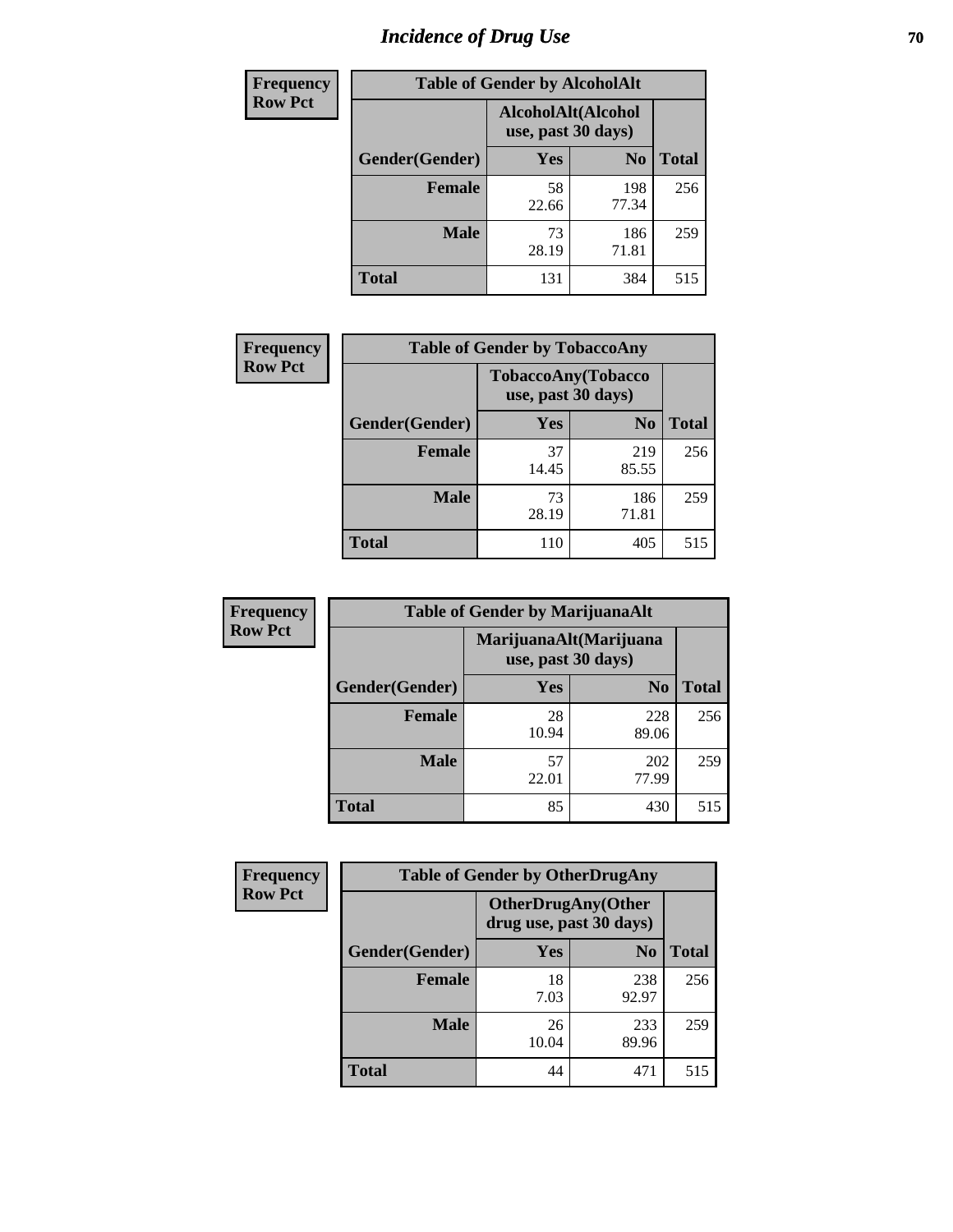### *Average Age at Onset of Use* **71** *Results for "Average Age at Onset of Use" questions exclude students who said they did not use that substance*

#### **Gender=Female**

| Variable           | <b>Label</b>                                                       | <b>Mean</b> |
|--------------------|--------------------------------------------------------------------|-------------|
| Alcoholinit2       | I started using alcohol when I was                                 | 13.69       |
| Cigarettesinit2    | I started smoking tobacco when I was                               | 13.91       |
| Smokelessinit2     | I started chewing tobacco when I was                               | 12.25       |
| Marijuanainit2     | I started using marijuana when I was                               | 13.70       |
| Cocaineinit2       | I started using cocaine when I was                                 | 11.67       |
| Inhalantsinit2     | I started using inhalants when I was                               | 10.40       |
| Steroidsinit2      | I started using steroids when I was                                | 8.00        |
| Ecstasyinit2       | I started using ecstasy when I was                                 | 12.50       |
| Methinit2          | I started using methamphetamines when I was                        | 8.00        |
| Hallucinogensinit2 | I started using hallucinogens when I was                           | 9.40        |
| Prescription in t2 | I started using prescription drugs not prescribed to me when I was | 13.11       |

#### **Gender=Male**

| <b>Variable</b>                 | Label                                                              | <b>Mean</b> |
|---------------------------------|--------------------------------------------------------------------|-------------|
| Alcoholinit2                    | I started using alcohol when I was                                 | 13.03       |
| Cigarettesinit2                 | I started smoking tobacco when I was                               | 13.25       |
| Smokelessinit2                  | I started chewing tobacco when I was                               | 13.57       |
| Marijuanainit2                  | I started using marijuana when I was                               | 13.74       |
| Cocaineinit2                    | I started using cocaine when I was                                 | 12.43       |
| Inhalantsinit2                  | I started using inhalants when I was                               | 12.50       |
| Steroidsinit2                   | I started using steroids when I was                                | 9.20        |
| Ecstasyinit2                    | I started using ecstasy when I was                                 | 11.91       |
| Methinit2                       | I started using methamphetamines when I was                        | 10.00       |
| Hallucinogensinit2              | I started using hallucinogens when I was                           | 12.10       |
| Prescription in it <sub>2</sub> | I started using prescription drugs not prescribed to me when I was | 13.83       |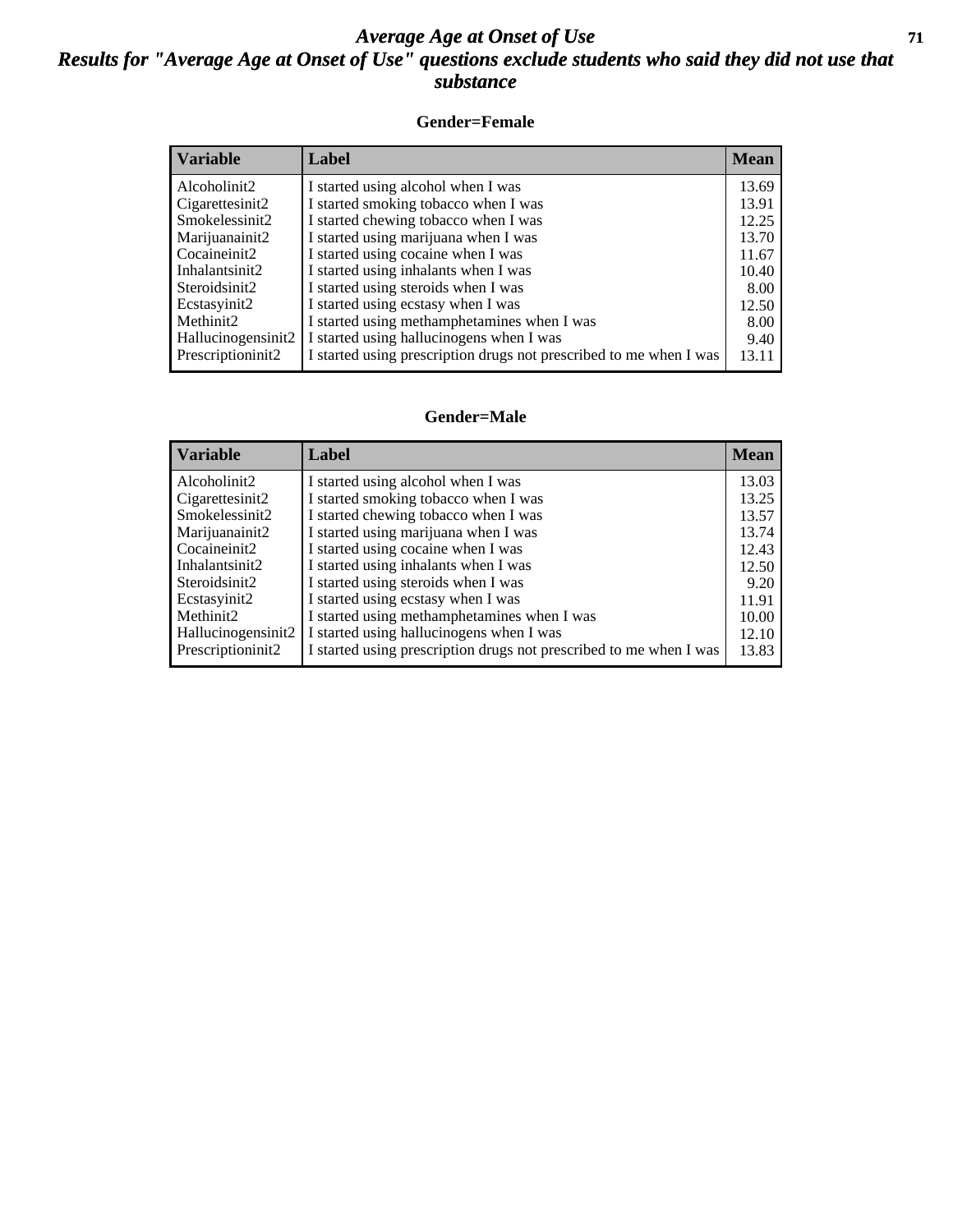# *I Think These Drugs are Harmful* **72**

| Frequency      | <b>Table of Gender by Alcoholharmdich</b> |                              |                   |              |
|----------------|-------------------------------------------|------------------------------|-------------------|--------------|
| <b>Row Pct</b> |                                           | think alcohol is<br>harmful) | Alcoholharmdich(I |              |
|                | <b>Gender</b> (Gender)                    | <b>Yes</b>                   | N <sub>0</sub>    | <b>Total</b> |
|                | <b>Female</b>                             | 216<br>84.38                 | 40<br>15.63       | 256          |
|                | <b>Male</b>                               | 204<br>78.76                 | 55<br>21.24       | 259          |
|                | <b>Total</b>                              | 420                          | 95                | 515          |

| Frequency      | <b>Table of Gender by Tobaccoharmdich</b> |                                                   |                |              |  |
|----------------|-------------------------------------------|---------------------------------------------------|----------------|--------------|--|
| <b>Row Pct</b> |                                           | Tobaccoharmdich(I<br>think tobacco is<br>harmful) |                |              |  |
|                | Gender(Gender)                            | Yes                                               | N <sub>0</sub> | <b>Total</b> |  |
|                | <b>Female</b>                             | 247<br>96.48                                      | 9<br>3.52      | 256          |  |
|                | <b>Male</b>                               | 242<br>93.44                                      | 17<br>6.56     | 259          |  |
|                | Total                                     | 489                                               | 26             | 515          |  |

| Frequency      | <b>Table of Gender by Marijuanaharmdich</b> |                                                       |                |              |  |
|----------------|---------------------------------------------|-------------------------------------------------------|----------------|--------------|--|
| <b>Row Pct</b> |                                             | Marijuanaharmdich(I<br>think marijuana is<br>harmful) |                |              |  |
|                | Gender(Gender)                              | <b>Yes</b>                                            | N <sub>0</sub> | <b>Total</b> |  |
|                | <b>Female</b>                               | 212<br>82.81                                          | 44<br>17.19    | 256          |  |
|                | <b>Male</b>                                 | 175<br>67.57                                          | 84<br>32.43    | 259          |  |
|                | <b>Total</b>                                | 387                                                   | 128            | 515          |  |

| Frequency      | <b>Table of Gender by Otherdrugharmdich</b> |                                                          |                |              |  |
|----------------|---------------------------------------------|----------------------------------------------------------|----------------|--------------|--|
| <b>Row Pct</b> |                                             | Otherdrugharmdich(I<br>think other drugs are<br>harmful) |                |              |  |
|                | Gender(Gender)                              | <b>Yes</b>                                               | N <sub>0</sub> | <b>Total</b> |  |
|                | <b>Female</b>                               | 247<br>96.48                                             | 9<br>3.52      | 256          |  |
|                | <b>Male</b>                                 | 251<br>96.91                                             | 8<br>3.09      | 259          |  |
|                | <b>Total</b>                                | 498                                                      | 17             | 515          |  |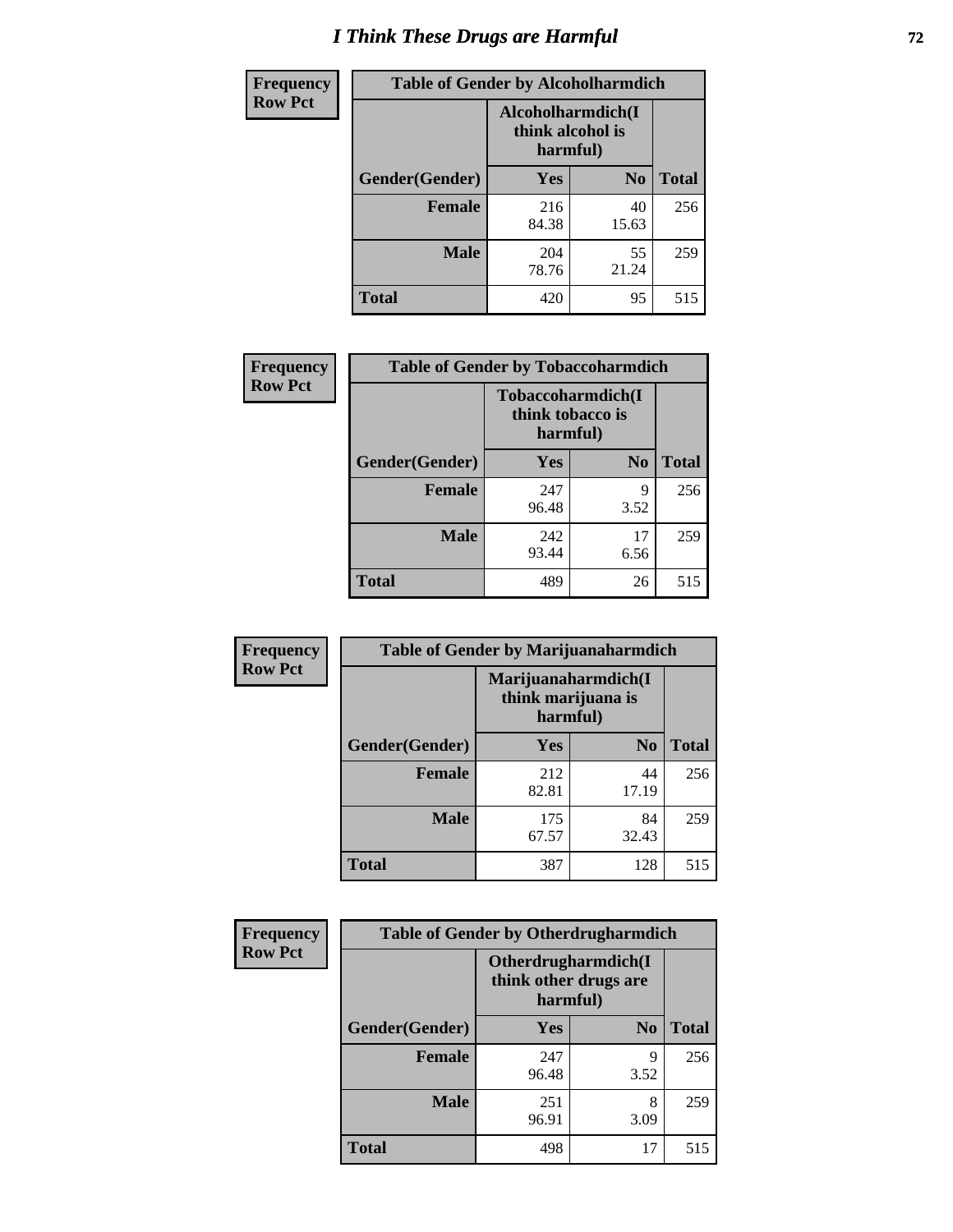| <b>Frequency</b> | <b>Table of Gender by Alcohollocation1</b> |                                                               |              |              |
|------------------|--------------------------------------------|---------------------------------------------------------------|--------------|--------------|
| <b>Row Pct</b>   |                                            | <b>Alcohollocation1(Places</b><br><b>Friends Use Alcohol)</b> |              |              |
|                  | Gender(Gender)                             |                                                               | Do Not Use   | <b>Total</b> |
|                  | <b>Female</b>                              | 156<br>60.94                                                  | 100<br>39.06 | 256          |
|                  | <b>Male</b>                                | 161<br>62.16                                                  | 98<br>37.84  | 259          |
|                  | <b>Total</b>                               | 317                                                           | 198          | 515          |

| <b>Frequency</b> | <b>Table of Gender by Alcohollocation2</b> |                                                               |              |              |
|------------------|--------------------------------------------|---------------------------------------------------------------|--------------|--------------|
| <b>Row Pct</b>   |                                            | <b>Alcohollocation2(Places</b><br><b>Friends Use Alcohol)</b> |              |              |
|                  | Gender(Gender)                             |                                                               | Home         | <b>Total</b> |
|                  | <b>Female</b>                              | 129<br>50.39                                                  | 127<br>49.61 | 256          |
|                  | <b>Male</b>                                | 143<br>55.21                                                  | 116<br>44.79 | 259          |
|                  | <b>Total</b>                               | 272                                                           | 243          | 515          |

| Frequency      | <b>Table of Gender by Alcohollocation3</b> |                                                               |               |              |
|----------------|--------------------------------------------|---------------------------------------------------------------|---------------|--------------|
| <b>Row Pct</b> |                                            | <b>Alcohollocation3(Places</b><br><b>Friends Use Alcohol)</b> |               |              |
|                | Gender(Gender)                             |                                                               | <b>School</b> | <b>Total</b> |
|                | <b>Female</b>                              | 245<br>95.70                                                  | 11<br>4.30    | 256          |
|                | <b>Male</b>                                | 247<br>95.37                                                  | 12<br>4.63    | 259          |
|                | <b>Total</b>                               | 492                                                           | 23            | 515          |

| Frequency      | <b>Table of Gender by Alcohollocation4</b> |                                                               |             |              |
|----------------|--------------------------------------------|---------------------------------------------------------------|-------------|--------------|
| <b>Row Pct</b> |                                            | <b>Alcohollocation4(Places</b><br><b>Friends Use Alcohol)</b> |             |              |
|                | Gender(Gender)                             |                                                               | Car         | <b>Total</b> |
|                | <b>Female</b>                              | 229<br>89.45                                                  | 27<br>10.55 | 256          |
|                | <b>Male</b>                                | 234<br>90.35                                                  | 25<br>9.65  | 259          |
|                | <b>Total</b>                               | 463                                                           | 52          | 515          |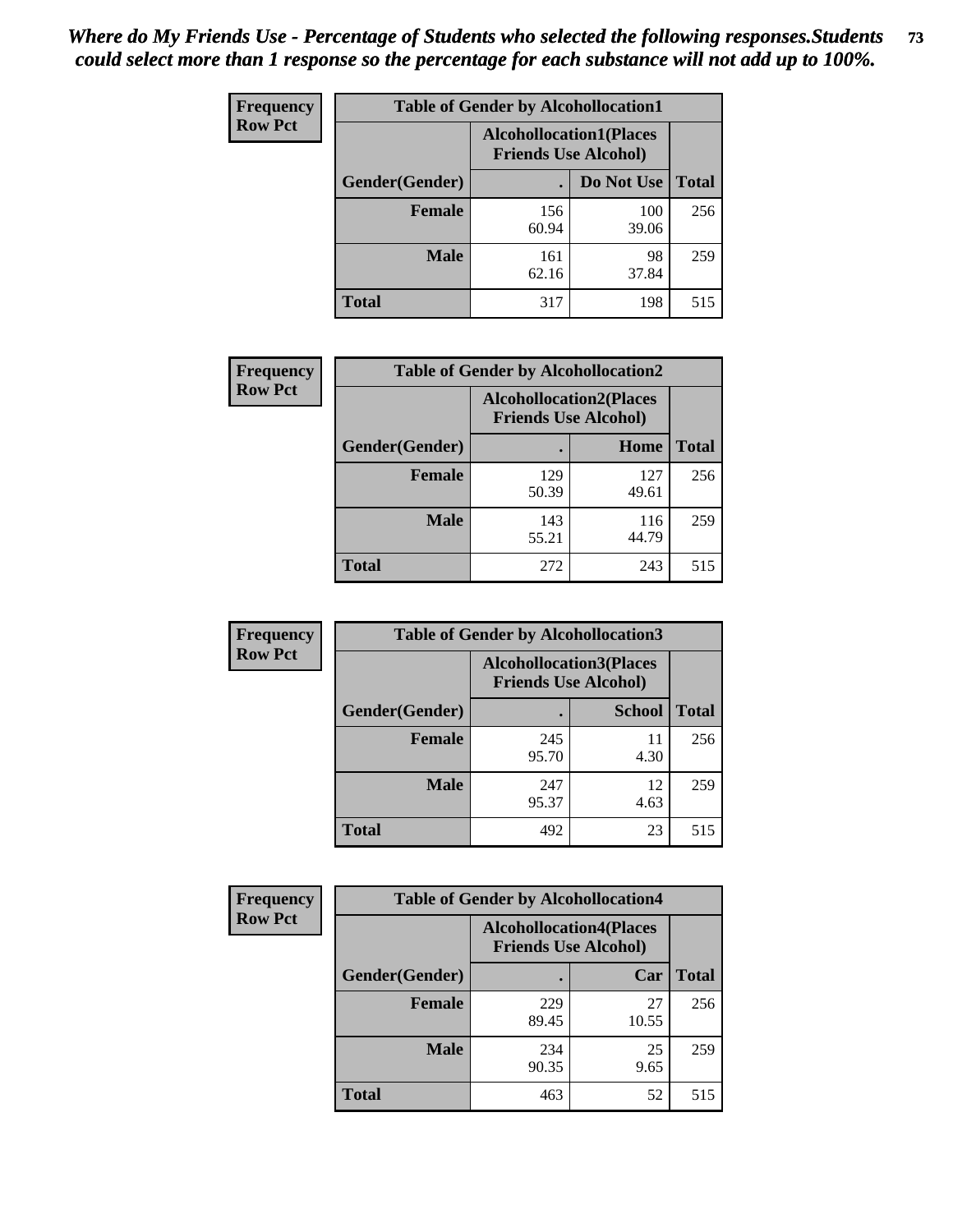| <b>Frequency</b> | <b>Table of Gender by Alcohollocation5</b> |                                                                |                                 |              |
|------------------|--------------------------------------------|----------------------------------------------------------------|---------------------------------|--------------|
| <b>Row Pct</b>   |                                            | <b>Alcohollocation5</b> (Places<br><b>Friends Use Alcohol)</b> |                                 |              |
|                  | Gender(Gender)                             |                                                                | <b>Friend's</b><br><b>House</b> | <b>Total</b> |
|                  | <b>Female</b>                              | 131<br>51.17                                                   | 125<br>48.83                    | 256          |
|                  | <b>Male</b>                                | 146<br>56.37                                                   | 113<br>43.63                    | 259          |
|                  | <b>Total</b>                               | 277                                                            | 238                             | 515          |

| <b>Frequency</b> |                | <b>Table of Gender by Alcohollocation6</b>                    |              |              |
|------------------|----------------|---------------------------------------------------------------|--------------|--------------|
| <b>Row Pct</b>   |                | <b>Alcohollocation6(Places</b><br><b>Friends Use Alcohol)</b> |              |              |
|                  | Gender(Gender) |                                                               | <b>Other</b> | <b>Total</b> |
|                  | <b>Female</b>  | 181<br>70.70                                                  | 75<br>29.30  | 256          |
|                  | <b>Male</b>    | 172<br>66.41                                                  | 87<br>33.59  | 259          |
|                  | Total          | 353                                                           | 162          | 515          |

| Frequency      | <b>Table of Gender by Tobaccolocation1</b> |                                                               |              |              |  |
|----------------|--------------------------------------------|---------------------------------------------------------------|--------------|--------------|--|
| <b>Row Pct</b> |                                            | <b>Tobaccolocation1(Places</b><br><b>Friends Use Tobacco)</b> |              |              |  |
|                | <b>Gender</b> (Gender)                     |                                                               | Do Not Use   | <b>Total</b> |  |
|                | Female                                     | 114<br>44.53                                                  | 142<br>55.47 | 256          |  |
|                | <b>Male</b>                                | 152<br>58.69                                                  | 107<br>41.31 | 259          |  |
|                | <b>Total</b>                               | 266                                                           | 249          | 515          |  |

| <b>Frequency</b> | <b>Table of Gender by Tobaccolocation2</b> |                                                               |              |              |
|------------------|--------------------------------------------|---------------------------------------------------------------|--------------|--------------|
| <b>Row Pct</b>   |                                            | <b>Tobaccolocation2(Places</b><br><b>Friends Use Tobacco)</b> |              |              |
|                  | Gender(Gender)                             |                                                               | Home         | <b>Total</b> |
|                  | <b>Female</b>                              | 156<br>60.94                                                  | 100<br>39.06 | 256          |
|                  | <b>Male</b>                                | 135<br>52.12                                                  | 124<br>47.88 | 259          |
|                  | <b>Total</b>                               | 291                                                           | 224          | 515          |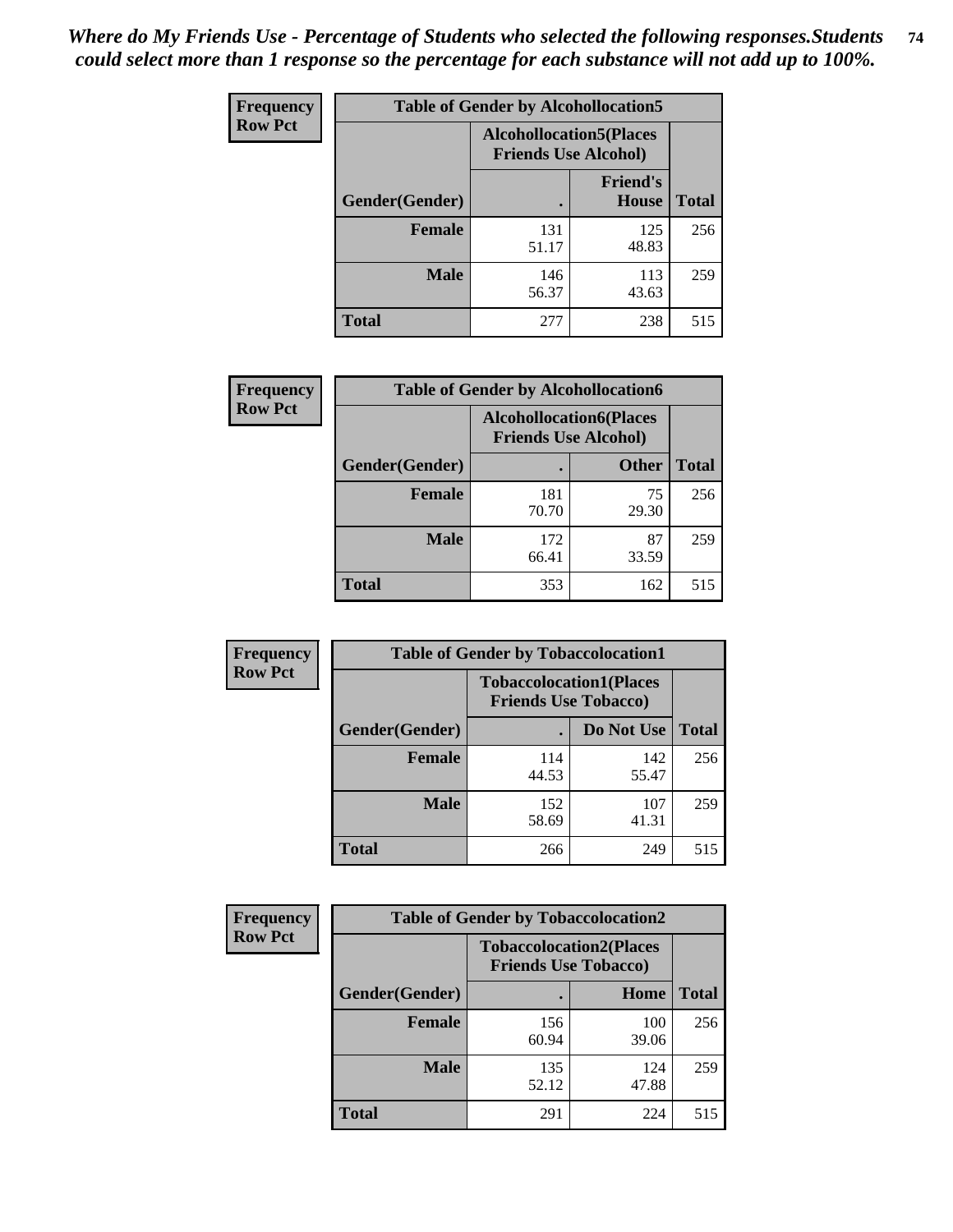| <b>Frequency</b> | <b>Table of Gender by Tobaccolocation3</b> |              |                                                               |              |
|------------------|--------------------------------------------|--------------|---------------------------------------------------------------|--------------|
| <b>Row Pct</b>   |                                            |              | <b>Tobaccolocation3(Places</b><br><b>Friends Use Tobacco)</b> |              |
|                  | Gender(Gender)                             |              | <b>School</b>                                                 | <b>Total</b> |
|                  | Female                                     | 217<br>84.77 | 39<br>15.23                                                   | 256          |
|                  | <b>Male</b>                                | 185<br>71.43 | 74<br>28.57                                                   | 259          |
|                  | <b>Total</b>                               | 402          | 113                                                           | 515          |

| <b>Frequency</b> | <b>Table of Gender by Tobaccolocation4</b> |              |                                                               |              |
|------------------|--------------------------------------------|--------------|---------------------------------------------------------------|--------------|
| <b>Row Pct</b>   |                                            |              | <b>Tobaccolocation4(Places</b><br><b>Friends Use Tobacco)</b> |              |
|                  | Gender(Gender)                             |              | Car                                                           | <b>Total</b> |
|                  | <b>Female</b>                              | 171<br>66.80 | 85<br>33.20                                                   | 256          |
|                  | <b>Male</b>                                | 164<br>63.32 | 95<br>36.68                                                   | 259          |
|                  | <b>Total</b>                               | 335          | 180                                                           | 515          |

| <b>Frequency</b> | <b>Table of Gender by Tobaccolocation5</b> |                                                               |                                 |              |
|------------------|--------------------------------------------|---------------------------------------------------------------|---------------------------------|--------------|
| <b>Row Pct</b>   |                                            | <b>Tobaccolocation5(Places</b><br><b>Friends Use Tobacco)</b> |                                 |              |
|                  | Gender(Gender)                             |                                                               | <b>Friend's</b><br><b>House</b> | <b>Total</b> |
|                  | <b>Female</b>                              | 157<br>61.33                                                  | 99<br>38.67                     | 256          |
|                  | <b>Male</b>                                | 146<br>56.37                                                  | 113<br>43.63                    | 259          |
|                  | <b>Total</b>                               | 303                                                           | 212                             | 515          |

| <b>Frequency</b> | <b>Table of Gender by Tobaccolocation6</b> |                                                               |              |              |
|------------------|--------------------------------------------|---------------------------------------------------------------|--------------|--------------|
| <b>Row Pct</b>   |                                            | <b>Tobaccolocation6(Places</b><br><b>Friends Use Tobacco)</b> |              |              |
|                  | Gender(Gender)                             |                                                               | <b>Other</b> | <b>Total</b> |
|                  | Female                                     | 188<br>73.44                                                  | 68<br>26.56  | 256          |
|                  | <b>Male</b>                                | 162<br>62.55                                                  | 97<br>37.45  | 259          |
|                  | <b>Total</b>                               | 350                                                           | 165          | 515          |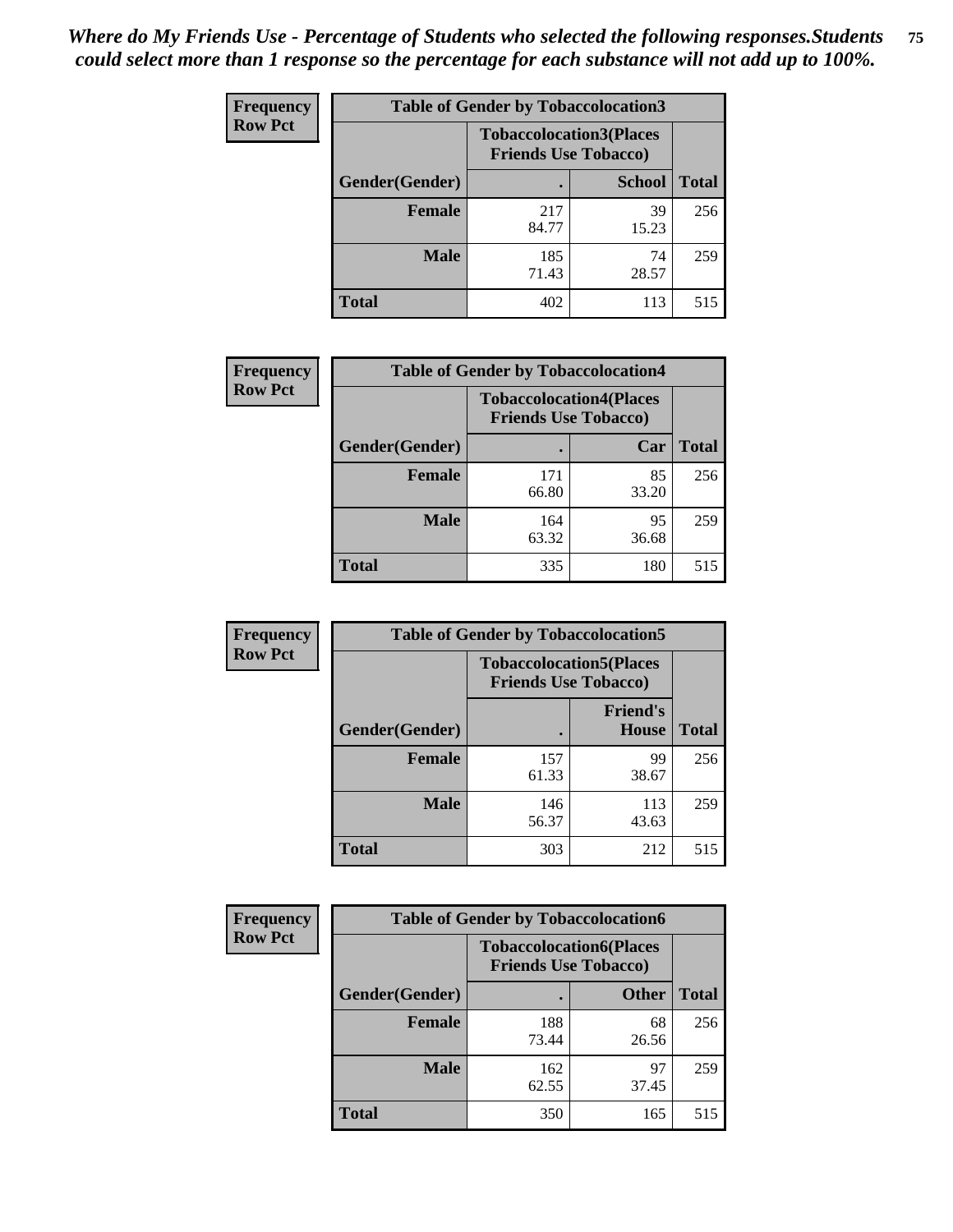| <b>Frequency</b> | <b>Table of Gender by Marijuanalocation1</b> |                                                                    |              |              |
|------------------|----------------------------------------------|--------------------------------------------------------------------|--------------|--------------|
| <b>Row Pct</b>   |                                              | <b>Marijuanalocation1(Places</b><br><b>Friends Use Marijuana</b> ) |              |              |
|                  | Gender(Gender)                               |                                                                    | Do Not Use   | <b>Total</b> |
|                  | <b>Female</b>                                | 111<br>43.36                                                       | 145<br>56.64 | 256          |
|                  | <b>Male</b>                                  | 132<br>50.97                                                       | 127<br>49.03 | 259          |
|                  | <b>Total</b>                                 | 243                                                                | 272          | 515          |

| <b>Frequency</b> | <b>Table of Gender by Marijuanalocation2</b> |                                                                    |              |              |
|------------------|----------------------------------------------|--------------------------------------------------------------------|--------------|--------------|
| <b>Row Pct</b>   |                                              | <b>Marijuanalocation2(Places</b><br><b>Friends Use Marijuana</b> ) |              |              |
|                  | Gender(Gender)                               |                                                                    | Home         | <b>Total</b> |
|                  | Female                                       | 165<br>64.45                                                       | 91<br>35.55  | 256          |
|                  | <b>Male</b>                                  | 157<br>60.62                                                       | 102<br>39.38 | 259          |
|                  | <b>Total</b>                                 | 322                                                                | 193          | 515          |

| Frequency      | <b>Table of Gender by Marijuanalocation3</b> |              |                                                                    |              |
|----------------|----------------------------------------------|--------------|--------------------------------------------------------------------|--------------|
| <b>Row Pct</b> |                                              |              | <b>Marijuanalocation3(Places</b><br><b>Friends Use Marijuana</b> ) |              |
|                | Gender(Gender)                               |              | <b>School</b>                                                      | <b>Total</b> |
|                | Female                                       | 238<br>92.97 | 18<br>7.03                                                         | 256          |
|                | <b>Male</b>                                  | 240<br>92.66 | 19<br>7.34                                                         | 259          |
|                | <b>Total</b>                                 | 478          | 37                                                                 | 515          |

| Frequency      | <b>Table of Gender by Marijuanalocation4</b> |                                |                                  |              |
|----------------|----------------------------------------------|--------------------------------|----------------------------------|--------------|
| <b>Row Pct</b> |                                              | <b>Friends Use Marijuana</b> ) | <b>Marijuanalocation4(Places</b> |              |
|                | <b>Gender</b> (Gender)                       |                                | Car                              | <b>Total</b> |
|                | <b>Female</b>                                | 194<br>75.78                   | 62<br>24.22                      | 256          |
|                | <b>Male</b>                                  | 188<br>72.59                   | 71<br>27.41                      | 259          |
|                | <b>Total</b>                                 | 382                            | 133                              | 515          |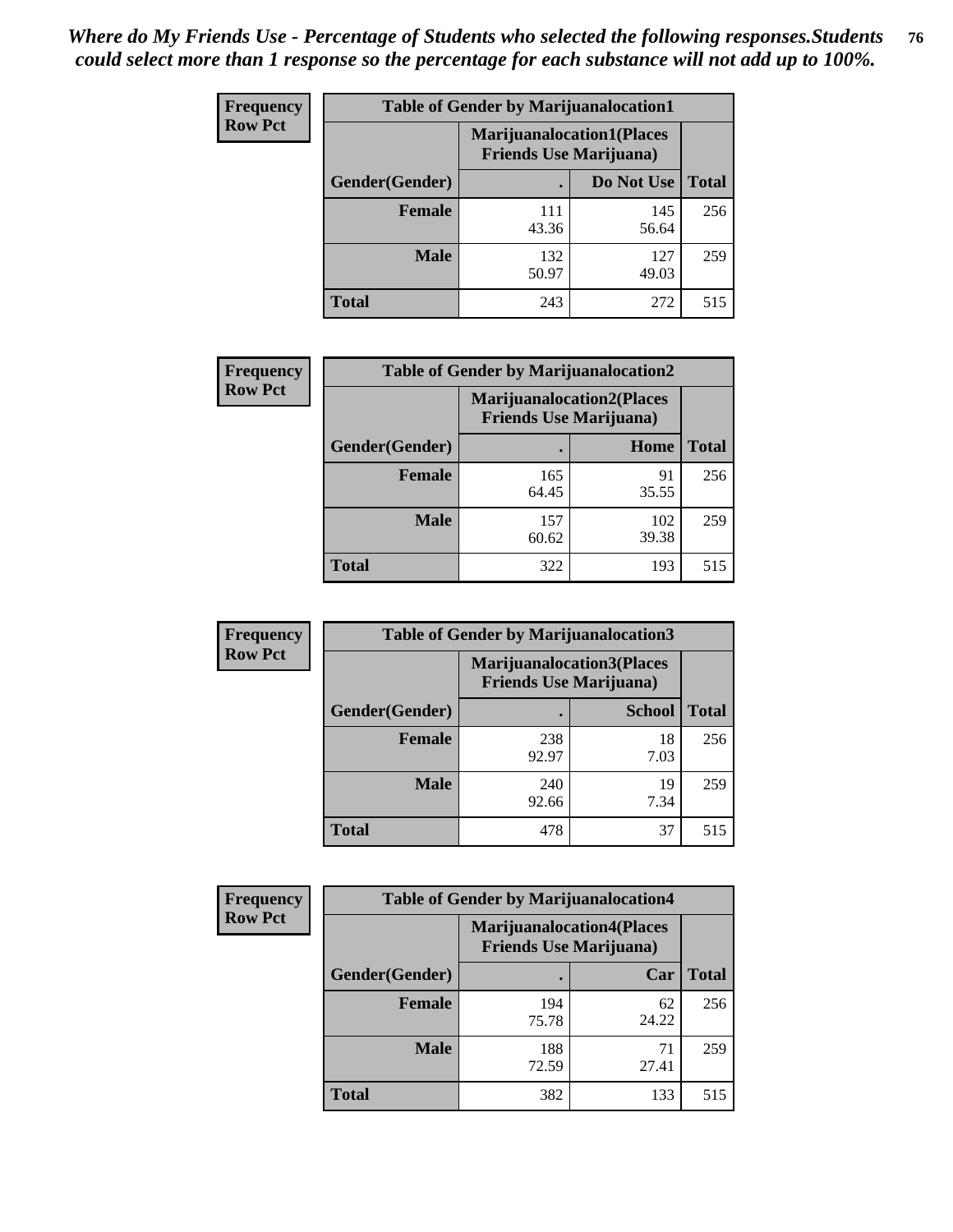| <b>Frequency</b> | <b>Table of Gender by Marijuanalocation5</b> |                                                                    |                          |              |
|------------------|----------------------------------------------|--------------------------------------------------------------------|--------------------------|--------------|
| <b>Row Pct</b>   |                                              | <b>Marijuanalocation5(Places</b><br><b>Friends Use Marijuana</b> ) |                          |              |
|                  | Gender(Gender)                               |                                                                    | <b>Friend's</b><br>House | <b>Total</b> |
|                  | <b>Female</b>                                | 151<br>58.98                                                       | 105<br>41.02             | 256          |
|                  | <b>Male</b>                                  | 155<br>59.85                                                       | 104<br>40.15             | 259          |
|                  | <b>Total</b>                                 | 306                                                                | 209                      | 515          |

| <b>Frequency</b> | <b>Table of Gender by Marijuanalocation6</b> |                                |                                   |              |
|------------------|----------------------------------------------|--------------------------------|-----------------------------------|--------------|
| <b>Row Pct</b>   |                                              | <b>Friends Use Marijuana</b> ) | <b>Marijuanalocation6(Places)</b> |              |
|                  | Gender(Gender)                               |                                | <b>Other</b>                      | <b>Total</b> |
|                  | <b>Female</b>                                | 185<br>72.27                   | 71<br>27.73                       | 256          |
|                  | <b>Male</b>                                  | 177<br>68.34                   | 82<br>31.66                       | 259          |
|                  | <b>Total</b>                                 | 362                            | 153                               | 515          |

| <b>Frequency</b> | <b>Table of Gender by Otherdruglocation1</b> |                                                                                |              |              |
|------------------|----------------------------------------------|--------------------------------------------------------------------------------|--------------|--------------|
| <b>Row Pct</b>   |                                              | <b>Otherdruglocation1(Places</b><br><b>Friends Use Other Illegal</b><br>Drugs) |              |              |
|                  | Gender(Gender)                               |                                                                                | Do Not Use   | <b>Total</b> |
|                  | <b>Female</b>                                | 60<br>23.44                                                                    | 196<br>76.56 | 256          |
|                  | <b>Male</b>                                  | 68<br>26.25                                                                    | 191<br>73.75 | 259          |
|                  | <b>Total</b>                                 | 128                                                                            | 387          | 515          |

| <b>Frequency</b> | <b>Table of Gender by Otherdruglocation2</b> |                                            |                                  |              |
|------------------|----------------------------------------------|--------------------------------------------|----------------------------------|--------------|
| <b>Row Pct</b>   |                                              | <b>Friends Use Other Illegal</b><br>Drugs) | <b>Otherdruglocation2(Places</b> |              |
|                  | Gender(Gender)                               |                                            | Home                             | <b>Total</b> |
|                  | Female                                       | 213<br>83.20                               | 43<br>16.80                      | 256          |
|                  | <b>Male</b>                                  | 217<br>83.78                               | 42<br>16.22                      | 259          |
|                  | <b>Total</b>                                 | 430                                        | 85                               | 515          |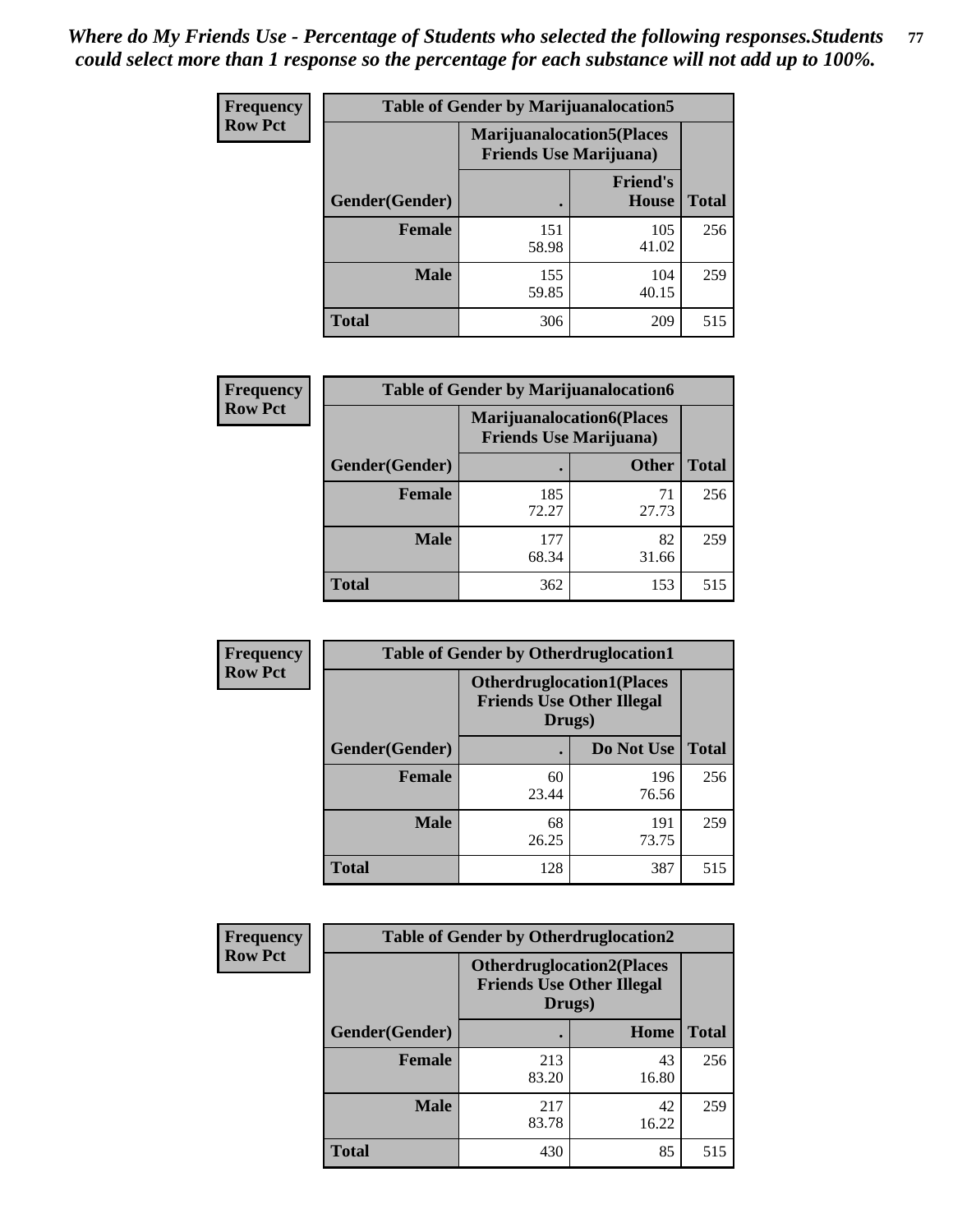| <b>Frequency</b> | <b>Table of Gender by Otherdruglocation3</b> |                                                                                |               |              |
|------------------|----------------------------------------------|--------------------------------------------------------------------------------|---------------|--------------|
| <b>Row Pct</b>   |                                              | <b>Otherdruglocation3(Places</b><br><b>Friends Use Other Illegal</b><br>Drugs) |               |              |
|                  | Gender(Gender)                               |                                                                                | <b>School</b> | <b>Total</b> |
|                  | <b>Female</b>                                | 240<br>93.75                                                                   | 16<br>6.25    | 256          |
|                  | <b>Male</b>                                  | 243<br>93.82                                                                   | 16<br>6.18    | 259          |
|                  | <b>Total</b>                                 | 483                                                                            | 32            | 515          |

| Frequency      | <b>Table of Gender by Otherdruglocation4</b> |                                                                                |             |              |
|----------------|----------------------------------------------|--------------------------------------------------------------------------------|-------------|--------------|
| <b>Row Pct</b> |                                              | <b>Otherdruglocation4(Places</b><br><b>Friends Use Other Illegal</b><br>Drugs) |             |              |
|                | Gender(Gender)                               |                                                                                | Car         | <b>Total</b> |
|                | <b>Female</b>                                | 234<br>91.41                                                                   | 22<br>8.59  | 256          |
|                | <b>Male</b>                                  | 233<br>89.96                                                                   | 26<br>10.04 | 259          |
|                | <b>Total</b>                                 | 467                                                                            | 48          | 515          |

| Frequency      | <b>Table of Gender by Otherdruglocation5</b> |                                                                                |                                 |              |
|----------------|----------------------------------------------|--------------------------------------------------------------------------------|---------------------------------|--------------|
| <b>Row Pct</b> |                                              | <b>Otherdruglocation5(Places</b><br><b>Friends Use Other Illegal</b><br>Drugs) |                                 |              |
|                | Gender(Gender)                               |                                                                                | <b>Friend's</b><br><b>House</b> | <b>Total</b> |
|                | <b>Female</b>                                | 207<br>80.86                                                                   | 49<br>19.14                     | 256          |
|                | <b>Male</b>                                  | 218<br>84.17                                                                   | 41<br>15.83                     | 259          |
|                | <b>Total</b>                                 | 425                                                                            | 90                              | 515          |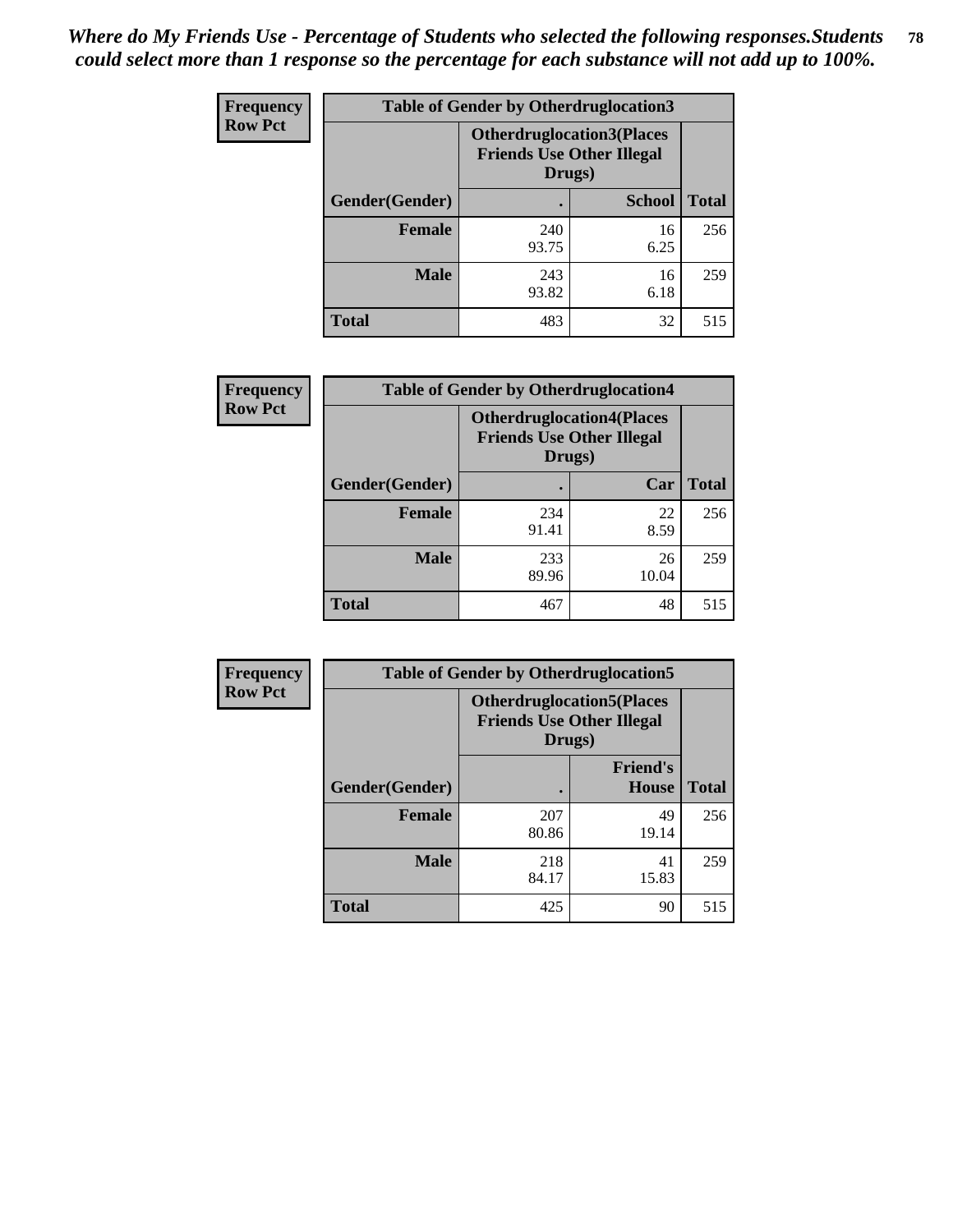| <b>Frequency</b> | <b>Table of Gender by Otherdruglocation6</b> |                                            |                                  |              |
|------------------|----------------------------------------------|--------------------------------------------|----------------------------------|--------------|
| <b>Row Pct</b>   |                                              | <b>Friends Use Other Illegal</b><br>Drugs) | <b>Otherdruglocation6(Places</b> |              |
|                  | Gender(Gender)                               |                                            | <b>Other</b>                     | <b>Total</b> |
|                  | Female                                       | 216<br>84.38                               | 40<br>15.63                      | 256          |
|                  | <b>Male</b>                                  | 218<br>84.17                               | 41<br>15.83                      | 259          |
|                  | <b>Total</b>                                 | 434                                        | 81                               | 515          |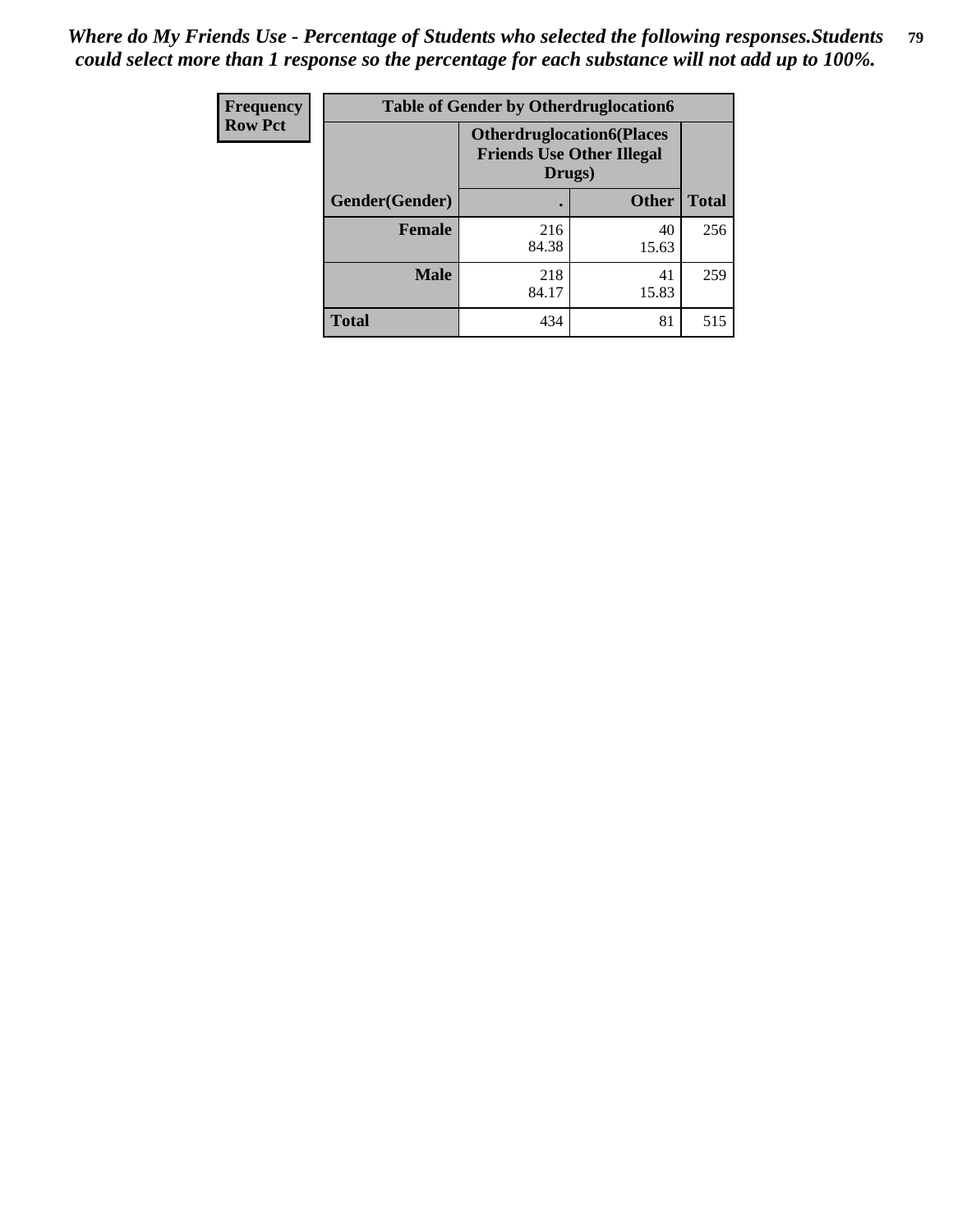| <b>Frequency</b> | <b>Table of Gender by Alcoholtime1</b> |                                                          |                      |              |
|------------------|----------------------------------------|----------------------------------------------------------|----------------------|--------------|
| <b>Row Pct</b>   |                                        | <b>Alcoholtime1(Times</b><br><b>Friends Use Alcohol)</b> |                      |              |
|                  | Gender(Gender)                         | $\bullet$                                                | Do Not<br><b>Use</b> | <b>Total</b> |
|                  | <b>Female</b>                          | 166<br>64.84                                             | 90<br>35.16          | 256          |
|                  | <b>Male</b>                            | 159<br>61.39                                             | 100<br>38.61         | 259          |
|                  | <b>Total</b>                           | 325                                                      | 190                  | 515          |

| Frequency      |                | <b>Table of Gender by Alcoholtime2</b>                   |                            |              |  |
|----------------|----------------|----------------------------------------------------------|----------------------------|--------------|--|
| <b>Row Pct</b> |                | <b>Alcoholtime2(Times</b><br><b>Friends Use Alcohol)</b> |                            |              |  |
|                | Gender(Gender) |                                                          | <b>On Way</b><br>to School | <b>Total</b> |  |
|                | <b>Female</b>  | 242<br>94.53                                             | 14<br>5.47                 | 256          |  |
|                | <b>Male</b>    | 243<br>93.82                                             | 16<br>6.18                 | 259          |  |
|                | Total          | 485                                                      | 30                         | 515          |  |

| <b>Frequency</b> | <b>Table of Gender by Alcoholtime3</b> |                                                          |                                |              |
|------------------|----------------------------------------|----------------------------------------------------------|--------------------------------|--------------|
| <b>Row Pct</b>   |                                        | <b>Alcoholtime3(Times</b><br><b>Friends Use Alcohol)</b> |                                |              |
|                  | Gender(Gender)                         |                                                          | <b>During</b><br><b>School</b> | <b>Total</b> |
|                  | Female                                 | 248<br>96.88                                             | 8<br>3.13                      | 256          |
|                  | <b>Male</b>                            | 249<br>96.14                                             | 10<br>3.86                     | 259          |
|                  | <b>Total</b>                           | 497                                                      | 18                             | 515          |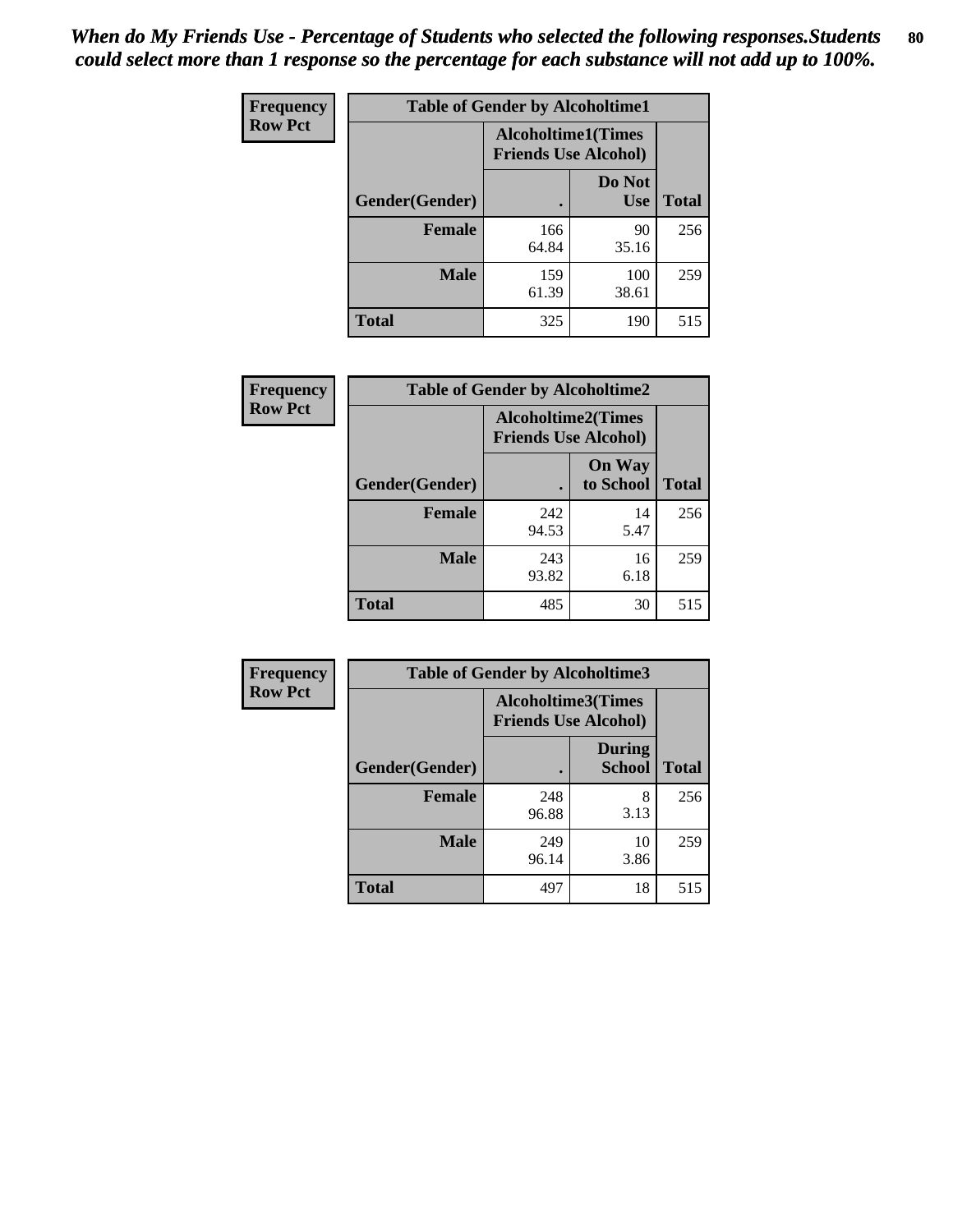*When do My Friends Use - Percentage of Students who selected the following responses.Students could select more than 1 response so the percentage for each substance will not add up to 100%.* **81**

| <b>Frequency</b> | <b>Table of Gender by Alcoholtime4</b> |                                                          |                                                       |              |
|------------------|----------------------------------------|----------------------------------------------------------|-------------------------------------------------------|--------------|
| <b>Row Pct</b>   |                                        | <b>Alcoholtime4(Times</b><br><b>Friends Use Alcohol)</b> |                                                       |              |
|                  | Gender(Gender)                         |                                                          | <b>On Way</b><br>Home<br><b>From</b><br><b>School</b> | <b>Total</b> |
|                  | <b>Female</b>                          | 240<br>93.75                                             | 16<br>6.25                                            | 256          |
|                  | <b>Male</b>                            | 244<br>94.21                                             | 15<br>5.79                                            | 259          |
|                  | <b>Total</b>                           | 484                                                      | 31                                                    | 515          |

| <b>Frequency</b> | <b>Table of Gender by Alcoholtime5</b> |                                                           |             |              |
|------------------|----------------------------------------|-----------------------------------------------------------|-------------|--------------|
| <b>Row Pct</b>   |                                        | <b>Alcoholtime5</b> (Times<br><b>Friends Use Alcohol)</b> |             |              |
|                  | Gender(Gender)                         |                                                           | Weeknights  | <b>Total</b> |
|                  | <b>Female</b>                          | 203<br>79.30                                              | 53<br>20.70 | 256          |
|                  | <b>Male</b>                            | 204<br>78.76                                              | 55<br>21.24 | 259          |
|                  | <b>Total</b>                           | 407                                                       | 108         | 515          |

| <b>Frequency</b> | <b>Table of Gender by Alcoholtime6</b> |                                                           |                 |              |  |
|------------------|----------------------------------------|-----------------------------------------------------------|-----------------|--------------|--|
| <b>Row Pct</b>   |                                        | <b>Alcoholtime6</b> (Times<br><b>Friends Use Alcohol)</b> |                 |              |  |
|                  | Gender(Gender)                         |                                                           | <b>Weekends</b> | <b>Total</b> |  |
|                  | Female                                 | 81<br>31.64                                               | 175<br>68.36    | 256          |  |
|                  | <b>Male</b>                            | 92<br>35.52                                               | 167<br>64.48    | 259          |  |
|                  | Total                                  | 173                                                       | 342             | 515          |  |

| Frequency      | <b>Table of Gender by Tobaccotime1</b> |                                                          |                      |              |
|----------------|----------------------------------------|----------------------------------------------------------|----------------------|--------------|
| <b>Row Pct</b> |                                        | <b>Tobaccotime1(Times</b><br><b>Friends Use Tobacco)</b> |                      |              |
|                | Gender(Gender)                         |                                                          | Do Not<br><b>Use</b> | <b>Total</b> |
|                | <b>Female</b>                          | 127<br>49.61                                             | 129<br>50.39         | 256          |
|                | <b>Male</b>                            | 155<br>59.85                                             | 104<br>40.15         | 259          |
|                | <b>Total</b>                           | 282                                                      | 233                  | 515          |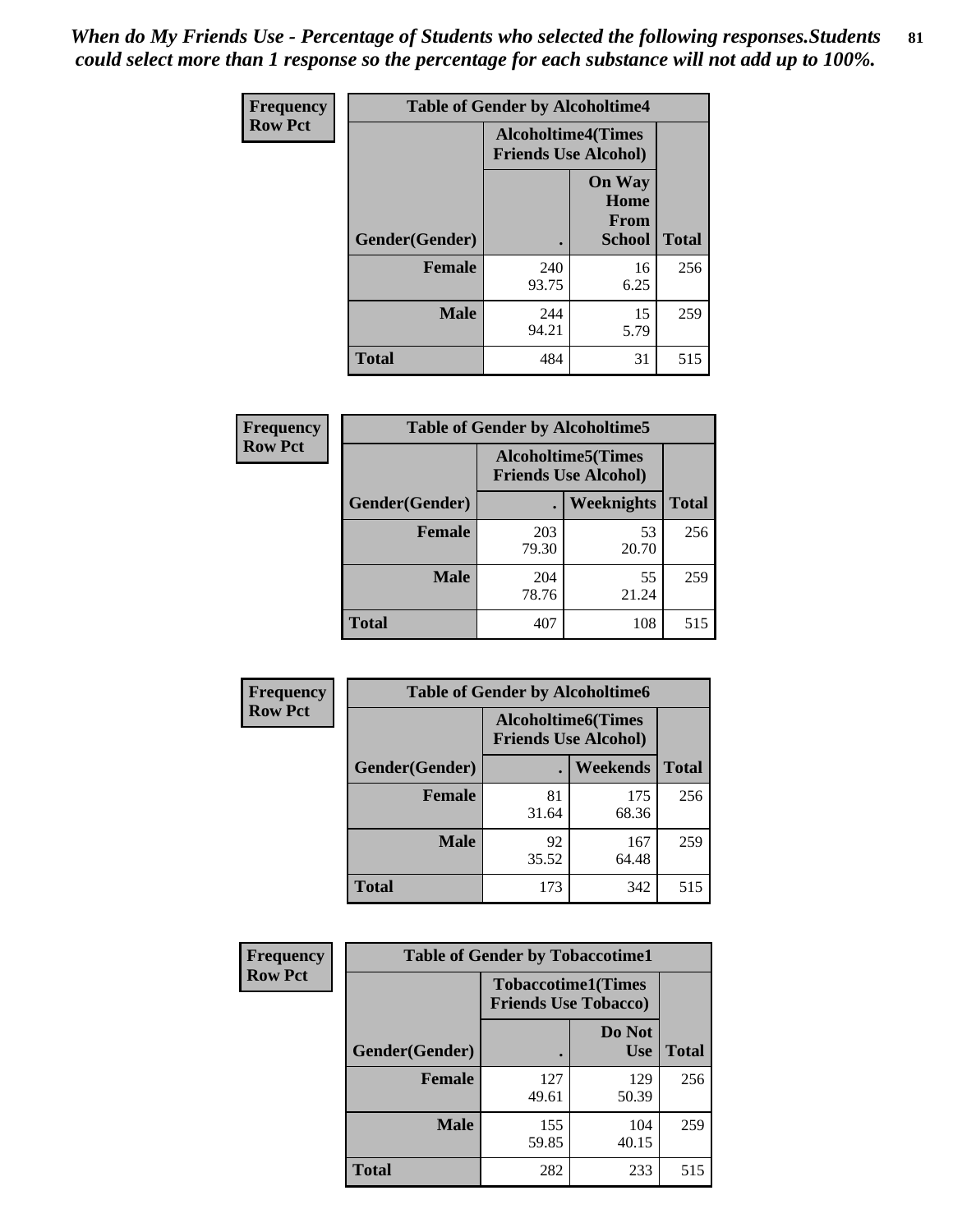| <b>Frequency</b> | <b>Table of Gender by Tobaccotime2</b> |                             |                            |              |
|------------------|----------------------------------------|-----------------------------|----------------------------|--------------|
| <b>Row Pct</b>   |                                        | <b>Friends Use Tobacco)</b> | <b>Tobaccotime2(Times</b>  |              |
|                  | <b>Gender</b> (Gender)                 |                             | <b>On Way</b><br>to School | <b>Total</b> |
|                  | <b>Female</b>                          | 177<br>69.14                | 79<br>30.86                | 256          |
|                  | <b>Male</b>                            | 159<br>61.39                | 100<br>38.61               | 259          |
|                  | <b>Total</b>                           | 336                         | 179                        | 515          |

| Frequency      | <b>Table of Gender by Tobaccotime3</b> |                                                          |                                |              |
|----------------|----------------------------------------|----------------------------------------------------------|--------------------------------|--------------|
| <b>Row Pct</b> |                                        | <b>Tobaccotime3(Times</b><br><b>Friends Use Tobacco)</b> |                                |              |
|                | Gender(Gender)                         |                                                          | <b>During</b><br><b>School</b> | <b>Total</b> |
|                | Female                                 | 222<br>86.72                                             | 34<br>13.28                    | 256          |
|                | <b>Male</b>                            | 179<br>69.11                                             | 80<br>30.89                    | 259          |
|                | <b>Total</b>                           | 401                                                      | 114                            | 515          |

| <b>Frequency</b> | <b>Table of Gender by Tobaccotime4</b> |                                                          |                                                |              |
|------------------|----------------------------------------|----------------------------------------------------------|------------------------------------------------|--------------|
| <b>Row Pct</b>   |                                        | <b>Tobaccotime4(Times</b><br><b>Friends Use Tobacco)</b> |                                                |              |
|                  | Gender(Gender)                         |                                                          | <b>On Way</b><br>Home<br>From<br><b>School</b> | <b>Total</b> |
|                  | <b>Female</b>                          | 240<br>93.75                                             | 16<br>6.25                                     | 256          |
|                  | <b>Male</b>                            | 244<br>94.21                                             | 15<br>5.79                                     | 259          |
|                  | <b>Total</b>                           | 484                                                      | 31                                             | 515          |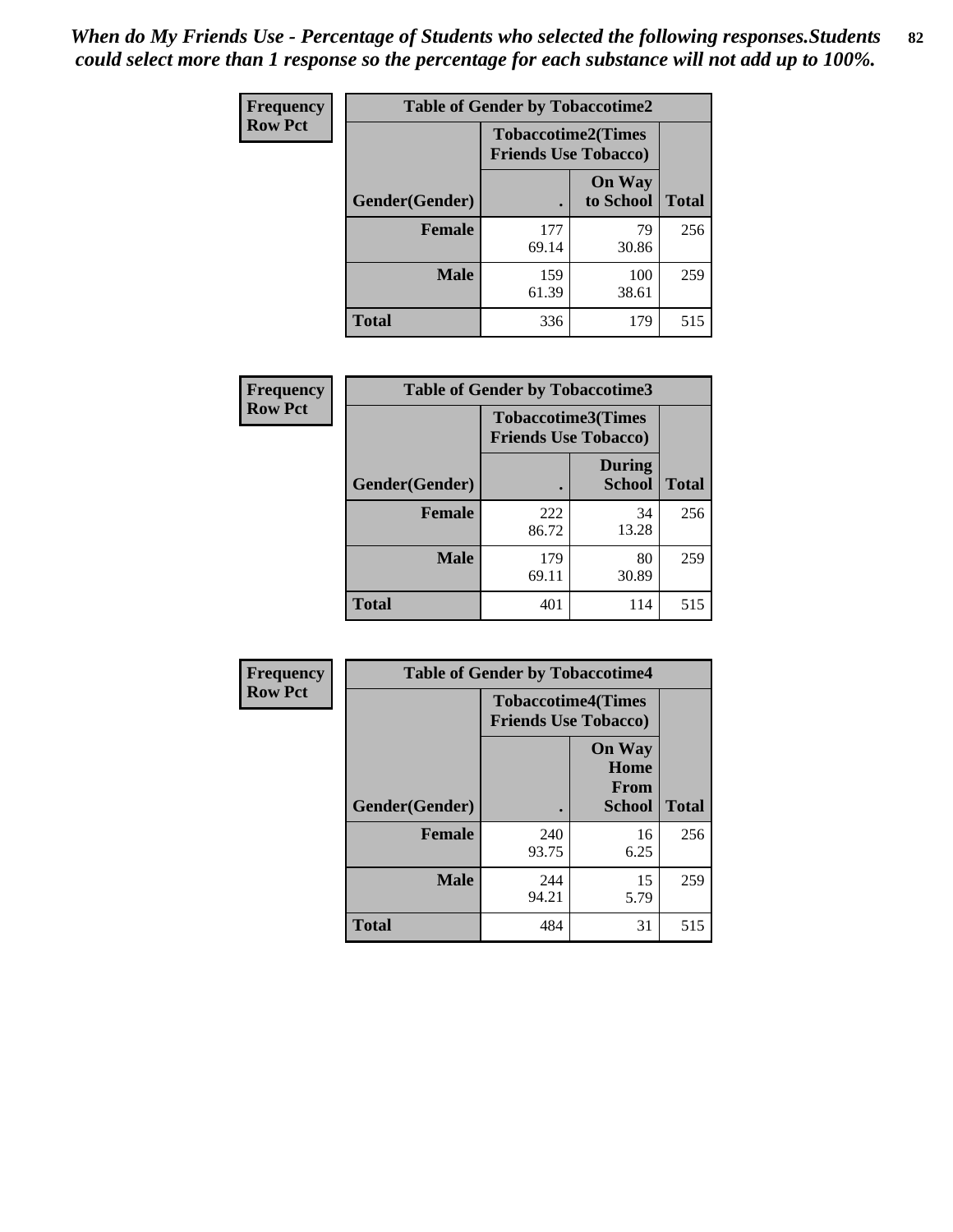| <b>Frequency</b> | <b>Table of Gender by Tobaccotime5</b> |              |                                                          |              |  |
|------------------|----------------------------------------|--------------|----------------------------------------------------------|--------------|--|
| <b>Row Pct</b>   |                                        |              | <b>Tobaccotime5(Times</b><br><b>Friends Use Tobacco)</b> |              |  |
|                  | <b>Gender</b> (Gender)                 |              | <b>Weeknights</b>                                        | <b>Total</b> |  |
|                  | Female                                 | 147<br>57.42 | 109<br>42.58                                             | 256          |  |
|                  | <b>Male</b>                            | 133<br>51.35 | 126<br>48.65                                             | 259          |  |
|                  | <b>Total</b>                           | 280          | 235                                                      | 515          |  |

| Frequency      |                | <b>Table of Gender by Tobaccotime6</b>                   |              |              |  |
|----------------|----------------|----------------------------------------------------------|--------------|--------------|--|
| <b>Row Pct</b> |                | <b>Tobaccotime6(Times</b><br><b>Friends Use Tobacco)</b> |              |              |  |
|                | Gender(Gender) |                                                          | Weekends     | <b>Total</b> |  |
|                | Female         | 134<br>52.34                                             | 122<br>47.66 | 256          |  |
|                | <b>Male</b>    | 113<br>43.63                                             | 146<br>56.37 | 259          |  |
|                | <b>Total</b>   | 247                                                      | 268          | 515          |  |

| Frequency      | <b>Table of Gender by Marijuanatime1</b> |                                |                      |              |
|----------------|------------------------------------------|--------------------------------|----------------------|--------------|
| <b>Row Pct</b> |                                          | <b>Friends Use Marijuana</b> ) | Marijuanatime1(Times |              |
|                | Gender(Gender)                           |                                | Do Not Use           | <b>Total</b> |
|                | <b>Female</b>                            | 115<br>44.92                   | 141<br>55.08         | 256          |
|                | <b>Male</b>                              | 132<br>50.97                   | 127<br>49.03         | 259          |
|                | <b>Total</b>                             | 247                            | 268                  | 515          |

| <b>Frequency</b> | <b>Table of Gender by Marijuanatime2</b> |                                                               |                            |              |
|------------------|------------------------------------------|---------------------------------------------------------------|----------------------------|--------------|
| <b>Row Pct</b>   |                                          | <b>Marijuanatime2(Times</b><br><b>Friends Use Marijuana</b> ) |                            |              |
|                  | Gender(Gender)                           |                                                               | On Way to<br><b>School</b> | <b>Total</b> |
|                  | Female                                   | 215<br>83.98                                                  | 41<br>16.02                | 256          |
|                  | <b>Male</b>                              | 196<br>75.68                                                  | 63<br>24.32                | 259          |
|                  | <b>Total</b>                             | 411                                                           | 104                        | 515          |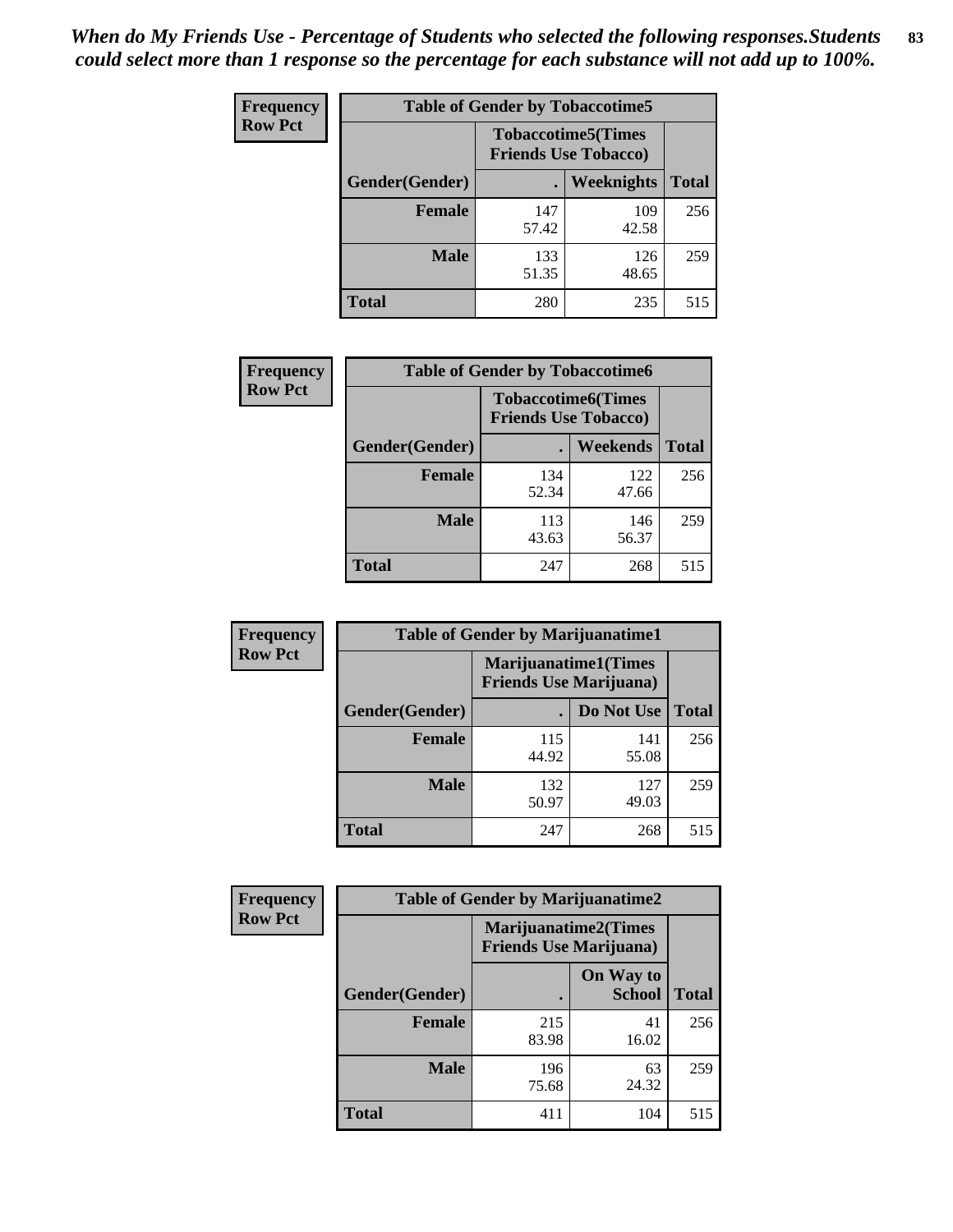*When do My Friends Use - Percentage of Students who selected the following responses.Students could select more than 1 response so the percentage for each substance will not add up to 100%.* **84**

| <b>Frequency</b> | Table of Gender by Marijuanatime3 |                                                        |                                |              |
|------------------|-----------------------------------|--------------------------------------------------------|--------------------------------|--------------|
| <b>Row Pct</b>   |                                   | Marijuanatime3(Times<br><b>Friends Use Marijuana</b> ) |                                |              |
|                  | Gender(Gender)                    |                                                        | <b>During</b><br><b>School</b> | <b>Total</b> |
|                  | <b>Female</b>                     | 242<br>94.53                                           | 14<br>5.47                     | 256          |
|                  | <b>Male</b>                       | 238<br>91.89                                           | 21<br>8.11                     | 259          |
|                  | <b>Total</b>                      | 480                                                    | 35                             | 515          |

| Frequency      | <b>Table of Gender by Marijuanatime4</b> |                                |                                                       |              |
|----------------|------------------------------------------|--------------------------------|-------------------------------------------------------|--------------|
| <b>Row Pct</b> |                                          | <b>Friends Use Marijuana</b> ) | <b>Marijuanatime4(Times</b>                           |              |
|                | <b>Gender</b> (Gender)                   |                                | <b>On Way</b><br>Home<br><b>From</b><br><b>School</b> | <b>Total</b> |
|                | <b>Female</b>                            | 213<br>83.20                   | 43<br>16.80                                           | 256          |
|                | <b>Male</b>                              | 198<br>76.45                   | 61<br>23.55                                           | 259          |
|                | <b>Total</b>                             | 411                            | 104                                                   | 515          |

| Frequency      |                | <b>Table of Gender by Marijuanatime5</b>                       |             |              |
|----------------|----------------|----------------------------------------------------------------|-------------|--------------|
| <b>Row Pct</b> |                | <b>Marijuanatime5</b> (Times<br><b>Friends Use Marijuana</b> ) |             |              |
|                | Gender(Gender) | ٠                                                              | Weeknights  | <b>Total</b> |
|                | <b>Female</b>  | 165<br>64.45                                                   | 91<br>35.55 | 256          |
|                | <b>Male</b>    | 162<br>62.55                                                   | 97<br>37.45 | 259          |
|                | <b>Total</b>   | 327                                                            | 188         | 515          |

| Frequency      | <b>Table of Gender by Marijuanatime6</b> |                                                               |                 |              |
|----------------|------------------------------------------|---------------------------------------------------------------|-----------------|--------------|
| <b>Row Pct</b> |                                          | <b>Marijuanatime6(Times</b><br><b>Friends Use Marijuana</b> ) |                 |              |
|                | Gender(Gender)                           |                                                               | <b>Weekends</b> | <b>Total</b> |
|                | <b>Female</b>                            | 135<br>52.73                                                  | 121<br>47.27    | 256          |
|                | <b>Male</b>                              | 125<br>48.26                                                  | 134<br>51.74    | 259          |
|                | <b>Total</b>                             | 260                                                           | 255             | 515          |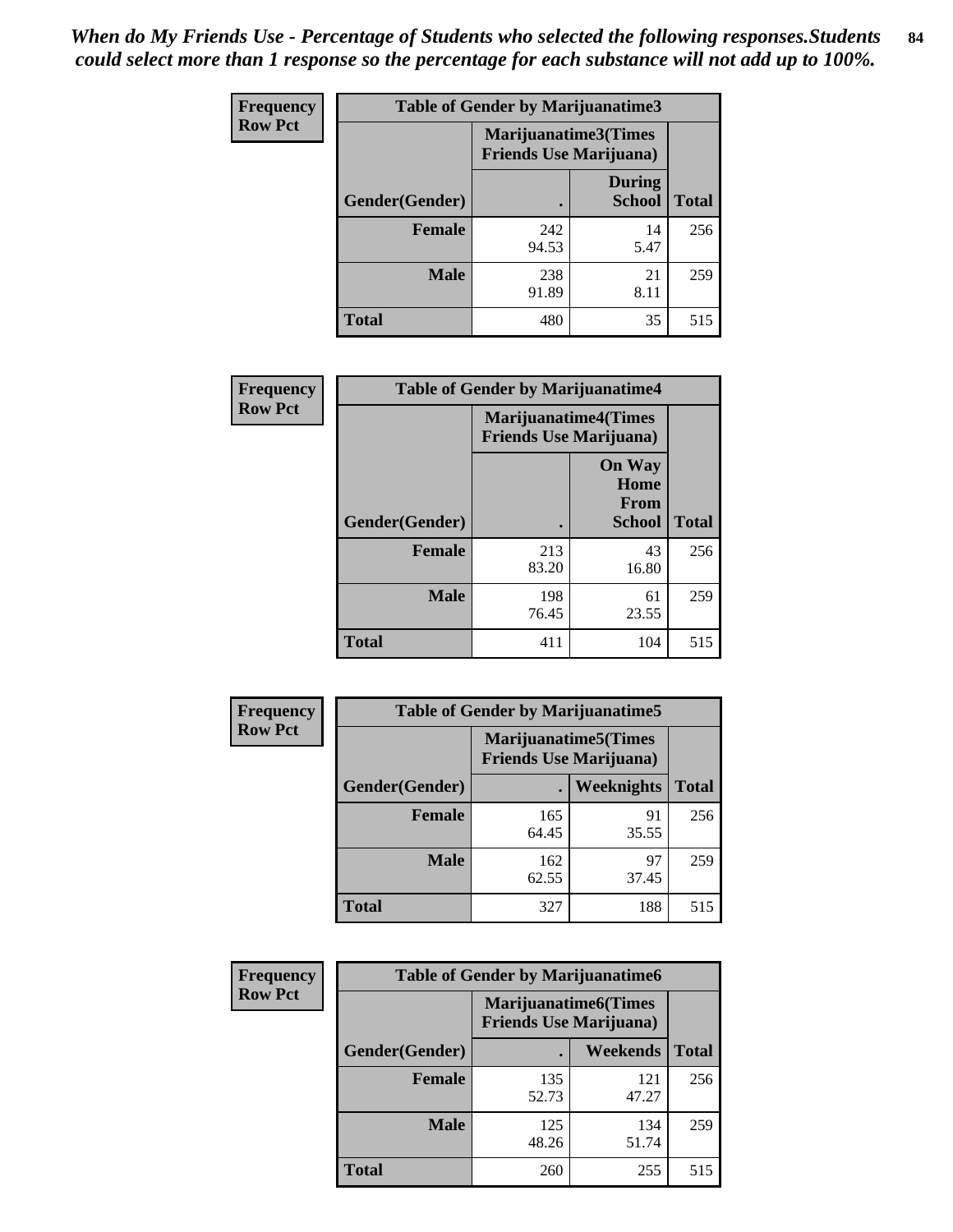*When do My Friends Use - Percentage of Students who selected the following responses.Students could select more than 1 response so the percentage for each substance will not add up to 100%.* **85**

| <b>Frequency</b> | <b>Table of Gender by Otherdrugtime1</b> |                                                                                    |              |              |
|------------------|------------------------------------------|------------------------------------------------------------------------------------|--------------|--------------|
| <b>Row Pct</b>   |                                          | <b>Otherdrugtime1</b> (Times<br><b>Friends Use Other</b><br><b>Illegal Drugs</b> ) |              |              |
|                  | Gender(Gender)                           |                                                                                    | Do Not Use   | <b>Total</b> |
|                  | <b>Female</b>                            | 56<br>21.88                                                                        | 200<br>78.13 | 256          |
|                  | <b>Male</b>                              | 57<br>22.01                                                                        | 202<br>77.99 | 259          |
|                  | <b>Total</b>                             | 113                                                                                | 402          | 515          |

| Frequency      | <b>Table of Gender by Otherdrugtime2</b> |                                                                                   |                            |              |
|----------------|------------------------------------------|-----------------------------------------------------------------------------------|----------------------------|--------------|
| <b>Row Pct</b> |                                          | <b>Otherdrugtime2(Times</b><br><b>Friends Use Other</b><br><b>Illegal Drugs</b> ) |                            |              |
|                | Gender(Gender)                           |                                                                                   | On Way to<br><b>School</b> | <b>Total</b> |
|                | <b>Female</b>                            | 240<br>93.75                                                                      | 16<br>6.25                 | 256          |
|                | <b>Male</b>                              | 236<br>91.12                                                                      | 23<br>8.88                 | 259          |
|                | <b>Total</b>                             | 476                                                                               | 39                         | 515          |

I

| Frequency      | <b>Table of Gender by Otherdrugtime3</b> |                        |                                                  |              |
|----------------|------------------------------------------|------------------------|--------------------------------------------------|--------------|
| <b>Row Pct</b> |                                          | <b>Illegal Drugs</b> ) | Otherdrugtime3(Times<br><b>Friends Use Other</b> |              |
|                | Gender(Gender)                           |                        | <b>During</b><br><b>School</b>                   | <b>Total</b> |
|                | <b>Female</b>                            | 244<br>95.31           | 12<br>4.69                                       | 256          |
|                | <b>Male</b>                              | 242<br>93.44           | 17<br>6.56                                       | 259          |
|                | <b>Total</b>                             | 486                    | 29                                               | 515          |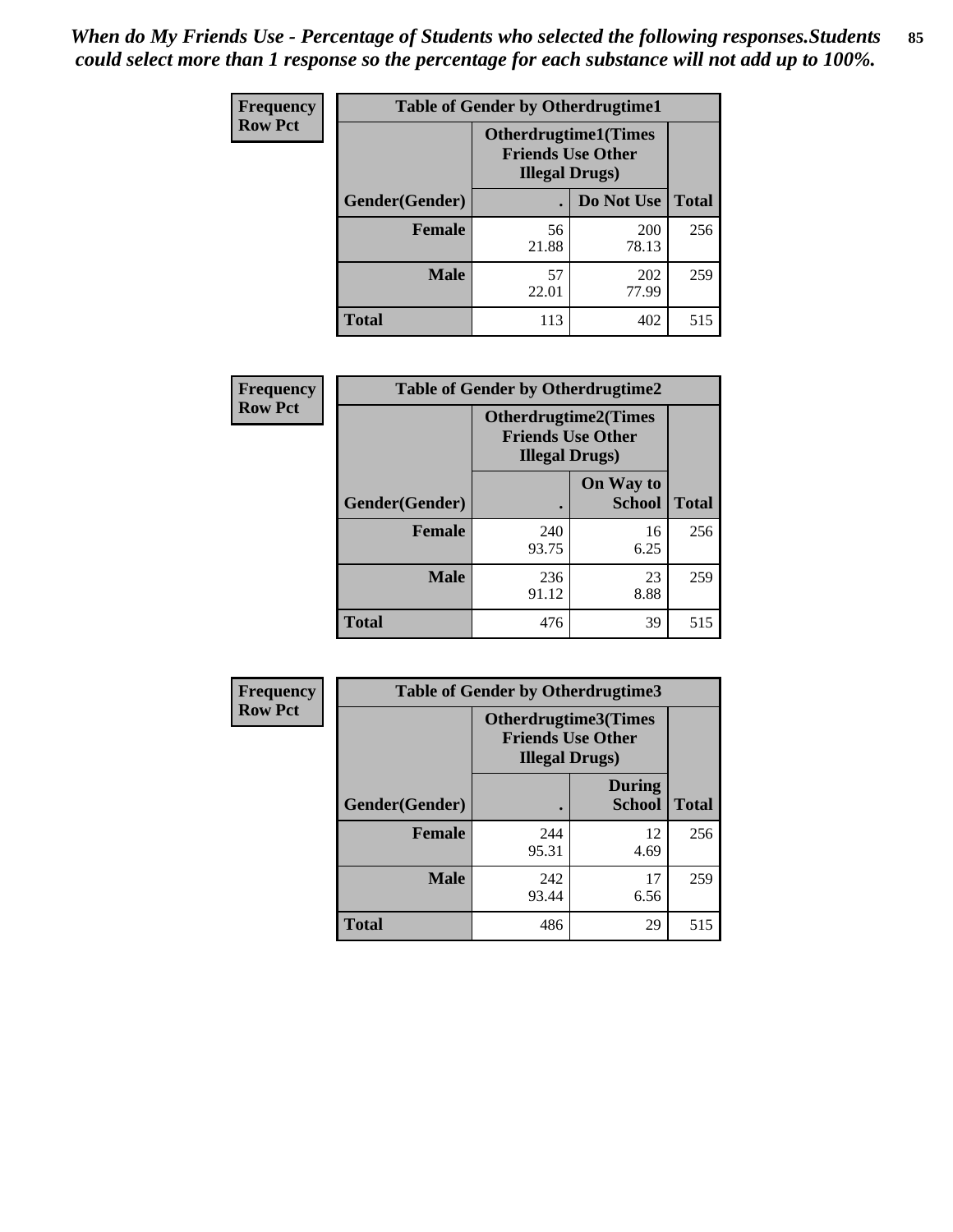*When do My Friends Use - Percentage of Students who selected the following responses.Students could select more than 1 response so the percentage for each substance will not add up to 100%.* **86**

| <b>Frequency</b> | <b>Table of Gender by Otherdrugtime4</b> |                                                    |                                                       |              |
|------------------|------------------------------------------|----------------------------------------------------|-------------------------------------------------------|--------------|
| <b>Row Pct</b>   |                                          | <b>Friends Use Other</b><br><b>Illegal Drugs</b> ) | <b>Otherdrugtime4(Times</b>                           |              |
|                  | Gender(Gender)                           |                                                    | <b>On Way</b><br>Home<br><b>From</b><br><b>School</b> | <b>Total</b> |
|                  | <b>Female</b>                            | 239<br>93.36                                       | 17<br>6.64                                            | 256          |
|                  | <b>Male</b>                              | 235<br>90.73                                       | 24<br>9.27                                            | 259          |
|                  | <b>Total</b>                             | 474                                                | 41                                                    | 515          |

| Frequency      | <b>Table of Gender by Otherdrugtime5</b> |                                                                                    |             |              |
|----------------|------------------------------------------|------------------------------------------------------------------------------------|-------------|--------------|
| <b>Row Pct</b> |                                          | <b>Otherdrugtime5</b> (Times<br><b>Friends Use Other</b><br><b>Illegal Drugs</b> ) |             |              |
|                | Gender(Gender)                           |                                                                                    | Weeknights  | <b>Total</b> |
|                | <b>Female</b>                            | 219<br>85.55                                                                       | 37<br>14.45 | 256          |
|                | <b>Male</b>                              | 219<br>84.56                                                                       | 40<br>15.44 | 259          |
|                | <b>Total</b>                             | 438                                                                                | 77          | 515          |

| <b>Frequency</b> | <b>Table of Gender by Otherdrugtime6</b> |                                                                                   |             |              |
|------------------|------------------------------------------|-----------------------------------------------------------------------------------|-------------|--------------|
| <b>Row Pct</b>   |                                          | <b>Otherdrugtime6(Times</b><br><b>Friends Use Other</b><br><b>Illegal Drugs</b> ) |             |              |
|                  | Gender(Gender)                           |                                                                                   | Weekends    | <b>Total</b> |
|                  | <b>Female</b>                            | <b>200</b><br>78.13                                                               | 56<br>21.88 | 256          |
|                  | <b>Male</b>                              | 199<br>76.83                                                                      | 60<br>23.17 | 259          |
|                  | <b>Total</b>                             | 399                                                                               | 116         | 515          |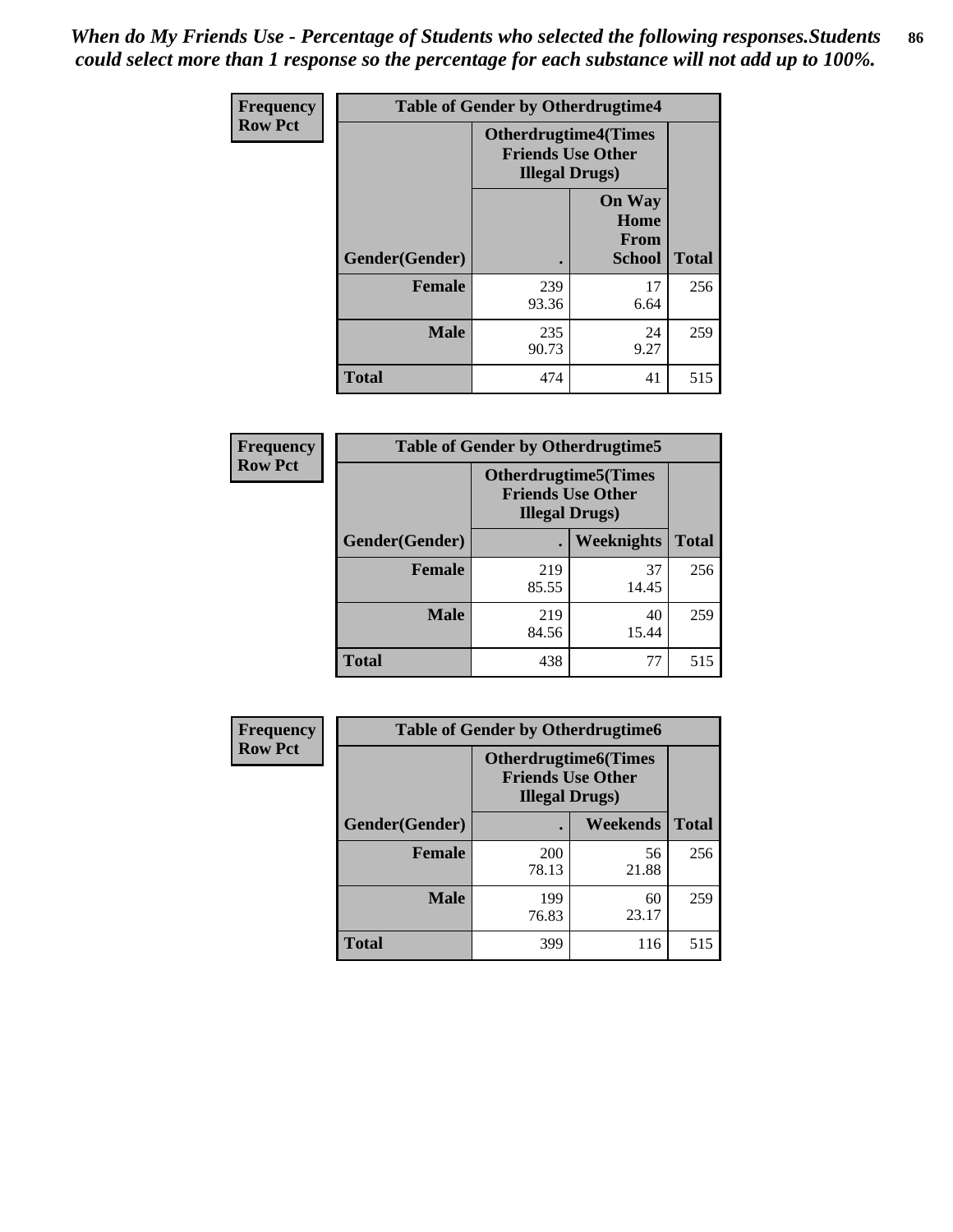# *Other Questions* **87**

| <b>Frequency</b> | <b>Table of Gender by Educationalcohol</b> |                                                                                                                                       |                |              |  |
|------------------|--------------------------------------------|---------------------------------------------------------------------------------------------------------------------------------------|----------------|--------------|--|
| <b>Row Pct</b>   |                                            | <b>Educationalcohol</b> (I<br>have been taught<br>about alcohol,<br>tobacco,<br>and other drugs<br>within the last year<br>at school) |                |              |  |
|                  | Gender(Gender)                             | <b>Yes</b>                                                                                                                            | N <sub>0</sub> | <b>Total</b> |  |
|                  | <b>Female</b>                              | 193<br>75.39                                                                                                                          | 63<br>24.61    | 256          |  |
|                  | <b>Male</b>                                | 187<br>72.20                                                                                                                          | 72<br>27.80    | 259          |  |
|                  | <b>Total</b>                               | 380                                                                                                                                   | 135            | 515          |  |

| Frequency      | <b>Table of Gender by Rodedrinking</b> |                                                                                                                     |                |              |  |
|----------------|----------------------------------------|---------------------------------------------------------------------------------------------------------------------|----------------|--------------|--|
| <b>Row Pct</b> |                                        | Rodedrinking(In<br>the past 30 days I<br>have ridden in a<br>car with a driver<br>who had been<br>drinking alcohol) |                |              |  |
|                | Gender(Gender)                         | Yes                                                                                                                 | N <sub>0</sub> | <b>Total</b> |  |
|                | <b>Female</b>                          | 37<br>14.45                                                                                                         | 219<br>85.55   | 256          |  |
|                | <b>Male</b>                            | 41<br>15.83                                                                                                         | 218<br>84.17   | 259          |  |
|                | <b>Total</b>                           | 78                                                                                                                  | 437            | 515          |  |

| Frequency      | <b>Table of Gender by Drugsschool</b> |                                                                                                                                     |                |              |  |
|----------------|---------------------------------------|-------------------------------------------------------------------------------------------------------------------------------------|----------------|--------------|--|
| <b>Row Pct</b> |                                       | <b>Drugsschool</b> (During<br>the past 12 months,<br>I have been offered,<br>sold,<br>or given illegal drugs<br>on school property) |                |              |  |
|                | Gender(Gender)                        | <b>Yes</b>                                                                                                                          | N <sub>0</sub> | <b>Total</b> |  |
|                | <b>Female</b>                         | 38<br>14.84                                                                                                                         | 218<br>85.16   | 256          |  |
|                | <b>Male</b>                           | 71<br>27.41                                                                                                                         | 188<br>72.59   | 259          |  |
|                | <b>Total</b>                          | 109                                                                                                                                 | 406            | 515          |  |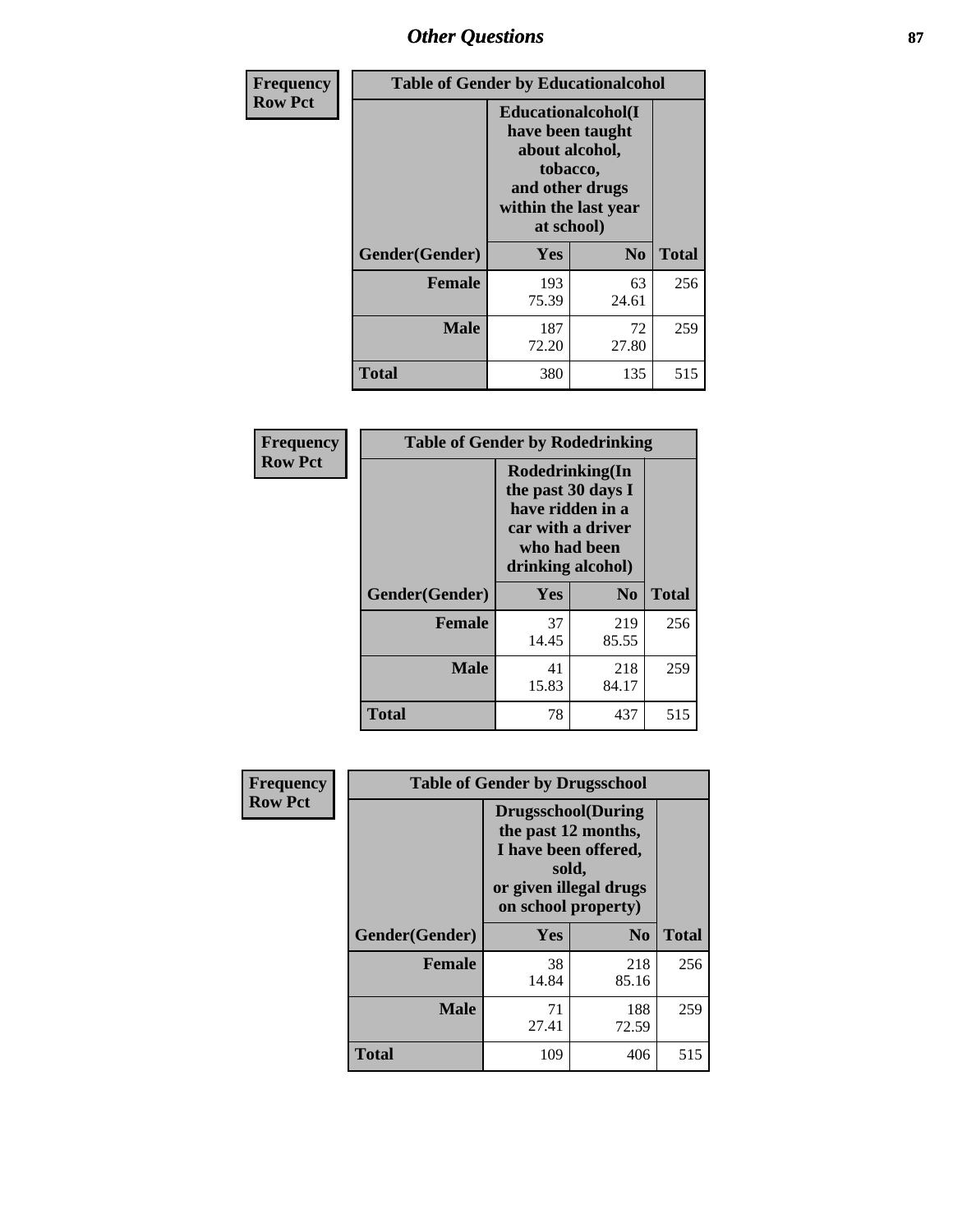# *Other Questions* **88**

**Frequency Row Pct**

| <b>Table of Gender by Bingedrinking</b> |                         |                                                                                                         |                   |                          |                        |                               |                   |              |
|-----------------------------------------|-------------------------|---------------------------------------------------------------------------------------------------------|-------------------|--------------------------|------------------------|-------------------------------|-------------------|--------------|
|                                         |                         | Bingedrinking(I have drunk five or more<br>drinks of alcohol at one sitting during the<br>last 30 days) |                   |                          |                        |                               |                   |              |
| <b>Gender</b> (Gender)                  | $\bf{0}$<br><b>Days</b> | 1 or<br>days                                                                                            | 3 to<br>5<br>days | <b>6 to</b><br>9<br>days | 10<br>to<br>19<br>days | <b>20</b><br>to<br>29<br>days | All<br>30<br>days | <b>Total</b> |
|                                         |                         |                                                                                                         |                   |                          |                        |                               |                   |              |
| <b>Female</b>                           | 230<br>89.84            | 5<br>1.95                                                                                               | 3<br>1.17         | 0.39                     | 8<br>3.13              | 5<br>1.95                     | 4<br>1.56         | 256          |
| <b>Male</b>                             | 212<br>81.85            | 12<br>4.63                                                                                              | 16<br>6.18        | 5<br>1.93                | 9<br>3.47              | 0.39                          | 4<br>1.54         | 259          |

| Frequency      | <b>Table of Gender by Educationaids</b> |                                                                                                 |                |              |  |
|----------------|-----------------------------------------|-------------------------------------------------------------------------------------------------|----------------|--------------|--|
| <b>Row Pct</b> |                                         | <b>Educationaids</b> (I<br>have been taught<br>about HIV/AIDS<br>at school in the<br>past year) |                |              |  |
|                | Gender(Gender)                          | Yes                                                                                             | N <sub>0</sub> | <b>Total</b> |  |
|                | <b>Female</b>                           | 187<br>73.05                                                                                    | 69<br>26.95    | 256          |  |
|                | <b>Male</b>                             | 194<br>74.90                                                                                    | 65<br>25.10    | 259          |  |
|                | <b>Total</b>                            | 381                                                                                             | 134            | 515          |  |

| <b>Frequency</b> | <b>Table of Gender by Suicideconsider</b> |                 |                |              |
|------------------|-------------------------------------------|-----------------|----------------|--------------|
| <b>Row Pct</b>   |                                           | Suicideconsider |                |              |
|                  | Gender(Gender)                            | <b>Yes</b>      | N <sub>0</sub> | <b>Total</b> |
|                  | <b>Female</b>                             | 33<br>12.89     | 223<br>87.11   | 256          |
|                  | <b>Male</b>                               | 26<br>10.04     | 233<br>89.96   | 259          |
|                  | Total                                     | 59              | 456            | 515          |